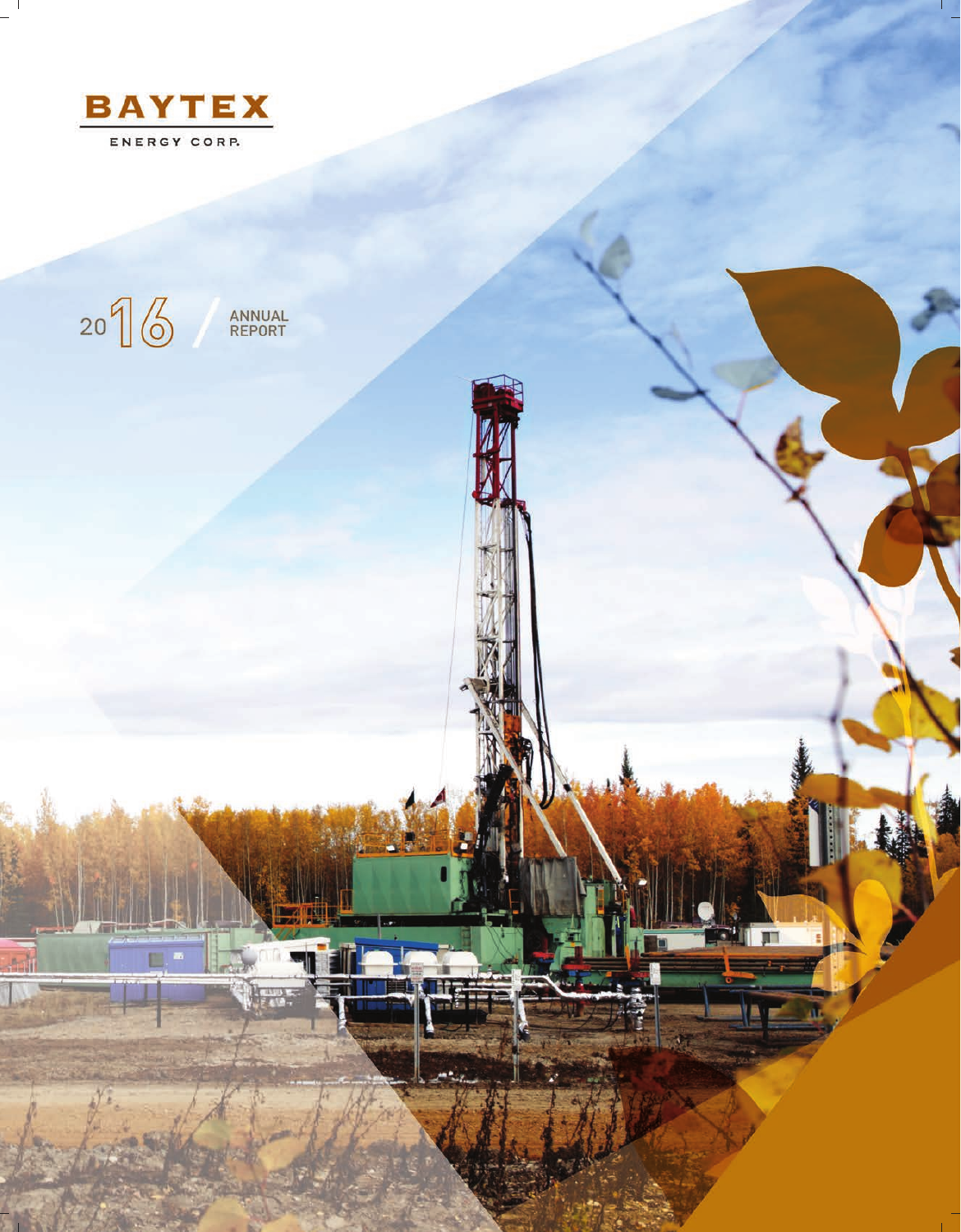OPERATING

E TABLE OF



| Message to Shareholders                  | $\mathbf{r}$ |
|------------------------------------------|--------------|
| Management's Discussion and Analysis     | 6            |
| Management's Report                      | 39           |
| Auditors' Reports                        | 40           |
| <b>Consolidated Financial Statements</b> | 44           |
| Reserves Information                     | 74           |
| Contingent Resources Information         | 83           |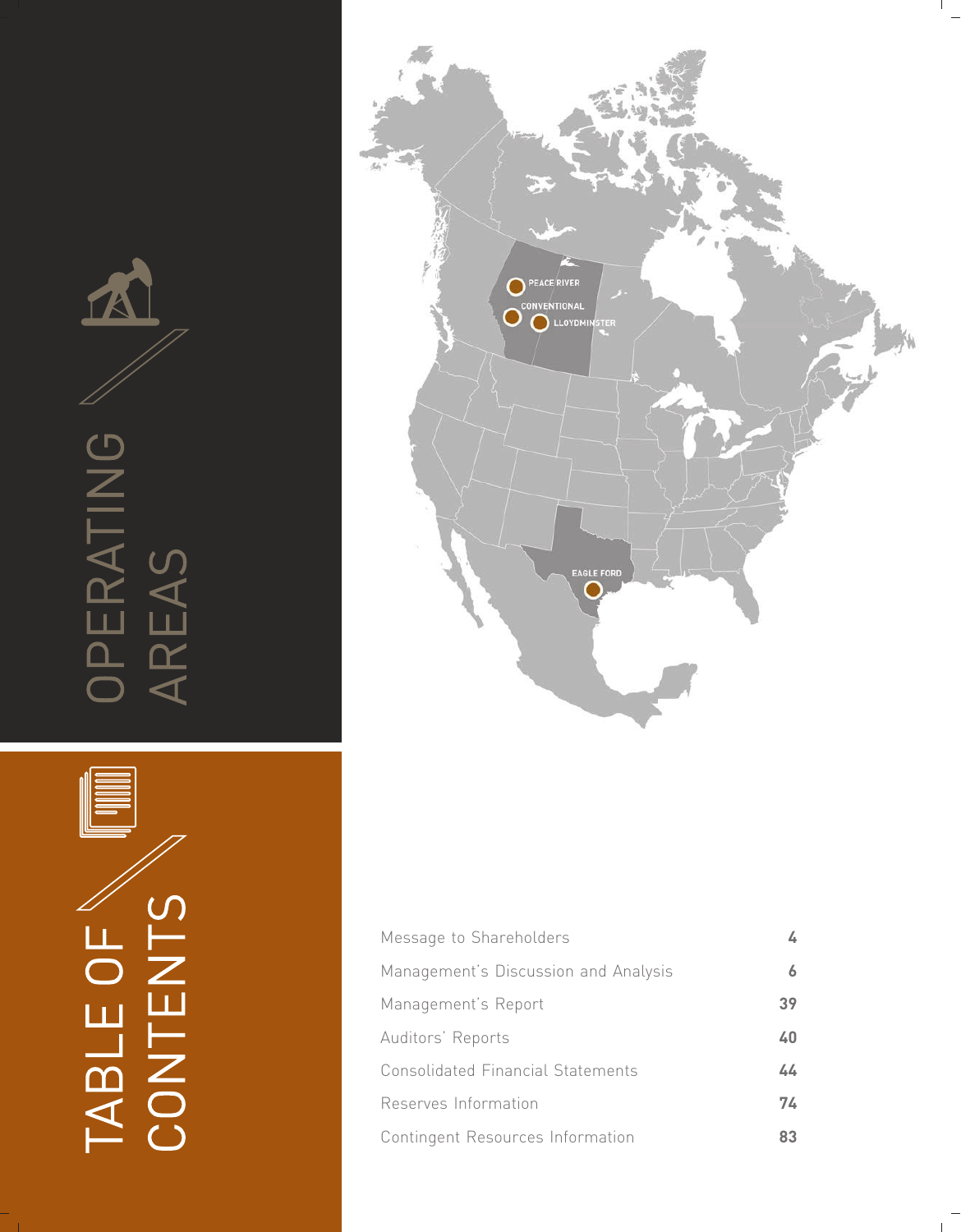# SUMMARY

|                                                                                   | <b>Years Ended</b> |                 |  |  |  |
|-----------------------------------------------------------------------------------|--------------------|-----------------|--|--|--|
|                                                                                   | December 31.       | December 31,    |  |  |  |
|                                                                                   | 2016               | 2015            |  |  |  |
| <b>FINANCIAL</b> (thousands of Canadian dollars, except per common share amounts) |                    |                 |  |  |  |
| Petroleum and natural gas sales                                                   | \$<br>780,095      | 1,121,424<br>S  |  |  |  |
| Funds from operations <sup>(1)</sup>                                              | 276,251            | 516,417         |  |  |  |
| Per share - basic                                                                 | 1.30               | 2.61            |  |  |  |
| Per share - diluted                                                               | 1.30               | 2.61            |  |  |  |
| Net income (loss)                                                                 | (485, 184)         | (1, 142, 880)   |  |  |  |
| Per share - basic                                                                 | (2.29)             | (5.77)          |  |  |  |
| Per share - diluted                                                               | (2.29)             | (5.77)          |  |  |  |
| <b>Exploration and development</b>                                                | 224,783            | 521,039         |  |  |  |
| Acquisitions, net of divestitures                                                 | (63, 120)          | 1,648           |  |  |  |
| Total oil and natural gas capital expenditures                                    | \$<br>161,663      | \$<br>522,687   |  |  |  |
| Bank loan <sup>(2)</sup>                                                          | \$.<br>191,286     | \$<br>256,749   |  |  |  |
| Long-term notes <sup>(2)</sup>                                                    | 1,584,158          | 1,623,658       |  |  |  |
| Long-term debt                                                                    | 1,775,444          | 1,880,407       |  |  |  |
| Working capital (surplus) deficiency                                              | (1,903)            | 169,498         |  |  |  |
| Net debt $(3)$                                                                    | \$<br>1,773,541    | \$<br>2,049,905 |  |  |  |
| <b>OPERATING</b>                                                                  |                    |                 |  |  |  |
| Daily production                                                                  |                    |                 |  |  |  |
| Heavy oil (bbl/d)                                                                 | 23,586             | 34,974          |  |  |  |
| Light oil and condensate (bbl/d)                                                  | 21,377             | 25,887          |  |  |  |
| NGL (bbl/d)                                                                       | 9,349              | 8,492           |  |  |  |
| Total oil and NGL (bbl/d)                                                         | 54,312             | 69,353          |  |  |  |
| Natural gas (mcf/d)                                                               | 91,182             | 91,766          |  |  |  |
| Oil equivalent (boe/d @ 6:1) <sup>(4)</sup>                                       | 69,509             | 84,648          |  |  |  |
|                                                                                   |                    |                 |  |  |  |
| <b>Benchmark prices</b><br>WTI oil (US\$/bbl)                                     | 43.33              | 48.79           |  |  |  |
| WCS heavy oil (US\$/bbl)                                                          | 29.49              | 35.26           |  |  |  |
| Edmonton par oil (\$/bbl)                                                         | 53.01              | 57.20           |  |  |  |
| LLS oil (US\$/bbl)                                                                | 43.82              | 51.50           |  |  |  |
|                                                                                   |                    |                 |  |  |  |
| Baytex average prices (before hedging)                                            |                    |                 |  |  |  |
| Heavy oil (\$/bbl) <sup>(5)</sup>                                                 | 26.46              | 32.23           |  |  |  |
| Light oil and condensate (\$/bbl)                                                 | 50.32              | 55.75           |  |  |  |
| NGL (\$/bbl)                                                                      | 17.16              | 16.91           |  |  |  |
| Total oil and NGL (\$/bbl)                                                        | 34.25              | 39.13           |  |  |  |
| Natural gas (\$/mcf)                                                              | 2.69               | 3.08            |  |  |  |
| Oil equivalent (\$/boe)                                                           | 30.29              | 35.40           |  |  |  |
| CAD/USD noon rate at period end                                                   | 1.3427             | 1.3840          |  |  |  |
| CAD/USD average rate for period                                                   | 1.3256             | 1.2811          |  |  |  |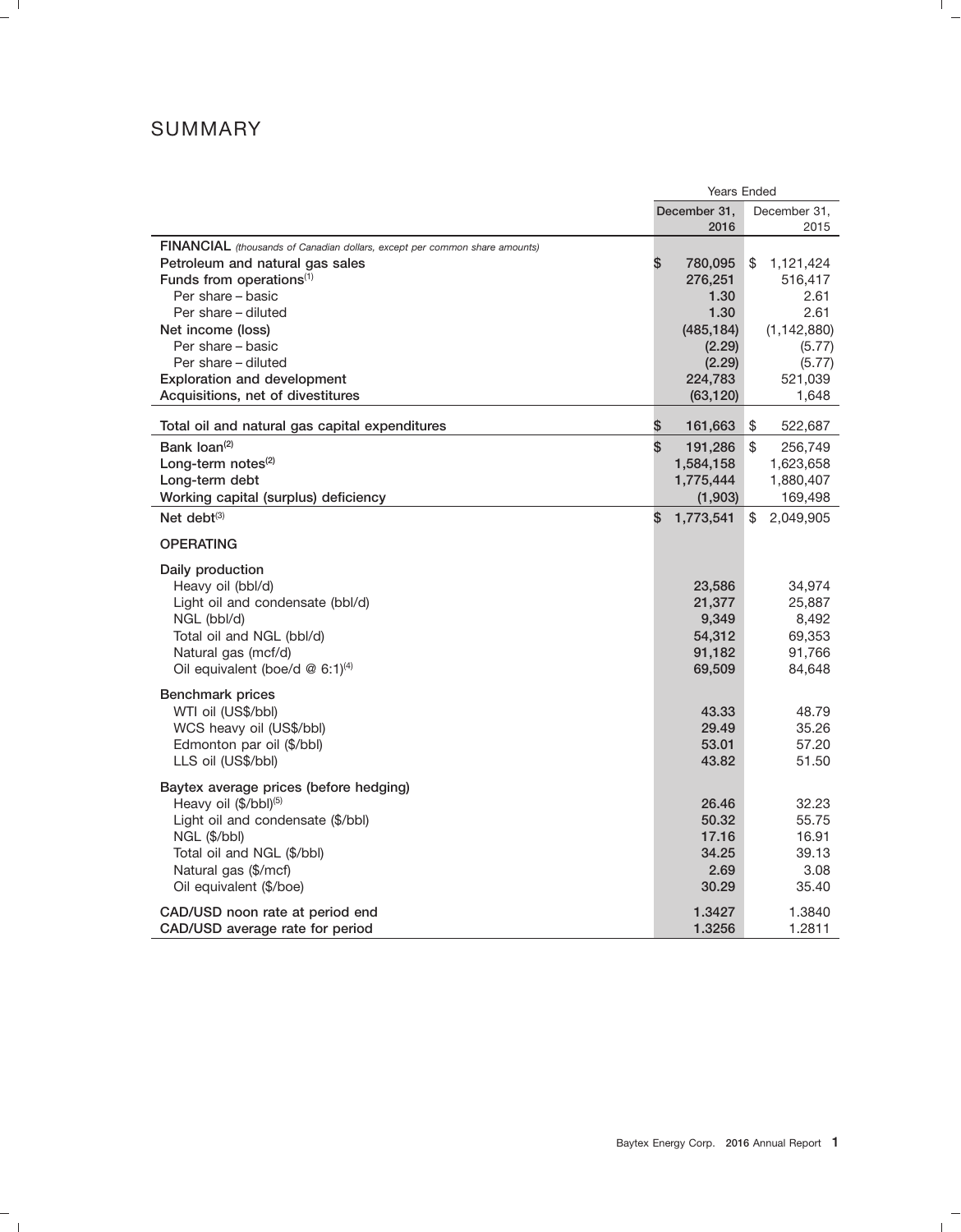|                                       | Years Ended  |              |  |  |  |
|---------------------------------------|--------------|--------------|--|--|--|
|                                       | December 31, | December 31, |  |  |  |
|                                       | 2016         | 2015         |  |  |  |
| <b>COMMON SHARE INFORMATION</b>       |              |              |  |  |  |
| <b>TSX</b>                            |              |              |  |  |  |
| Share price (Cdn\$)                   |              |              |  |  |  |
| High                                  | 9.04         | 24.87        |  |  |  |
| Low                                   | 1.57         | 3.50         |  |  |  |
| Close                                 | 6.56         | 4.48         |  |  |  |
| Volume traded (thousands)             | 1,677,986    | 652,044      |  |  |  |
| <b>NYSE</b>                           |              |              |  |  |  |
| Share price (US\$)                    |              |              |  |  |  |
| High                                  | 7.14         | 20.10        |  |  |  |
| Low                                   | 1.08         | 2.50         |  |  |  |
| Close                                 | 4.48         | 3.24         |  |  |  |
| Volume traded (thousands)             | 707,973      | 375,660      |  |  |  |
| Common shares outstanding (thousands) | 233,449      | 210,583      |  |  |  |

Notes:

- *(1) Funds from operations is not a measurement based on generally accepted accounting principles (''GAAP'') in Canada, but is a financial term commonly used in the oil and gas industry. We define funds from operations as cash flow from operating activities adjusted for changes in non-cash operating working capital and other operating items. Baytex's determination of funds from operations may not be comparable to other issuers. Baytex considers funds from operations a key measure of performance as it demonstrates its ability to generate the cash flow necessary to fund capital investments and potential future dividends. For a reconciliation of funds from operations to cash flow from operating activities, see Management's Discussion and Analysis of the operating and financial results for the year ended December 31, 2016.*
- *(2) Principal amount of instruments.*
- *(3) Net debt is not a measurement based on generally accepted accounting principles (''GAAP'') in Canada, but is a financial term commonly used in the oil and gas industry. We define net debt to be the sum of monetary working capital (which is current assets less current liabilities (excluding current financial derivatives and onerous contracts)) and the principal amount of both the long-term notes and the bank loan.*
- *(4) Barrel of oil equivalent (''boe'') amounts have been calculated using a conversion rate of six thousand cubic feet of natural gas to one barrel of oil. The use of boe amounts may be misleading, particularly if used in isolation. A boe conversion ratio of six thousand cubic feet of natural gas to one barrel of oil is based on an energy equivalency conversion method primarily applicable at the burner tip and does not represent a value equivalency at the wellhead.*
- *(5) Heavy oil prices exclude condensate blending.*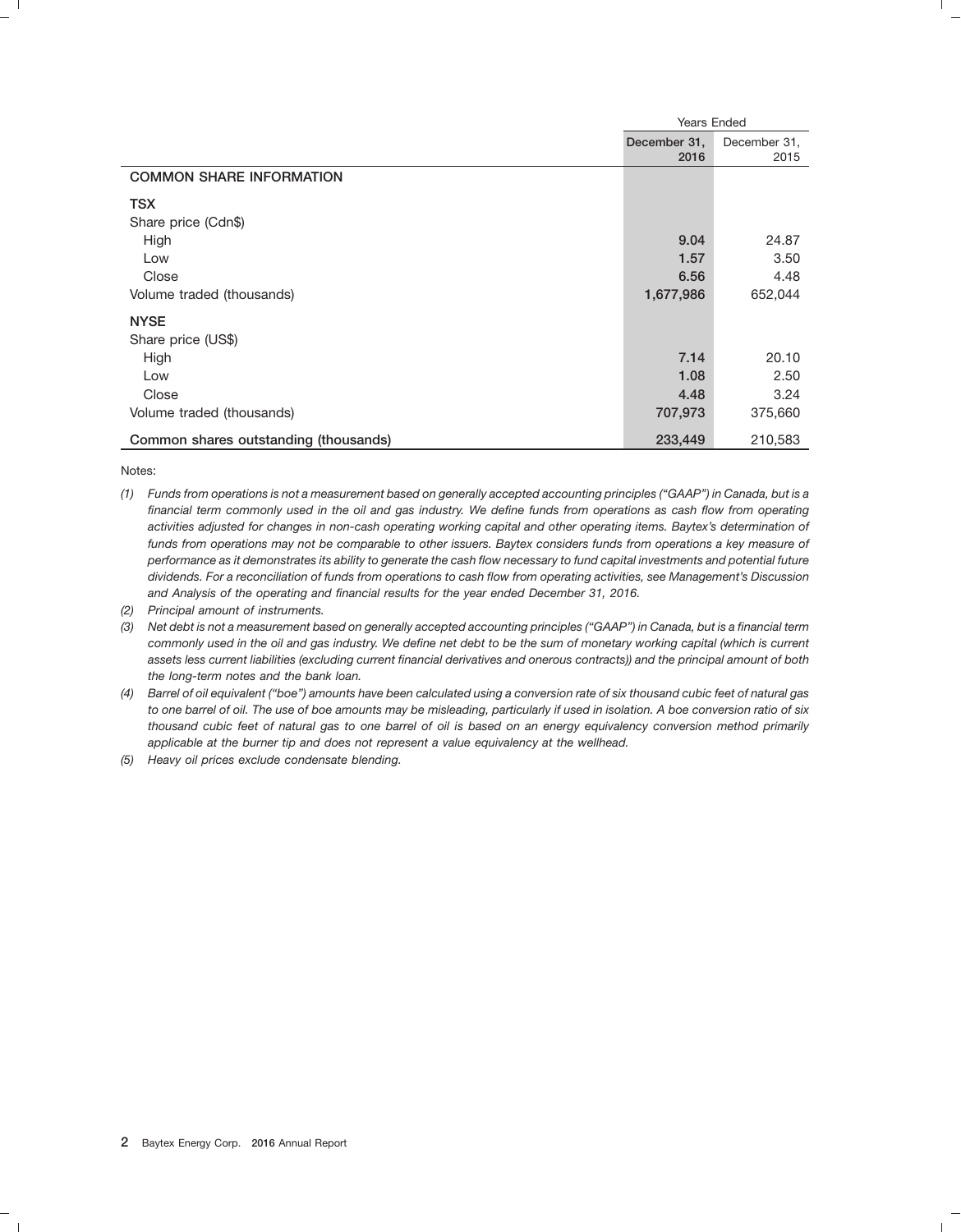#### **Advisory Regarding Forward-Looking Statements and Initial Production Rates**

*This report contains forward-looking statements relating to but not limited to: our business strategies, plans and objectives; our liquidity and financial capacity; our Eagle Ford assets, including our assessment that it is a premier oil resource play, the cost to drill, complete and equip a well, initial production rates from new wells, the performance of wells drilled in the Eagle Ford in Q1/2017 and the number of drilling rigs and frac crews working on our lands during 2017; our recently completed acquisition at Peace River, including that it will drive efficiencies and synergies in our operations and that it significantly enhances opportunities for future growth; our annual average production rate for 2017; our exploration and development capital expenditure budget for 2017; the breakdown of our 2017 capital expenditure budget by geographic area; and our 2016-2017 exit production organic growth rate. In addition, information and statements relating to reserves and contingent resources are deemed to be forward-looking statements, as they involve implied assessment, based on certain estimates and assumptions, that the reserves and contingent resources described exist in quantities predicted or estimated, and that they can be profitably produced in the future. We refer you to the end of the Management's Discussion and Analysis section of this report for our advisory on forward-looking information and statements.*

*This report contains references to average 30-day initial production rates and other short-term production rates which are useful in confirming the presence of hydrocarbons, however, such rates are not determinative of the rates at which such wells will commence production and decline thereafter and are not indicative of long term performance or of ultimate recovery. While encouraging, readers are cautioned not to place reliance on such rates in calculating aggregate production for us or the assets for which such rates are provided. A pressure transient analysis or well-test interpretation has not been carried out in respect of all wells. Accordingly, we caution that the test results should be considered to be preliminary.*

#### **Non-GAAP Financial and Capital Management Measures**

*Funds from operations is not a measurement based on GAAP in Canada, but is a financial term commonly used in the oil and gas industry. Funds from operations represents cash generated from operating activities adjusted for changes in non-cash operating working capital and other operating items. Baytex's determination of funds from operations may not be comparable with the calculation of similar measures for other entities. Baytex considers funds from operations a key measure of performance as it demonstrates its ability to generate the cash flow necessary to fund capital investments and potential future dividends to shareholders. The most directly comparable measures calculated in accordance with GAAP are cash flow from operating activities and net income.*

*Net debt is not a measurement based on GAAP in Canada. We define net debt to be the sum of monetary working capital (which is current assets less current liabilities (excluding current financial derivatives and onerous contracts)) and the principal amount of both the long-term notes and the bank loan. We believe that this measure assists in providing a more complete understanding of our cash liabilities.*

*Bank EBITDA is not a measurement based on GAAP in Canada. We define Bank EBITDA as our consolidated net income attributable to shareholders before interest, taxes, depletion and depreciation, and certain other non-cash items as set out in the credit agreement governing our revolving credit facilities. Bank EBITDA is used to measure compliance with certain financial covenants.*

*Operating netback is not a measurement based on GAAP in Canada, but is a financial term commonly used in the oil and gas industry. Operating netback is equal to product revenue less royalties, production and operating expenses and transportation expenses divided by barrels of oil equivalent sales volume for the applicable period. Our determination of operating netback may not be comparable with the calculation of similar measures for other entities. We believe that this measure assists in characterizing our ability to generate cash margin on a unit of production basis.*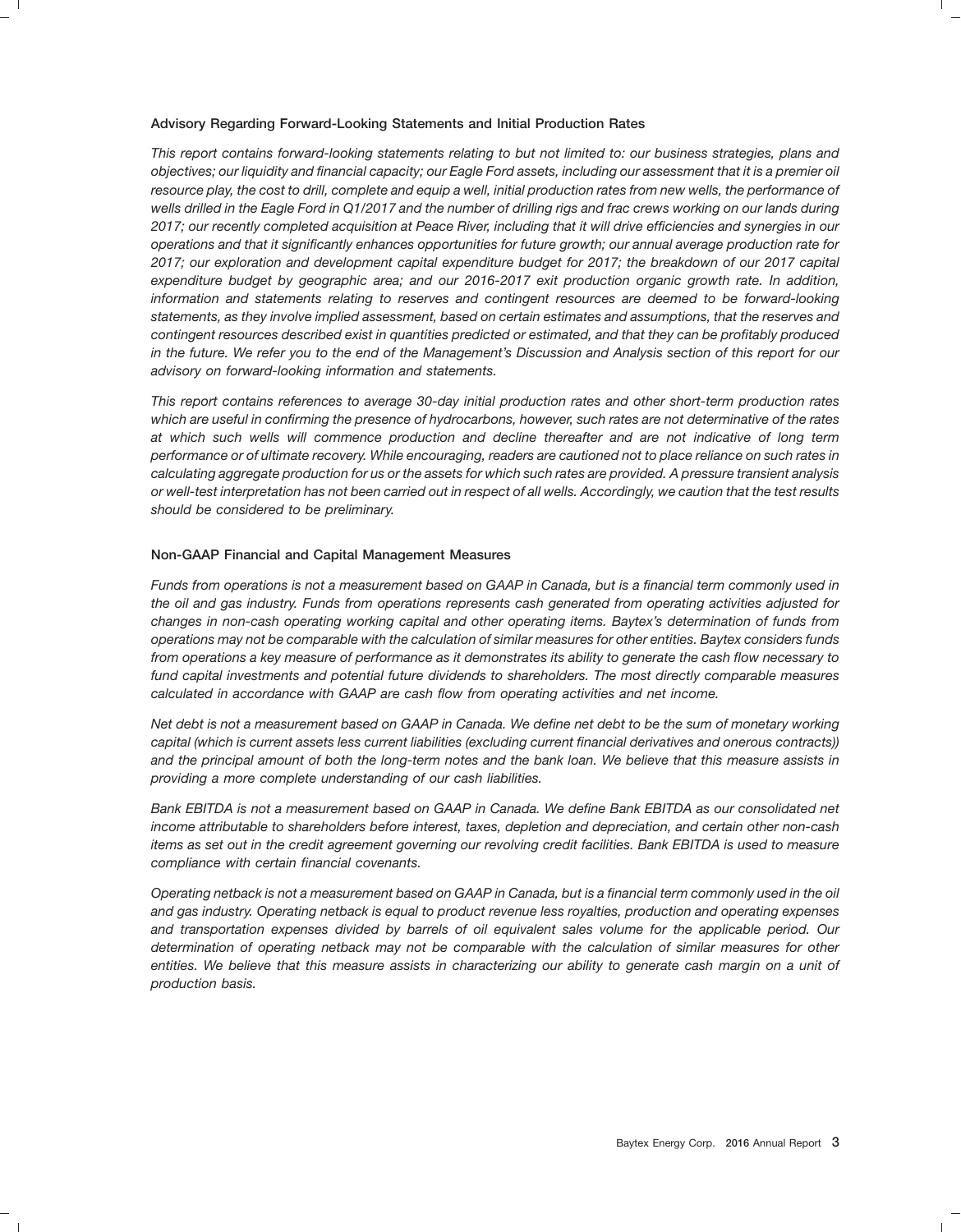# MESSAGE TO SHAREHOLDERS

2016 was a year about delivering on our commitments in a difficult commodity price environment. The global oversupply of crude oil weighed heavily on the market as OPEC continued to favour a market share strategy for the majority of the year before coming to a new production quota agreement on November 30, 2016. It was imperative that we remained steadfast in our plan to maintain financial liquidity, reduce costs across all facets of our business, and deploy our capital effectively. In spite of the persistent low oil and gas prices, we were able to strengthen our financial liquidity, reduce our overall debt, and acquire a strategic asset in Peace River. The acquisition not only adds production, but more than doubles our land base and drilling inventory in the area.

Our operating results were in line with guidance, achieving annual average production of 69,509 boe/d while spending \$225 million in capital. We targeted capital expenditures to approximate our funds from operations. We exceeded this goal, with our funds from operations totaling \$276 million, generating \$51 million of excess cash flow. We also disposed of certain non-core assets in Canada and the Eagle Ford for net proceeds of \$63 million and we achieved a reduction in cash costs of 8% on a boe basis. All of this contributed to reducing our total net debt at the end of the year to \$1.8 billion, a reduction of 13% year-over-year. At the end of the first quarter, we reached agreement with our lenders to amend our credit facilities to provide us with increased financial flexibility. We also delivered on our commitment to minimize any additional bank borrowings, remaining approximately two-thirds undrawn today on our US\$575 million credit facilities.

Our Eagle Ford asset, one of the premier oil resource plays in North America, provides the highest cash netbacks in our portfolio and contains a world-class inventory of development prospects. During 2016, we continued our development activity, directing 88% of our exploration and development expenditures to this area. We commenced production from 36 net wells and established 30-day initial production rates of approximately 1,300 boe/d, representing a 20% improvement over 2015. In the fourth quarter of 2016, production averaged 33,432 boe/d. Our drilling, completions and equipping costs per well were also reduced to a record low US\$4.5 million during the quarter – down 20% from \$5.6 million in the first quarter of the year. These record low well costs were achieved despite increasing the number of frac stages and proppant loading. Two recently completed pads utilizing higher intensity fracs in the crude oil window of our Longhorn acreage have shown a substantial improvement in production rates compared to wells drilled previously. Toward year end we increased our rig activity and expect to run four to five rigs and two completion crews throughout 2017.

In Canada, low oil prices at the outset of the year required us to defer development in both our Peace River and Lloydminster regions. We also proactively shut-in 7,500 boe/d of low or negative margin heavy oil production in the first quarter. As oil prices improved, we reinitiated production from these wells by mid-year.

In November, we announced the strategic acquisition of additional heavy oil assets in Peace River, located immediately adjacent to our existing Peace River assets. The acquisition more than doubled our land base in the area and enables further efficiencies and synergies in our operations and significantly enhances our opportunities for future growth. We closed the acquisition on January 20, 2017 for total consideration of \$65 million. At the time of closing, the assets were producing 3,000 boe/d with an additional 3,000 boe/d shut-in.

We are excited to get back to work in Canada in 2017 with an active drilling program planned at both Peace River and Lloydminster. The results to-date from this program have been very promising.

We believe that by conducting all aspects of our operations in a responsible and environmentally sensitive manner, we create long-term value for all stakeholders. Developing crude oil and natural gas resources requires long-term commitment. Collaboration with a broad range of engaged stakeholders is important to achieve enduring success in resource development. Accordingly, we have continued our focus on stakeholder engagement, furthering the progress of our Good Neighbour Program throughout our field operations. This program strives to create social and economic benefits for the community while mitigating the impacts related to our operations; it is a real-life expression of responsible development. In the end, everyone benefits from environmentally responsible development that produces reliable energy at a reasonable cost.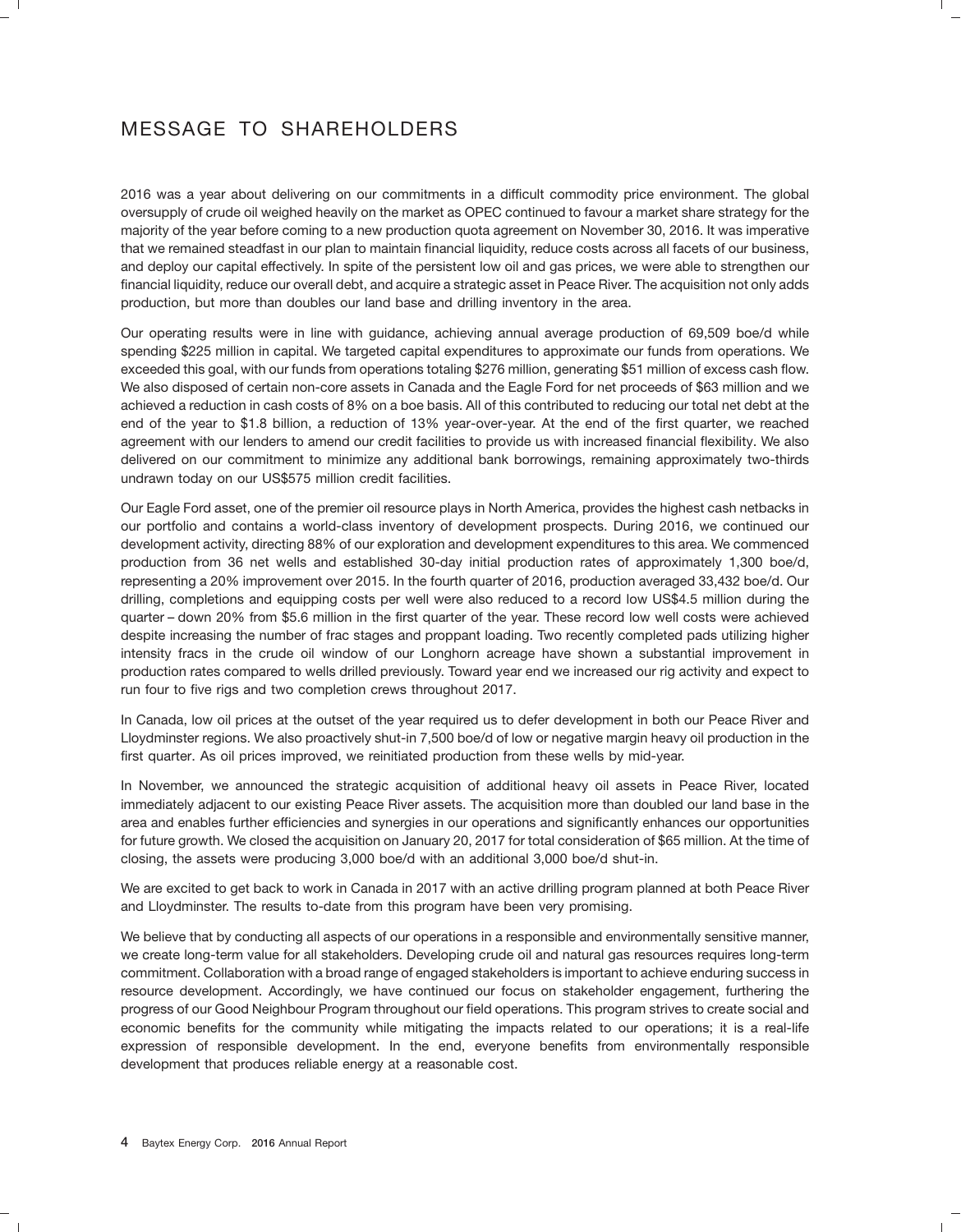We continue to strive for excellence in our health, safety and environment initiatives and we expect to publish our 2016 Corporate Responsibility Report in the fall of 2017.

#### **Looking Forward**

As we look forward into 2017, we are now highly focused on two key priorities. The first is to arrest production declines through a highly efficient capital development program in both the Eagle Ford and Canada. And secondly, we will place a high priority on managing our debt position.

We have budgeted exploration and development capital expenditures of \$300 to \$350 million for 2017. For the full-year, approximately 70% of our planned capital expenditures will be directed to our Eagle Ford operations and the balance will be in Canada, largely toward our heavy oil assets at Peace River and Lloydminster. Our 2017 capital program is off to a strong start driven by larger fracture stimulations in the oil window of the Eagle Ford, the commencement of heavy oil drilling operations at Peace River and Lloydminster and increasing production from our recently acquired assets at Peace River. Overall, we expect to grow production 3-4% on an exit rate basis from 2016 to 2017 with average annual production of 66,000 to 70,000 boe/d.

Baytex's success is due to our dedicated and talented team of employees who align with our strategy, consistently deliver on our plans and drive the creation of shareholder value. Complementing our leadership team and committed employees, our Board of Directors is an indispensable source of guidance and support which contribute greatly to our success.

We look forward to executing our plans for 2017 for the ongoing benefit of all stakeholders and we thank you for your continued support.

Sincerely,

James L. Bowzer **Edward D. LaFehr** Chief Executive Officer **President** President

March 7, 2017

Ede D. Labela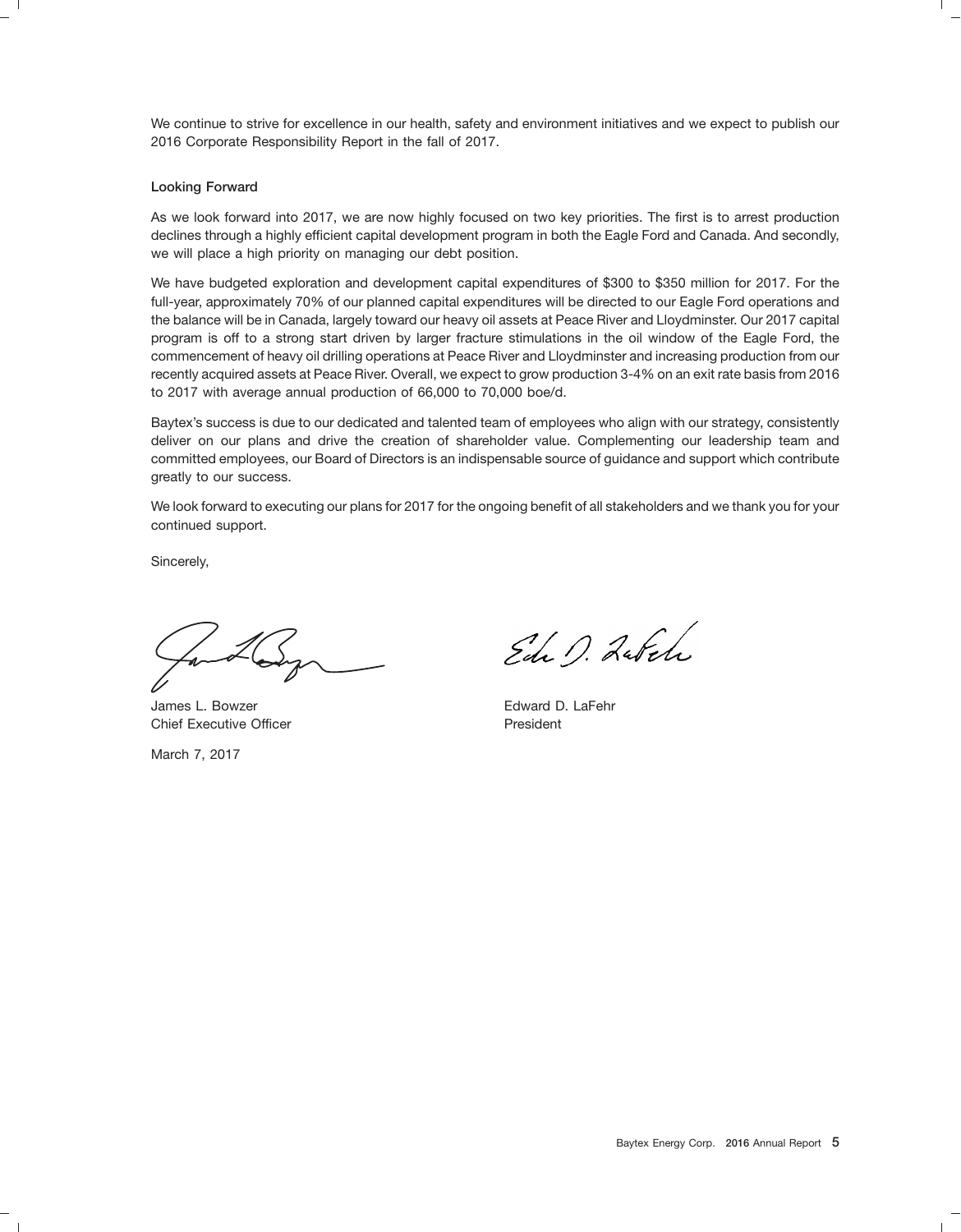# MANAGEMENT'S DISCUSSION AND ANALYSIS

The following is management's discussion and analysis (''MD&A'') of the operating and financial results of Baytex Energy Corp. for the years ended December 31, 2016 and 2015. This information is provided as of March 6, 2017. In this MD&A, references to "Baytex", the "Company", "we", "us" and "our" and similar terms refer to Baytex Energy Corp. and its subsidiaries on a consolidated basis, except where the context requires otherwise. The results for the year ended December 31, 2016 ("2016") have been compared with the results for the year ended December 31, 2015 (''2015'') and the results for the three months ended December 31, 2016 (''Q4/2016'') have been compared with the results for the three months ended December 31, 2015 (''Q4/2015''). This MD&A should be read in conjunction with the Company's audited consolidated financial statements (''consolidated financial statements'') for the years ended December 31, 2016 and 2015, together with the accompanying notes and the Annual Information Form for the year ended December 31, 2016. These documents and additional information about Baytex are accessible on the SEDAR website at www.sedar.com and through the U.S. Securities and Exchange Commission at www.sec.gov. All amounts are in Canadian dollars, unless otherwise stated, and all tabular amounts are in thousands of Canadian dollars, except for percentages and per common share amounts or as otherwise noted.

In this MD&A, barrel of oil equivalent (''boe'') amounts have been calculated using a conversion rate of six thousand cubic feet of natural gas to one barrel of oil, which represents an energy equivalency conversion method applicable at the burner tip and does not represent a value equivalency at the wellhead. While it is useful for comparative measures, it may not accurately reflect individual product values and may be misleading if used in isolation.

This MD&A contains forward-looking information and statements. We refer you to the end of the MD&A for our advisory on forward-looking information and statements.

# **CAPITAL MANAGEMENT MEASURES**

In this MD&A, we refer to certain capital management measures as outlined in note 22 to the consolidated financial statements, such as funds from operations and net debt which do not have any standardized meaning prescribed by generally accepted accounting principles in Canada ("GAAP"). While funds from operations and net debt are commonly used in the oil and natural gas industry, our determination of these measures may not be comparable with calculations of similar measures by other issuers.

## **Funds from Operations**

We consider funds from operations ("FFO") a key measure that provides a more complete understanding of our results of operations and financial performance, including our ability to generate funds for capital investments, debt repayment and potential dividends. We believe that this measure provides a meaningful assessment of our operations by eliminating certain non-cash charges. However, funds from operations should not be construed as an alternative to performance measures determined in accordance with GAAP, such as cash flow from operating activities and net income (loss).

The following table reconciles cash flow from operating activities to funds from operations.

|                                     | <b>Years Ended December 31</b> |         |    |           |
|-------------------------------------|--------------------------------|---------|----|-----------|
| (\$ thousands)                      |                                | 2016    |    | 2015      |
| Cash flow from operating activities |                                | 247.365 | \$ | 549,420   |
| Change in non-cash working capital  |                                | 23,270  |    | (43, 891) |
| Asset retirement expenditures       |                                | 5.616   |    | 10,888    |
| Funds from operations               | - T                            | 276.251 | S  | 516,417   |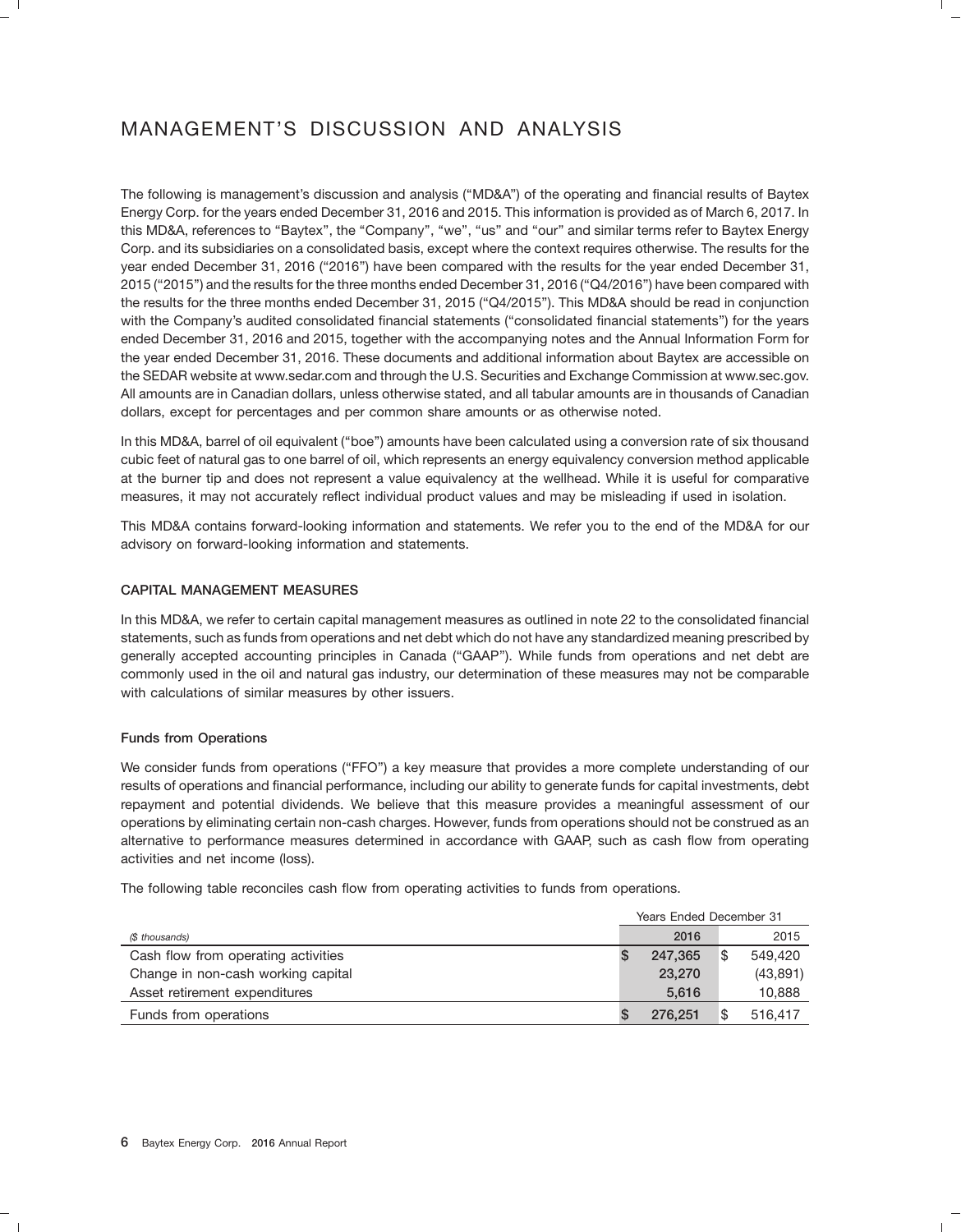# **Net Debt**

We believe that net debt assists in providing a more complete understanding of our financial position and provides a key measure to assess our liquidity.

The following table summarizes our calculation of net debt.

|                                                     | December 31,<br>2016 | December 31,<br>2015 |
|-----------------------------------------------------|----------------------|----------------------|
| (\$ thousands)                                      |                      |                      |
| Bank loan <sup>(1)</sup>                            | 191.286              | \$<br>256,749        |
| Long-term notes $(1)$                               | 1,584,158            | 1,623,658            |
| Working capital (surplus) deficiency <sup>(2)</sup> | (1,903)              | 169,498              |
| Net debt                                            | 1,773,541            | 2,049,905<br>\$      |

*(1) Principal amount of instruments expressed in Canadian dollars.*

*(2) Working capital is current assets less current liabilities (excluding current financial derivatives and onerous contracts).*

#### **NON-GAAP FINANCIAL MEASURES**

In this MD&A, we refer to certain financial measures (such as operating netback and Bank EBITDA) which do not have any standardized meaning prescribed by GAAP. While operating netback and EBITDA are commonly used in the oil and natural gas industry, our determination of these measures may not be comparable with calculations of similar measures by other issuers. We believe that the presentation of these non-GAAP measures provide useful information to investors and shareholders as the measures provide increased transparency and the ability to better analyze against prior periods on a comparable basis.

## **Operating Netback**

We define operating netback as oil and natural gas revenue, less royalties, operating expense and transportation expense. Operating netback per boe is the operating netback divided by barrels of oil equivalent production volume for the applicable period. We believe that this measure assists in assessing our ability to generate cash margin on a unit of production basis.

|                                                             | Years Ended December 31 |         |    |           |  |  |
|-------------------------------------------------------------|-------------------------|---------|----|-----------|--|--|
| (\$ thousands)                                              |                         | 2016    |    | 2015      |  |  |
| Petroleum and natural gas revenue                           | <b>S</b>                | 780,095 | \$ | 1,121,424 |  |  |
| <b>Blending expense</b>                                     |                         | (9,622) |    | (27, 830) |  |  |
| Oil and natural gas revenue                                 |                         | 770,473 |    | 1,093,594 |  |  |
| Royalties                                                   |                         | 178,116 |    | 241,425   |  |  |
| Operating expense                                           |                         | 240,705 |    | 320,187   |  |  |
| Transportation expense                                      |                         | 28,257  |    | 53,127    |  |  |
| Operating netback                                           |                         | 323,395 |    | 478,855   |  |  |
| Realized financial derivative gain                          |                         | 96,929  |    | 197,545   |  |  |
| Operating netback after realized financial derivatives gain |                         | 420.324 | \$ | 676,400   |  |  |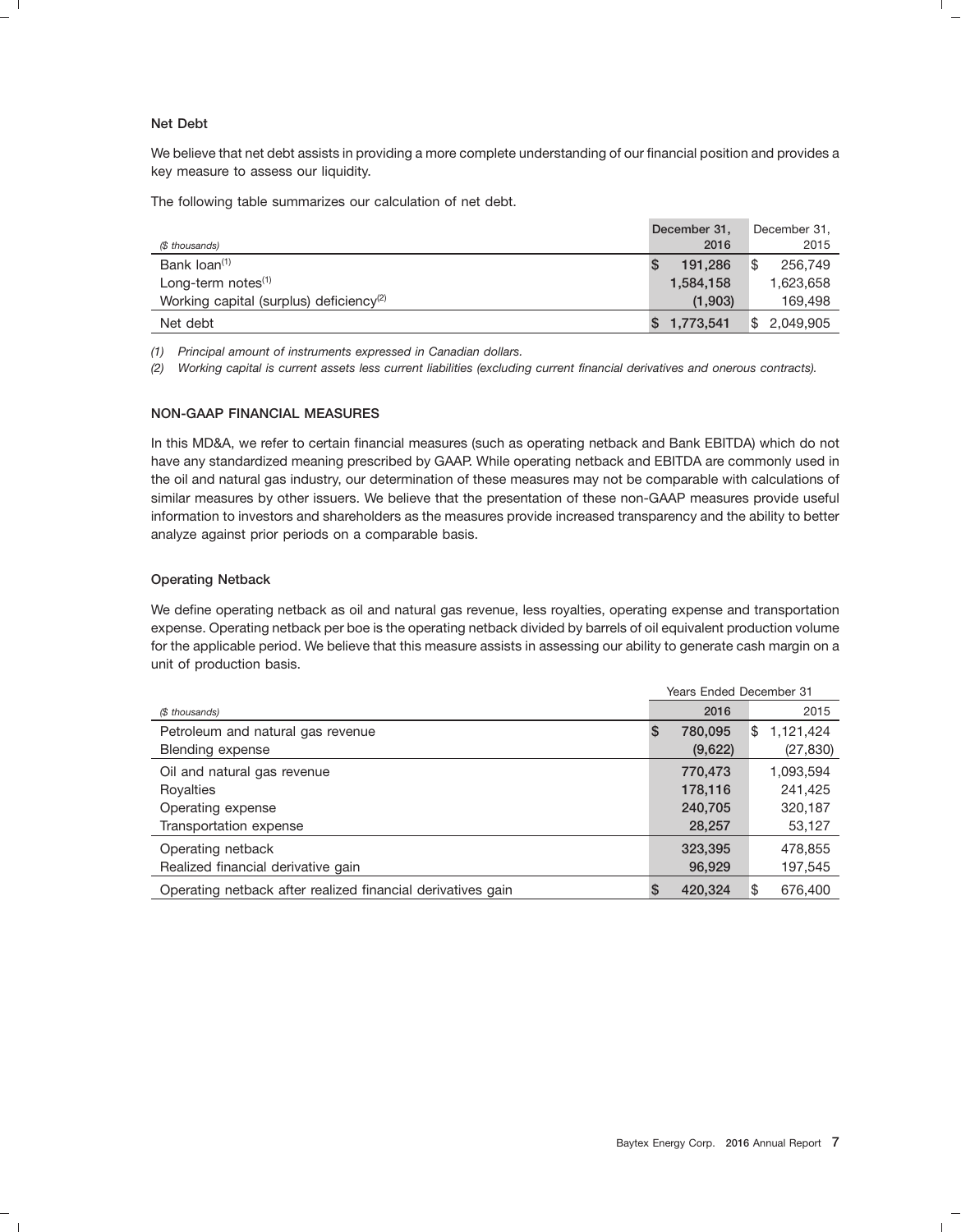# **Bank EBITDA**

Bank EBITDA is used to assess compliance with certain financial covenants. The following table reconciles net income (loss) to Bank EBITDA.

|                                                   | Years Ended December 31 |            |     |                  |  |  |  |
|---------------------------------------------------|-------------------------|------------|-----|------------------|--|--|--|
| (\$ thousands)                                    |                         | 2016       |     | 2015             |  |  |  |
| Net income (loss)                                 | <b>S</b>                | (485, 184) |     | $\$$ (1,142,880) |  |  |  |
| Plus:                                             |                         |            |     |                  |  |  |  |
| Financing and interest                            |                         | 114,199    |     | 111,660          |  |  |  |
| Unrealized foreign exchange (gain) loss           |                         | (41, 436)  |     | 213,999          |  |  |  |
| Unrealized financial derivatives loss             |                         | 140,136    |     | 54,816           |  |  |  |
| Current income tax (recovery) expense             |                         | (8,042)    |     | 8.907            |  |  |  |
| Deferred income tax (recovery)                    |                         | (264, 561) |     | (353,053)        |  |  |  |
| Depletion and depreciation                        |                         | 508,309    |     | 661,858          |  |  |  |
| Impairment                                        |                         | 423,176    |     | 1,038,554        |  |  |  |
| Disposition of oil and gas properties (gain) loss |                         | (43,907)   |     | 1.519            |  |  |  |
| Non-cash items $(1)$                              |                         | 29,974     |     | 33,348           |  |  |  |
| <b>Bank EBITDA</b>                                |                         | 372,664    | Ι\$ | 628.728          |  |  |  |

*(1) Non-cash items include share-based compensation, exploration and evaluation expense and non-cash other expense.*

# **YEAR END HIGHLIGHTS**

2016 presented many challenges for the oil and gas industry and for Baytex. With the low commodity price environment, we made significant adjustments to our business to maintain strong levels of financial liquidity. We reduced our capital spending, emphasized cost reductions in all facets of the business, renegotiated our credit facilities, raised equity to fund an acquisition that closed in early 2017 and disposed of certain non-core assets.

Production for the year averaged 69,509 boe/d, which was consistent with our guidance of 68,000 – 70,000 boe/d. In the Eagle Ford, production averaged 36,573 boe/d, an 8% decrease from 2015. The reduced number of completions combined with the sale of approximately 1,000 boe/d of operated production contributed to the decrease on our Eagle Ford assets from 2015. In Canada, production was 32,936 boe/d for 2016 compared to 44,691 boe/d in 2015. Due to the low price environment, we deferred all operated heavy oil drilling including development and stratigraphic test wells. This reduced level of activity caused production to decrease from 2015. In addition, we shut in production with low or negative margins for part of the year which reduced annual average production by approximately 2,400 boe/d.

Oil prices were at multi-year low levels in 2016 with continued over supply and high inventory levels. In Q1/2016, the price of West Texas Intermediate light oil (''WTI'') averaged US\$33.45/bbl. Prices stabilized in Q2/2016 and Q3/2016 with WTI averaging approximately US\$45/bbl before the Organization of the Petroleum Exporting Countries (''OPEC'') announcement on November 30, 2016 which resulted in WTI oil prices rising above US\$50/bbl for the last part of 2016. WTI averaged US\$43.33/bbl during 2016 compared to US\$48.79/bbl in 2015 representing a decrease of \$5.48/bbl. Natural gas prices also decreased from 2015 with AECO decreasing 24% from \$2.74/mcf in 2015 to \$2.09/mcf in 2016 and NYMEX decreasing 8% from US\$2.66/mmbtu in 2015 to US\$2.46/mmbtu in 2016. The large AECO discount to Henry Hub is due to the oversupply of gas in the Western Canadian Sedimentary Basin. The decrease in commodity prices during 2016 reduced our revenue per boe to \$30.29/boe from \$35.40/boe for 2015.

During 2016, we successfully reduced our cost structure to help mitigate some of the commodity price decrease. In the Eagle Ford, the costs to drill, complete and equip our wells decreased throughout the year and averaged approximately US\$4.5 million per well in Q4/2016, as compared to US\$8.2 million per well in late 2014. Operating expenses per boe were reduced 9% to \$9.46/boe for 2016, as compared to \$10.36/boe for 2015, and transportation expenses per boe decreased 35% to \$1.11/boe in 2016, as compared to \$1.72/boe in 2015. These reductions reflect a combination of a lower overall cost structure combined with the lower cost Eagle Ford assets representing a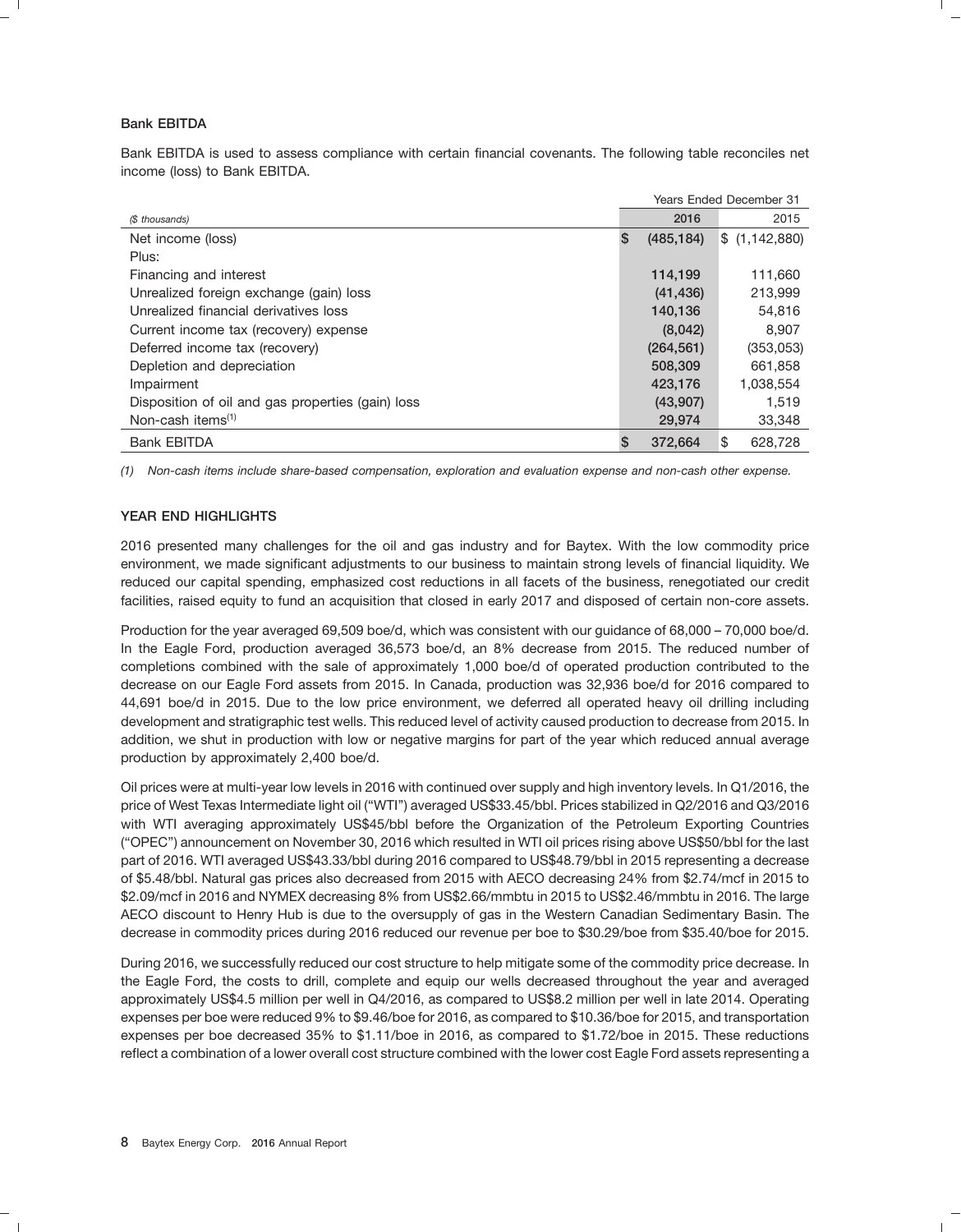larger percentage of our total production. General and administrative expenses were reduced to \$50.9 million in 2016 from \$59.4 million in 2015.

Throughout 2016, we targeted our capital expenditures to approximate FFO in order to minimize additional bank borrowings. For 2016, our FFO totaled \$276.3 million compared to capital expenditures of \$224.8 million. Capital expenditures were focused on our Eagle Ford assets where we invested \$198.9 million to drill 127 (36.9 net) wells and commenced production from 123 (36.3 net) wells. In Canada, capital expenditures were limited to \$25.9 million with drilling limited to 15 (4.0 net) wells mainly focused on non-operated lands in Lloydminster.

In Q4/2016, we entered an agreement to acquire assets in the Peace River area of Alberta for approximately \$65 million and also completed a \$115 million equity financing to fund the acquisition. The equity financing closed on December 12, 2016 with 21.9 million shares being issued for proceeds of \$109.9 million (net of issue costs). The acquisition closed subsequent to year end on January 20, 2017.

We generated FFO of \$276.3 million (\$1.30 per basic and diluted share) during 2016 compared to \$516.4 million (\$2.61 per basic and diluted share) in 2015. The decrease in FFO is primarily due to lower realized pricing, lower production volumes and lower realized hedging gains.

In 2016, our FFO exceeded our capital expenditures net of asset sales by \$115 million. This, along with the proceeds from the equity financing and a decrease in the CAD/USD exchange rate, contributed to our net debt decreasing by \$276 million from December 31, 2015 to \$1.77 billion at December 31, 2016. We also had approximately \$580 million of undrawn credit capacity and are in compliance with all of our financial covenants as at December 31, 2016.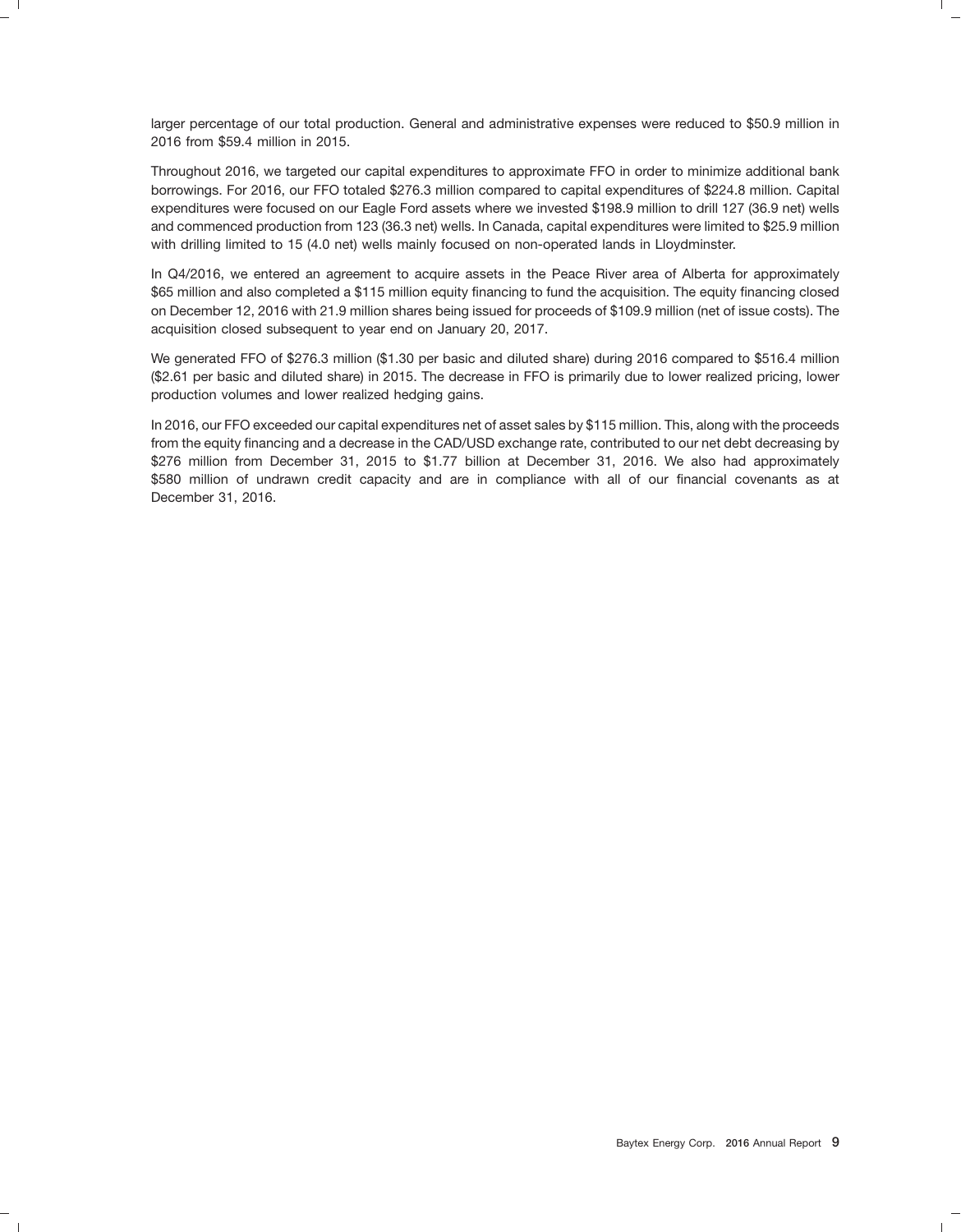# RESULTS OF OPERATIONS

The Canadian division includes the heavy oil assets in Peace River and Lloydminster and the conventional oil and natural gas assets in Western Canada. The U.S. division includes the Eagle Ford assets in Texas.

## **Production**

|                          | <b>Years Ended December 31</b> |        |              |        |        |        |  |  |  |  |  |
|--------------------------|--------------------------------|--------|--------------|--------|--------|--------|--|--|--|--|--|
|                          |                                | 2016   |              |        | 2015   |        |  |  |  |  |  |
| <b>Daily Production</b>  | Canada                         | U.S.   | <b>Total</b> | Canada | U.S.   | Total  |  |  |  |  |  |
| Liquids (bbl/d)          |                                |        |              |        |        |        |  |  |  |  |  |
| Heavy oil                | 23,586                         |        | 23,586       | 34.974 |        | 34,974 |  |  |  |  |  |
| Light oil and condensate | 1,407                          | 19,970 | 21,377       | 1,828  | 24,059 | 25,887 |  |  |  |  |  |
| NGL                      | 1,274                          | 8,075  | 9,349        | 1,070  | 7,422  | 8,492  |  |  |  |  |  |
| Total liquids (bbl/d)    | 26,267                         | 28,045 | 54,312       | 37,872 | 31,481 | 69,353 |  |  |  |  |  |
| Natural gas (mcf/d)      | 40,015                         | 51,167 | 91,182       | 40,911 | 50,855 | 91,766 |  |  |  |  |  |
| Total production (boe/d) | 32,936                         | 36,573 | 69,509       | 44,691 | 39,957 | 84,648 |  |  |  |  |  |
| <b>Production Mix</b>    |                                |        |              |        |        |        |  |  |  |  |  |
| Heavy oil                | 72%                            | $-$ %  | 34%          | 79%    | $-$ %  | 41%    |  |  |  |  |  |
| Light oil and condensate | 4%                             | 55%    | 31%          | 4%     | 61%    | 31%    |  |  |  |  |  |
| NGL                      | 4%                             | 22%    | 13%          | 2%     | 19%    | 10%    |  |  |  |  |  |
| Natural gas              | <b>20%</b>                     | 23%    | 22%          | 15%    | 20%    | 18%    |  |  |  |  |  |

Production for 2016 averaged 69,509 boe/d, an 18% decrease from 2015. U.S. production averaged 36,573 boe/d in 2016, an 8% decrease from 2015 as a result of decreased capital investment and the sale of approximately 1,000 boe/d of operated production in the Eagle Ford. Canadian production of 32,936 boe/d decreased 26%, or 11,755 boe/d, from 2015 with minimal capital investment along with low or negative margin production that was shut-in for part of 2016. The shut-in volumes reduced 2016 average production by approximately 2,400 boe/d.

## **Commodity Prices**

The prices received for our crude oil and natural gas production directly impact our earnings, funds from operations and our financial position.

## *Crude Oil*

Crude oil was extremely volatile during 2016 as the global over supply of crude oil combined with elevated inventory levels weighed on the price. In Q1/2016, WTI crude oil prices hit a 13-year low of US\$26.21/bbl. During Q2/2016 and Q3/2016, prices were stabilized and averaged approximately US\$45/bbl. On November 30, 2016, OPEC and non-OPEC countries agreed to production cuts which resulted in oil prices rising above US\$50/bbl for the last part of 2016. WTI averaged US\$49.29/bbl for Q4/2016, a 10% increase compared to Q3/2016. For 2016, WTI averaged US\$43.33/bbl, representing an 11% decrease from the average WTI price of US\$48.79/bbl for 2015.

The discount for Canadian heavy oil is measured by the Western Canadian Select (''WCS'') price differential to WTI. For 2016, the WCS heavy oil differential averaged US\$13.84/bbl, as compared to US\$13.53/bbl for 2015. Over the past year, increased pipeline capacity from Canada to the U.S. Gulf Coast combined with lower overall production levels have helped to stabilize the WCS heavy oil differential.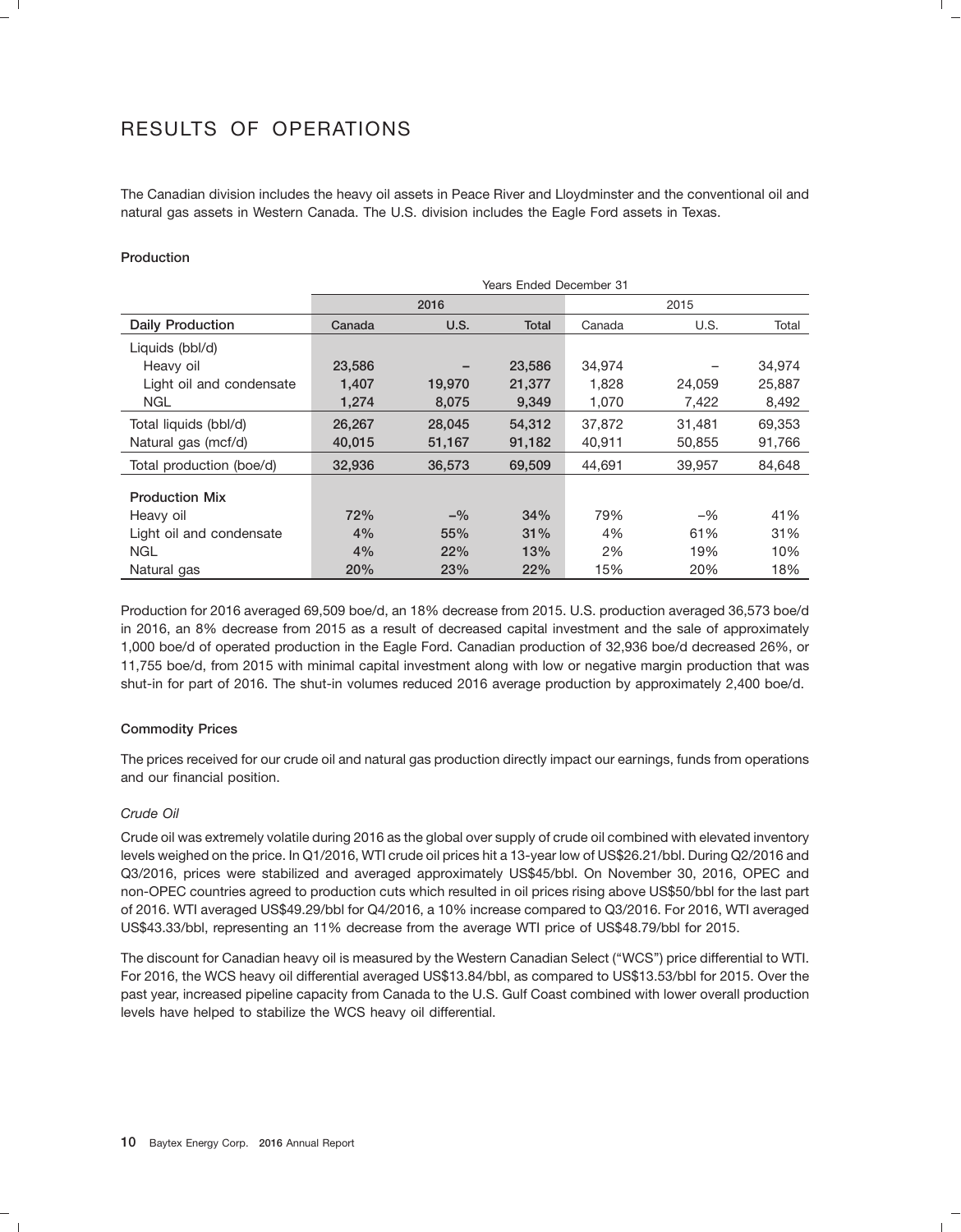# *Natural Gas*

Natural gas prices have been driven lower during 2016 compared to 2015 mainly due to production levels exceeding demand. For 2016, the AECO natural gas price averaged \$2.09/mcf, a decrease of \$0.65/mcf or 24% compared to \$2.74/mcf in 2015. The NYMEX natural gas price averaged US\$2.46/mmbtu during 2016, representing a decrease of US\$0.20/mmbtu or 8% compared to US\$2.66/mmbtu in 2015. AECO continues to trade at a significant discount to NYMEX due to the oversupply in Western Canada combined with pipeline constraints.

The following table compares selected benchmark prices and our average realized selling prices for the years ended December 31, 2016 and 2015.

|                                                     | Years Ended December 31 |        |          |  |  |  |
|-----------------------------------------------------|-------------------------|--------|----------|--|--|--|
|                                                     | 2016                    | 2015   | Change   |  |  |  |
| <b>Benchmark Averages</b>                           |                         |        |          |  |  |  |
| WTI oil (US\$/bbl) <sup>(1)</sup>                   | 43.33                   | 48.79  | $(11\%)$ |  |  |  |
| WTI oil (CAD\$/bbl)                                 | 57.44                   | 62.50  | (8%)     |  |  |  |
| WCS heavy oil (US\$/bbl) <sup>(2)</sup>             | 29.49                   | 35.26  | (16%)    |  |  |  |
| WCS heavy oil (CAD\$/bbl)                           | 39.09                   | 45.17  | (13%)    |  |  |  |
| LLS oil (US\$/bbl) <sup>(3)</sup>                   | 43.82                   | 51.50  | (15%)    |  |  |  |
| LLS oil (CAD\$/bbl)                                 | 58.08                   | 65.98  | (12%)    |  |  |  |
| CAD/USD average exchange rate                       | 1.3256                  | 1.2811 | 3%       |  |  |  |
| Edmonton par oil (\$/bbl)                           | 53.01                   | 57.20  | (7%)     |  |  |  |
| AECO natural gas price $(\frac{5}{mcf})^{(4)}$      | 2.09                    | 2.74   | (24%)    |  |  |  |
| NYMEX natural gas price (US\$/mmbtu) <sup>(5)</sup> | 2.46                    | 2.66   | (7%)     |  |  |  |

*(1) WTI refers to the arithmetic average of NYMEX prompt month WTI for the applicable period.*

*(2) WCS refers to the average posting price for the benchmark WCS heavy oil.*

*(3) LLS refers to the Argus trade month average for Louisiana Light Sweet oil.*

*(4) AECO refers to the AECO arithmetic average month-ahead index price published by the Canadian Gas Price Reporter (''CGPR'').*

*(5) NYMEX refers to the NYMEX last day average index price as published by the CGPR.*

|                                            | <b>Years Ended December 31</b> |  |       |        |              |      |            |  |            |  |       |
|--------------------------------------------|--------------------------------|--|-------|--------|--------------|------|------------|--|------------|--|-------|
|                                            |                                |  | 2016  |        |              | 2015 |            |  |            |  |       |
|                                            | Canada                         |  | U.S.  |        | <b>Total</b> |      | Canada     |  | U.S.       |  | Total |
| <b>Average Realized Sales</b>              |                                |  |       |        |              |      |            |  |            |  |       |
| PriceS <sup>(1)</sup>                      |                                |  |       |        |              |      |            |  |            |  |       |
| Canadian heavy oil (\$/bbl) <sup>(2)</sup> | \$<br>$26.46$ \$               |  |       | $-$ \$ | $26.46$ \$   |      | $32.23$ \$ |  | - \$       |  | 32.23 |
| Light oil and condensate (\$/bbl)          | 46.21                          |  | 50.60 |        | 50.32        |      | 52.52      |  | 55.99      |  | 55.75 |
| NGL (\$/bbl)                               | 17.77                          |  | 17.06 |        | 17.16        |      | 20.80      |  | 16.35      |  | 16.91 |
| Natural gas (\$/mcf)                       | 2.01                           |  | 3.21  |        | 2.69         |      | 2.59       |  | 3.47       |  | 3.08  |
| Weighted average $(\frac{6}{\log^2})$      | \$<br>24.06 \$                 |  | 35.89 | S      | 30.29        | -\$  | $30.24$ \$ |  | $41.16$ \$ |  | 35.40 |

*(1) Baytex's risk management strategy employs both oil and natural gas financial and physical forward contracts (fixed price forward sales and collars) and heavy oil differential physical delivery contracts (fixed price and percentage of WTI). The pricing information in the table excludes the impact of financial derivatives.*

*(2) Realized heavy oil prices are calculated based on sales volumes, net of blending costs.*

## *Average Realized Sales Prices*

During 2016, we realized \$50.60/bbl for our U.S. light oil and condensate. This was down from \$55.99/bbl or approximately 10% from 2015, which is slightly less than the 12% decrease in the LLS benchmark (expressed in Canadian dollars) over the same period. Reduced supply along with increased pipeline capacity have tightened the pricing differential between our realized U.S. light oil and condensate pricing to LLS during 2016 compared to 2015.

Our realized Canadian light oil and condensate price averaged \$46.21/bbl for 2016 compared to \$52.52/bbl for 2015. This represents a 12% decrease in 2016 which is higher than the 7% decrease in the benchmark Edmonton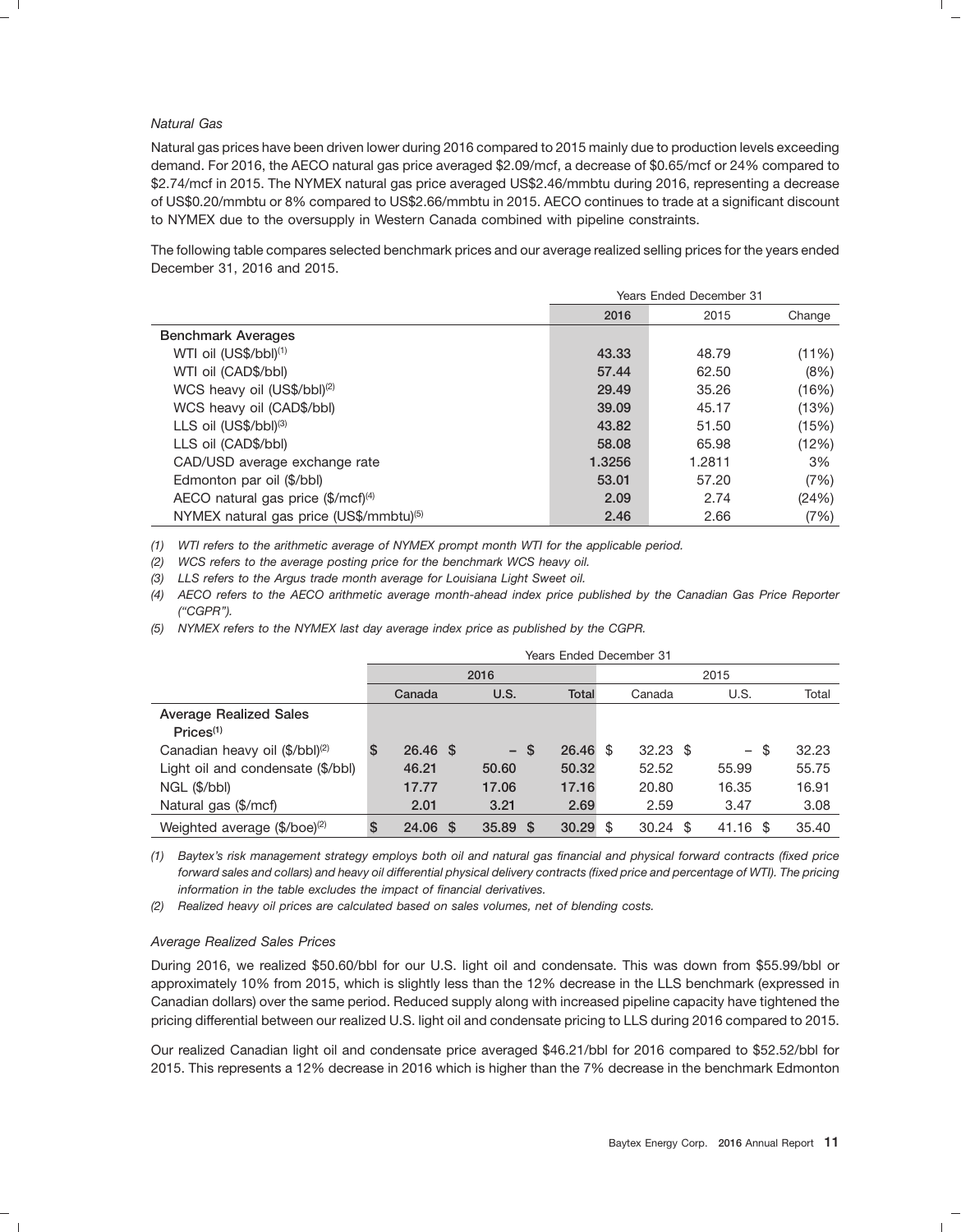par price over the same period. Our Canadian realized price decreased slightly more than the benchmark when comparing 2016 to 2015 as a higher percentage of our Canadian light oil production in 2016 was comprised of medium grade crude which has a higher discount to the benchmark price.

In 2016, our realized heavy oil price was \$26.46/bbl, a \$5.77/bbl decrease from 2015. The decrease in our realized heavy oil price during 2016 is generally consistent with the decrease in the WCS benchmark price (expressed in Canadian dollars) of \$6.08/bbl over the same period. Our heavy oil is generally sold at a fixed dollar differential to the benchmark price. Our realized price decreased slightly less than the benchmark as the volumes that were shut-in during part of 2016 had a higher discount to the benchmark price resulting in slightly better price realizations during 2016.

Our Canadian average realized natural gas price was \$2.01/mcf for 2016, down 22% from the same period in 2015. The decrease in our realized prices during 2016 was consistent with the decrease in the AECO benchmark of 24% over the same period.

Our U.S. realized natural gas price was \$3.21/mcf for 2016, down 7% from 2015 which is consistent with the decrease in the NYMEX benchmark of 7% over the same period.

For 2016, our realized NGL price was \$17.16/bbl or 30% of WTI (expressed in Canadian dollars) compared to \$16.91/bbl or 27% of WTI in 2015. The change in our realized price as a percentage of WTI can vary from period to period based on the product mix of our NGL volumes.

# **Gross Revenues**

|                                          | Years Ended December 31 |                         |              |    |            |         |                                 |  |  |  |  |
|------------------------------------------|-------------------------|-------------------------|--------------|----|------------|---------|---------------------------------|--|--|--|--|
|                                          |                         | 2016                    |              |    | 2015       |         |                                 |  |  |  |  |
| (\$ thousands)                           | Canada                  | U.S.                    | <b>Total</b> |    | Canada     | U.S.    | Total                           |  |  |  |  |
| Oil revenue                              |                         |                         |              |    |            |         |                                 |  |  |  |  |
| Heavy oil                                | $$228,425$ \$           | $-$ \$                  | 228,425      | \$ | 411.386 \$ | $-$ \$  | 411.386                         |  |  |  |  |
| Light oil and condensate                 | 23.792                  | 369,869                 | 393,661      |    | 35.044     | 491.700 | 526,744                         |  |  |  |  |
| <b>NGL</b>                               | 8,287                   | 50,416                  | 58,703       |    | 8,121      | 44,286  | 52,407                          |  |  |  |  |
| Total liquids revenue                    | 260,504                 | 420,285                 | 680.789      |    | 454.551    | 535.986 | 990.537                         |  |  |  |  |
| Natural gas revenue                      | 29,506                  | 60,178                  | 89,684       |    | 38,723     | 64,334  | 103,057                         |  |  |  |  |
| Total oil and natural gas revenue        | 290,010                 | 480,463                 | 770,473      |    | 493.274    | 600.320 | 1,093,594                       |  |  |  |  |
| Heavy oil blending revenue               | 9,622                   |                         | 9.622        |    | 27,830     |         | 27,830                          |  |  |  |  |
| Total petroleum and natural gas revenues |                         | $$299.632$ \$480.463 \$ | 780.095      | \$ |            |         | 521.104 \$ 600.320 \$ 1.121.424 |  |  |  |  |

Total oil and natural gas revenues for 2016 of \$770.5 million decreased by \$323.1 million or 30% from 2015 due to a combination of lower commodity prices and reduced production volumes. Oil and natural gas revenues per boe decreased 14% in 2016 compared to 2015, which accounted for \$158 million of the reduction in oil and natural gas revenue year over year. The decrease in production accounts for the remaining \$165 million difference in revenue from 2015. Oil and natural gas revenues of \$480.5 million in the U.S. decreased \$119.9 million from 2015 mainly due to the \$5.27/boe decrease in oil and gas revenues per boe resulting from lower commodity prices. In Canada, oil and natural gas revenues for 2016 totaled \$290.0 million, a \$203.3 million decrease compared to 2015 due to lower production volumes and lower realized prices.

Heavy oil transported through pipelines requires blending to reduce its viscosity in order to meet pipeline specifications. The cost of blending diluent is recovered in the sale price of the blended product. Our heavy oil transported by rail does not require blending diluent. The purchases and sales of blending diluent are recorded as heavy oil blending expense and revenue, respectively. Heavy oil blending revenue of \$9.6 million for 2016 decreased \$18.2 million compared to 2015. This decrease is a result of lower heavy oil production in Canada combined with lower overall prices for diluent in 2016 compared to 2015.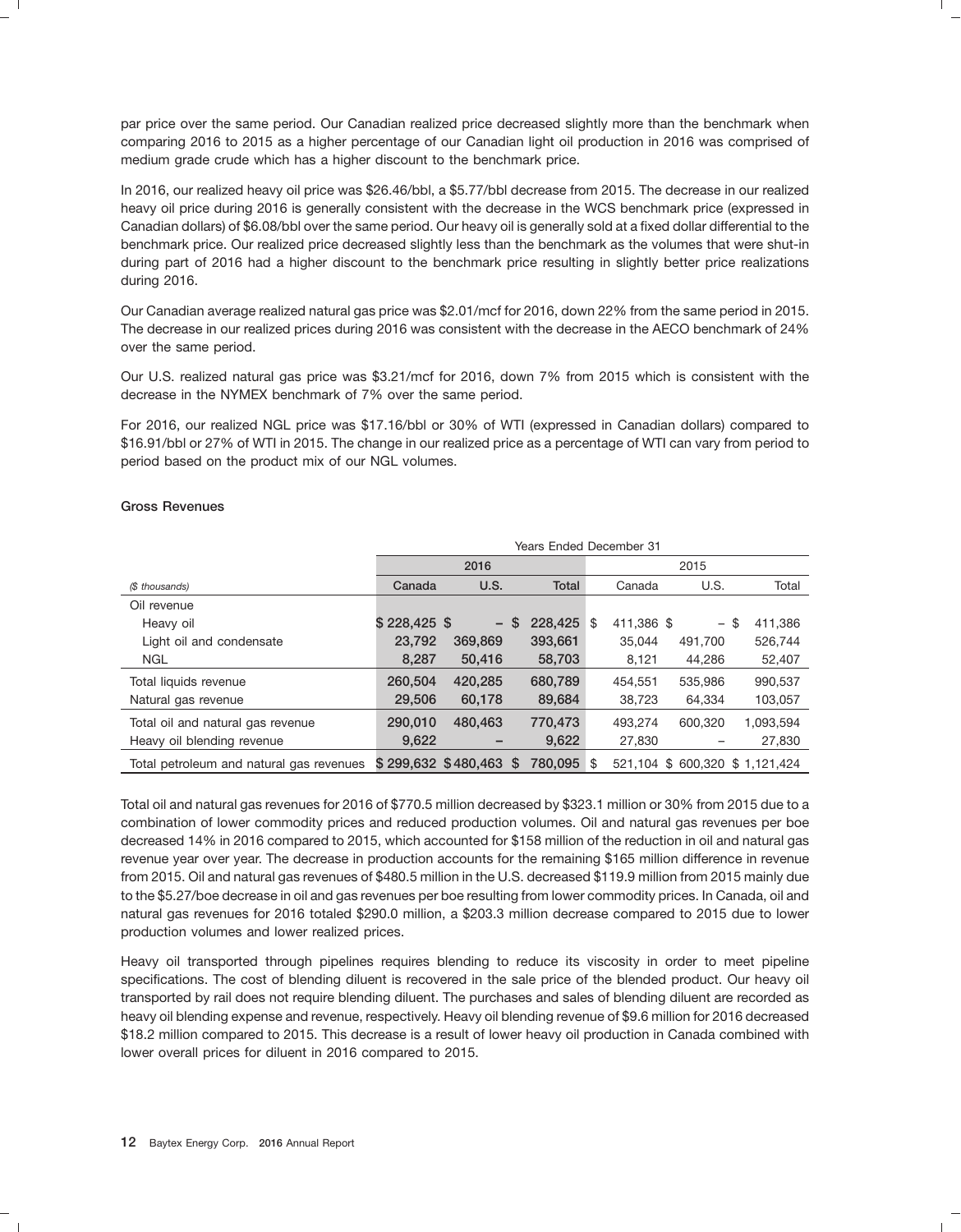# **Royalties**

Royalties are paid to various government entities and to land and mineral rights owners. Royalties are calculated based on gross revenues, or on operating netbacks less capital investment for specific heavy oil projects, and are generally expressed as a percentage of gross revenue. The actual royalty rates can vary for a number of reasons, including the commodity produced, royalty contract terms, commodity price level, royalty incentives and the area or jurisdiction. The following table summarizes our royalties and royalty rates for the years ended December 31, 2016 and 2015.

|                                         | <b>Years Ended December 31</b> |          |    |            |  |            |  |        |  |         |  |         |
|-----------------------------------------|--------------------------------|----------|----|------------|--|------------|--|--------|--|---------|--|---------|
|                                         |                                |          |    | 2016       |  |            |  |        |  | 2015    |  |         |
| (\$ thousands except for % and per boe) |                                | Canada   |    | U.S.       |  | Total      |  | Canada |  | U.S.    |  | Total   |
| Royalties                               |                                | 37.720   | \$ | 140,396 \$ |  | 178.116 \$ |  | 67.323 |  | 174.102 |  | 241.425 |
| Average royalty rate $(1)$              |                                | $13.0\%$ |    | $29.2\%$   |  | $23.1\%$   |  | 13.6%  |  | 29.0%   |  | 22.1%   |
| Royalty rate per boe                    | S                              | 3.13     |    | 10.49      |  | 7.00       |  | 4.13   |  | 11.94   |  | 7.81    |

*(1) Average royalty rate excludes sales of heavy oil blending diluents and financial derivatives gain (loss).*

Total royalties for 2016 of \$178.1 million decreased by \$63.3 million or 26%, from 2015, primarily due to the 29% decline in oil and natural gas revenues. Total royalties decreased less than revenues as the Eagle Ford, which has a higher royalty rate, represented approximately 62% of oil and natural gas revenues in 2016 compared to approximately 55% in 2015. Canadian royalties, which vary with price, decreased to 13.0% of oil and natural gas revenue for 2016 compared to 13.6% of revenue in 2015, primarily due to lower commodity prices. The royalty percentage on our U.S. assets does not vary with price and as a result the 2016 U.S. royalty rate has remained fairly consistent with the 2015 rate.

# **Operating Expense**

|                                   | Years Ended December 31 |         |      |                     |  |            |  |         |          |                     |  |         |
|-----------------------------------|-------------------------|---------|------|---------------------|--|------------|--|---------|----------|---------------------|--|---------|
|                                   |                         | 2016    |      |                     |  |            |  |         |          | 2015                |  |         |
| (\$ thousands except for per boe) |                         | Canada  |      | U.S. <sup>(1)</sup> |  | Total      |  | Canada  |          | U.S. <sup>(1)</sup> |  | Total   |
| Operating expense                 |                         | 142.242 | - \$ | 98,463 \$           |  | 240.705 \$ |  | 210.945 | <b>S</b> | 109.242             |  | 320.187 |
| Operating expense per boe         | S                       | 11.80   |      | 7.36                |  | 9.46       |  | 12.93   |          | 7.49                |  | 10.36   |

(1) *Operating expense related to the Eagle Ford assets includes transportation expense.*

Operating expense of \$240.7 million for 2016 decreased by \$79.5 million or 25%, compared to 2015. Overall operating costs are down as production has decreased in 2016 compared to 2015. Operating expense are also down on a unit of production basis with operating costs decreasing to \$9.46/boe for 2016, compared to \$10.36/boe for 2015 representing a 9% decrease. In Canada, the impact of our cost savings initiatives along with the benefit of shutting-in higher cost properties for part of 2016 resulted in lower operating expenses per unit of production for 2016 compared to 2015. Also, the lower cost Eagle Ford assets comprise a larger proportion of our overall volumes which has helped reduce our overall operating costs per boe.

U.S. operating expense of \$98.5 million for 2016 decreased by \$10.8 million compared to 2015 primarily due to the decrease in production. On a unit of production basis, U.S operating expenses for 2016 decreased slightly to \$7.36/boe compared to \$7.49/boe for 2015. On a U.S. dollar basis, operating expenses per boe decreased 5% in 2016 compared to 2015 but the Canadian dollar weakened against the U.S. dollar which partially mitigated the impact of the operating cost savings expressed in Canadian dollars.

Canadian operating expense of \$142.2 million for 2016, decreased by \$68.7 million or 33%, compared to 2015. The decrease is a result of lower production volumes combined with realized cost savings across all of our operations. On a per boe basis, Canadian operating expense was \$11.80/boe for 2016 down 9% compared to \$12.93/boe in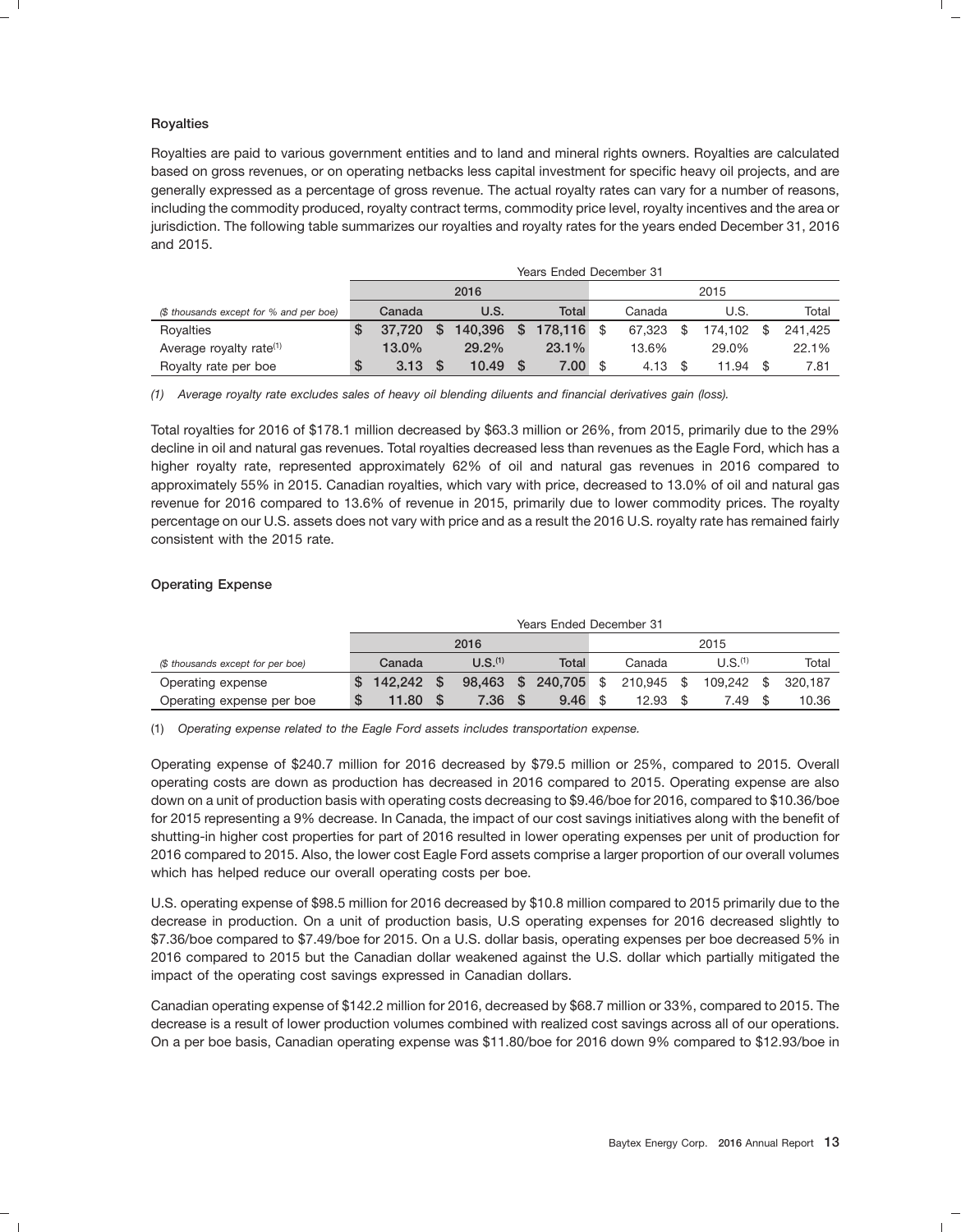2015. The decrease in 2016 reflects the cost savings initiatives during the year combined with the impact of higher cost production being shut-in for part of 2016.

#### **Transportation Expense**

Transportation expense includes the costs to move production from the field to the sales point. The largest component of transportation expense relates to the trucking of heavy oil in Canada to pipeline and rail terminals. The following table compares our transportation expense for the years ended December 31, 2016 and 2015.

|                                   | <b>Years Ended December 31</b> |           |  |                          |       |             |  |             |  |                     |        |  |
|-----------------------------------|--------------------------------|-----------|--|--------------------------|-------|-------------|--|-------------|--|---------------------|--------|--|
|                                   |                                |           |  | 2016                     |       |             |  | 2015        |  |                     |        |  |
| (\$ thousands except for per boe) |                                | Canada    |  | U.S. <sup>(1)</sup>      |       | Total       |  | Canada      |  | U.S. <sup>(1)</sup> | Total  |  |
| Transportation expense            |                                | 28.257 \$ |  |                          | $-$ S | $28.257$ \$ |  | $53.127$ \$ |  | $-$                 | 53.127 |  |
| Transportation expense per boe    |                                | $2.34$ \$ |  | $\overline{\phantom{0}}$ |       |             |  | $3.26$ \$   |  | -                   | 1.72   |  |

*(1) Transportation expense related to the Eagle Ford assets have been included in operating expenses.*

Transportation expense for 2016 totaled \$28.3 million representing a decrease of 47% from \$53.1 million in 2015. The decrease is due to lower heavy oil volumes being transported combined with the increased use of lower cost internal trucking. Transportation expense is also down on a per unit of production basis in 2016 to \$2.34/boe in Canada compared to \$3.26/boe in 2015. The use of lower cost internal trucking and shut-in volumes, which were generally subject to higher transportation charges explains the decrease from 2015.

## **Blending Expense**

Blending expense for 2016 of \$9.6 million decreased \$18.2 million or 67% compared to \$27.8 million for 2015. Consistent with the 65% decrease in heavy oil blending revenue, blending expense decreased due to lower volumes of blending diluent being used combined with the decrease in diluent prices in 2016 compared to 2015.

## **Financial Derivatives**

As part of our normal operations, we are exposed to movements in commodity prices, foreign exchange rates and interest rates. In an effort to manage these exposures, we utilize various financial derivative contracts which are intended to partially reduce the volatility in our funds from operations. Financial derivatives are managed at the corporate level and are not allocated between divisions. Contracts settled in the period result in realized gains or losses based on the market price compared to the contract price. Changes in the fair value of contracts are reported as unrealized gains or losses in the period as the forward markets for commodities and currencies fluctuate and as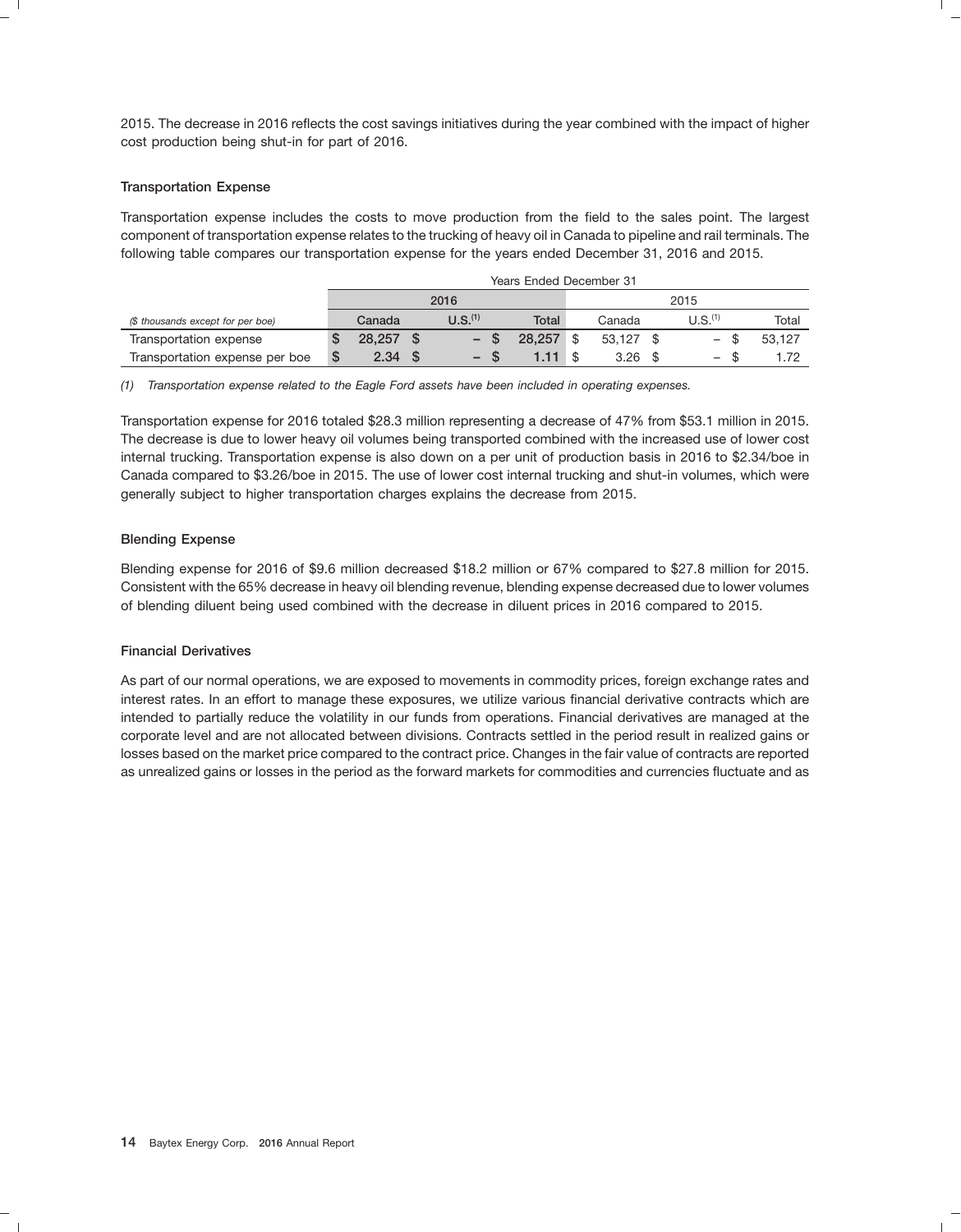new contracts are executed. The following table summarizes the results of our financial derivative contracts for the year ended December 31, 2016 and 2015.

|                                              | <b>Years Ended December 31</b> |            |     |           |    |            |  |  |
|----------------------------------------------|--------------------------------|------------|-----|-----------|----|------------|--|--|
| (\$ thousands)                               |                                | 2016       |     | 2015      |    | Change     |  |  |
| Realized financial derivatives gain (loss)   |                                |            |     |           |    |            |  |  |
| Crude oil                                    | \$                             | 88,860     | Ι\$ | 235,393   | \$ | (146, 533) |  |  |
| Natural gas                                  |                                | 8,069      |     | 8,549     |    | (480)      |  |  |
| Foreign currency                             |                                |            |     | (46, 397) |    | 46,397     |  |  |
| Total                                        | \$                             | 96,929     | \$  | 197,545   | \$ | (100, 616) |  |  |
| Unrealized financial derivatives gain (loss) |                                |            |     |           |    |            |  |  |
| Crude oil                                    | \$                             | (122, 249) | Ι\$ | (70, 354) | \$ | (51, 895)  |  |  |
| Natural gas                                  |                                | (17, 887)  |     | 968       |    | (18, 855)  |  |  |
| Foreign currency                             |                                |            |     | 15,068    |    | (15,068)   |  |  |
| Interest and financing $(1)$                 |                                |            |     | (498)     |    | 498        |  |  |
| Total                                        | \$                             | (140, 136) | \$  | (54, 816) | \$ | (85, 320)  |  |  |
| Total financial derivatives gain (loss)      |                                |            |     |           |    |            |  |  |
| Crude oil                                    | \$                             | (33, 389)  | Ι\$ | 165,039   | \$ | (198, 428) |  |  |
| Natural gas                                  |                                | (9,818)    |     | 9,517     |    | (19, 335)  |  |  |
| Foreign currency                             |                                |            |     | (31, 329) |    | 31,329     |  |  |
| Interest and financing                       |                                |            |     | (498)     |    | 498        |  |  |
| Total                                        | \$                             | (43, 207)  | 5   | 142,729   | \$ | (185, 936) |  |  |

*(1) Unrealized interest and financing derivatives gain (loss) includes the change in fair value of the call options embedded in our long-term notes.*

The realized financial derivatives gain of \$96.9 million for 2016 is a result of crude oil prices being at levels below those set in our fixed price contracts.

The unrealized financial derivatives loss of \$140.1 million for 2016 is due to the realization, or reversal, of previous unrealized gains recorded at December 31, 2015 and from the increase in WTI futures price subsequent to December 31, 2015. At December 31, 2016, the fair value of our financial derivative contracts represent a net liability of \$29.1 million compared to a net asset of \$111.0 million at December 31, 2015.

For 2017, we have entered into hedges on approximately 51% of our net WTI exposure with 10% fixed at US\$54.46/bbl and 41% hedged utilizing a 3-way option structure that provide us with downside price protection at approximately US\$47/bbl and upside participation to approximately US\$59/bbl. We have also entered into hedges on approximately 33% of our net WCS differential exposure and 57% of our net natural gas exposure.

Baytex had the following commodity financial derivative contracts as at March 6, 2017.

|                                | Period                              | Volume        | Price/Unit <sup>(1)</sup>     | Index        |
|--------------------------------|-------------------------------------|---------------|-------------------------------|--------------|
| Oil                            |                                     |               |                               |              |
| $3$ -way option <sup>(2)</sup> | Jan 2017 to Dec 2017                | 14.500 bbl/d  | US\$58.60/US\$47.17/US\$37.24 | <b>WTI</b>   |
| Basis swap                     | Jan 2017 to Dec 2017                | 1.500 bbl/d   | WTI less US\$13.42            | <b>WCS</b>   |
| Fixed - Sell                   | Jan 2017 to Dec 2017                | 3.500 bbl/d   | US\$54.46                     | <b>WTI</b>   |
| Fixed – Sell                   | Jan 2018 to Dec 2018                | 2.000 bbl/d   | US\$54.40                     | <b>WTI</b>   |
| Basis swap <sup>(3)</sup>      | Mar 2017 to Jun 2017                | 1.000 bbl/d   | WTI less US\$14.30            | <b>WCS</b>   |
| Basis swap <sup>(3)</sup>      | Apr 2017 to Jun 2017                | 2.000 bbl/d   | WTI less US\$13.50            | <b>WCS</b>   |
| Basis swap <sup>(3)</sup>      | Jul 2017 to Sep 2017                | 2.000 bbl/d   | WTI less US\$14.25            | <b>WCS</b>   |
| Natural Gas                    |                                     |               |                               |              |
| Fixed - Sell                   | Jan 2017 to Dec 2017 22,500 mmBtu/d |               | US\$2.98                      | <b>NYMEX</b> |
| Fixed – Sell                   | Jan 2018 to Dec 2018                | 7.500 mmBtu/d | US\$3.00                      | <b>NYMEX</b> |
| Fixed - Sell                   | Jan 2017 to Dec 2017                | 22,500 GJ/d   | \$2.85                        | <b>AECO</b>  |
| Fixed – Sell                   | Jan 2018 to Dec 2018                | 5,000 GJ/d    | \$2.67                        | <b>AECO</b>  |

*(1) Based on the weighted average price/unit for the remainder of the contract.*

*(2) 3-way option consists of a sold call, a bought put and a sold put. To illustrate, in a US\$60/US\$50/US\$40 contract, Baytex receives WTI + US\$10/bbl when WTI is at or below US\$40/bbl; Baytex receives US\$50/bbl when WTI is between US\$40/bbl and US\$50/bbl; Baytex receives the market price when WTI is between US\$50/bbl and US\$60/bbl; and Baytex receives US\$60/bbl when WTI is above US\$60/bbl.*

*(3) Contracts entered subsequent to December 31, 2016.*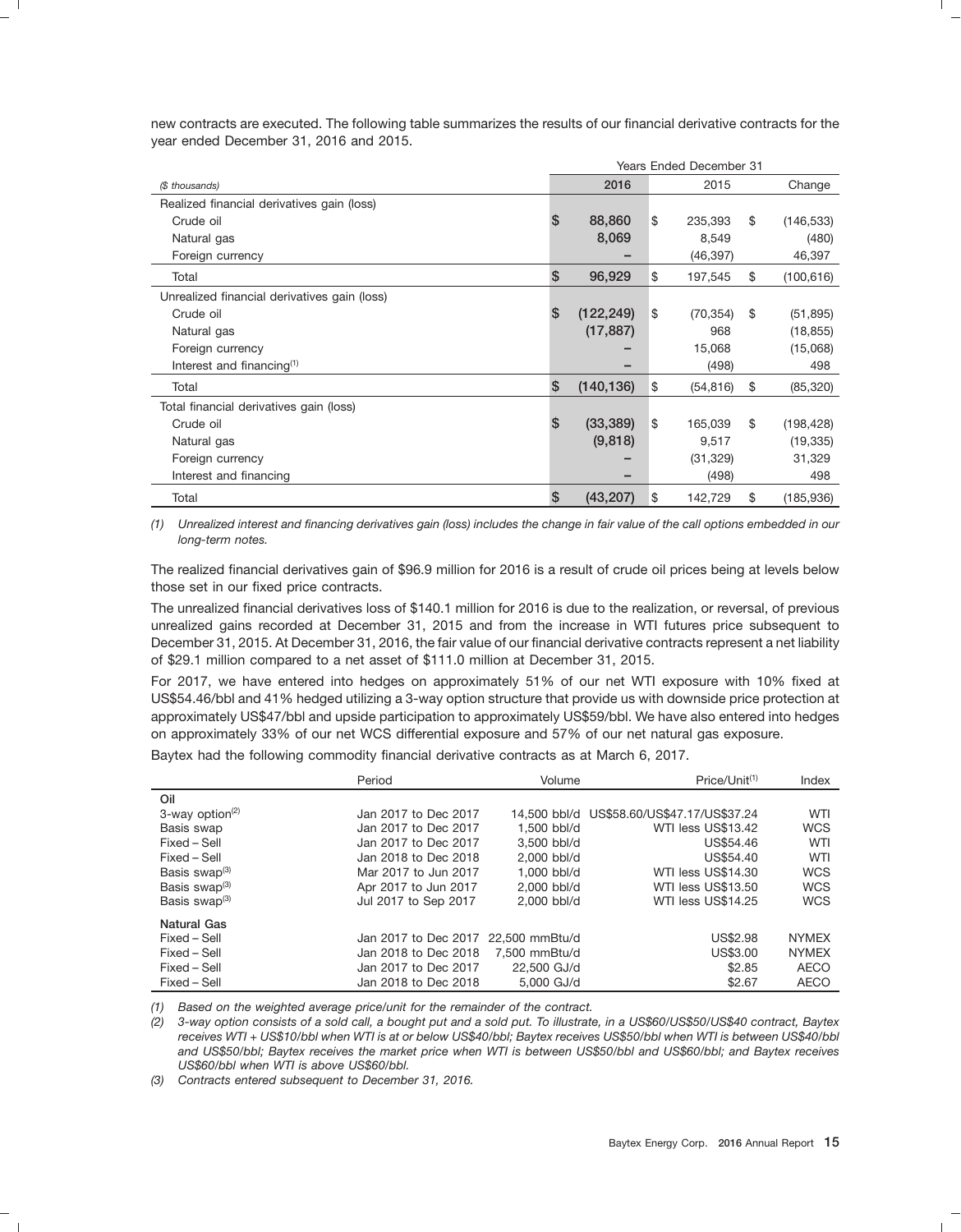A full description of our financial derivatives can be found in note 18 to the consolidated financial statements.

# **Operating Netback**

The following table summarizes our operating netback on a per boe basis for our Canadian and U.S. operations for the periods indicated:

|                                                       | <b>Years Ended December 31</b> |               |        |          |        |      |        |    |            |    |        |  |
|-------------------------------------------------------|--------------------------------|---------------|--------|----------|--------|------|--------|----|------------|----|--------|--|
|                                                       | 2016                           |               |        |          |        | 2015 |        |    |            |    |        |  |
| (\$ per boe except for volume)                        | Canada                         |               | U.S.   |          | Total  |      | Canada |    | U.S.       |    | Total  |  |
| Sales volume (boe/d)<br>Operating netback:            | 32,936                         |               | 36,573 |          | 69.509 |      | 44.691 |    | 39.957     |    | 84,648 |  |
| Oil and natural gas revenues<br>Less:                 | \$<br>24.06                    | <sup>\$</sup> | 35.89  | \$       | 30.29  | \$   | 30.24  | \$ | $41.16$ \$ |    | 35.40  |  |
| Royalties                                             | 3.13                           |               | 10.49  |          | 7.00   |      | 4.13   |    | 11.94      |    | 7.81   |  |
| Operating expenses                                    | 11.80                          |               | 7.36   |          | 9.46   |      | 12.93  |    | 7.49       |    | 10.36  |  |
| Transportation expenses                               | 2.34                           |               |        |          | 1.11   |      | 3.26   |    | -          |    | 1.72   |  |
| Operating netback                                     | \$<br>6.79                     | <sup>\$</sup> | 18.04  | - \$     | 12.72  | \$   | 9.92   | \$ | 21.73      | \$ | 15.51  |  |
| Realized financial derivatives<br>gain                |                                |               |        |          | 3.81   |      |        |    |            |    | 6.39   |  |
| Operating netback after financial<br>derivatives gain | \$<br>6.79                     | S             | 18.04  | <b>S</b> | 16.53  | \$   | 9.92   | \$ | 21.73      | -S | 21.90  |  |

## **Exploration and Evaluation Expense**

Exploration and evaluation expense will vary from period to period depending on the expiry of leases and assessment of our exploration programs and assets. Exploration and evaluation expense was \$6.0 million for 2016, as compared to \$8.8 million for 2015. The decrease in expense in 2016 compared to 2015 is due to lower expiries of undeveloped land.

## **Depletion and Depreciation**

|                                           | Years Ended December 31  |  |            |  |                       |  |            |  |            |  |         |
|-------------------------------------------|--------------------------|--|------------|--|-----------------------|--|------------|--|------------|--|---------|
|                                           | 2016                     |  |            |  |                       |  |            |  |            |  |         |
| (\$ thousands except for per boe)         | Canada                   |  | U.S.       |  | Total                 |  | Canada     |  | U.S.       |  | Total   |
| Depletion and depreciation <sup>(1)</sup> | $$210,778$ \$ 294,854 \$ |  |            |  | 508,309 \$ 279,744 \$ |  |            |  | 377.847 \$ |  | 661.858 |
| Depletion and depreciation per boe        | 17.49 S                  |  | $22.03$ \$ |  | $20.04$ \$            |  | $17.15$ \$ |  | $25.91$ \$ |  | 21.42   |

*(1) Total includes corporate depreciation.*

Depletion and depreciation expense of \$508.3 million for 2016, decreased by \$153.5 million or 23% from 2015 mainly due to lower production. On a per boe basis, depletion and depreciation expense for 2016 was also down coming in at \$20.04/boe, compared to \$21.42/boe for 2015. The overall depletion rate has decreased in 2016 as we recorded \$709.9 million of impairments on U.S. oil and gas properties in 2015 which reduced the depletable asset base along with the depletion rate per boe.

## **Impairment**

In 2016, we recorded total impairment expense of \$423.2 million. This impairment expense includes a \$166.6 million impairment on our exploration and evaluation assets in the Eagle Ford, \$230.0 million impairment on our oil and gas assets in Peace River and \$26.6 million of impairments on an asset located near Lloydminster, which was subsequently disposed of in Q3/2016.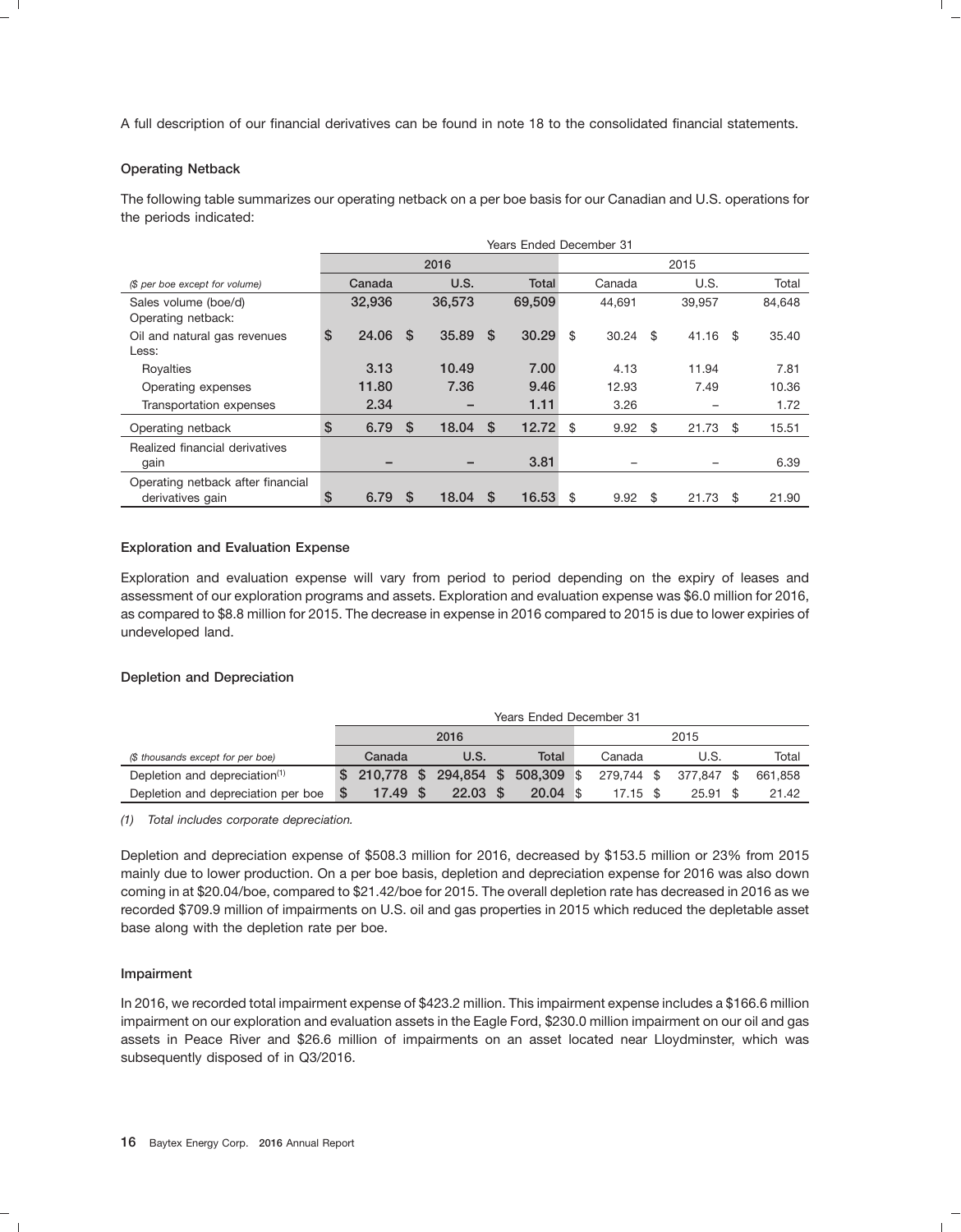In 2016, we derecognized \$166.6 million of exploration and evaluation assets in the Eagle Ford due to changes to our development plan, which resulted in possible reserves being reclassified to contingent resources. The derecognition of exploration and evaluation assets was recorded as an impairment charge.

In our Peace River CGU, we recorded a \$230.0 million impairment expense on our oil and gas properties. Due to the low oil price environment, we did not engage in any reserves generating activity on our heavy oil assets in Canada, deferring all operated drilling activity, including development wells and stratigraphic test wells. This reduced level of activity resulted in limited reserves additions, which, when combined with production, economic factors and technical revisions, resulted in a 21% reduction in proved plus probable reserve volumes associated with our Peace River CGU, which resulted in an impairment. The recoverable amount of the Peace River CGU was determined based on their fair value less costs of disposal at December 31, 2016 using the discounted cash flows for proved and probable reserves. In computing the future cash flows of the assets, we made certain assumptions, most significantly about future commodity prices and the discount rate. We assumed a WTI price of approximately US\$55.00/bbl in 2017, US\$65.00/bbl in 2018 and US\$70.00/bbl in 2019. It is possible that commodity prices in those years may be lower than the current estimate which could result in further impairments. Discount rates ranging from 10% to 15% before tax were applied to the cash flows.

In Q3/2016, we recorded a \$26.6 million impairment expense in our Lloydminster CGU on assets that were reclassified from oil and gas properties to assets held for sale. The carrying value of the assets that were transferred to assets held for sale, exceeded their fair value, being the sale price, resulting in the impairment.

For 2015, we recorded an impairment expense totaling \$1,038.6 million, which was comprised of a \$992.9 million impairment on our Eagle Ford assets and \$45.7 million impairment related to assets in our Lloydminster CGU. The impairment charge on our Eagle Ford assets were directly attributable to lower commodity prices. The Eagle Ford assets were originally recorded at their fair value at the time of acquisition in June 2014 when the WTI oil price was above US\$100/bbl. Commodity prices declined in 2015 along with the future market prices which reduced the estimated future cash flows for our Eagle Ford assets below the carrying amount of the assets. The total impairment for 2015 on our Eagle Ford assets included \$282.9 million of remaining goodwill associated with this acquisition along with \$710.0 million related to oil and gas properties. In our Lloydminster CGU, we identified certain lands that we no longer anticipated the ability to access, develop and explore, therefore, we recorded an impairment charge of \$45.7 million on these assets. The lands were subsequently disposed of in November 2015.

|                                            | Years Ended December 31 |     |        |        |  |  |  |  |
|--------------------------------------------|-------------------------|-----|--------|--------|--|--|--|--|
| (\$ thousands except for % and per boe)    | 2016                    |     | 2015   | Change |  |  |  |  |
| General and administrative expense         | 50.866                  | ∣\$ | 59.406 | (14%)  |  |  |  |  |
| General and administrative expense per boe | 2.00                    |     | 1.92   | 4%     |  |  |  |  |

## **General and Administrative Expense**

General and administrative (''G&A'') expense for 2016 of \$50.9 million decreased \$8.5 million or 14% from \$59.4 million in 2015. The decrease is attributable to reductions in staffing levels commensurate with lower activity levels combined with cost saving efforts. On a per boe basis, G&A expense increased 4% to \$2.00/boe from \$1.92/boe as production decreased 18% over the period compared to the 14% reduction in G&A expense.

## **Share-Based Compensation Expense**

Compensation expense associated with the Share Award Incentive Plan is recognized in net income (loss) over the vesting period of the share awards with a corresponding increase in contributed surplus. The issuance of common shares upon the conversion of share awards is recorded as an increase in shareholders' capital with a corresponding reduction in contributed surplus.

Compensation expense related to the Share Award Incentive Plan was \$13.9 million for 2016, compared to \$24.6 million for 2015. For 2016, compensation expense decreased \$10.7 million due to the lower fair value of share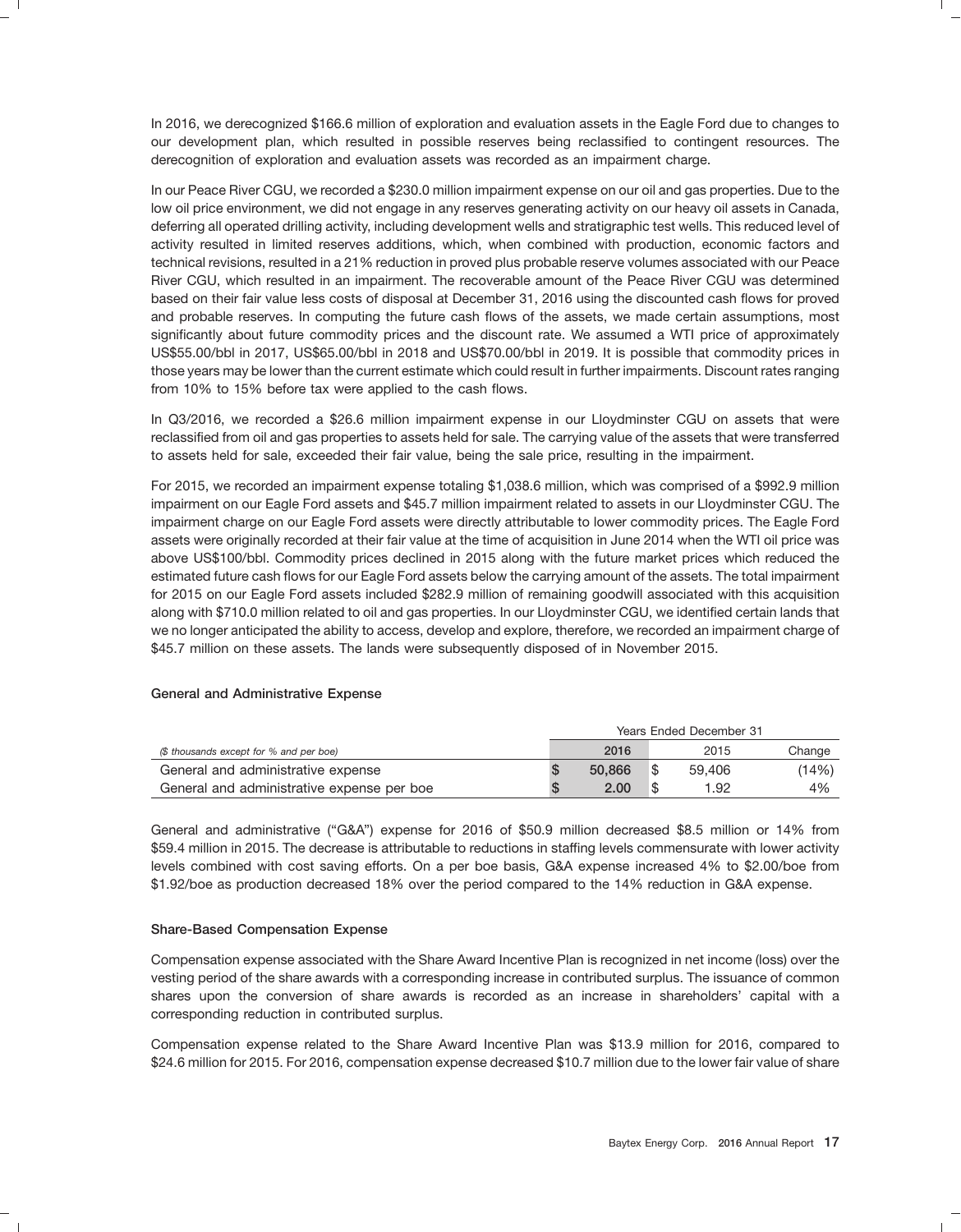awards granted late in 2015 and early in 2016. This lower fair value is a result of a reduction in the Company's share price at grant date for the new grants compared to those issued prior to 2015.

During the year, the Company identified an immaterial error relating to share-based compensation expense in our previously issued financial statements. The estimated forfeiture rate was improperly applied to share awards that had previously vested and transferred to share capital, thereby understating share-based compensation expense. The Company concluded that the error is not material to the Company's previously filed financial statements and the corrected adjustments have been applied to the comparative financial information in the consolidated financial statements.

For the year ended December 31, 2015 an adjustment of \$9.2 million of share-based compensation has been recorded resulting in a revised expense of \$24.6 million. Net loss per share (basic and diluted) increased by \$0.05 to \$5.77 per share from \$5.72 per share for the year ended December 31, 2015. For the year ended December 31, 2014 an additional \$4.2 million of share-based compensation has been recorded resulting in a revised expense of \$31.7 million. Net loss per share (basic and diluted) increased by \$0.03 to \$0.92 from \$0.89 per share for the year ended December 31, 2014. As at December 31, 2014, both deficit and contributed surplus were increased by \$8.2 million. A summary of the adjustments are disclosed in note 13 to the consolidated financial statements.

## **Financing and Interest Expense**

Financing and interest expense includes interest on our bank loan and long-term notes, non-cash financing costs and the accretion on our asset retirement obligations.

Financing and interest expense increased slightly to \$114.2 million for 2016, compared to \$111.7 million in 2015. This increase relates to the interest on our U.S. dollar denominated long-term notes. The Canadian dollar was weaker against the U.S. dollar during 2016 averaging 1.3256 CAD/USD, as compared to 2015 when the exchange rate averaged 1.2811 CAD/USD, which increased the expense during 2016.

## **Foreign Exchange**

Unrealized foreign exchange gains and losses represent the change in value of the long-term notes and bank loan denominated in U.S. dollars. The long-term notes and bank loan are translated to Canadian dollars on the balance sheet date. When the Canadian dollar strengthens against the U.S. dollar at the end of the current period compared to the previous period an unrealized gain is recorded and conversely when the Canadian dollar weakens at the end of the current period compared to the previous period an unrealized loss is recorded. Realized foreign exchange gains and losses are due to day-to-day U.S. dollar denominated transactions occurring in the Canadian operations.

|                                                |    |           | Years Ended December 31 |        |
|------------------------------------------------|----|-----------|-------------------------|--------|
| (\$ thousands except for % and exchange rates) |    | 2016      | 2015                    | Change |
| Unrealized foreign exchange loss (gain)        | S  | (41, 436) | 213,999                 | (119%) |
| Realized foreign exchange (gain)               |    | (1, 242)  | (3,286)                 | (62%)  |
| Foreign exchange loss (gain)                   | S. | (42, 678) | 210,713                 | (120%) |
| CAD/USD exchange rates:                        |    |           |                         |        |
| At beginning of period                         |    | 1.3840    | 1.1601                  |        |
| At end of period                               |    | 1.3427    | 1.3840                  |        |

The Company recorded an unrealized foreign exchange gain of \$41.4 million for 2016 as the Canadian dollar at December 31, 2016 strengthened against the U.S. dollar with a CAD/USD exchange rate of 1.3427 compared to the exchange rate of 1.3840 at December 31, 2015.

The Company realizes foreign exchange gains and losses from day-to-day U.S. dollar denominated transactions in its Canadian entities. For 2016, the Company recorded realized foreign exchange gains of \$1.2 million, compared to gains of \$3.3 million for 2015.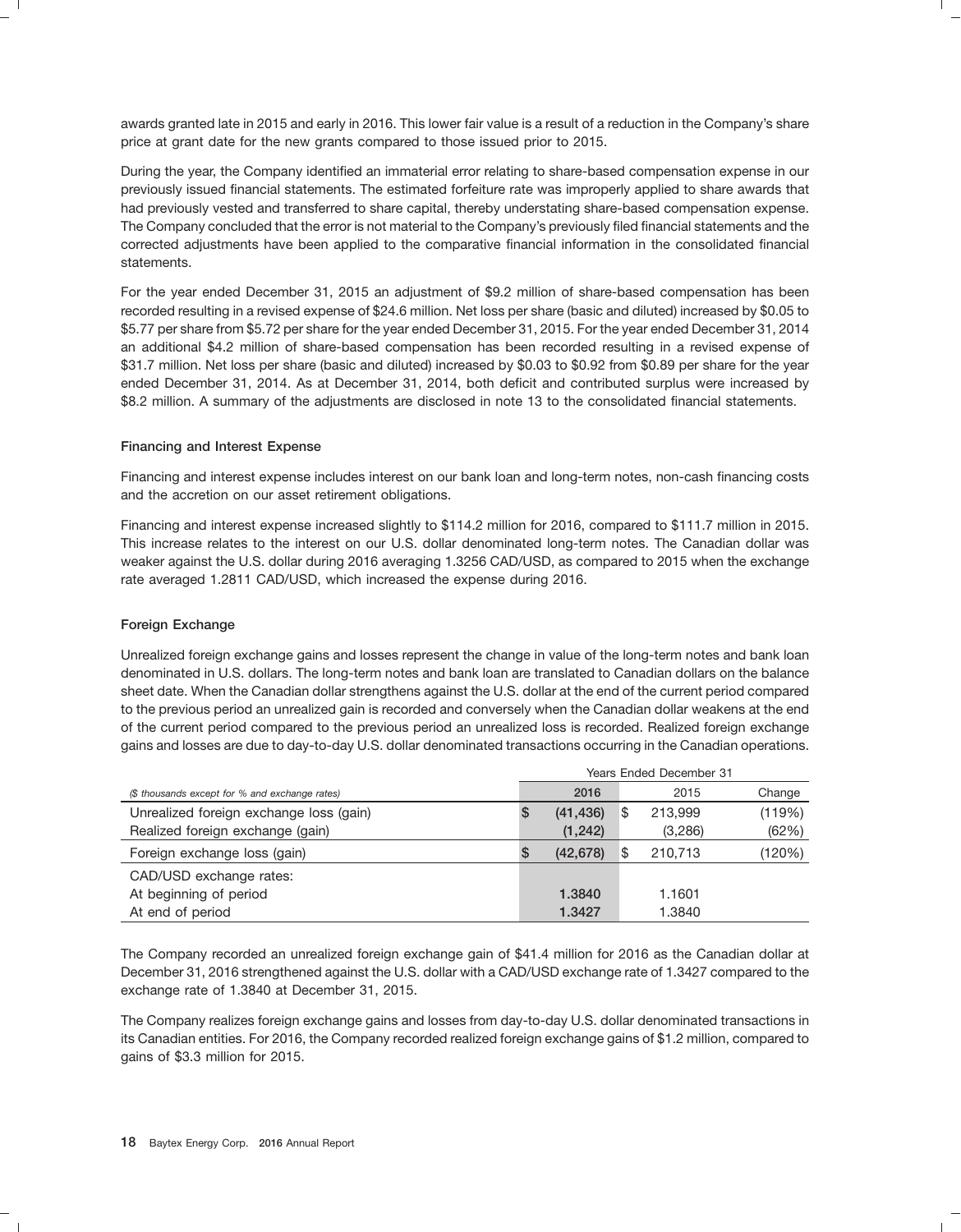#### **Other Income/Expense**

For 2016, we have other expense of \$8.2 million, compared to other income of \$8.4 million for 2015. In 2016, we entered into agreements to sublease a portion of our firm transportation commitment and a portion of our office space at a loss. We recorded an expense of \$6.7 million on the transportation agreement and \$3.5 million on our office space. These expenses represent the difference between the minimum future payments that we are required to make and the estimated recoveries. This was offset by miscellaneous income of \$2.0 million. In 2015, we subleased our firm transportation commitment at a higher rate than our contract rate and recognized other income of \$8.4 million.

#### **Income Taxes**

|                                       | <b>Years Ended December 31</b> |           |  |           |  |          |  |  |  |  |
|---------------------------------------|--------------------------------|-----------|--|-----------|--|----------|--|--|--|--|
| (\$ thousands)                        |                                | 2016      |  | 2015      |  | Change   |  |  |  |  |
| Current income tax (recovery) expense |                                | (8,042)   |  | 8.907     |  | (16,949) |  |  |  |  |
| Deferred income tax (recovery)        |                                | (264.561) |  | (353.053) |  | 88.492   |  |  |  |  |
| Total income tax (recovery)           |                                | (272.603) |  | (344.146) |  | 71.543   |  |  |  |  |

In 2016, available tax deductions exceeded taxable income which allowed the Company to recover a portion of the prior year current income tax expense. For 2016, this resulted in a current income tax recovery of \$8.0 million, an increase of \$16.9 million over the current income tax expense of \$8.9 million for 2015.

The 2016 deferred income tax recovery of \$264.6 million decreased \$88.5 million from \$353.1 million in 2015. The decrease during 2016 compared to 2015 is due to the higher impairment expense on oil and gas properties recorded in 2015, partially offset by an increase in unrealized loss on financial derivatives and a decrease in the amount of tax pool claims required to shelter the lower taxable income.

In June 2016, certain indirect subsidiary entities received reassessments from the Canada Revenue Agency (the ''CRA'') that deny non-capital loss deductions relevant to the calculation of income taxes for the years 2011 through 2015. These reassessments follow the previously disclosed letter which we received in November 2014 from the CRA, proposing to issue such reassessments.

We remain confident that the tax filings of the affected entities are correct and are vigorously defending our tax filing positions. The reassessments do not require us to pay any amounts in order to participate in the appeals process.

In September 2016, we filed a notice of objection for each notice of reassessment received. These notices of objection will be reviewed by the Appeals Division of the CRA; a process that we estimate could take up to two years. If the Appeals Division upholds the notices of reassessment, we have the right to appeal to the Tax Court of Canada; a process that we estimate could take a further two years. Should we be unsuccessful at the Tax Court of Canada, additional appeals are available; a process that we estimate could take another two years and potentially longer.

By way of background, we acquired several privately held commercial trusts in 2010 with accumulated non-capital losses of \$591 million (the ''Losses''). The Losses were subsequently used to reduce the taxable income of those trusts. The reassessments disallow the deduction of the Losses under the general anti-avoidance rule of the Income Tax Act (Canada). If, after exhausting available appeals, the deduction of Losses continues to be disallowed, we will owe cash taxes for the years 2012 through 2015 and an additional amount for late payment interest. The amount of cash taxes owing and the late payment interest are dependent upon the amount of unused tax shelter available to offset the reassessed income, including tax shelter from future years available for ''carry back'' to the years 2012 through 2015.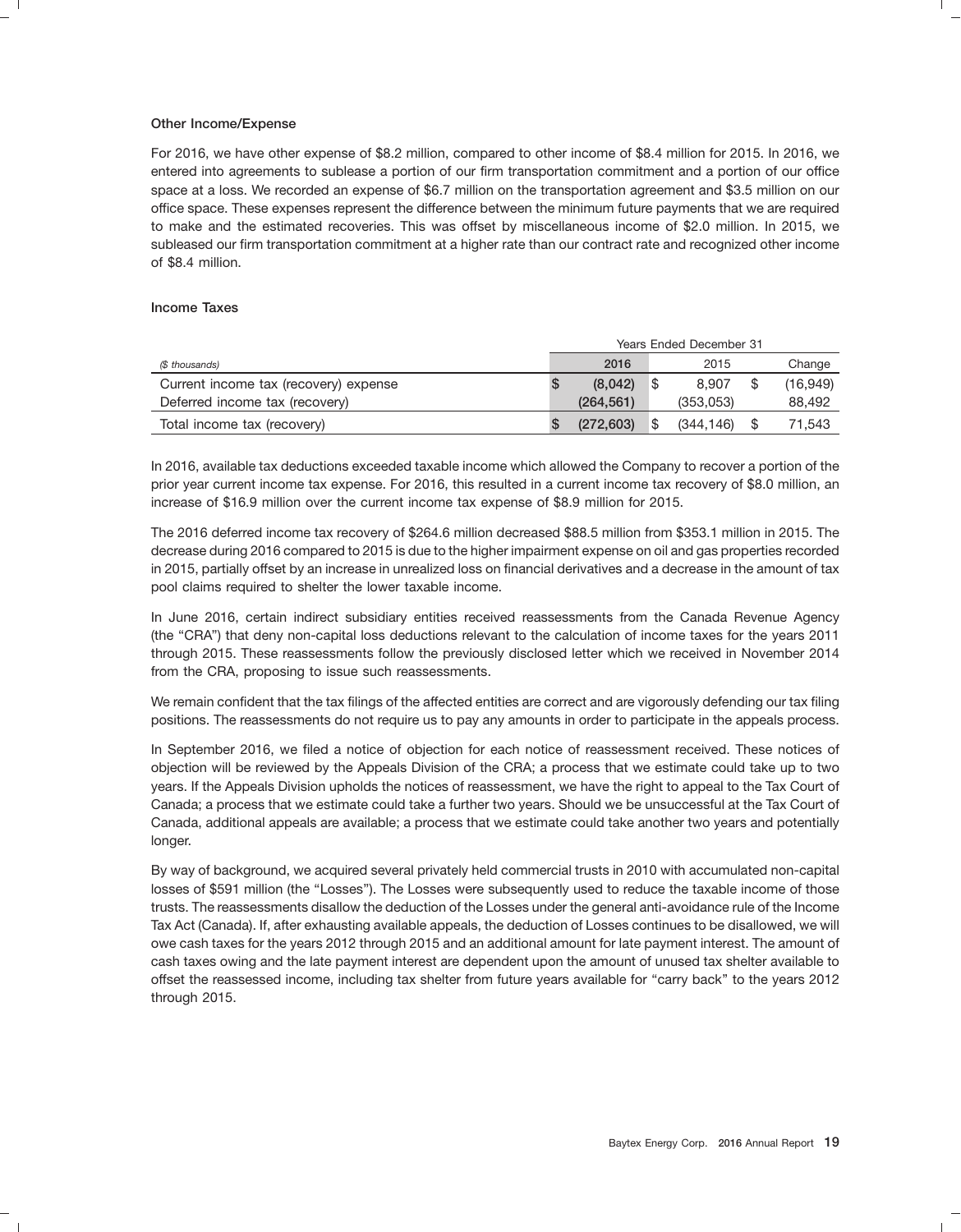# **Tax Pools**

The Company has Canadian and U.S. tax pools, which are available to reduce future taxable income. Our cash income tax liability is dependent upon many factors, including the prices at which we sell our production, available income tax deductions and the legislative environment in place during the taxation year. Based upon the current forward commodity price outlook, projected production and cost levels, and currently enacted tax laws in Canada and the United States, we do not expect to pay material amounts of cash income taxes prior to 2020.

The income tax pools detailed below are deductible at various rates as prescribed by law:

| (\$ thousands)                                     | December 31.<br>2016 | December 31.<br>2015 |
|----------------------------------------------------|----------------------|----------------------|
| <b>Canadian Tax Pools</b>                          |                      |                      |
| Canadian oil and natural gas property expenditures | \$<br>198,525        | \$<br>231,168        |
| Canadian development expenditures                  | 250,239              | 347,014              |
| Canadian exploration expenditures                  | 210                  | 94                   |
| Undepreciated capital costs                        | 256,549              | 339,635              |
| Non-capital losses                                 | 151,959              | 63,064               |
| Financing costs and other                          | 69,025               | 84,734               |
| Total Canadian tax pools                           | \$<br>926,507        | \$1,065,709          |
| U.S. Tax Pools                                     |                      |                      |
| Depletion                                          | \$<br>297,252        | \$<br>383,551        |
| Intangible drilling costs                          | 388,727              | 439,380              |
| Tangibles                                          | 136,969              | 149,971              |
| Non-capital losses                                 | 1,039,782            | 1,046,951            |
| Other                                              | 201,896              | 65,669               |
| Total U.S. tax pools                               | \$2,064,626          | \$2,085,522          |

## **Net Income (Loss) and Funds from Operations**

Net loss for 2016 totaled \$485.2 million (\$2.29 per basic and diluted share) compared to a net loss of \$1,142.9 million (\$5.77 per basic and diluted share) for 2015. Funds from operations for 2016 totaled \$276.3 million (\$1.30 per basic and diluted share) as compared to \$516.4 million (\$2.61 per basic and diluted share) for 2015. The components of the change in net income (loss) and funds from operations from 2015 to 2016 are detailed in the following table: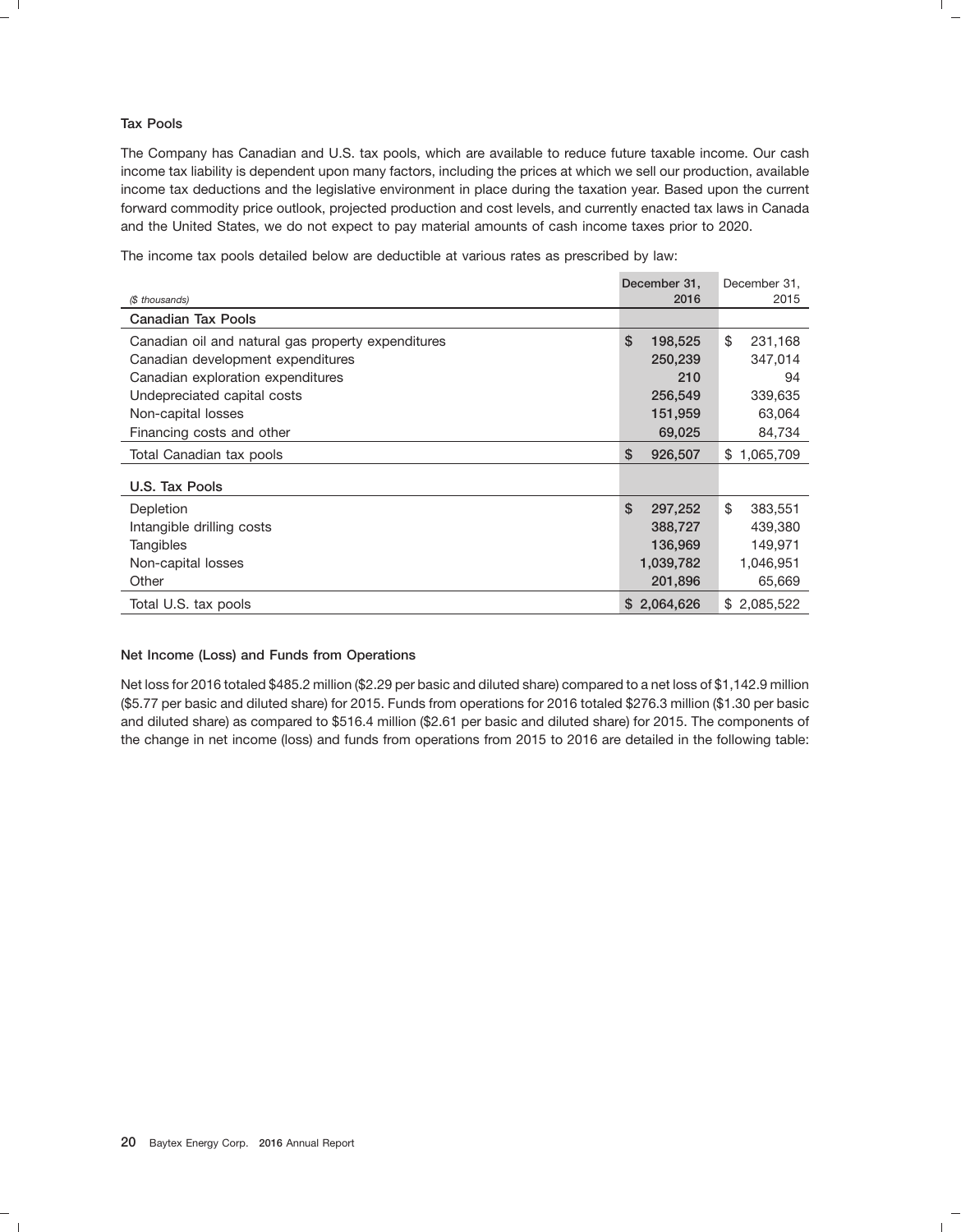|                                 | <b>Years Ended December 31</b> |               |
|---------------------------------|--------------------------------|---------------|
|                                 | Net income                     | Funds from    |
| (\$ thousands)                  | (loss)                         | operations    |
| 2015                            | \$ (1,142,880)                 | \$<br>516,417 |
| Increase (decrease) in revenues |                                |               |
| Revenue, net of royalties       | (278, 020)                     | (278,020)     |
| (Increase) decrease in expenses |                                |               |
| Operating                       | 79,482                         | 79,482        |
| Transportation                  | 24,870                         | 24,870        |
| <b>Blending</b>                 | 18,208                         | 18,208        |
| General and administrative      | 8,540                          | 8,540         |
| Exploration and evaluation      | 2,799                          |               |
| Depletion and depreciation      | 153,549                        |               |
| Impairment                      | 615,378                        |               |
| Share-based compensation        | 10,691                         |               |
| Financing and interest          | (2,539)                        | (281)         |
| <b>Financial derivatives</b>    | (185, 936)                     | (100, 616)    |
| Foreign exchange                | 253,391                        | (2,044)       |
| Other $(1)(2)$                  | 28,826                         | (7, 254)      |
| Current income tax              | 16,949                         | 16,949        |
| Deferred income tax             | (88, 492)                      |               |
| 2016                            | \$<br>(485, 184)               | \$<br>276,251 |

*(1) For net income (loss), ''other'' includes gain (loss) on disposition and other income/expense.*

*(2) For funds from operations, ''other'' includes the cash component of other income/expense and payments on onerous contracts.*

# **Dividends**

In response to the prolonged low price commodity environment and in an effort to preserve liquidity, we suspended our monthly dividend beginning in September of 2015. During 2015, we declared monthly dividends of \$0.10 per common share from January to August totaling \$0.80 per common share. In total, \$96.6 million of the dividends were paid in cash and \$57.3 million were settled by issuing 4,707,914 common shares under our dividend reinvestment plan during 2015. No dividends have been declared or paid subsequent to September 2015.

## **Other Comprehensive Income (Loss)**

Other comprehensive income (loss) is comprised of the foreign currency translation adjustment on U.S. net assets not recognized in profit or loss. The \$75.5 million foreign currency translation loss for 2016 relates to the change in value of our U.S. net assets expressed in Canadian dollars and is due to the strengthening of the Canadian dollar against the U.S. dollar at December 31, 2016 (1.3427 CAD/USD) as compared to December 31, 2015 (1.3840 CAD/USD).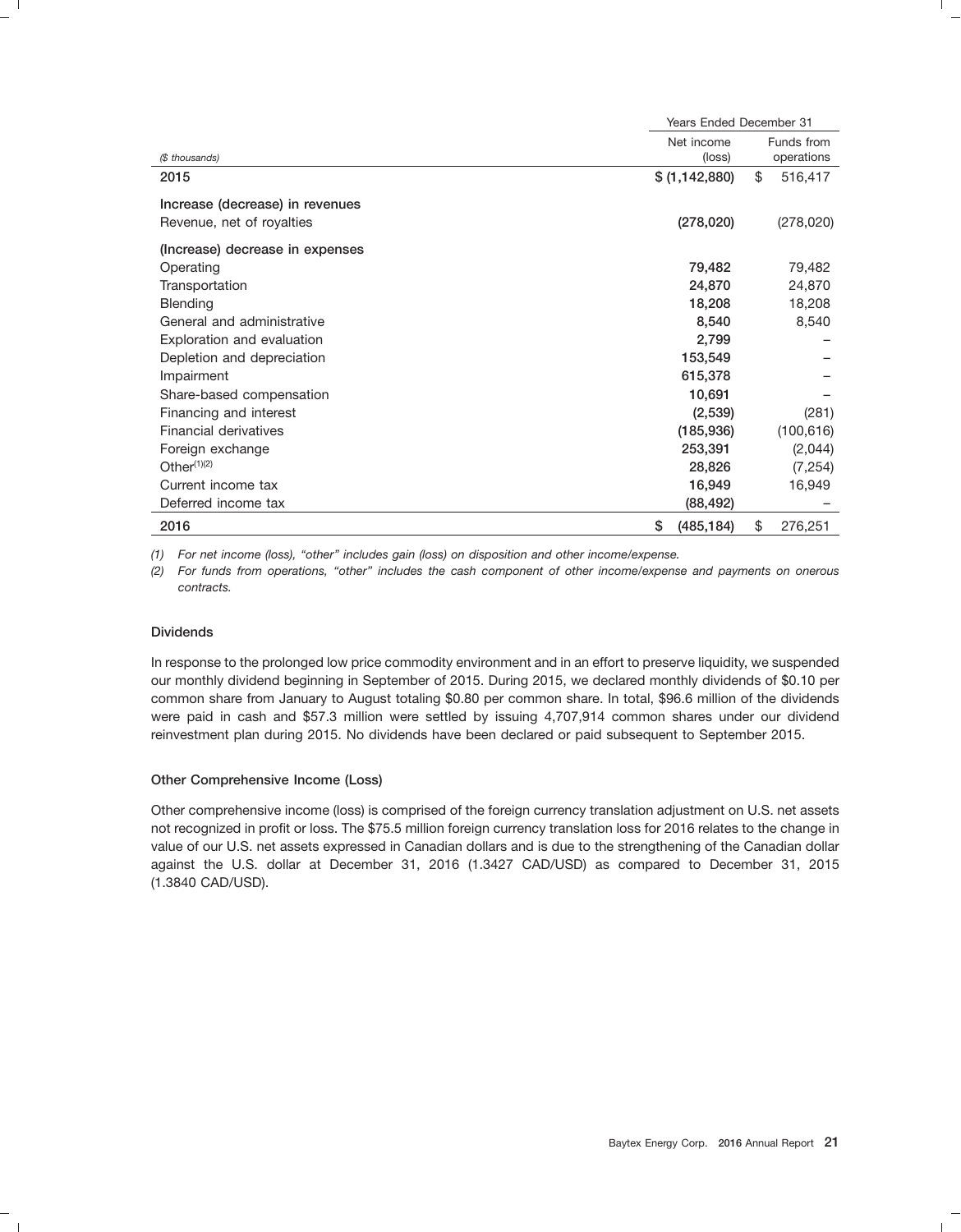#### **Capital Expenditures**

|                                              |              | <b>Years Ended December 31</b> |              |              |    |         |    |         |  |  |  |  |
|----------------------------------------------|--------------|--------------------------------|--------------|--------------|----|---------|----|---------|--|--|--|--|
|                                              |              | 2016                           |              | 2015         |    |         |    |         |  |  |  |  |
| (\$ thousands except for # of wells drilled) | Canada       | U.S.                           | Total        | Canada       |    | U.S.    |    | Total   |  |  |  |  |
| Land                                         | \$<br>4,053  | S<br>6,098                     | 10.151<br>\$ | \$<br>4.704  | \$ | 276     | \$ | 4,980   |  |  |  |  |
| Seismic                                      | 638          |                                | 638          | 300          |    |         |    | 300     |  |  |  |  |
| Drilling, completion and equipping           | 13.618       | 178.412                        | 192.030      | 45.937       |    | 420.559 |    | 466.496 |  |  |  |  |
| <b>Facilities</b>                            | 7.564        | 14.400                         | 21.964       | 20,309       |    | 28.954  |    | 49.263  |  |  |  |  |
| Total exploration and development            | 25,873<br>S. | \$198.910                      | \$224,783    | 71.250<br>\$ | S  | 449.789 | S  | 521.039 |  |  |  |  |
| Total acquisitions, net of proceeds          |              |                                |              |              |    |         |    |         |  |  |  |  |
| from divestitures                            | (8,883)      | (54, 237)                      | (63, 120)    | 1.641        |    |         |    | 1,648   |  |  |  |  |
| Total oil and natural gas expenditures       | 16,990<br>S  | \$144,673                      | \$161,663    | 72.891<br>\$ | \$ | 449.796 | S  | 522,687 |  |  |  |  |
| Wells drilled (net)                          | 4.0          | 36.9                           | 40.9         | 31.4         |    | 50.2    |    | 81.6    |  |  |  |  |

Capital expenditures for the years ended December 31, 2016 and 2015 are summarized as follows:

2016 capital expenditures totaled \$224.8 million as compared to \$521.0 million in 2015. Capital spending has been focused on our Eagle Ford assets which accounted for 88% of 2016 capital expenditures. In the U.S., capital spending decreased to \$198.9 million in 2016 from \$449.8 million in 2015 due to lower activity levels associated with lower commodity prices combined with significant cost savings achieved on our Eagle Ford capital program. We drilled 127 (36.9 net) wells in the Eagle Ford in 2016 compared to 188 (50.2 net) wells in 2015. Total costs in the Eagle Ford have continued to decrease with wells now being drilled, completed and equipped for approximately US\$4.5 million per well as compared to US\$6.2 million per well in 2015 representing a 28% decrease year over year. In Canada, all operated heavy oil drilling was deferred due to the low price environment. For 2016 we drilled 15 (4.0 net) wells and spent \$25.9 million compared to 2015 when we drilled 40 (31.4 net) wells and spent \$71.3 million.

On July 27, 2016, the Company disposed of its operated interest in certain Eagle Ford properties for proceeds of \$54.2 million, which consisted of \$11.8 million of oil and gas properties and \$2.3 million of exploration and evaluation assets, resulting in a gain on disposition of \$40.1 million.

During 2016, the Company disposed of certain non-core assets in Canada for total proceeds of \$9.0 million. The divestitures consisted of \$5.1 million of oil and gas properties and \$0.1 million of exploration and evaluation assets, resulting in a gain on dispositions of \$3.8 million.

## **LIQUIDITY, CAPITAL RESOURCES AND RISK MANAGEMENT**

We regularly review our capital structure and liquidity sources to ensure that our capital resources will be sufficient to meet our on-going short, medium and long-term commitments. Specifically, we believe that our internally generated funds from operations and our existing undrawn credit facilities will provide sufficient liquidity to sustain our operations and planned capital expenditures.

We regularly review our exposure to counterparties to ensure they have the financial capacity to honor outstanding obligations to us in the normal course of business and, in certain circumstances, we will seek enhanced credit protection from these counterparties.

The current commodity price environment has reduced our internally generated funds from operations. As a result, we have taken several steps to protect our liquidity, which included reducing our 2016 capital program by approximately 40% from our initial plans and working with our lending syndicate to secure our bank credit facilities. We also shut-in low or negative margin production for part of 2016 and sold non-core assets during the year for proceeds of \$63.6 million that were applied to our credit facilities. On December 12, 2016, we closed an equity financing and issued 21,907,500 common shares for aggregate gross proceeds of approximately \$115 million. The net proceeds, after issuance costs, of approximately \$109.9 million were applied to our credit facilities and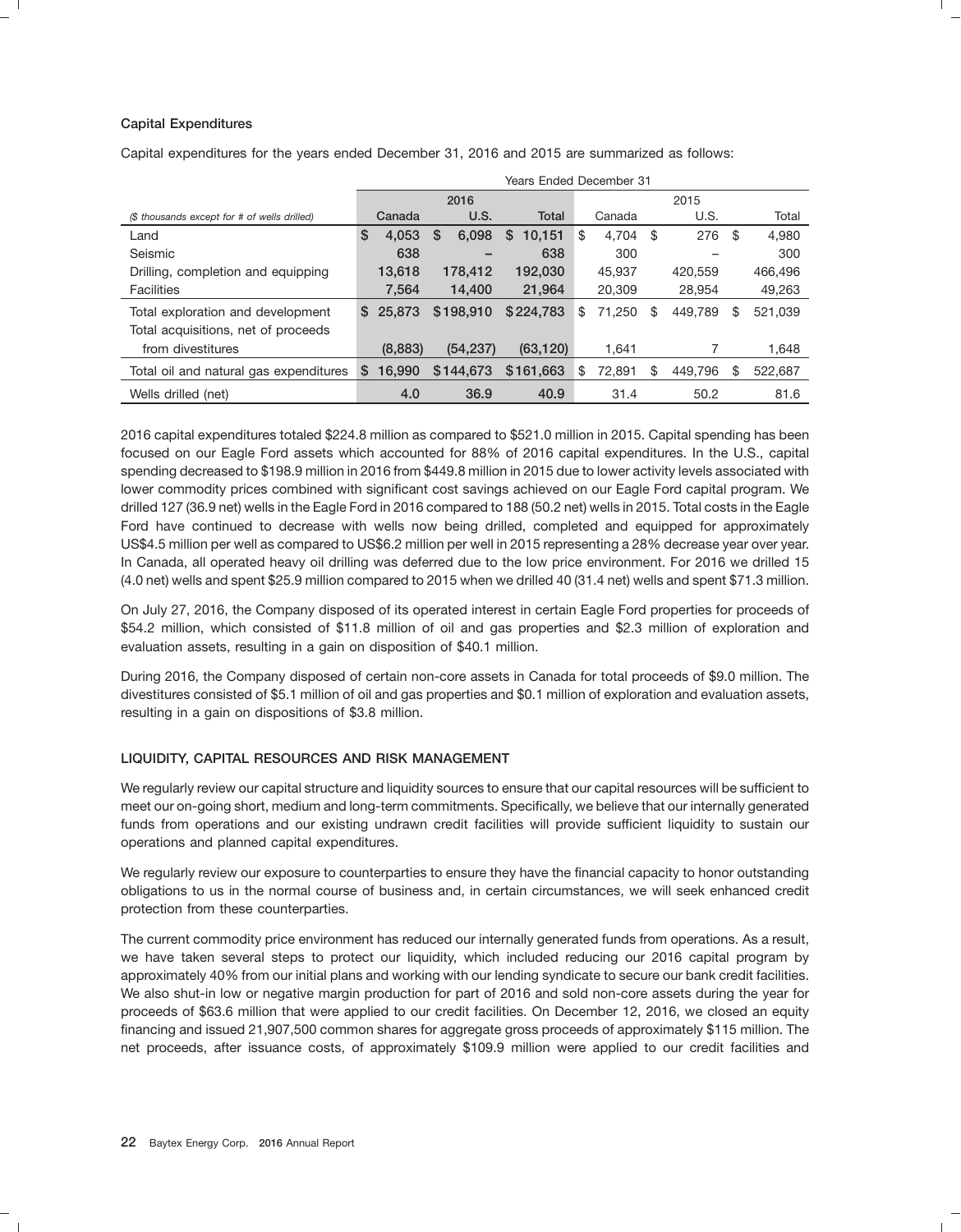subsequently used to fund the acquisition of assets in the Peace River area of Alberta for approximately \$65 million on January 20, 2017.

If commodity prices decline from current levels, we may need to make additional changes to our capital program. A sustained low price environment could lead to a default of certain financial covenants, which could impact our ability to borrow under existing credit facilities or obtain new financing. It could also restrict our ability to pay future dividends or sell assets and may result in our debt becoming immediately due and payable. Should our internally generated funds from operations be insufficient to fund the capital expenditures required to maintain operations, we may draw additional funds from our current credit facilities or we may consider seeking additional capital in the form of debt or equity. There is also no certainty that any of the additional sources of capital would be available when required.

At December 31, 2016, net debt was \$1,773.5 million, as compared to \$2,049.9 million at December 31, 2015, representing a decrease of \$276.4 million. Funds from operations for 2016 exceeded capital spending by \$51.5 million which reduced net debt. We also applied the proceeds of \$63.6 million from non-core asset sales along with the \$109.9 million from the equity financing late in 2016 to reduce our debt levels. The strengthening Canadian dollar against the U.S. dollar at December 31, 2016 compared to December 31, 2015 reduced the carrying value of our U.S. dollar denominated long-term notes and bank loans further reducing our net debt.

#### **Bank Loan**

On March 31, 2016, we amended our credit facilities to provide us with increased financial flexibility. The amendments included reducing our credit facilities to US\$575 million, granting our banking syndicate first priority security over our assets and restructuring our financial covenants. The amended revolving extendible secured credit facilities are comprised of a US\$25 million operating loan and a US\$350 million syndicated loan and a US\$200 million syndicated loan for our wholly-owned subsidiary, Baytex Energy USA, Inc. (collectively, the ''Revolving Facilities'').

The Revolving Facilities are not borrowing base facilities and do not require annual or semi-annual reviews. The facilities contain standard commercial covenants as detailed below and do not require any mandatory principal payments prior to maturity on June 4, 2019. We may request an extension under the Revolving Facilities which could extend the revolving period for up to four years (subject to a maximum four-year term at any time). The agreement relating to the Revolving Facilities is accessible on the SEDAR website at www.sedar.com (filed under the category "Material contracts - Credit agreements" on April 13, 2016).

The weighted average interest rate on the credit facilities for 2016 was 3.5%, as compared to 4.2% for 2015.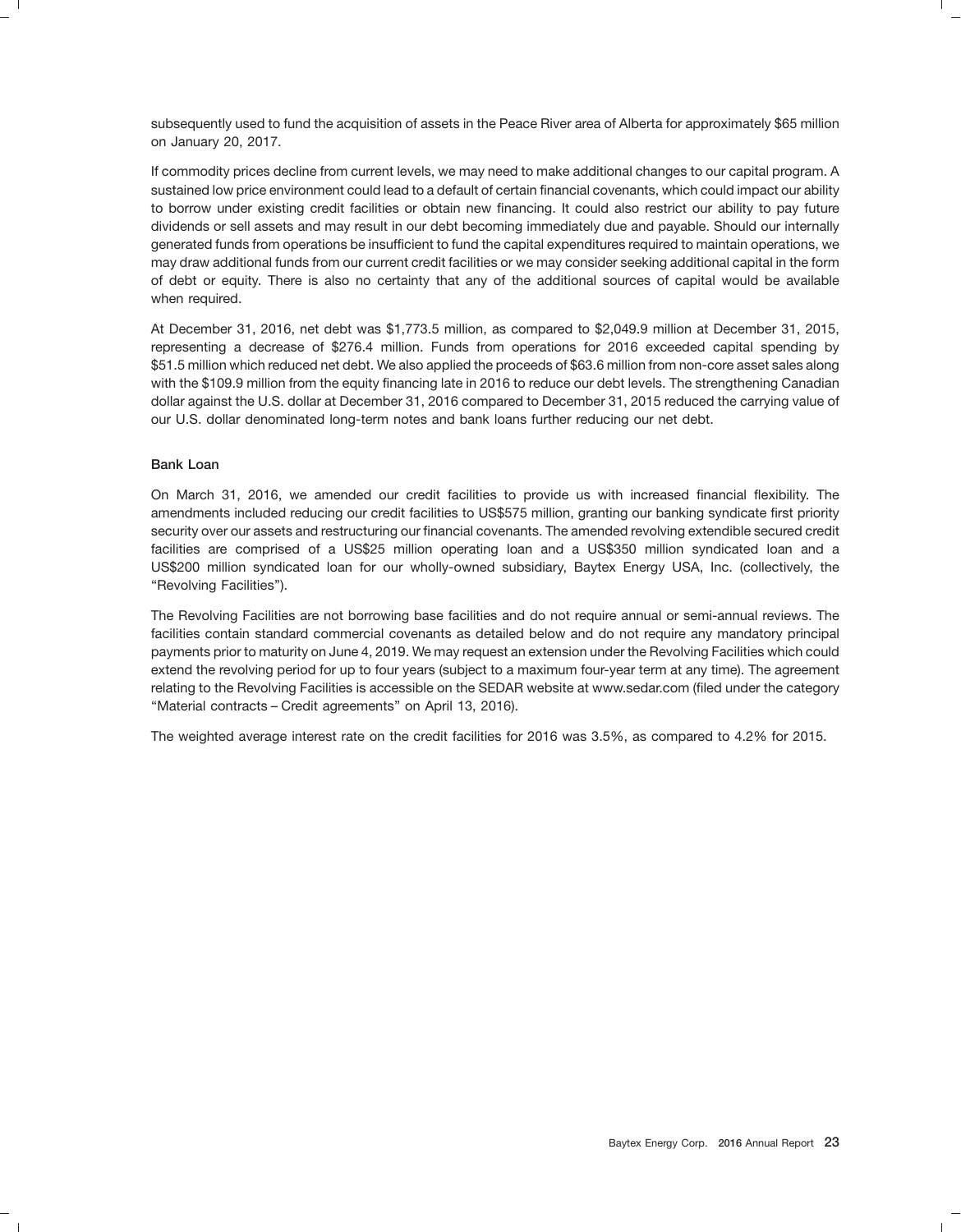#### **Covenants**

On March 31, 2016, we amended our credit facilities and restructured the financial covenants applicable to the Revolving Facilities. The following table summarizes the financial covenants contained in the amended credit agreement and our compliance therewith as at December 31, 2016.

|                                                  |          | Ratio for the Quarter(s) ending: |                                                                                                         |  |                     |  |  |  |
|--------------------------------------------------|----------|----------------------------------|---------------------------------------------------------------------------------------------------------|--|---------------------|--|--|--|
| <b>Covenant Description</b>                      |          | Position as at December 31, 2016 | June 30, 2018 to<br>December 31, 2016 to March 31, 2018 September 30, 2018 December 31, 2018 Thereafter |  |                     |  |  |  |
| Senior Secured Debt <sup>(1)</sup> to Bank       |          |                                  |                                                                                                         |  |                     |  |  |  |
| EBITDA <sup>(2)</sup> (Maximum Ratio)            | 0.6:1.00 | 5.00:1.00                        | 4.50:1.00                                                                                               |  | 4.00:1.00 3.50:1.00 |  |  |  |
| Interest Coverage <sup>(3)</sup> (Minimum Ratio) | 3.6:1.00 | 1.25:1.00                        | 1.50:1.00                                                                                               |  | 1.75:1.00 2.00:1.00 |  |  |  |

*(1) ''Senior Secured Debt'' is defined as the principal amount of the bank loan and other secured obligations identified in the credit agreement. As at December 31, 2016, our Senior Secured Debt totaled \$204 million.*

- *(2) Bank EBITDA is calculated based on terms and definitions set out in the credit agreement which adjusts net income (loss) for financing and interest expenses, income tax, certain specific unrealized and non-cash transactions (including depletion, depreciation, exploration and evaluation expenses, unrealized gains and losses on financial derivatives and foreign exchange and share-based compensation) and is calculated based on a trailing twelve month basis. Bank EBITDA for the twelve months ended December 31, 2016 was \$373 million.*
- *(3) Interest coverage is computed as the ratio of Bank EBITDA to financing and interest expenses, excluding non-cash interest and accretion on asset retirement obligations, and is calculated on a trailing twelve month basis. Financing and interest expenses for the twelve months ended December 31, 2016 were \$104 million.*

If we exceed or breach any of the covenants under the Revolving Facilities or our long-term notes, we may be required to repay, refinance or renegotiate the loan terms and may be restricted from taking on further debt or paying dividends to our shareholders.

## **Long-Term Notes**

We have five series of long-term notes outstanding that total \$1.58 billion as at December 31, 2016. The long-term notes do not contain any significant financial maintenance covenants. The long-term notes contain a debt incurrence covenant that restricts our ability to raise additional debt beyond existing credit facilities and long-term notes unless we maintain a minimum fixed charge coverage ratio (computed as the ratio of Bank EBITDA to financing and interest expenses on a trailing twelve month basis) of 2.5:1. As at December 31, 2016, the fixed charge coverage ratio was 3.6:1.00.

On February 17, 2011, we issued US\$150 million principal amount of senior unsecured notes bearing interest at 6.75% payable semi-annually with principal repayable on February 17, 2021. As of February 17, 2016, these notes are redeemable at our option, in whole or in part, at specified redemption prices.

On July 19, 2012, we issued \$300 million principal amount of senior unsecured notes bearing interest at 6.625% payable semi-annually with principal repayable on July 19, 2022. These notes are redeemable at our option, in whole or in part, commencing on July 19, 2017 at specified redemption prices.

On June 6, 2014, we issued US\$800 million of senior unsecured notes, comprised of US\$400 million of 5.125% notes due June 1, 2021 (the "2021 Notes") and US\$400 million of 5.625% notes due June 1, 2024 (the "2024 Notes''). The 2021 Notes and the 2024 Notes pay interest semi-annually and are redeemable at our option, in whole or in part, commencing on June 1, 2017 (in the case of the 2021 Notes) and June 1, 2019 (in the case of the 2024 Notes) at specified redemption prices.

Pursuant to the acquisition of Aurora Oil & Gas Limited (''Aurora''), on June 11, 2014, we assumed all of Aurora's existing senior unsecured notes and then purchased and cancelled approximately 98% of the outstanding notes. On February 27, 2015, we redeemed one tranche of the remaining Aurora notes at a price of US\$8.3 million plus accrued interest. As of April 1, 2016, the remaining Aurora notes (US\$6.4 million principal amount) are redeemable at our option, in whole or in part, at specified redemption prices.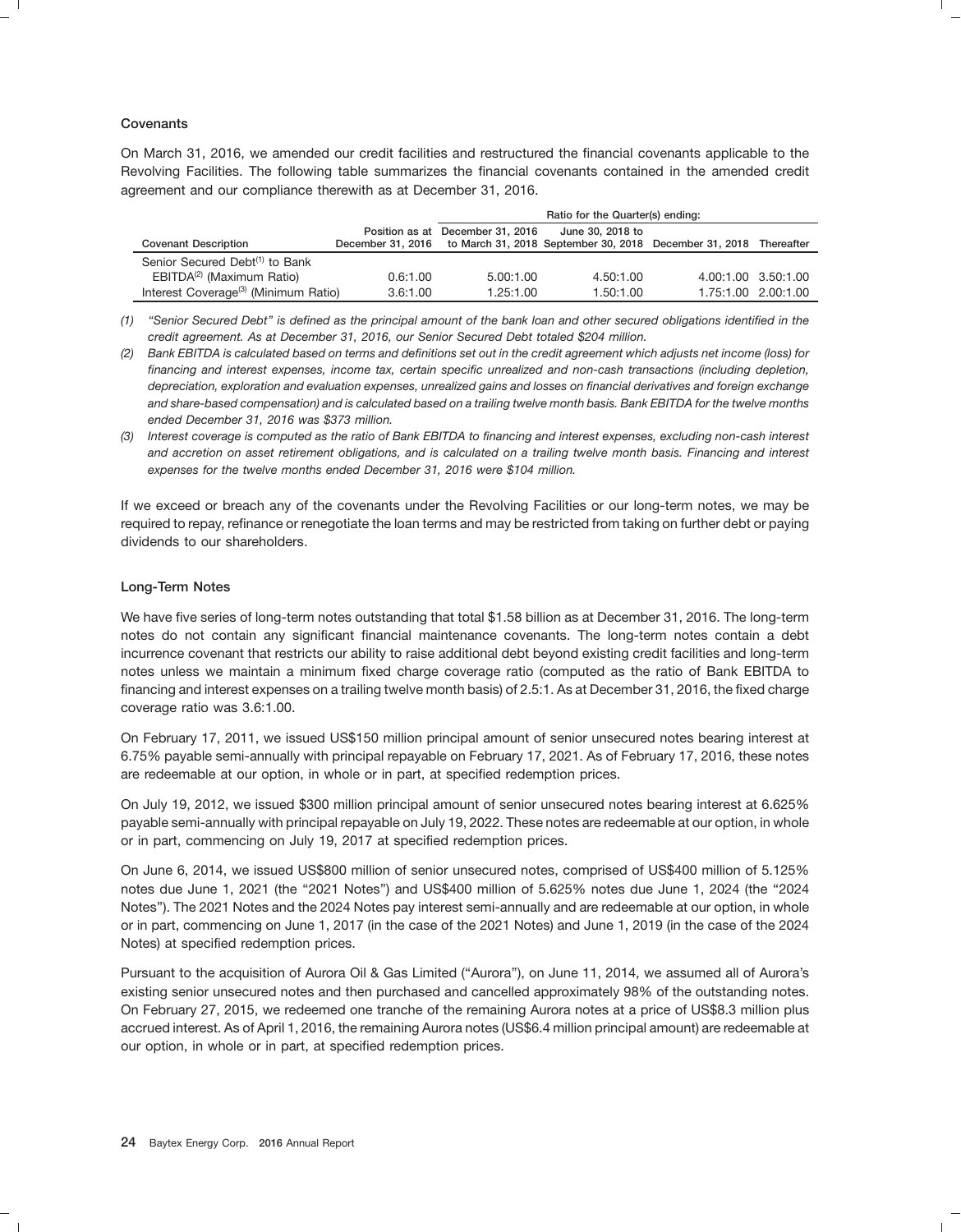#### **Financial Instruments**

As part of our normal operations, we are exposed to a number of financial risks, including liquidity risk, credit risk and market risk. Liquidity risk is the risk that the Company will encounter difficulty in meeting obligations associated with financial liabilities. We manage liquidity risk through cash and debt management. Credit risk is the risk that a counterparty to a financial asset will default, resulting in the Company incurring a loss. Credit risk is managed by entering into sales contracts with creditworthy entities and reviewing our exposure to individual entities on a regular basis. Market risk is the risk that the fair value of future cash flows will fluctuate due to movements in market prices, and is comprised of foreign currency risk, interest rate risk and commodity price risk. Market risk is partially mitigated through a series of derivative contracts intended to particularly reduce the volatility in our funds from operations.

A summary of the risk management contracts in place as at December 31, 2016 and the accounting treatment thereof is disclosed in note 18 to the consolidated financial statements.

#### **Shareholders' Capital**

We are authorized to issue an unlimited number of common shares and 10,000,000 preferred shares. The rights and terms of preferred shares are determined upon issuance. In Q4/2016, we entered an agreement to acquire assets in the Peace River area of Alberta for approximately \$65 million and completed an equity financing for approximately \$115 million to fund the acquisition. The financing closed on December 12, 2016 and we issued 21,907,500 common shares for total proceeds of \$109.9 million (net of issue costs). We also issued 958,516 common shares pursuant to our share-based compensation program during the year. As at March 1, 2017, we had 234,204,090 common shares and no preferred shares issued and outstanding.

#### **Contractual Obligations**

We have a number of financial obligations that are incurred in the ordinary course of business. These obligations are of a recurring nature and impact our funds from operations in an ongoing manner. A significant portion of these obligations will be funded by funds from operations. These obligations as of December 31, 2016 and the expected timing for funding these obligations are noted in the table below.

|                                            |              | Less than     |           | Beyond    |              |
|--------------------------------------------|--------------|---------------|-----------|-----------|--------------|
| (\$ thousands)                             | Total        | year          | 1-3 years | 3-5 years | 5 years      |
| Trade and other payables                   | 112,973<br>S | \$112,973     | \$        | \$        | \$           |
| Bank $\text{Ioan}^{(1)(2)}$                | 191,286      | 191,286       |           |           |              |
| Long-term notes <sup>(2)</sup>             | 1,584,158    |               |           | 747,078   | 837,080      |
| Interest on long-term notes <sup>(3)</sup> | 404,769      | 64.325        | 128,650   | 127.847   | 83,947       |
| Operating leases                           | 38,982       | 8.164         | 15,511    | 12,679    | 2,628        |
| Processing agreements                      | 48,833       | 9.631         | 11.130    | 9.043     | 19,029       |
| Transportation agreements                  | 59,172       | 10,998        | 23,670    | 22.674    | 1,830        |
| Total                                      | \$2,440,173  | 206,091<br>\$ | \$370,247 | \$919,321 | 944.514<br>S |

*(1) The bank loan is covenant-based with a revolving period that is extendible annually for up to a four-year term. Unless extended, the revolving period will end on June 4, 2019, with all amounts to be repaid on such date.*

*(2) Principal amount of instruments.*

*(3) Excludes interest on bank loan as interest payments on bank loans fluctuate based on interest rate and bank loan balance.*

We also have ongoing obligations related to the abandonment and reclamation of well sites and facilities when they reach the end of their economic lives. Programs to abandon and reclaim well sites and facilities are undertaken regularly in accordance with applicable legislative requirements.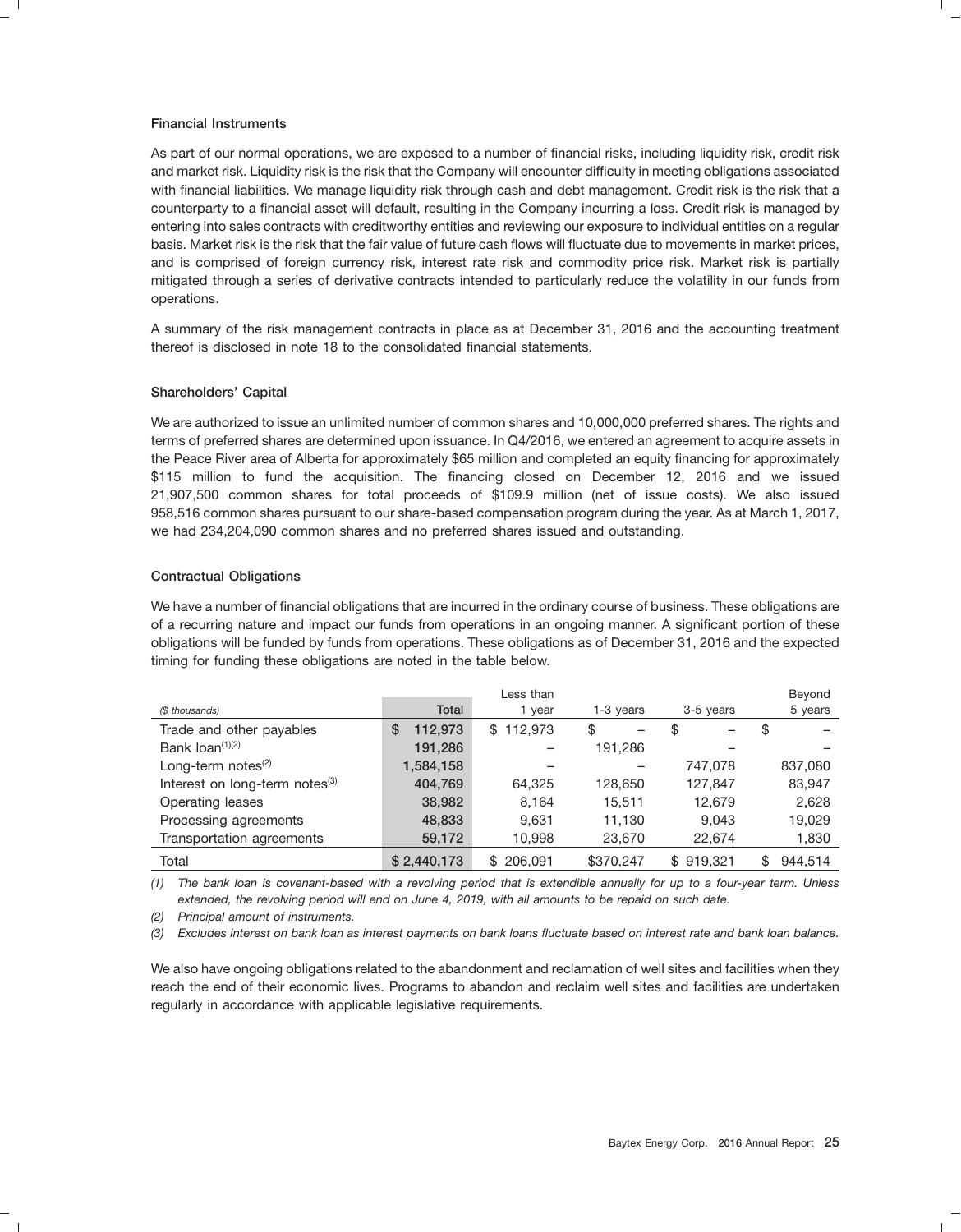# **SELECTED ANNUAL INFORMATION**

| (\$ thousands, except per common share amounts)           |    | 2016        |    | 2015           | 2014            |
|-----------------------------------------------------------|----|-------------|----|----------------|-----------------|
| Revenues, net of royalties                                | S  | 601,979     | \$ | 879,999        | \$1,529,897     |
| Net income (loss)                                         | S  | (485, 184)  |    | \$ (1,142,880) | \$<br>(136,998) |
| Per common share – basic                                  | \$ | (2.29)      | \$ | (5.77)         | \$<br>(0.92)    |
| Per common share – diluted                                | \$ | (2.29)      | \$ | (5.77)         | \$<br>(0.92)    |
| Total assets                                              |    | \$4,594,085 |    | \$5,488,498    | \$6,230,596     |
| Total bank loan and long-term notes                       |    | \$1,754,070 |    | \$1,854,929    | \$2,062,344     |
| Cash dividends or distributions declared per common share | \$ |             | S  | 0.80           | \$<br>2.64      |
| Average wellhead prices, net of blending costs (\$/boe)   | \$ | 30.29       | \$ | 35.40          | \$<br>66.54     |
| Total production (boe/d)                                  |    | 69,509      |    | 84.648         | 78,395          |

# **QUARTERLY FINANCIAL INFORMATION**

|                                     |                | 2016           |           |                   | 2015           |                |           |            |  |  |  |
|-------------------------------------|----------------|----------------|-----------|-------------------|----------------|----------------|-----------|------------|--|--|--|
| (\$ thousands, except per common    |                |                |           |                   |                |                |           |            |  |  |  |
| share amounts)                      | Q <sub>4</sub> | Q <sub>3</sub> | Q2        | Q1                | Q <sub>4</sub> | Q <sub>3</sub> | Q2        | Q1         |  |  |  |
| Petroleum and natural gas sales     | 233,116        | 197,648        | 195,733   | 153,598           | 229,361        | 265,876        | 342,802   | 283,384    |  |  |  |
| Net income (loss)                   | (359, 424)     | (39, 430)      | (86, 937) | 607               | (419, 175)     | (519, 247)     | (27,096)  | (177, 362) |  |  |  |
| Per common share - basic            | (1.66)         | (0.19)         | (0.41)    |                   | (1.99)         | (2.50)         | (0.13)    | (1.05)     |  |  |  |
| Per common share - diluted          | (1.66)         | (0.19)         | (0.41)    | $\qquad \qquad -$ | (1.99)         | (2.50)         | (0.13)    | (1.05)     |  |  |  |
| Funds from operations               | 77,239         | 72,106         | 81,261    | 45,645            | 93,095         | 105,052        | 158,049   | 160,221    |  |  |  |
| Per common share - basic            | 0.36           | 0.34           | 0.39      | 0.22              | 0.44           | 0.51           | 0.77      | 0.95       |  |  |  |
| Per common share - diluted          | 0.36           | 0.34           | 0.39      | 0.22              | 0.44           | 0.51           | 0.77      | 0.95       |  |  |  |
| Exploration and development         | 68,029         | 39,579         | 35,490    | 81,685            | 140,796        | 126,804        | 106,010   | 147,429    |  |  |  |
| Canada                              | 12,151         | 6.120          | 2.747     | 4,855             | 8.804          | 33,484         | 7.690     | 21,272     |  |  |  |
| U.S.                                | 55,878         | 33,459         | 32,743    | 76,830            | 131,992        | 93,320         | 98,320    | 126,157    |  |  |  |
| Acquisitions, net of divestitures   | (322)          | (62, 752)      | (37)      | (9)               | (574)          | (498)          | 1,170     | 1,550      |  |  |  |
| Net debt                            | 1,773,541      | 1,864,022      | 1,942,538 | 1,981,343         | 2,049,905      | 1,949,736      | 1,822,511 | 2,455,995  |  |  |  |
| Total assets                        | 4,594,085      | 4,995,876      | 5,089,280 | 5,197,913         | 5,488,498      | 5,893,759      | 6,189,417 | 6,419,922  |  |  |  |
| Common shares outstanding           | 233,449        | 211,542        | 210,715   | 210,689           | 210,583        | 210,225        | 206,193   | 169,001    |  |  |  |
| Daily production                    |                |                |           |                   |                |                |           |            |  |  |  |
| Total production (boe/d)            | 65,136         | 67.167         | 70,031    | 75.776            | 81.110         | 82.170         | 84.812    | 90.710     |  |  |  |
| Canada (boe/d)                      | 31,704         | 33,615         | 31,722    | 34,709            | 40,826         | 43,229         | 45,264    | 49,634     |  |  |  |
| U.S. (boe/d)                        | 33,432         | 33,552         | 38,309    | 41,067            | 40,284         | 38,941         | 39,548    | 41,076     |  |  |  |
| <b>Benchmark prices</b>             |                |                |           |                   |                |                |           |            |  |  |  |
| WTI oil (US\$/bbl)                  | 49.29          | 44.94          | 45.60     | 33.45             | 42.18          | 46.43          | 57.94     | 48.64      |  |  |  |
| WCS heavy (US\$/bbl)                | 34.97          | 31.44          | 32.29     | 19.22             | 27.69          | 33.13          | 46.35     | 33.91      |  |  |  |
| CAD/USD avg exchange rate           | 1.3339         | 1.3051         | 1.2885    | 1.3748            | 1.3353         | 1.3094         | 1.2294    | 1.2308     |  |  |  |
| AECO gas (\$/mcf)                   | 2.81           | 2.20           | 1.25      | 2.11              | 2.65           | 2.70           | 2.67      | 2.95       |  |  |  |
| NYMEX gas (US\$/mmbtu)              | 2.98           | 2.81           | 1.95      | 2.09              | 2.27           | 2.77           | 2.64      | 2.98       |  |  |  |
| Sales price (\$/boe)                | 38.16          | 31.73          | 30.52     | 21.93             | 30.03          | 34.59          | 43.34     | 33.54      |  |  |  |
| Royalties (\$/boe)                  | 9.28           | 7.37           | 6.65      | 5.02              | 6.61           | 7.61           | 10.10     | 6.95       |  |  |  |
| Operating expense (\$/boe)          | 9.96           | 9.07           | 8.67      | 10.11             | 9.76           | 10.25          | 10.64     | 10.75      |  |  |  |
| Transportation expense (\$/boe)     | 1.30           | 1.38           | 0.81      | 0.98              | 1.45           | 1.52           | 1.94      | 1.95       |  |  |  |
| Operating netback (\$/boe)          | 17.62          | 13.91          | 14.39     | 5.82              | 12.21          | 15.21          | 20.66     | 13.89      |  |  |  |
| Financial derivatives gain (\$/boe) | 1.62           | 3.04           | 3.74      | 6.47              | 4.09           | 3.33           | 5.19      | 12.48      |  |  |  |
| Operating netback after             |                |                |           |                   |                |                |           |            |  |  |  |
| financial derivatives (\$/boe)      | 19.24          | 16.95          | 18.13     | 12.29             | 16.30          | 18.54          | 25.85     | 26.37      |  |  |  |

Our operating results over the last eight quarters have been consistent with our expectations and have varied primarily in response to the changes in oil prices. Oil prices have been at multi-year lows in the last eight quarters as the WTI oil price averaged less than US\$50/bbl for seven out of the last eight quarters with a low of US\$33.45/bbl in Q1/2016. Production has declined since Q1/2015 with reduced capital spending over the last two years in response to the lower price environment. Production in Canada has declined more than our U.S. production as there have been no operated heavy oil wells drilled in Canada since Q3/2015. Capital expenditures have been directed primarily to our Eagle Ford assets over the last two years as these assets generate our highest netbacks and highest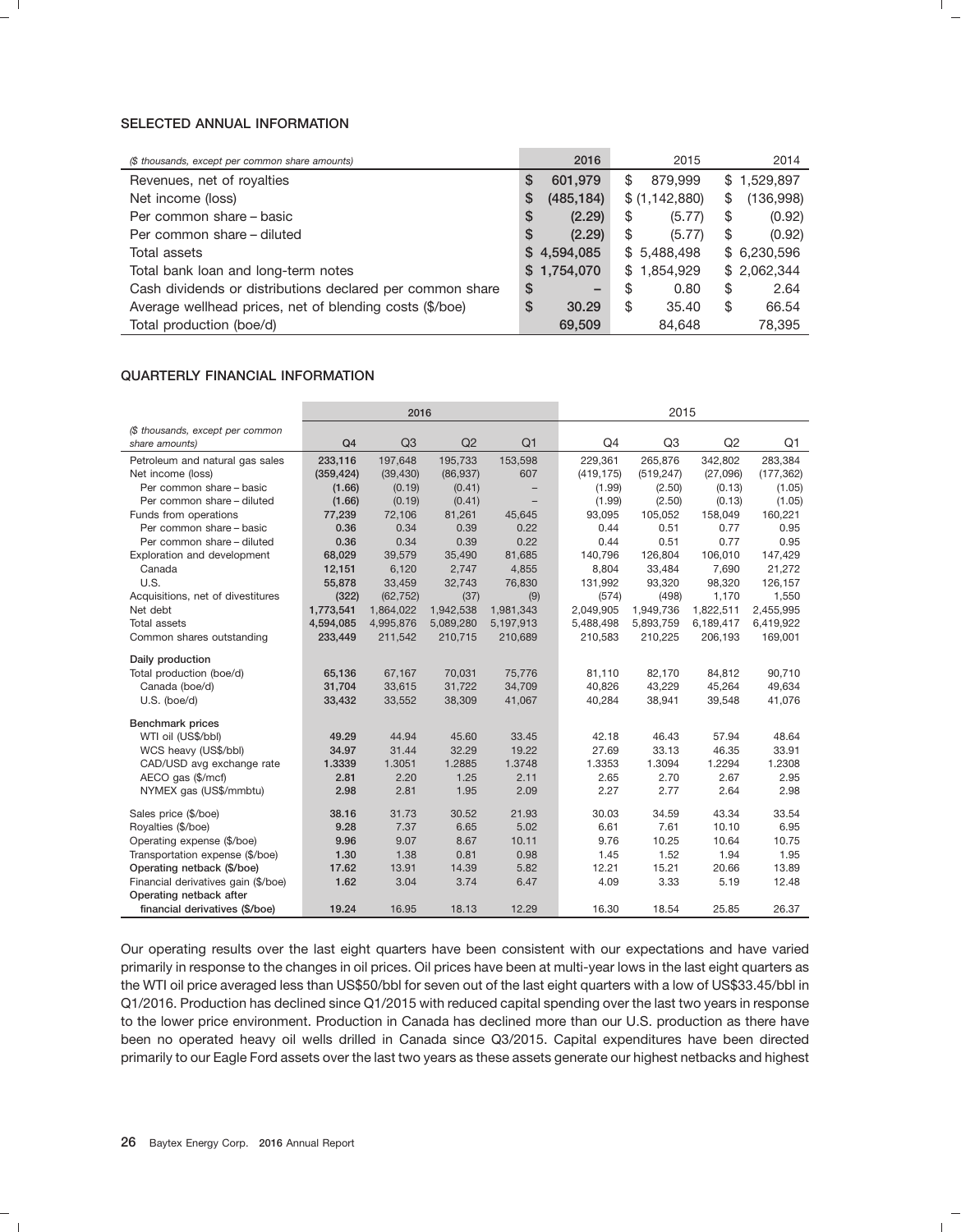rates of return. FFO has decreased coinciding with the declining oil price and lower production. Despite the lower FFO, our net debt has decreased to \$1.8 billion in Q4/2016 down from \$2.5 billion in Q1/2015. Over the last two years we have completed two equity financings raising gross proceeds of \$633 million in Q2/2015 and \$115 million in Q4/2016. In addition, we disposed of our operated assets in the Eagle Ford for proceeds of \$54 million in Q3/2016 and sold other non-core assets for proceeds of approximately \$9 million. Total assets have decreased from \$6.4 billion in Q1/2015 to \$4.6 billion in Q4/2016. Over the last two years the Company has recorded total impairment losses of \$1.5 billion primarily related to the reduction in oil prices. These impairments have reduced the carrying value of our assets.

# **FOURTH QUARTER OF 2016**

Our operating results for the fourth quarter were consistent with our expectations. Production averaged 65,136 boe/d in Q4/2016, as compared to 67,167 boe/d in Q3/2016 which resulted in annual average production of 69,509 boe/d, in line with our production guidance range of 69,000 to 70,000 boe/d.

In the Eagle Ford, production was stable during the fourth quarter, averaging 33,432 boe/d as compared to 33,552 boe/d in Q3/2016. During the fourth quarter, drilling activity increased as we averaged 3-4 drilling rigs and 1-2 completion crew on our lands, with two additional rigs being added by the end of the quarter. In Canada, production averaged 31,704 boe/d as compared to 33,615 boe/d in Q3/2016. Canadian production has decreased as we continued to limit capital expenditures on our Canadian assets during the fourth quarter due to the low oil price.

Capital expenditures for exploration and development activities totaled \$68.0 million in Q4/2016 and \$224.8 million for full-year 2016, in line with our guidance range of \$200-225 million. In the Eagle Ford, we participated in the drilling of 27 (7.4 net) wells and placed 39 (11.6 net) wells on stream during Q4/2016. We have continued to realize cost reduction with wells being drilled, completed and equipped for approximately US\$4.5 million per well in Q4/2016, down 20% from approximately US\$5.6 million per well in Q1/2016. In Canada, we participated in the drilling of 14 (2.98 net) non-operated vertical wells at Lindbergh during Q4/2016.

In Q4/2016, we entered an agreement to acquire assets in the Peace River area of Alberta for approximately \$65 million and also completed a \$115 million equity financing to fund the acquisition. The equity financing closed on December 12, 2016 with 21.9 million shares issued for proceeds of \$109.9 million (net of issue costs). The Peace River acquisition closed subsequent to year end on January 20, 2017.

We generated FFO of \$77.2 million (\$0.36 per share) in Q4/2016, compared to \$72.1 million (\$0.34 per share) in Q3/2016. The increase in FFO was primarily driven by a higher oil price which averaged US\$49.29/bbl in Q4/2016 compared to US\$44.94/bbl in Q3/2016. The oil price increased to more than US\$50/bbl in December of 2016 after OPEC and non-OPEC countries announced their intentions to cut production levels on November 30, 2016. The higher oil prices increased oil and natural gas revenue for Q4/2016 by \$33 million to \$229 million, up from \$196 million in Q3/2016. This was offset by higher royalties, higher operating expense and lower financial derivative gains which reduced FFO, contributing to the \$5 million overall increase in FFO from Q3/2016.

Operating netback per boe increased to \$17.62/boe in Q4/2016 compared to \$13.91/boe in Q3/2016. The increase in netback per boe is directly attributable to higher oil prices which resulted in higher oil and gas revenues per boe of \$38.16/boe in Q4/2016 compared to \$31.73/boe in Q3/2016. The increased revenue per boe was slightly offset by higher royalty rates and higher operating costs per boe in Q4/2016 compared to Q3/2016. Royalty rates increased to 24.3% of revenue in Q4/2016 from 23.2% of revenue in Q3/2016 due to higher pricing and minor prior period adjustments. Operating expense averaged \$9.96/boe in Q4/2016 up from \$9.07/boe in Q3/2016. In Canada, operating expense increased to \$13.10/boe in Q4/2016 from \$12.32/boe in Q3/2016 with increased maintenance and the effect of fixed costs on lower production volumes. In the U.S., operating expense increased to \$6.98/boe in Q4/2016 from \$5.82/boe in Q3/2016 due to minor prior period adjustments and foreign exchange as the CAD/USD exchange rate increased.

We recorded a net loss in Q4/2016 of \$359.4 million (\$1.66 per share) compared to a net loss of \$39.4 million (\$0.19 per share) in Q3/2015. The net loss in the quarter is largely attributable to impairment charges of \$396.6 million. In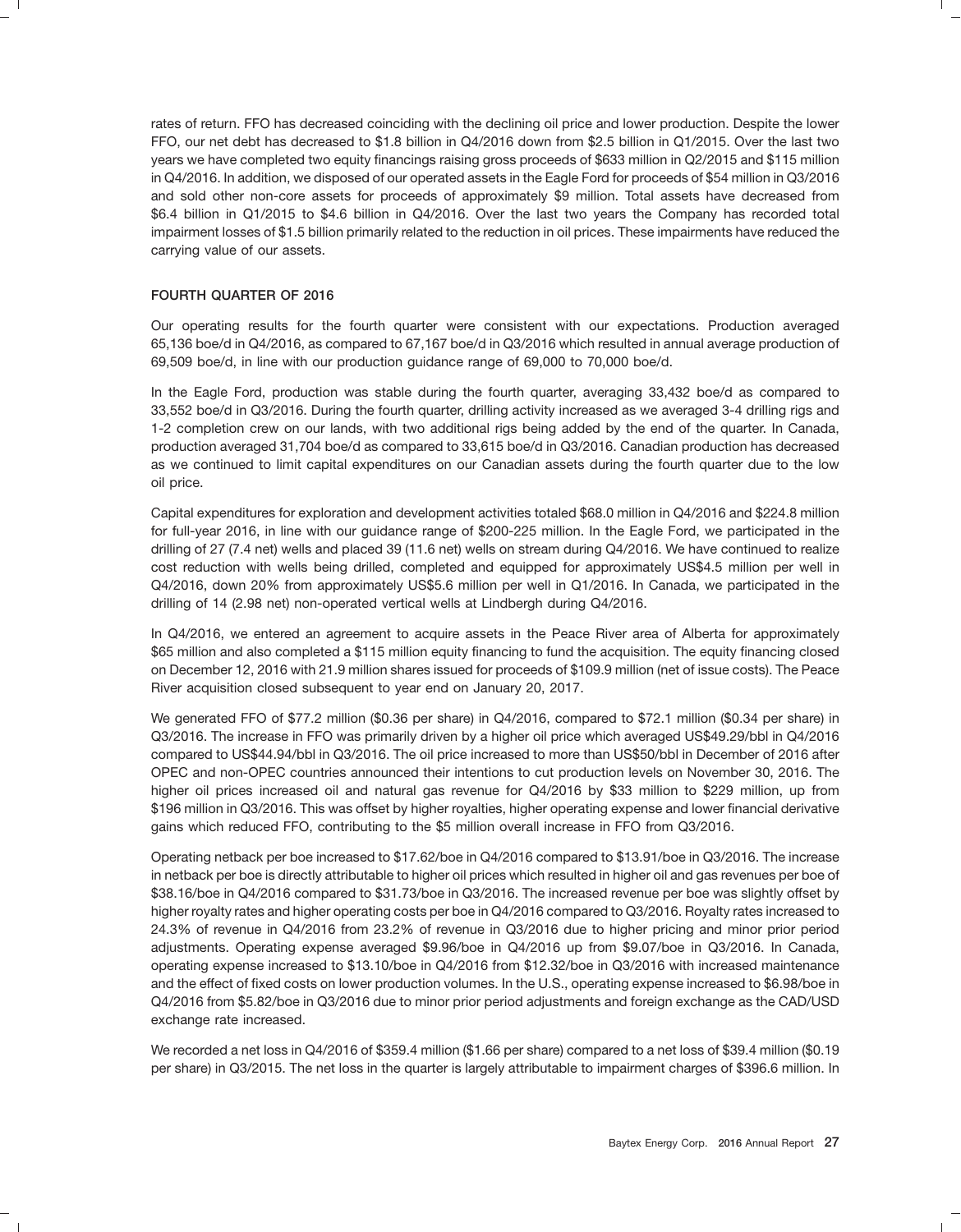Q4/2016, we recorded an impairment charge of \$166.6 million on our exploration and evaluation assets in the Eagle Ford along with a \$230.0 million impairment charge on our oil and gas properties in Peace River.

In Q4/2016, our FFO exceeded our capital expenditures by \$9.2 million. This along with the proceeds from the equity financing contributed to our net debt decreasing by \$90.5 million from Q3/2016. As at December 31, 2016 our net debt was \$1.77 billion and we had approximately \$580 million of undrawn credit capacity on our revolving credit facilities. We were also in compliance with all of our financial covenants as at December 31, 2016.

The following table provides select operating results for Q4/2016.

|                                               | Three Months Ended December 31 |        |              |        |    |              |    |                   |                                |               |
|-----------------------------------------------|--------------------------------|--------|--------------|--------|----|--------------|----|-------------------|--------------------------------|---------------|
|                                               |                                |        |              | 2016   |    |              |    |                   | 2015                           |               |
| (\$ thousands, except as noted)               |                                | Canada |              | U.S.   |    | <b>Total</b> |    | Canada            | U.S.                           | Total         |
| <b>Daily Production</b>                       |                                |        |              |        |    |              |    |                   |                                |               |
| Heavy oil (bbl/d)                             |                                | 22,982 |              |        |    | 22,982       |    | 31,733            |                                | 31,733        |
| Light oil and condensate (bbl/d)              |                                | 1,281  |              | 18,882 |    | 20,163       |    | 1,600             | 23,330                         | 24,930        |
| NGL (bbl/d)                                   |                                | 1.307  |              | 7.012  |    | 8,319        |    | 973               | 8.023                          | 8,996         |
| Natural gas (mcf/d)                           |                                | 36,804 |              | 45,228 |    | 82,032       |    | 39,122            | 53,586                         | 92,708        |
| Total production (boe/d)                      |                                | 31,704 |              | 33,432 |    | 65,136       |    | 40,826            | 40,284                         | 81,110        |
| <b>Baytex Average Sales Prices</b>            |                                |        |              |        |    |              |    |                   |                                |               |
| Canadian heavy oil (\$/bbl) <sup>(1)</sup>    | \$                             | 34.33  | \$           |        | \$ | 34.33        | \$ | 24.41             | \$                             | \$<br>24.41   |
| Light oil and condensate (\$/bbl)             |                                | 55.16  |              | 60.45  |    | 60.12        |    | 47.84             | 50.33                          | 50.17         |
| NGL (\$/bbl)                                  |                                | 18.50  |              | 23.41  |    | 22.64        |    | 19.93             | 16.90                          | 17.23         |
| Natural gas (\$/mcf)                          |                                | 2.78   |              | 4.28   |    | 3.61         |    | 2.36              | 3.05                           | 2.76          |
| Weighted average (\$/boe) <sup>(2)</sup>      | \$                             | 31.10  | $\mathbb{S}$ | 44.84  | \$ | 38.16        | \$ | 23.59             | \$<br>36.56                    | \$<br>30.03   |
|                                               |                                |        |              |        |    |              |    |                   |                                |               |
| Operating netback (\$/boe)                    |                                |        |              |        |    |              |    |                   |                                |               |
| Oil and natural gas revenues                  | \$                             | 31.10  | \$           | 44.84  | \$ | 38.16        | \$ | 23.59             | \$<br>36.56                    | \$<br>30.03   |
| Less:                                         |                                |        |              |        |    |              |    |                   |                                |               |
| Royalties                                     |                                | 4.82   |              | 13.52  |    | 9.28         |    | 2.72              | 10.56                          | 6.61          |
| Operating expenses                            |                                | 13.10  |              | 6.98   |    | 9.96         |    | 12.27             | 7.23                           | 9.76          |
| <b>Transportation expenses</b>                |                                | 2.67   |              |        |    | 1.30         |    | 2.87              |                                | 1.45          |
| Operating netback                             | \$                             | 10.51  | \$           | 24.34  | \$ | 17.62        | \$ | 5.73              | \$<br>18.77                    | \$<br>12.21   |
| Financial derivatives gain                    | \$                             |        | \$           |        | \$ | 1.62         | \$ | $\qquad \qquad -$ | \$<br>$\overline{\phantom{0}}$ | \$<br>4.09    |
| Operating netback after financial derivatives | \$                             | 10.51  | \$           | 24.34  | \$ | 19.24        | \$ | 5.73              | \$<br>18.77                    | \$<br>16.30   |
| <b>Capital Expenditures</b>                   |                                |        |              |        |    |              |    |                   |                                |               |
| Exploration and development                   | \$                             | 12.151 | \$           | 55,878 | \$ | 68.029       | \$ | 8.804             | \$131.992                      | \$<br>140.796 |
| Acquisitions, net of divestitures             | \$                             | (218)  | \$           | (104)  | \$ | (322)        | \$ | (593)             | \$<br>19                       | \$<br>(574)   |

*(1) Baytex's risk management strategy employs both oil and natural gas financial and physical forward contracts (fixed price forward sales and collars) and heavy oil differential physical delivery contracts (fixed price and percentage of WTI). The pricing information in the table excludes the impact of financial derivatives.*

*(2) Realized heavy oil prices are calculated based on sales volumes, net of blending costs.*

## **2017 GUIDANCE**

In Canada, we have initiated an active first quarter drilling program in 2017 after limited activity over the past two years. In the Eagle Ford, we expect to maintain a consistent pace of development on our lands throughout 2017. We have designed our 2017 budget to be flexible should we continue to experience a volatile commodity price environment.

Our 2017 capital budget currently reflects a range of \$300 to \$350 million, which is designed to generate average annual production of 66,000 to 70,000 boe/d. For the full-year, approximately 70% of our planned capital expenditures will be directed to our Eagle Ford operations. The balance of the spending will be in Canada, largely toward our heavy oil assets at Peace River and Lloydminster. Our 2017 capital budget will be heavily weighted to drilling and completion activities (approximately 89%) with the balance for facilities (approximately 10%) and land and seismic (approximately 1%).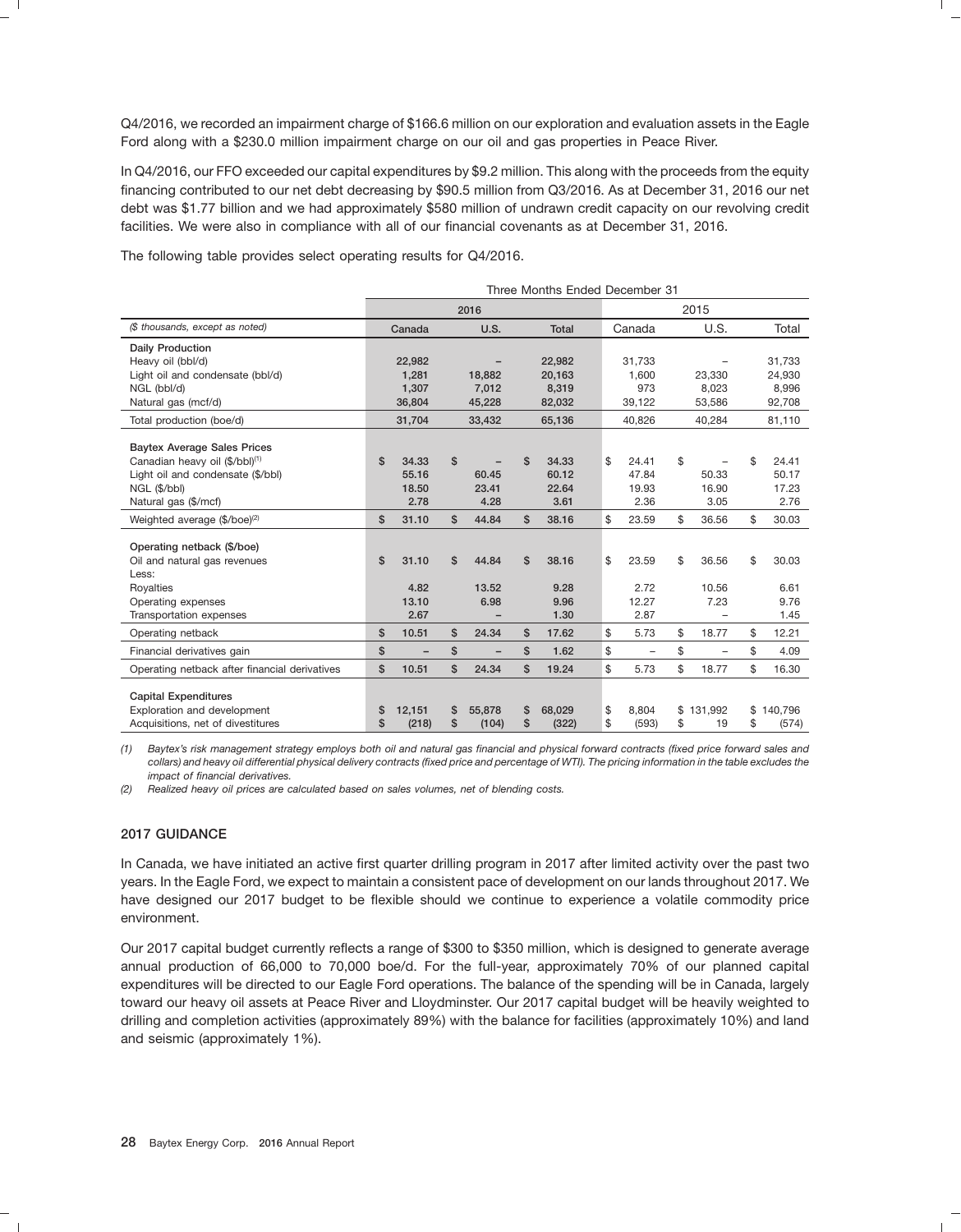In the Eagle Ford, we expect to have four to five drilling rigs and two completion crews working on our lands, up from two to three rigs in the fourth quarter of 2016. At this pace of development, we expect to bring approximately 34 net wells on production in 2017. Our costs in the Eagle Ford continue to decrease with wells now being drilled, completed and equipped for approximately US\$4.5 million.

In Canada, after two years of reduced activity and declining production, we are planning an active drilling program designed to stabilize production and ultimately, to position for growth. At Peace River, our capital budget includes drilling 11 net multi-lateral horizontal wells and 8 net stratigraphic wells. At Lloydminster, we plan to drill 52 net wells, of which approximately 55% will be horizontal wells. At Pembina, we expect to drill 2 net natural gas wells. Based on the mid-point of our 2017 annual average production guidance range of 68,000 boe/d, our production is expected to be equally split between Canada and the Eagle Ford. Our 2017 guidance includes an annual contribution of approximately 3,000 boe/d from our recently completed heavy oil acquisition at Peace River. Our production mix is forecast to be approximately 78% liquids (35% heavy oil, 31% light oil and condensate and 12% natural gas liquids) and 22% natural gas, based on a 6:1 natural gas-to-oil equivalency. Similar to 2016, we are targeting our 2017 capital expenditures to approximate funds from operations in order to minimize additional bank borrowings and will remain flexible.

#### **2017 Guidance**

| Exploration and development capital | \$300-\$350 million                       |
|-------------------------------------|-------------------------------------------|
| Production                          | 66,000 to 70,000 boe/d                    |
| Expenses:                           |                                           |
| Royalty rate                        | approximately 23%                         |
| Operating                           | \$11.00-\$12.00/boe                       |
| Transportation                      | \$1.10-\$1.30/boe                         |
| General and administrative          | approximately \$50 million or \$2.00/boe  |
| Interest                            | approximately \$100 million or \$4.00/boe |

#### **OFF BALANCE SHEET TRANSACTIONS**

We do not have any financial arrangements that are excluded from the consolidated financial statements as at December 31, 2016, nor are any such arrangements outstanding as of the date of this MD&A.

# **CRITICAL ACCOUNTING ESTIMATES AND JUDGMENTS**

The preparation of the consolidated financial statements requires management to make judgments, estimates and assumptions that affect the reported amounts of assets and liabilities and disclosure of contingent assets and liabilities at the date of the consolidated financial statements and revenue and expenses during the reporting period. Accordingly, actual results can differ from those estimates. The key areas of judgment or estimation uncertainty that have a significant risk of causing material adjustment to the reported amounts of assets, liabilities, revenues, expenses, and disclosure of contingencies are discussed below.

#### Oil and Gas Activities

Reserves estimates can have a significant effect on net income (loss), assets and liabilities as a result of their impact on depletion, asset retirement obligations, asset impairments and business combinations. The estimation of reserves is a complex process requiring significant judgment. The Company's reserves are estimated annually by independent reserves evaluators and represent the estimated quantities of crude oil, natural gas and natural gas liquids which geological, geophysical and engineering data demonstrate a 50 percent or greater statistical probability of being recovered (total proved plus probable reserves) or a 10 percent or greater statistical probability of being recovered (total possible reserves). Changes to estimates such as forward price estimates, production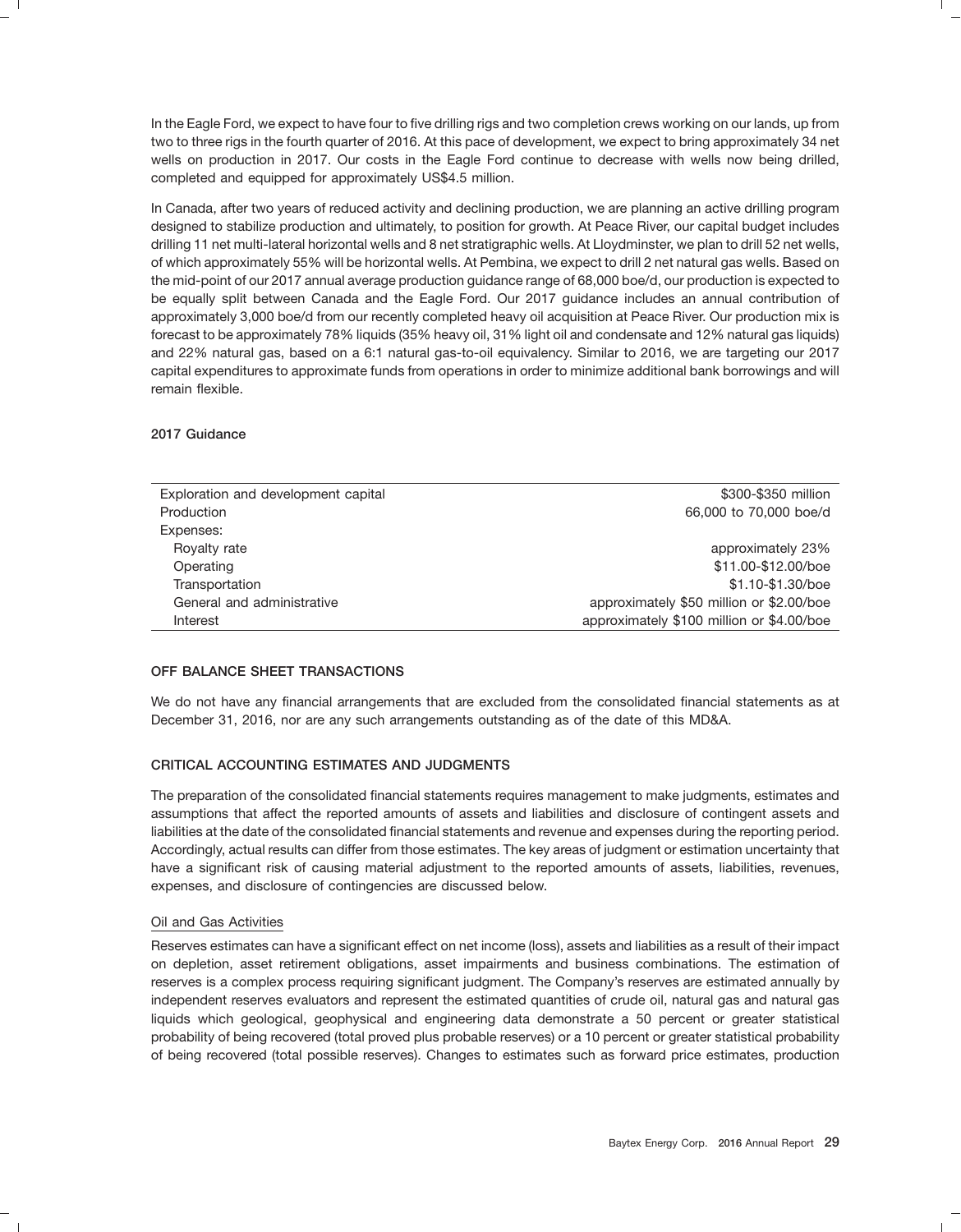costs, recovery rates and, accordingly, economic status of reserves may have a material impact on the consolidated financial statements.

The Company's capital assets are aggregated into cash-generating units based on management's judgment of their ability to generate largely independent cash flows. The cash-generating units are used to assess impairment and, accordingly, can directly impact the recoverability of the assets therein. Impairment of assets and groups of assets are calculated based on the higher of value-in-use calculations and fair value less cost to sell. These calculations require the use of estimates and assumptions on highly uncertain matters such as future commodity prices, royalty rates, effects of inflation and technology improvements on operating expenses, production profiles and the outlook of market supply-and-demand conditions for oil and natural gas products. Any changes to these estimates and assumptions could impact the carrying value of assets. Management applies judgment when it assesses internal and external factors to determine if indicators of impairment or indicators of impairment reversal exist.

The determination of technical feasibility and commercial viability of exploration and evaluation assets for the purposes of reclassifying such assets to oil and gas properties is subject to management judgment.

#### Depletion and Depreciation

The amounts recorded for depletion of oil and gas properties are based on a unit-of-production method by reference to the ratio of production in the period to the related proved plus probable reserves, taking into account the level of development required to produce the reserves. See ''Oil and Gas Activities'' above for discussion of estimates and judgments involved in reserve estimation.

Amounts recorded for depreciation are based on the estimated useful lives of depreciable assets which are reviewed by management at each reporting date.

#### Business Combinations

Business combinations are accounted for using the acquisition method of accounting. The determination of fair value of assets and liabilities acquired often requires management to make assumptions and estimates about future events. The assumptions and estimates with respect to determining the fair value of oil and gas properties and exploration and evaluation assets acquired generally require the most judgment and include estimates of reserves acquired, forecast benchmark commodity prices and discount rates. Changes in any of the assumptions or estimates used in determining the fair value of acquired assets and liabilities could impact the amounts assigned to assets, liabilities and goodwill. Future net income (loss) can be affected as a result of changes in future depletion, depreciation, asset impairment or goodwill impairment.

#### Joint Control

Judgment is required to determine when the Company has joint control over a joint operation, which requires an assessment of the capital and operating activities of the projects undertaken with partners and when decisions in relation to those activities require unanimous consent.

#### Fair Value of Financial Instruments

Fair values of financial instruments, where active market quotes are not available, are estimated using the Company's assessment of available market inputs. These estimates may vary from the actual prices achieved upon settlement of the financial instruments.

#### Share-based Compensation

Compensation expense related to awards granted under the Company's Share Award Incentive Plan is dependent on estimated fair values, forfeiture rates and, for performance awards, a payout multiplier based on past performance. Compensation expense may fluctuate due to changes in management's estimates.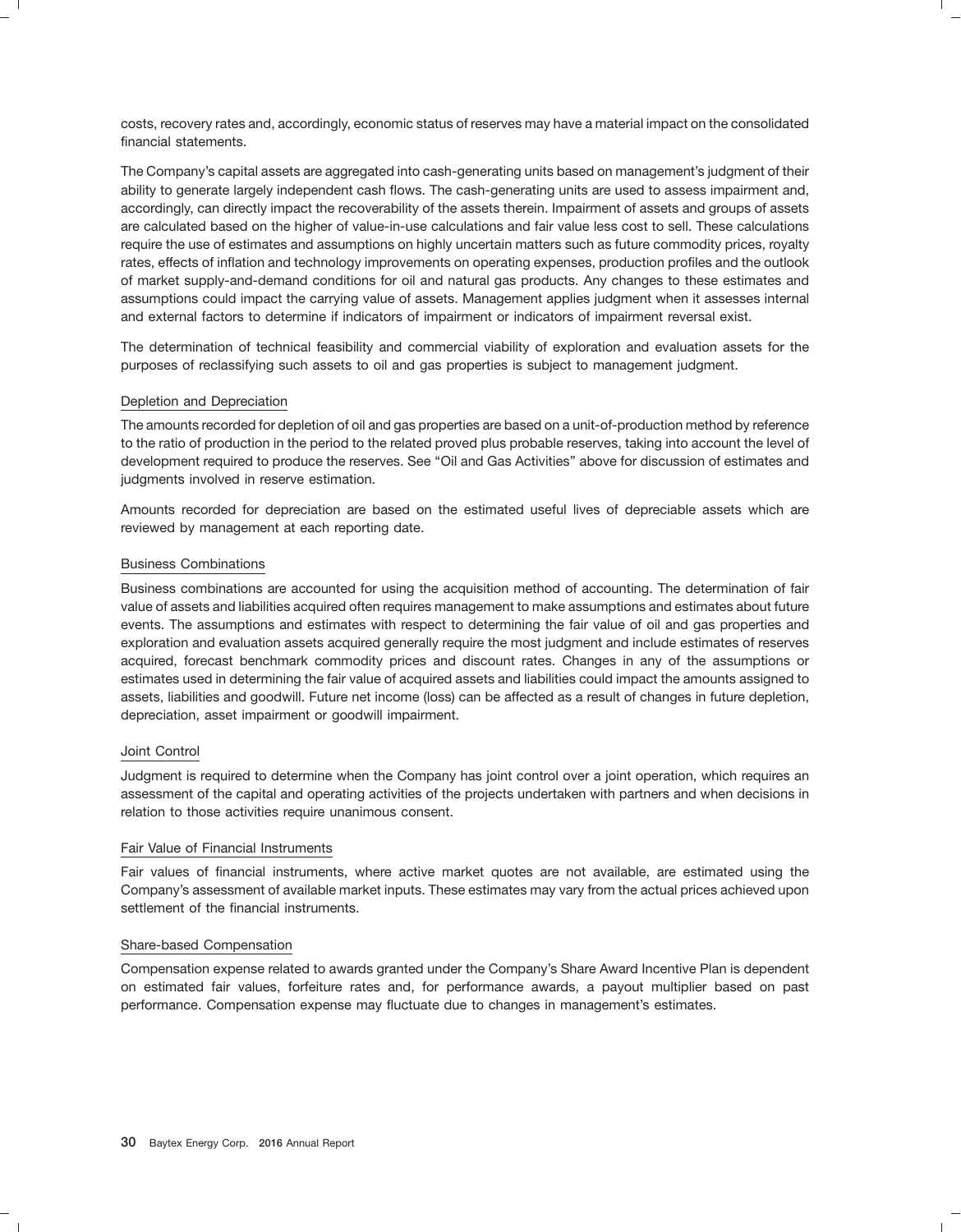# Asset Retirement Obligations

The amounts recorded for asset retirement obligations are based on the Company's net ownership interest in all wells and facilities, estimated costs to abandon and reclaim the wells and the facilities, the estimated time period during which these costs will be incurred in the future and the discount and inflation rates. Any changes to these estimates could change the amount recorded for asset retirement obligations and may materially impact the consolidated financial statements of future periods.

# Legal

The Company is engaged in litigation and claims arising in the normal course of operations where the actual outcome may vary from the amount recognized in the consolidated financial statements. None of these claims are expected to materially affect the Company's financial position or reported results of operations.

## Income Taxes

Regulations and legislation in the various jurisdictions in which the Company and its subsidiaries operate are subject to change and differing interpretations require management judgment. Income tax filings are subject to audits and re-assessments and changes in facts, circumstances and interpretations of the standards may result in a material change in the Company's provision for income taxes. As such, income taxes are subject to measurement uncertainty.

We employ individuals skilled in making such estimates and ensure those responsible have the most accurate information available. Further, approved budgets and prior period estimates are also reviewed and analyzed against actual results to ensure appropriate decisions are made for future estimates and outlooks. Actual results could differ materially if various assumptions or estimates do not turn out as expected.

# **CURRENT AND FUTURE CHANGES IN ACCOUNTING POLICIES**

# **Revenue from Contracts with Customers**

In April 2016, the International Accounting Standards Board (the "IASB") issued its final amendments to IFRS 15 *Revenue from Contracts with Customers,* which will replace IAS 11 *Construction Contracts* and IAS 18 *Revenue* and the related interpretations on revenue recognition. The new standard moves away from a revenue recognition model based on an earnings process to an approach that is based on transfer of control of a good or service to a customer. The standard also requires extensive new disclosures, as to the nature, amount, timing and uncertainty of revenues and cash flows arising from contracts with customers. IFRS 15 shall be applied retrospectively to each period presented or retrospectively as a cumulative-effect adjustment as of the date of adoption. The new standard is effective for annual periods beginning on or after January 1, 2018 with early adoption permitted. We will adopt IFRS 15 on January 1, 2018 and are currently in the process of creating a plan to identify and review our various revenue streams and underlying contracts and assessing the impact on our consolidated financial statements.

## **Financial Instruments**

In July 2014, the IASB issued IFRS 9 *Financial Instruments* which is intended to replace IAS 39 *Financial Instruments: Recognition and Measurement*. The new standard replaces the current multiple classification and measurement models for financial assets and liabilities with a single model that has only two classifications: amortized cost and fair value. Under IFRS 9, where the fair value option is applied to financial liabilities, any change in fair value resulting from an entity's own credit risk is recorded through other comprehensive income (loss) rather than net income (loss). The new standard also introduces a credit loss model for evaluating impairment of financial assets. In addition, IFRS 9 provides a hedge accounting model that is more in line with risk management activities. We currently do not apply hedge accounting to our derivative contracts nor do we intend to apply hedge accounting upon adoption of IFRS 9. The standard is effective for annual periods beginning on or after January 1, 2018 with early adoption permitted. We will adopt IFRS 9 on January 1, 2018 and are currently evaluating its impact on our consolidated financial statements.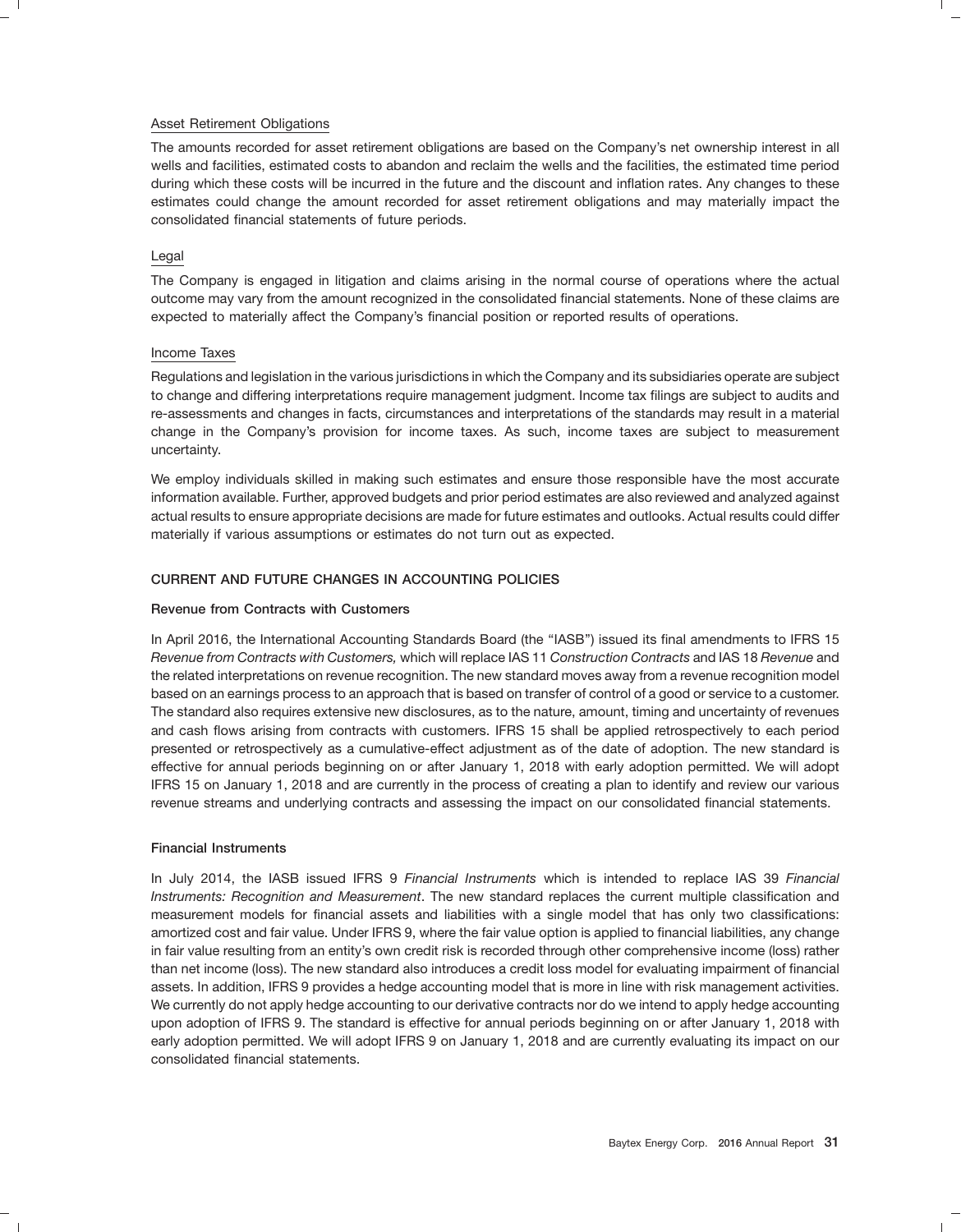#### **Leases**

In January 2016, the IASB issued IFRS 16 *Leases* which replaces IAS 17 *Leases.* IFRS 16 introduces a single recognition and measurement model for lessees, which will require recognition of lease assets and lease obligations on the balance sheet. Short-term leases and leases for low value assets are exempt from recognition and may be treated as operating leases and recognized through net income (loss). The standard is effective for annual periods beginning on or after January 1, 2019 with early adoption permitted if IFRS 15 has been adopted. The standard shall be applied retrospectively to each period presented or retrospectively as a cumulative-effect adjustment as of the date of adoption. We will adopt IFRS 16 on January 1, 2019 and are currently evaluating the impact of the standard on the consolidated financial statements.

# **CONTROLS AND PROCEDURES**

#### **Disclosure Controls and Procedures**

As of December 31, 2016, an evaluation was conducted of the effectiveness of our "disclosure controls and procedures'' (as defined in the United States by Rules 13a-15(e) and 15d-15(e) under the Securities Exchange Act of 1934 (the ''Exchange Act'') and in Canada by National Instrument 52-109, Certification of Disclosure in Issuers' Annual and Interim Filings (''NI 52-109'')) under the supervision of and with the participation of management, including the Chief Executive Officer and the Chief Financial Officer of Baytex (collectively the "certifying officers"). Based on that evaluation, the certifying officers concluded that our disclosure controls and procedures are effective to ensure that the information required to be disclosed in the reports that we file or submit under the Exchange Act or under Canadian securities legislation is (i) recorded, processed, summarized and reported within the time periods specified in the applicable rules and forms and (ii) accumulated and communicated to our management, including the certifying officers, to allow timely decisions regarding the required disclosure.

It should be noted that while the certifying officers believe that our disclosure control and procedures provide a reasonable level of assurance that they are effective, they do not expect that our disclosure controls and procedures will prevent all errors and fraud. A control system, no matter how well conceived or operated, can provide only reasonable, not absolute assurance that the objectives of the control system are met.

#### **Internal Control Over Financial Reporting**

Management is responsible for establishing and maintaining adequate internal control over the Company's financial reporting. Internal control over our financial reporting is a process designed under the supervision of and with the participation of management, including the certifying officers, to provide reasonable assurance regarding the reliability of financial reporting and the preparation of financial statements.

Because of inherent limitations, internal control over financial reporting may not prevent or detect misstatements and even those systems determined to be effective can provide only reasonable assurance with respect to the financial statement preparation and presentation.

Management has assessed the effectiveness of our ''internal control over financial reporting'' as defined in the Exchange Act and as defined by NI 52-109. The assessment was based on the framework in Internal Control – Integrated Framework (2013) issued by the Committee of Sponsoring Organizations of the Treadway Commission. Management concluded that our internal control over financial reporting was effective as of December 31, 2016. The effectiveness of our internal control over financial reporting as of December 31, 2016 has been audited by KPMG LLP, as reflected in their report for 2016. No changes were made to our internal control over financial reporting during the year ended December 31, 2016 that have materially affected, or are reasonably likely to materially affect, the internal controls over financial reporting.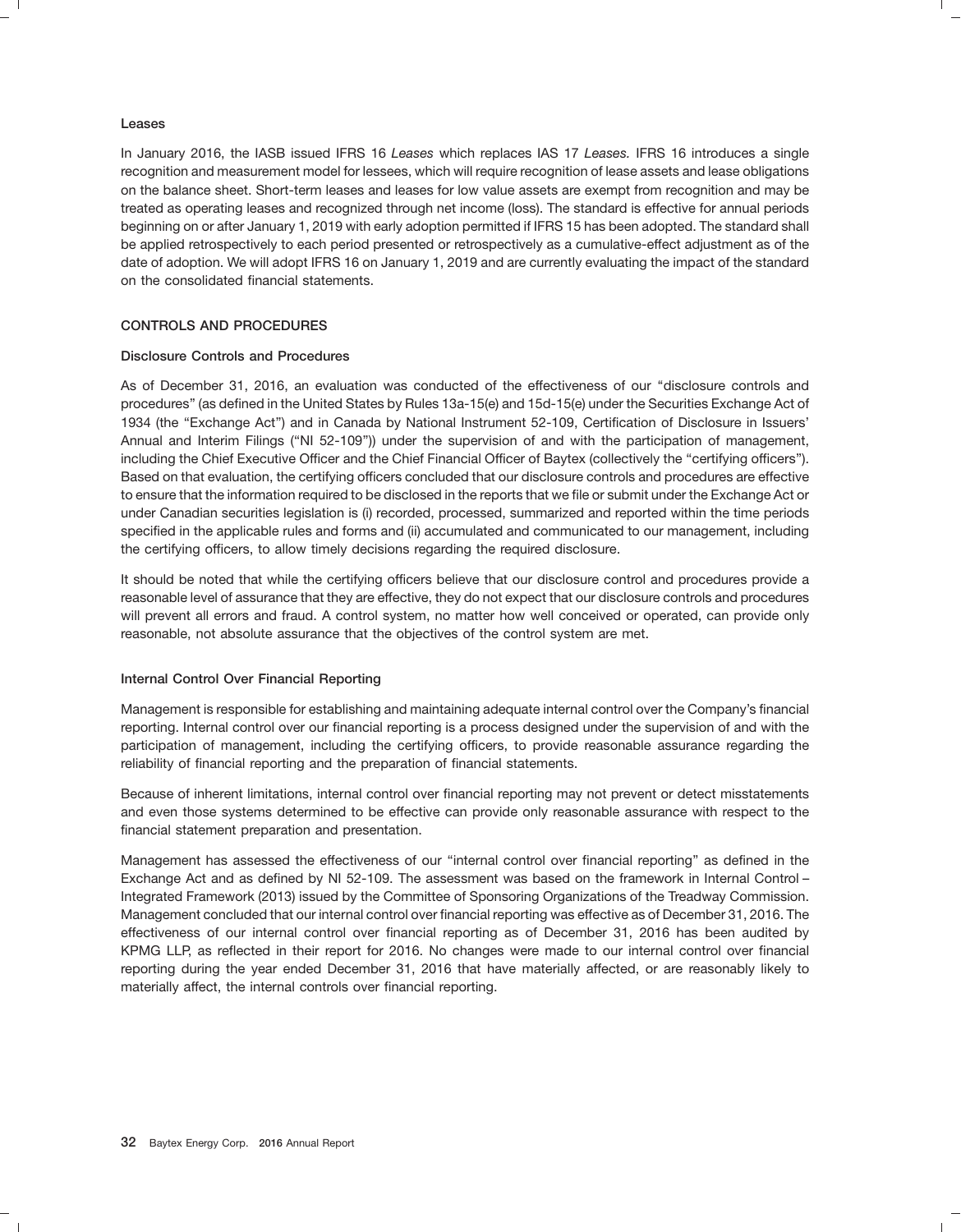## **RISK FACTORS**

We are focused on long-term strategic planning and have identified key risks, uncertainties and opportunities associated with our business that can impact the financial results. Listed below is a description of these risk and uncertainties. Further information regarding risks and uncertainties affecting our business is contained in our Annual Information Form for the year ended December 31, 2016 under the "Risk Factors" section.

#### **Volatility of Oil and Natural Gas Prices**

Our financial condition is substantially dependent on, and highly sensitive to, the prevailing prices of crude oil and natural gas. If crude oil and natural gas prices decline or fail to increase from their current levels it could have a material adverse effect on our operations, financial condition and the value and amount of our reserves.

Prices for crude oil and natural gas fluctuate in response to changes in the supply of, and demand for, crude oil and natural gas, market uncertainty and a variety of additional factors beyond our control. Crude oil prices are primarily determined by international supply and demand. Factors which affect crude oil prices include the actions of OPEC, the condition of the Canadian, United States, European and Asian economies, government regulation, political stability in the Middle East and elsewhere, the foreign supply of crude oil, the price of foreign imports, the ability to secure adequate transportation for products, the availability of alternate fuel sources and weather conditions. Natural gas prices realized by us are affected primarily in North America by supply and demand, weather conditions, industrial demand, prices of alternate sources of energy and developments related to the market for liquefied natural gas. All of these factors are beyond our control and can result in a high degree of price volatility. Fluctuations in currency exchange rates further compound this volatility when commodity prices, which are generally set in U.S. dollars, are stated in Canadian dollars.

Our financial performance also depends on revenues from the sale of commodities which differ in quality and location from underlying commodity prices quoted on financial exchanges. Of particular importance are the price differentials between our light/medium oil and heavy oil (in particular the light/heavy differential) and quoted market prices. Not only are these discounts influenced by regional supply and demand factors, they are also influenced by other factors such as transportation costs, capacity and interruptions, refining demand, the availability and cost of diluents used to blend and transport product and the quality of the oil produced, all of which are beyond our control. The supply of Canadian crude oil with demand from the refinery complex and access to those markets through various transportation outlets is currently finely balanced and, therefore, very sensitive to pipeline and refinery outages, which contributes to this volatility.

Decreases to or a prolonged period of low commodity prices, particularly for oil, may negatively impact our ability to meet guidance targets, maintain our business and meet all of our financial obligations as they come due. It could also result in the shut-in of currently producing wells, a delay or cancellation of existing or future drilling, development or construction programs, unutilized long-term transportation commitments and a reduction in the value and amount of our reserves.

Our reserves as at December 31, 2016 are estimated using forecast prices and costs. These prices are above current market prices for crude oil and natural gas. If crude oil and natural gas prices stay at current levels, our reserves may be substantially reduced as economic limits of developed reserves are reached earlier and undeveloped reserves become uneconomic at such prices. Even if some reserves remain economic at lower price levels, sustained low prices may compel us to re-evaluate our development plans and reduce or eliminate various projects with marginal economics.

We conduct assessments of the carrying value of our assets in accordance with Canadian GAAP. If crude oil and natural gas forecast prices decline further, it could result in downward revisions to the carrying value of our assets and our net earnings could be adversely affected.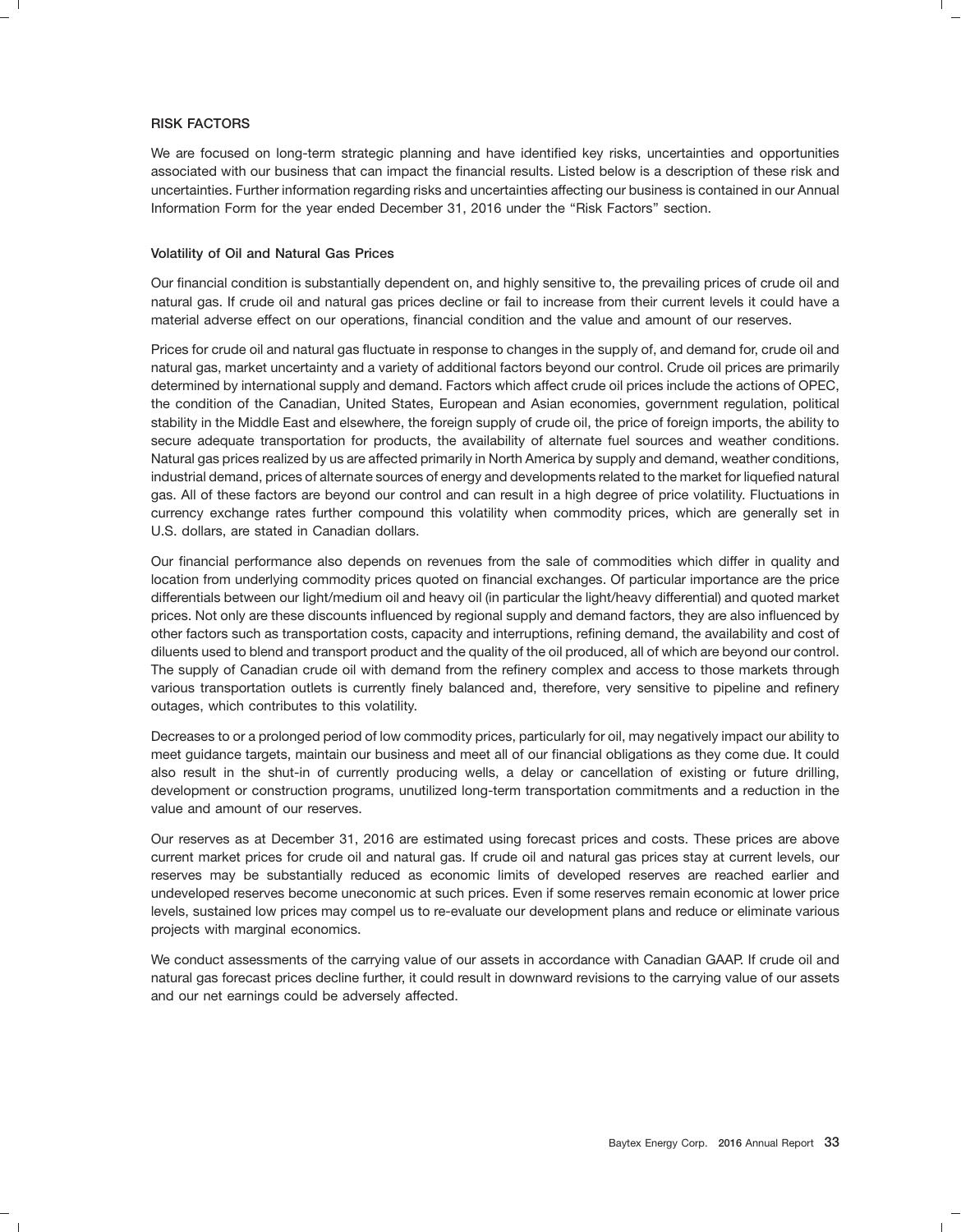#### **Debt Service and Refinancing**

We are required to comply with covenants under the Revolving Facilities and our long-term notes. In the event that we do not comply with these covenants, our access to capital (including our ability to make borrowings under our Revolving Facilities) could be restricted or repayment could be required on an accelerated basis by our lenders.

Our existing Revolving Facilities and any replacement facilities may not provide sufficient liquidity. We currently have Revolving Facilities in the amount of US\$575 million. The amounts available under our existing Revolving Facilities may not be sufficient for future operations, or we may not be able to obtain additional financing on economic terms attractive to us, if at all. There can be no assurance that the amount of our Revolving Facilities will be adequate for our future financial obligations, including our future capital expenditure program, or that we will be able to obtain additional funds. In the event we are unable to refinance our debt obligations, it may impact our ability to fund our ongoing operations. In the event that the Revolving Facilities are not extended before June 2019, indebtedness under the Revolving Facilities will be repayable at that time. In addition, we are required to repay the long-term notes on maturity. There is a risk that the Revolving Facilities will not be renewed for the same amount or on the same terms.

## **Access to Capital Markets**

The future development of our business may be dependent on our ability to obtain additional capital including, but not limited to, debt and equity financing. Unpredictable financial markets and the associated credit impacts may impede our ability to secure and maintain cost effective financing and limit our ability to achieve timely access to capital markets on acceptable terms and conditions. If external sources of capital become limited or unavailable, our ability to make capital investments, continue our business plan, meet all of our financial obligations as they come due and maintain existing properties may be impaired. Should the lack of financing and uncertainty in the capital markets adversely impact our ability to refinance debt, additional equity may be issued resulting in a dilutive effect on current and future shareholders.

Our ability to obtain additional capital is dependent on, among other things, investor interest in the energy industry in general, interest in our securities in particular and our ability to maintain our credit ratings. If we are unable to maintain our indebtedness and financial ratios at levels acceptable to our credit rating agencies, or should our business prospects deteriorate, our credit ratings could be downgraded, which would adversely affect the value of our outstanding securities and existing debt and our ability to obtain new financing and may increase our borrowing costs.

## **Non-operating Agreements in the U.S.**

Marathon Oil EF LLC (''Marathon Oil''), a wholly-owned subsidiary of Marathon Oil Corporation, is the operator of our Eagle Ford acreage and we will be reliant upon Marathon Oil to operate successfully. Marathon Oil will make decisions based on its own best interests and the collective best interests of all of the working interest owners of this acreage, which may not be in our best interests. We have a limited ability to exercise influence over the operational decisions of Marathon Oil, including the setting of capital expenditure budgets and determination of drilling locations and schedules. The success and timing of development activities operated by Marathon Oil will depend on a number of factors that will largely be outside of our control, including:

- the timing and amount of capital expenditures;
- Marathon Oil's expertise and financial resources;
- approval of other participants in drilling wells;
- selection of technology; and
- the rate of production and development of reserves, if any.

To the extent that the capital expenditure requirements related to our Eagle Ford acreage exceeds our budgeted amounts, it may reduce the amount of capital we have available to invest in our other assets. We have the ability to elect whether or not to participate in well locations proposed by Marathon Oil on an individual basis. If we elect to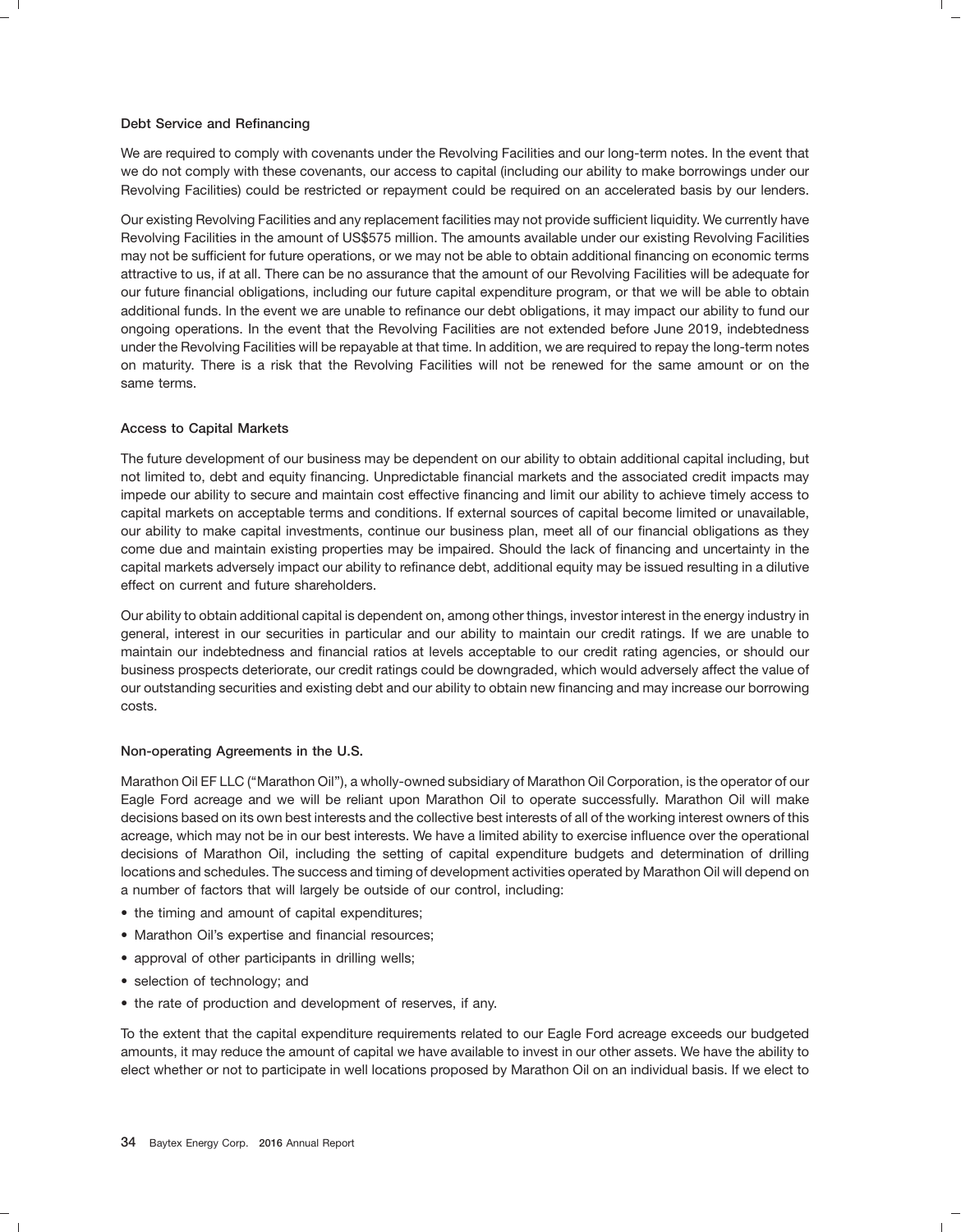not participate in a well location, we forgo any revenue from such well until Marathon Oil has recouped, from our working interest share of production from such well, 300% to 500% of our working interest share of the cost of such operation.

#### **Variations in Interest Rates**

There is a risk that the interest rates will increase given the current historical low level of interest rates. An increase in interest rates could result in a significant increase in the amount we pay to service debt and could have an adverse effect on our financial condition, results of operations and future growth, potentially resulting in a decrease to the market price of our common shares.

## **Variations in Foreign Exchange Rates**

World oil prices are quoted in U.S. dollars and the price received by Canadian producers is therefore affected by the Canada/U.S. foreign exchange rate that may fluctuate over time. A material increase in the value of the Canadian dollar may negatively impact our revenues. A substantial portion of our operations and production are in the United States and, as such, we are exposed to foreign currency risk on both revenues and costs to the extent the value of the Canadian dollar decreases relative to the U.S. dollar. In addition, we are exposed to foreign currency risk as our Revolving Facilities and a large portion of our long-term notes are denominated in U.S. dollars and the interest and principal payable thereon is payable in U.S. dollars. Future Canada/U.S. foreign exchange rates could also impact the future value of our reserves as determined by our independent evaluator.

## **Credit Risk**

We are subject to the risk that counterparties to our risk management contracts, marketing arrangements and operating agreements and other suppliers of products and services may default on their obligations under such agreements or arrangements, including as a result of liquidity requirements or insolvency. Furthermore, low oil and natural gas prices increase the risk of bad debts related to our joint venture and industry partners. A failure by such counterparties to make payments or perform their operational or other obligations to us may adversely affect our results of operations, cash flows and financial position.

#### **Risk Management**

In response to fluctuations in commodity prices, foreign exchange and interest rates, we may utilize various derivative financial instruments and physical sales contracts to manage our exposure under a risk management program. We also use derivative instruments in various operational markets to optimize our supply or production chain. The terms of these arrangements may limit the benefit to us of favourable changes in these factors, including receiving less than the market price for our production, and may also result in royalties being paid on a reference price which is higher than the hedged price. We may also suffer financial loss due to hedging arrangements if we are unable to produce oil or natural gas to fulfill our delivery obligations. There is also increased exposure to counterparty credit risk due to the volatile commodity environment.

#### **Reserve Estimates**

There are numerous uncertainties inherent in estimating quantities of reserves, including many factors beyond our control. In general, estimates of economically recoverable oil and natural gas reserves and the future net revenues therefrom are based upon a number of factors and assumptions made as of the date on which the reserves estimates were determined, such as geological and engineering estimates which have inherent uncertainties, the assumed effects of regulation by governmental agencies, historical production from the properties, initial production rates, production decline rates, the availability, proximity and capacity of oil and gas gathering systems, pipelines and processing facilities and estimates of future commodity prices and capital costs, all of which may vary considerably from actual results.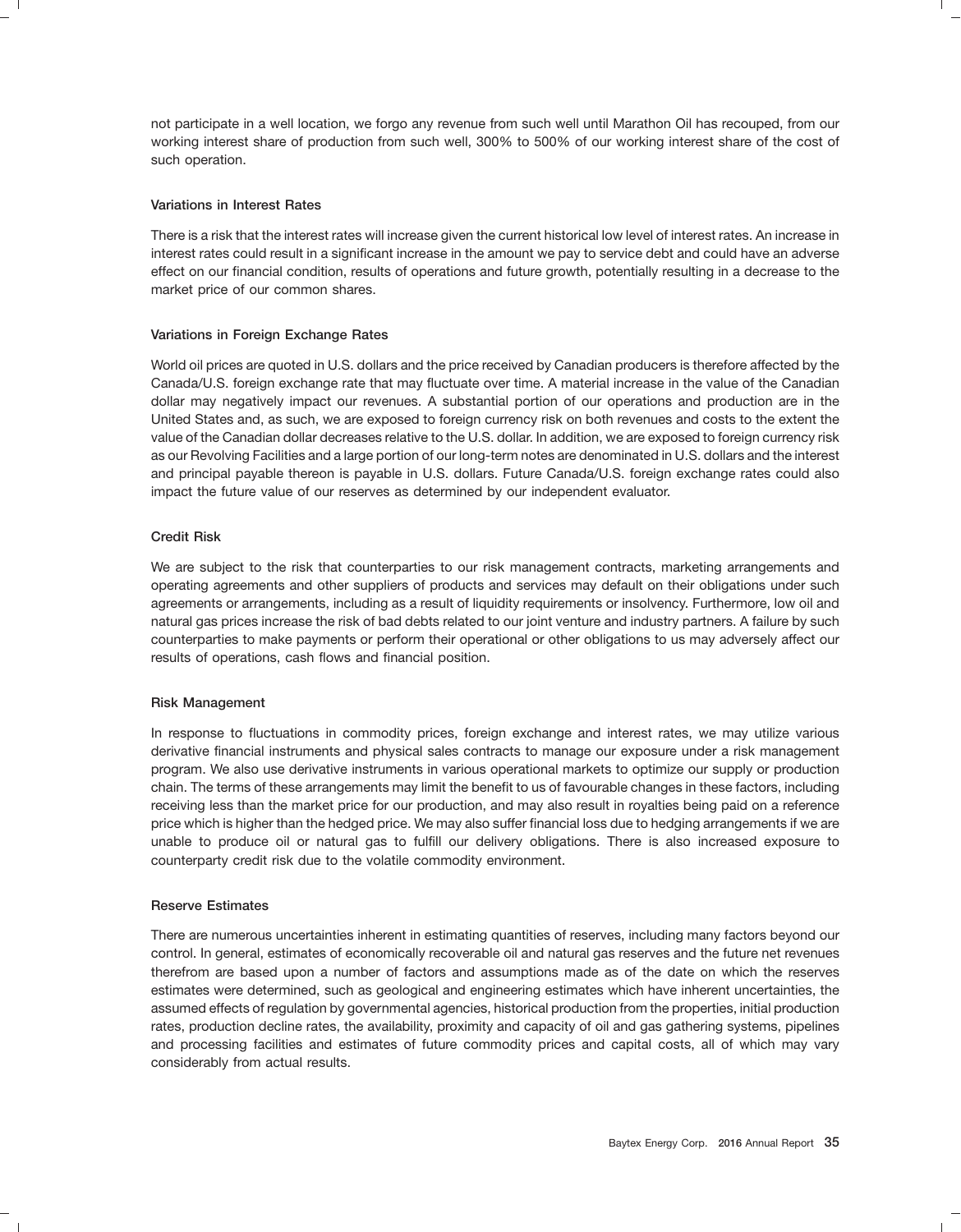All such estimates are, to some degree, uncertain and classifications of reserves are only attempts to define the degree of uncertainty involved. For these reasons, estimates of the economically recoverable oil and natural gas reserves attributable to any particular group of properties, the classification of such reserves based on risk of recovery and estimates of future net revenues expected therefrom, prepared by different engineers or by the same engineers at different times, may vary substantially. Our actual production, revenues, royalties, taxes and development, abandonment and operating expenditures with respect to our reserves will likely vary from such estimates, and such variances could be material.

Estimates of reserves that may be developed and produced in the future are often based upon volumetric calculations and upon analogy to similar types of reserves, rather than upon actual production history. Subsequent evaluation of the same reserves based upon production history will result in variations in the previously estimated reserves.

## **Additional Business Risks**

Our business involves many operating risks related to acquiring, developing and exploring for oil and natural gas which even a combination of experience, knowledge and careful evaluation may not be able to overcome. Our operational risks include, but are not limited to: operational and safety considerations; pipeline transportation and interruptions; reservoir performance and technical challenges; partner risks; competition; technology; land claims; our ability to hire and retain necessary skilled personnel; the availability of drilling and related equipment; information systems; seasonality and access restrictions; timing and success of integrating the business and operations of acquired assets and companies; phased growth execution; risk of litigation, regulatory issues, increases in government taxes and changes to royalty or mineral/severance tax regimes; and risk to our reputation resulting from operational activities that may cause personal injury, property damage or environmental damage.

## **Environmental Regulation and Risk**

The oil and natural gas industry is currently subject to environmental regulations pursuant to a variety of federal, provincial and state legislation, all of which is subject to governmental review and revision from time to time. Such legislation provides for restrictions and prohibitions on the release or emission of various substances produced in association with certain oil and gas industry operations. In addition, such legislation sets out the requirements with respect to oilfield waste handling and storage, habitat protection and the satisfactory operation, maintenance, abandonment and reclamation of well and facility sites. Compliance with such legislation can require significant expenditures and a breach of such requirements may result in suspension or revocation of necessary licenses and authorizations, civil liability for pollution damage and the imposition of material fines and penalties. Further, environmental legislation is evolving in a manner expected to result in stricter standards and enforcement, larger fines and liability and potentially increased capital expenditures and operating costs. Although we believe that we will be in material compliance with current applicable environmental legislation, no assurance can be given that environmental laws will not result in a curtailment of production or a material increase in the costs of production, development or exploration activities or otherwise have a material adverse effect on our business, financial condition, results of operations and prospects.

## **Climate Change Regulation**

Both Canada and the United States are signatories to the United Nations Framework Convention on Climate Change (the ''UNFCCC'') and are participants in the Copenhagen Accord (a non-binding agreement created by the UNFCCC which represents a broad political consensus and reinforces commitments to reducing greenhouse gas (''GHG'') emissions). Both governments agreed to an economy-wide target to reduce GHG emissions by 17% from 2005 levels. Both governments also signed the Paris Agreement in December of 2015, which included a commitment to keep any increase in global temperatures below two degrees Celsius. Additionally, Canada pledged to reduce GHG emissions by 30% by 2030 from 2005 levels and the United States pledged to reduce GHG emissions by 26% to 28% by 2025 from 2005 levels.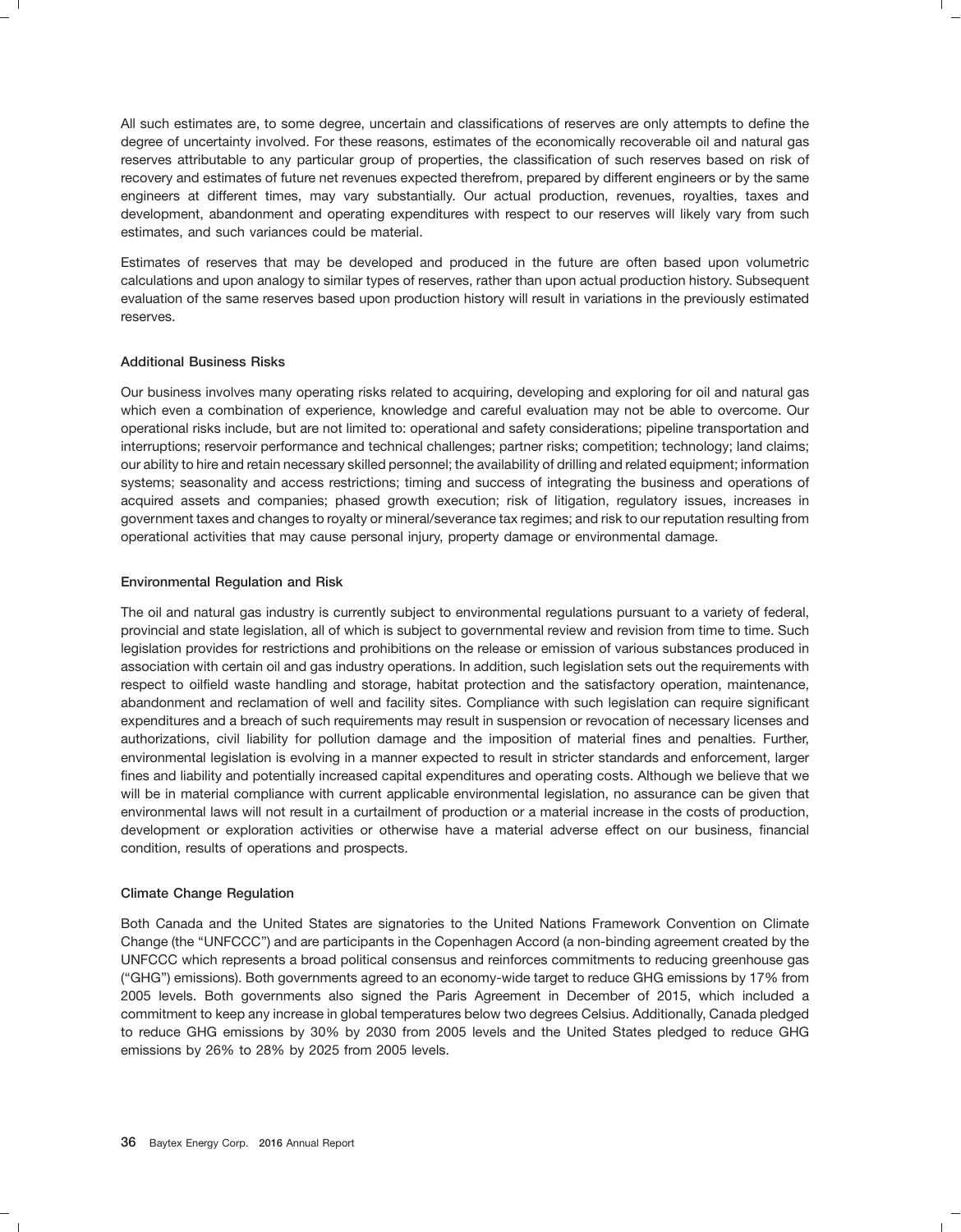The United States has not yet announced or enacted any mechanisms or legislation to implement the Paris Agreement. The Government of Canada has announced that it intends to implement a carbon tax in 2018 starting at \$10/tonne rising by \$10/tonne a year to \$50/tonne by 2022. This federal carbon tax is intended to be implemented in concert with the Provinces and territories and would only be implemented in those Provinces and territories that do not have their own carbon tax.

The Province of Alberta announced and implemented a broad range of plans targeting GHG emissions, that include: a carbon levy of \$20/tonne that became effective January 1, 2017 that will increase to \$30/tonne in 2018; a cap on GHG emissions from the oil sands of 100 mega tonnes per year; and a plan to introduce regulations that will reduce methane emissions from oil and gas operations by 45% by 2025. The Province of Saskatchewan has set forth similar legislation that is not yet in force for facilities that emit more than 50,000 tonnes of GHGs. At present, we do not operate any facilities in Alberta or Saskatchewan that exceed these thresholds. We expect a minimal increase in operating costs through internal trucking and supplier rate increases as a result of the implementation of the carbon levy for our Alberta properties.

## **FORWARD-LOOKING STATEMENTS**

*In the interest of providing our shareholders and potential investors with information regarding Baytex, including management's assessment of the Company's future plans and operations, certain statements in this document are ''forward-looking statements'' within the meaning of the United States Private Securities Litigation Reform Act of 1995 and ''forward-looking information'' within the meaning of applicable Canadian securities legislation (collectively, ''forward-looking statements''). In some cases, forward-looking statements can be identified by terminology such as ''anticipate'', ''believe'', ''continue'', ''could'', ''estimate'', ''expect'', ''forecast'', ''intend'', ''may'', ''objective'', ''ongoing'', ''outlook'', ''potential'', ''plan'', ''project'', ''should'', ''target'', ''would'', ''will'' or similar words suggesting future outcomes, events or performance. The forward-looking statements contained in this document speak only as of the date of this document and are expressly qualified by this cautionary statement.*

*Specifically, this document contains forward-looking statements relating to but not limited to: our business strategies, plans and objectives; crude oil and natural gas prices and the price differentials between light, medium and heavy oil prices; our ability to reduce the volatility in our funds from operations by utilizing financial derivative contracts; the percentage of our net exposure to WTI, the WCS differential and natural gas that is hedged for 2017; the reassessment of our tax filings by the Canada Revenue Agency; our intention to defend the reassessments; our view of our tax filing position; the length of time it would take to resolve the reassessments; that we would owe cash taxes and late payment interest if the reassessment is successful; our expectation regarding the payment of cash income taxes prior to 2020; the sufficiency of our capital resources to meet our on-going short, medium and long-term commitments; the financial capacity of counterparties to honor outstanding obligations to us in the normal course of business; our belief that the amended credit facilities provide increased financial flexibility; the existence, operation and strategy of our risk management program; our capital budget for 2017; our annual average production rate for 2017; the breakdown of our 2017 capital budget by geographic area and expenditure type; our plan for developing our properties in 2017, including the number of rigs and completion crews in the Eagle Ford, the number of wells to be brought on production in the Eagle Ford, the cost to drill, complete and equip a well in the Eagle Ford, the number and type of wells to be drilled at Peace River, Lloydminster and Pembina; the geographic breakdown of our 2017 annual production and the production expected from our recently completed heavy oil acquisition at Peace River; our production mix for 2017; our target of funding our capital expenditures with funds from operations to minimize additional bank borrowings; our expected royalty rate and operating, transportation, general and administrative and interest expenses for 2017; and the effect that Alberta's carbon tax will have on our operating costs. In addition, information and statements relating to reserves are deemed to be forward-looking statements, as they involve implied assessment, based on certain estimates and assumptions, that the reserves described exist in quantities predicted or estimated, and that the reserves can be profitably produced in the future.*

*These forward-looking statements are based on certain key assumptions regarding, among other things: petroleum and natural gas prices and differentials between light, medium and heavy oil prices; well production rates and reserve volumes; our ability to add production and reserves through our exploration and development activities; capital expenditure levels; our ability to borrow under our credit agreements; the receipt, in a timely manner, of*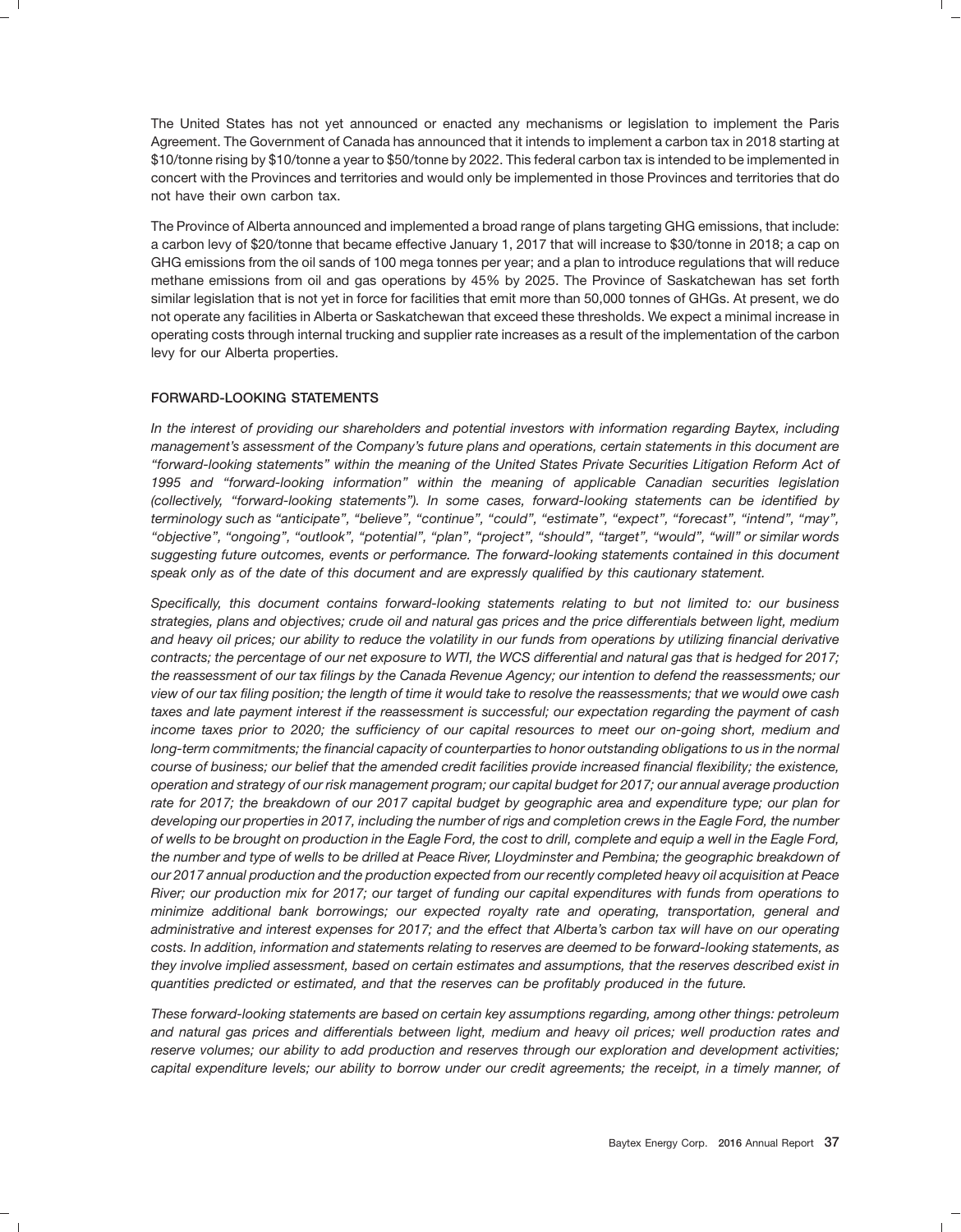*regulatory and other required approvals for our operating activities; the availability and cost of labour and other industry services; interest and foreign exchange rates; the continuance of existing and, in certain circumstances, proposed tax and royalty regimes; our ability to develop our crude oil and natural gas properties in the manner currently contemplated; and current industry conditions, laws and regulations continuing in effect (or, where changes are proposed, such changes being adopted as anticipated). Readers are cautioned that such assumptions, although considered reasonable by Baytex at the time of preparation, may prove to be incorrect.*

*Actual results achieved will vary from the information provided herein as a result of numerous known and unknown risks and uncertainties and other factors. Such factors include, but are not limited to: the volatility of oil and natural gas prices; a decline or an extended period of the currently low oil and natural gas prices; uncertainties in the capital markets that may restrict or increase our cost of capital or borrowing; that our credit facilities may not provide sufficient liquidity or may not be renewed; failure to comply with the covenants in our debt agreements; risks associated with a third-party operating our Eagle Ford properties; changes in government regulations that affect the oil and gas industry; changes in environmental, health and safety regulations; restrictions or costs imposed by climate change initiatives; variations in interest rates and foreign exchange rates; risks associated with our hedging activities; the cost of developing and operating our assets; availability and cost of gathering, processing and pipeline systems; depletion of our reserves; risks associated with the exploitation of our properties and our ability to acquire reserves; changes in income tax or other laws or government incentive programs; uncertainties associated with estimating petroleum and natural gas reserves; our inability to fully insure against all risks; risks of counterparty default; risks associated with acquiring, developing and exploring for oil and natural gas and other aspects of our operations; risks associated with large projects; risks related to our thermal heavy oil projects; we may lose access to our information technology systems; risks associated with the ownership of our securities, including changes in market-based factors; risks for United States and other non-resident shareholders, including the ability to enforce civil remedies, differing practices for reporting reserves and production, additional taxation applicable to non-residents and foreign exchange risk; and other factors, many of which are beyond our control. These and additional risk factors are discussed in our Annual Information Form, Annual Report on Form 40-F and Management's Discussion and Analysis for the year ended December 31, 2016, as filed with Canadian securities regulatory authorities and the U.S. Securities and Exchange Commission.*

*The above summary of assumptions and risks related to forward-looking statements has been provided in order to provide shareholders and potential investors with a more complete perspective on Baytex's current and future operations and such information may not be appropriate for other purposes.*

*There is no representation by Baytex that actual results achieved will be the same in whole or in part as those referenced in the forward-looking statements and Baytex does not undertake any obligation to update publicly or to revise any of the included forward-looking statements, whether as a result of new information, future events or otherwise, except as may be required by applicable securities law.*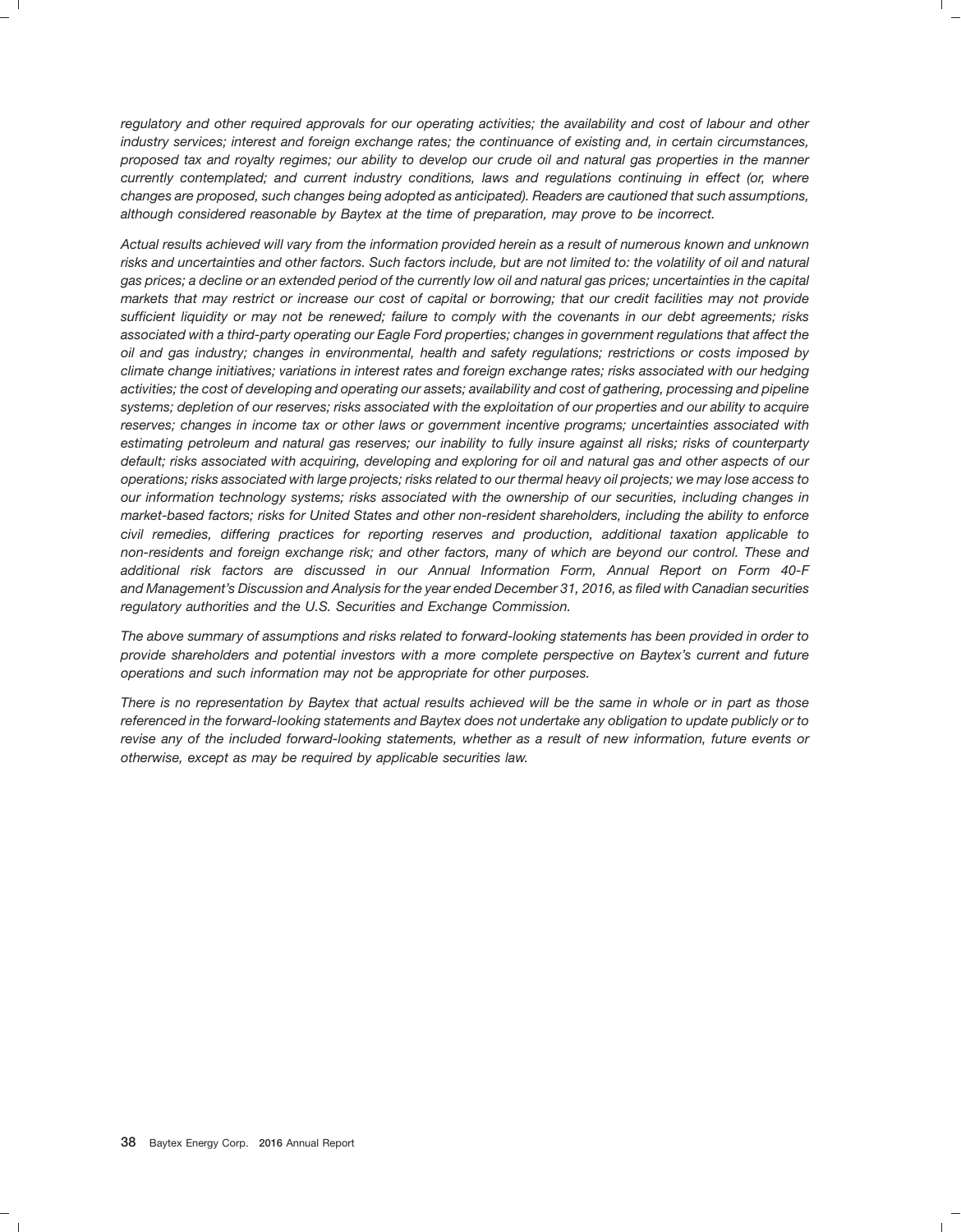# MANAGEMENT'S REPORT ON INTERNAL CONTROL OVER FINANCIAL REPORTING

The management of Baytex Energy Corp. (the "Company") is responsible for establishing and maintaining adequate internal control over financial reporting. Under the supervision of our Chief Executive Officer and our Chief Financial Officer we have conducted an evaluation of the effectiveness of our internal control over financial reporting based on the *Internal Control-Integrated Framework (2013)* issued by the Committee of Sponsoring Organizations of the Treadway Commission (''COSO''). Based on our assessment, we have concluded that as of December 31, 2016, our internal control over financial reporting was effective.

Because of inherent limitations, internal control over financial reporting may not prevent or detect misstatements and even those systems determined to be effective can provide only reasonable assurance with respect to the financial statement preparation and presentation.

The effectiveness of the Company's internal control over financial reporting as of December 31, 2016 has been audited by KPMG LLP, the Company's Independent Registered Public Accounting Firm, who also audited the Company's consolidated financial statements for the year ended December 31, 2016.

# MANAGEMENT'S RESPONSIBILITY FOR FINANCIAL STATEMENTS

Management, in accordance with International Financial Reporting Standards (''IFRS'') as issued by the International Accounting Standards Board, has prepared the accompanying consolidated financial statements of Baytex Energy Corp. Financial and operating information presented throughout this Annual Report is consistent with that shown in the consolidated financial statements.

Management is responsible for the integrity of the financial information. Internal control systems are designed and maintained to provide reasonable assurance that assets are safeguarded from loss or unauthorized use and to produce reliable accounting records for financial reporting purposes.

KPMG LLP were appointed by the Company's Board of Directors to express an audit opinion on the consolidated financial statements. Their examination included such tests and procedures, as they considered necessary, to provide a reasonable assurance that the consolidated financial statements are presented fairly in accordance with IFRS.

The Board of Directors is responsible for ensuring that management fulfills its responsibilities for financial reporting and internal control. The Board exercises this responsibility through the Audit Committee, with assistance from the Reserves Committee regarding the annual review of our petroleum and natural gas reserves. The Audit Committee meets regularly with management and the Independent Registered Public Accounting Firm to ensure that management's responsibilities are properly discharged, to review the consolidated financial statements and recommend that the consolidated financial statements be presented to the Board of Directors for approval. The Audit Committee also considers the independence of KPMG LLP and reviews their fees. The Independent Registered Public Accounting Firm has access to the Audit Committee without the presence of management.

James L. Bowzer **Rodney D. Gray** *Chief Executive Officer Chief Financial Officer* Baytex Energy Corp. **Baytex Energy Corp.** Baytex Energy Corp.

March 6, 2017

 $\frac{1}{\sqrt{2}}$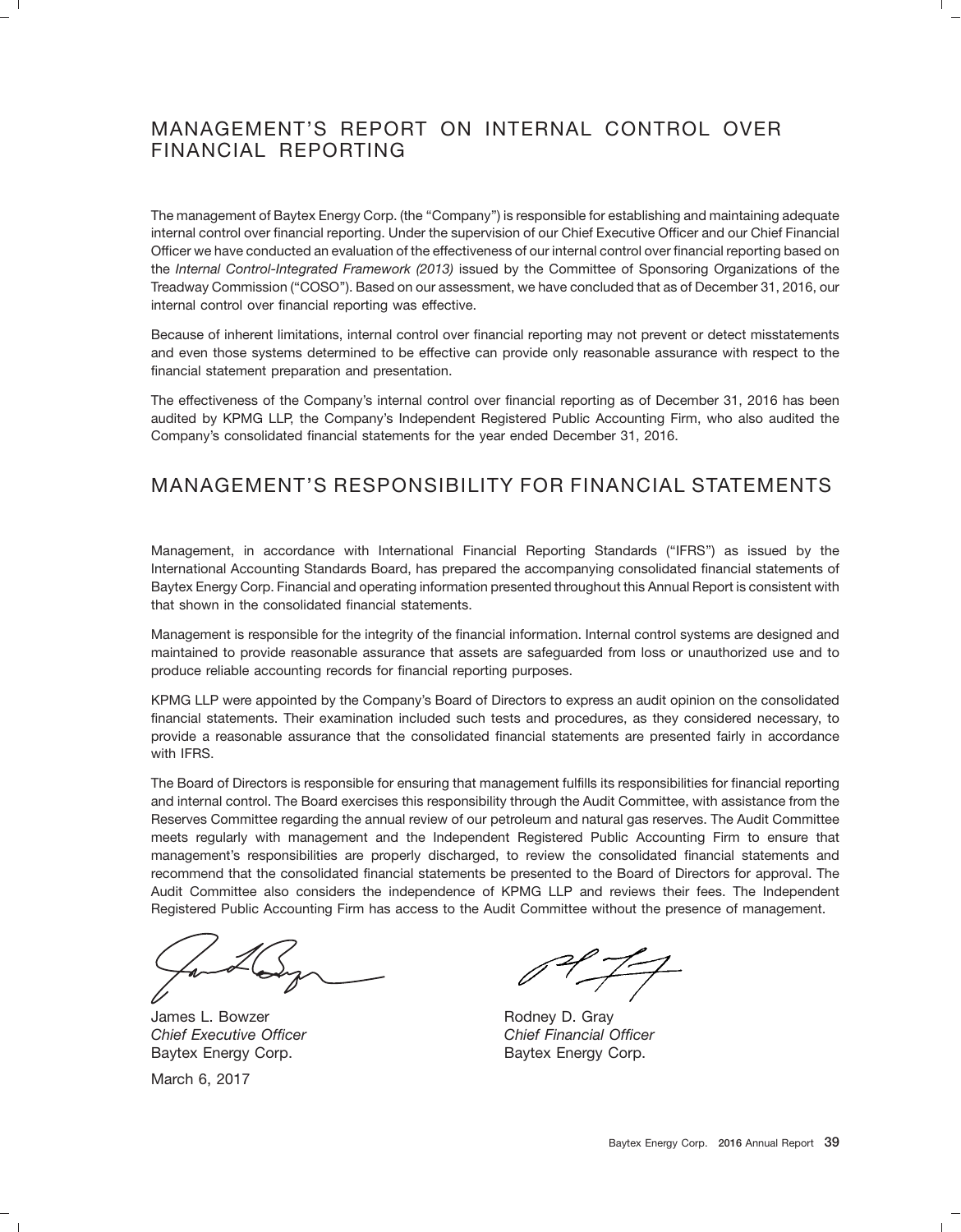# INDEPENDENT AUDITORS' REPORT

#### **To the Shareholders and Board of Directors of Baytex Energy Corp.**

We have audited the accompanying consolidated financial statements of Baytex Energy Corp., which comprise the consolidated statements of financial position as at December 31, 2016, the consolidated statements of income (loss) and comprehensive income (loss), changes in equity and cash flows for the year then ended, and notes, comprising a summary of significant accounting policies and other explanatory information.

#### *Management's Responsibility for the Consolidated Financial Statements*

Management is responsible for the preparation and fair presentation of these consolidated financial statements in accordance with International Financial Reporting Standards as issued by the International Accounting Standards Board, and for such internal control as management determines is necessary to enable the preparation of consolidated financial statements that are free from material misstatement, whether due to fraud or error.

## *Auditors' Responsibility*

Our responsibility is to express an opinion on these consolidated financial statements based on our audit. We conducted our audit in accordance with Canadian generally accepted auditing standards and the standards of the Public Company Accounting Oversight Board (United States). Those standards require that we comply with ethical requirements and plan and perform the audit to obtain reasonable assurance about whether the consolidated financial statements are free from material misstatement.

An audit involves performing procedures to obtain audit evidence about the amounts and disclosures in the consolidated financial statements. The procedures selected depend on our judgment, including the assessment of the risks of material misstatement of the consolidated financial statements, whether due to fraud or error. In making those risk assessments, we consider internal control relevant to the entity's preparation and fair presentation of the consolidated financial statements in order to design audit procedures that are appropriate in the circumstances. An audit also includes evaluating the appropriateness of accounting policies used and the reasonableness of accounting estimates made by management, as well as evaluating the overall presentation of the consolidated financial statements.

We believe that the audit evidence we have obtained is sufficient and appropriate to provide a basis for our audit opinion.

## *Opinion*

In our opinion, the consolidated financial statements present fairly, in all material respects, the consolidated financial position of Baytex Energy Corp. as at December 31, 2016, and its consolidated financial performance and its consolidated cash flows for the year then ended in accordance with International Financial Reporting Standards as issued by the International Accounting Standards Board.

## *Comparative Information*

Without modifying our opinion, we draw attention to Note 13 to the consolidated financial statements which indicates that the comparative information presented as at and for the year ended December 31, 2015, has been adjusted and that an opening statement of financial position as at January 1, 2015 is not presented.

The consolidated financial statements of Baytex Energy Corp. as at and for the year ended December 31, 2015 excluding the adjustment described in Note 13 to the consolidated financial statements were audited by another auditor who expressed an unmodified opinion on those financial statements on March 2, 2016.

As part of our audit of the consolidated financial statements as at and for the year ended December 31, 2016, we audited the adjustment described in Note 13 to the consolidated financial statements that was applied to adjust the comparative information presented as at and for the year ended December 31, 2015, and the opening statement of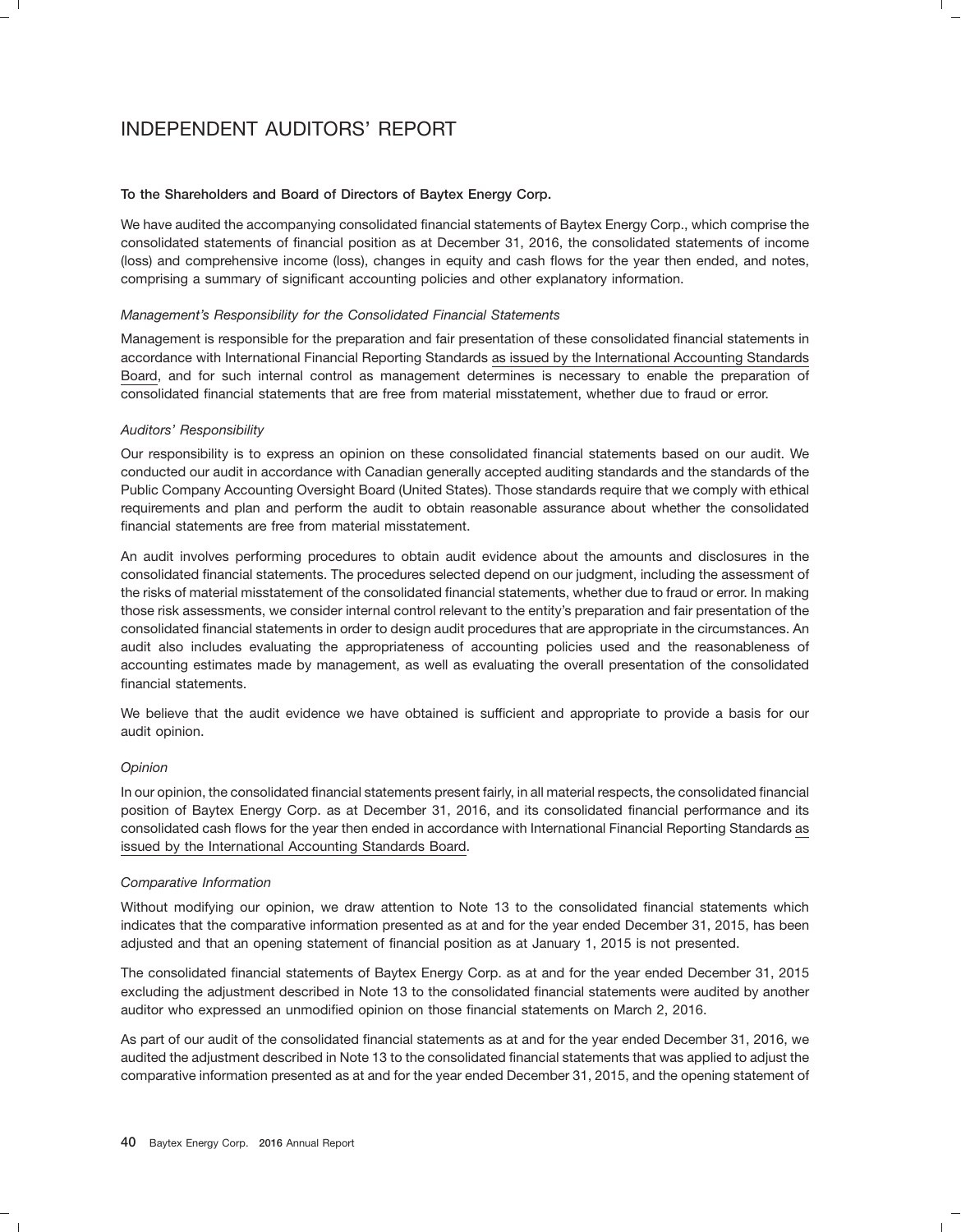financial position as at January 1, 2015 (not presented herein). In our opinion, the adjustment is appropriate and has been properly applied.

We were not engaged to audit, review, or apply any procedures to the December 31, 2015, consolidated financial statements or the January 1, 2015, consolidated statement of financial position, other than with respect to the adjustment described in Note 13 to the consolidated financial statements. Accordingly, we do not express an opinion or any other form of assurance on those financial statements taken as a whole.

## *Other Matter*

We also have audited, in accordance with the standards of the Public Company Accounting Oversight Board (United States), Baytex Energy Corp.'s internal control over financial reporting as of December 31, 2016, based on the criteria established in Internal Control – Integrated Framework (2013) issued by the Committee of Sponsoring Organizations of the Treadway Commission (COSO), and our report dated March 6, 2017 expressed an unmodified (unqualified) opinion on the effectiveness of Baytex Energy Corp.'s internal control over financial reporting.

KPMGLP

Chartered Professional Accountants

March 6, 2017 Calgary, Canada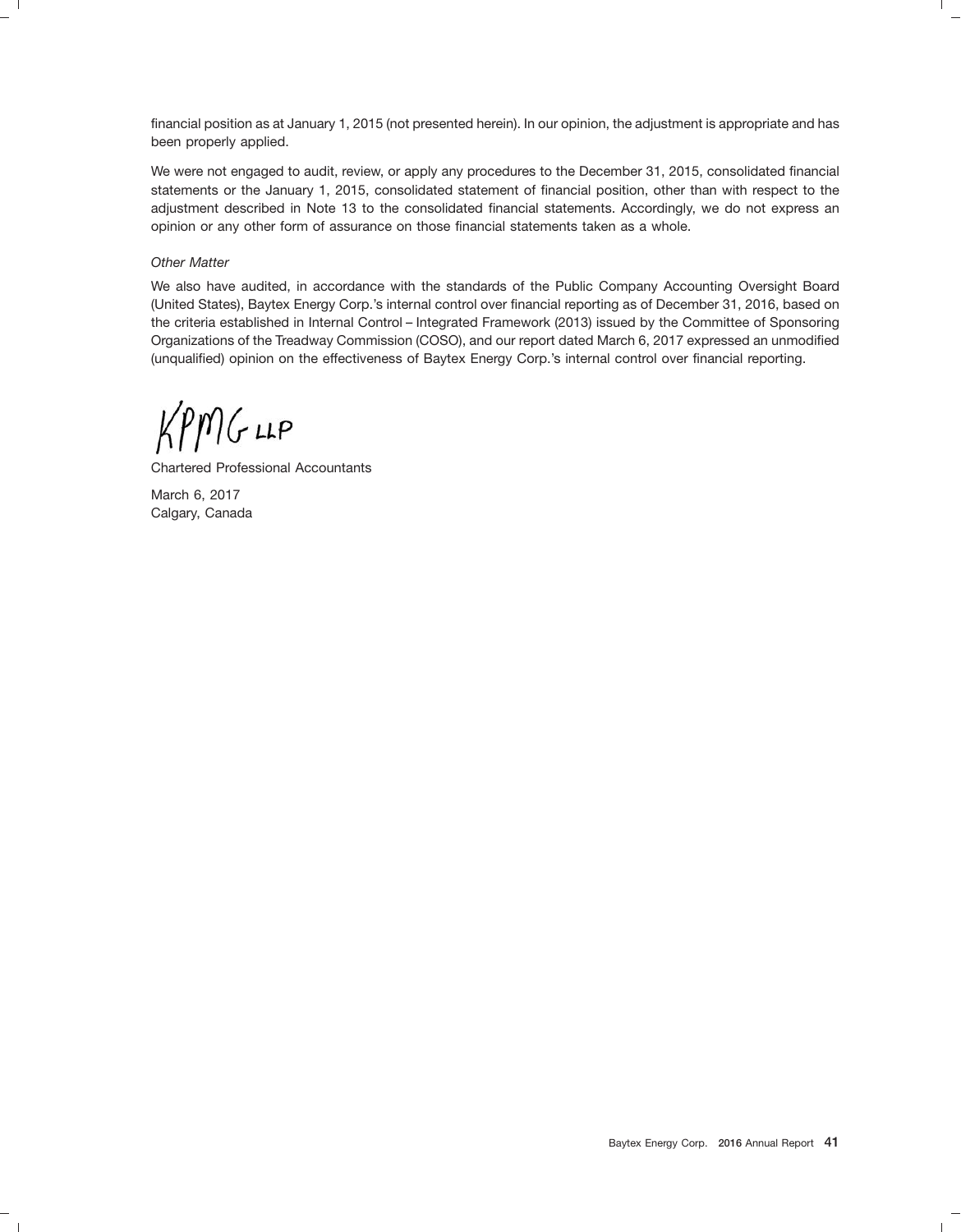# INDEPENDENT AUDITORS' REPORT

#### **The Board of Directors and Shareholders of Baytex Energy Corp.**

We have audited Baytex Energy Corp.'s internal control over financial reporting as of December 31, 2016, based on criteria established in Internal Control – Integrated Framework (2013) issued by the Committee of Sponsoring Organizations of the Treadway Commission (COSO). Baytex Energy Corp.'s management is responsible for maintaining effective internal control over financial reporting and for its assessment of the effectiveness of internal control over financial reporting, included in the accompanying management report on internal control over financial reporting. Our responsibility is to express an opinion on the Company's internal control over financial reporting based on our audit.

We conducted our audit in accordance with the standards of the Public Company Accounting Oversight Board (United States). Those standards require that we plan and perform the audit to obtain reasonable assurance about whether effective internal control over financial reporting was maintained in all material respects. Our audit included obtaining an understanding of internal control over financial reporting, assessing the risk that a material weakness exists, and testing and evaluating the design and operating effectiveness of internal control based on the assessed risk. Our audit also included performing such other procedures as we considered necessary in the circumstances. We believe that our audit provides a reasonable basis for our opinion.

A company's internal control over financial reporting is a process designed to provide reasonable assurance regarding the reliability of financial reporting and the preparation of financial statements for external purposes in accordance with generally accepted accounting principles. A company's internal control over financial reporting includes those policies and procedures that (1) pertain to the maintenance of records that, in reasonable detail, accurately and fairly reflect the transactions and dispositions of the assets of the company; (2) provide reasonable assurance that transactions are recorded as necessary to permit preparation of financial statements in accordance with generally accepted accounting principles, and that receipts and expenditures of the company are being made only in accordance with authorizations of management and directors of the company; and (3) provide reasonable assurance regarding prevention or timely detection of unauthorized acquisition, use, or disposition of the company's assets that could have a material effect on the financial statements.

Because of its inherent limitations, internal control over financial reporting may not prevent or detect misstatements. Also, projections of any evaluation of effectiveness to future periods are subject to the risk that controls may become inadequate because of changes in conditions, or that the degree of compliance with the policies or procedures may deteriorate.

In our opinion, Baytex Energy Corp. maintained, in all material respects, effective internal control over financial reporting as of December 31, 2016, based on criteria established in Internal Control – Integrated Framework (2013) issued by the Committee of Sponsoring Organizations of the Treadway Commission (COSO).

We also have audited, in accordance with the standards of the Public Company Accounting Oversight Board (United States), the consolidated statement of financial position of Baytex Energy Corp. as of December 31, 2016, and the related consolidated statements of income (loss) and comprehensive income (loss), changes in equity, and cash flows for the year ended December 31, 2016, and our report dated March 6, 2017 expressed an unqualified opinion on those consolidated financial statements.

 $KPMGHP$ 

Chartered Professional Accountants

March 6, 2017 Calgary, Canada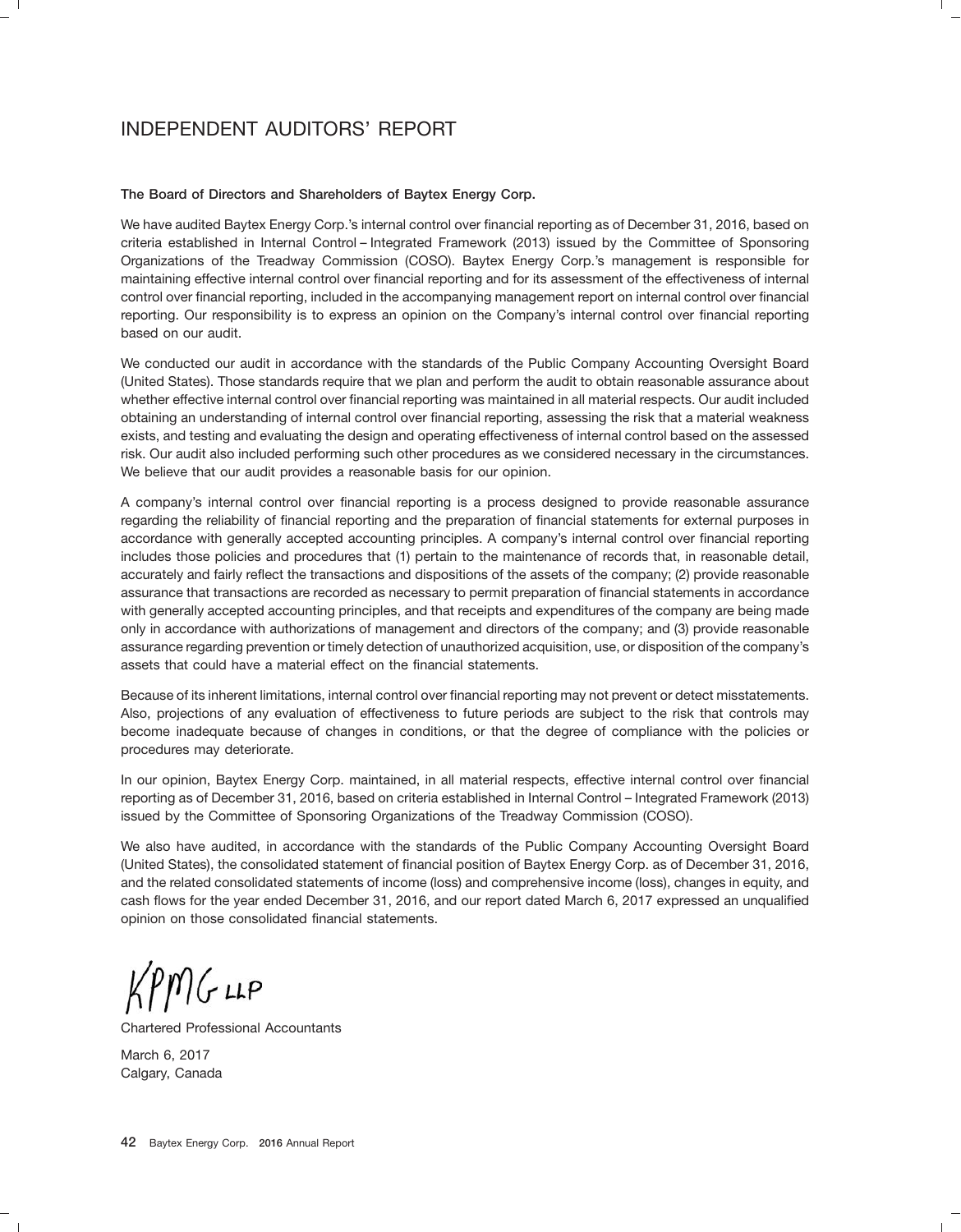# REPORT OF INDEPENDENT REGISTERED PUBLIC ACCOUNTING FIRM

## **To the Board of Directors and Shareholders of Baytex Energy Corp.**

We have audited, before the effects of the adjustments to retrospectively apply the change in accounting discussed in Note 13 to the consolidated financial statements, the accompanying consolidated financial statements of Baytex Energy Corp. and subsidiaries (the ''Company''), which comprise the consolidated statements of financial position as at December 31, 2015, and the consolidated statement of loss and comprehensive loss, consolidated statement of changes in equity, and consolidated statement of cash flows for the year then ended, and a summary of significant accounting policies and other explanatory information (the 2015 consolidated financial statements before the effects of the adjustments discussed in Note 13 to the consolidated financial statements are not presented herein).

## *Management's Responsibility for the Consolidated Financial Statements*

Management is responsible for the preparation and fair presentation of these consolidated financial statements in accordance with International Financial Reporting Standards as issued by the International Accounting Standards Board, and for such internal control as management determines is necessary to enable the preparation of consolidated financial statements that are free from material misstatement, whether due to fraud or error.

## *Auditor's Responsibility*

Our responsibility is to express an opinion on these consolidated financial statements based on our audit. We conducted our audit in accordance with Canadian generally accepted auditing standards and the standards of the Public Company Accounting Oversight Board (United States). Those standards require that we comply with ethical requirements and plan and perform the audit to obtain reasonable assurance about whether the consolidated financial statements are free from material misstatement.

An audit involves performing procedures to obtain audit evidence about the amounts and disclosures in the consolidated financial statements. The procedures selected depend on the auditor's judgment, including the assessment of the risks of material misstatement of the consolidated financial statements, whether due to fraud or error. In making those risk assessments, the auditor considers internal control relevant to the entity's preparation and fair presentation of the consolidated financial statements in order to design audit procedures that are appropriate in the circumstances. An audit also includes evaluating the appropriateness of accounting policies used and the reasonableness of accounting estimates made by management, as well as evaluating the overall presentation of the consolidated financial statements.

We believe that the audit evidence we have obtained in our audit is sufficient and appropriate to provide a basis for our audit opinion.

## *Opinion*

In our opinion, the consolidated financial statements, before the effects of the adjustments to retrospectively apply the change in accounting discussed in Note 13 to the consolidated financial statements, present fairly, in all material respects, the financial position of Baytex Energy Corp. and subsidiaries as at December 31, 2015, and their financial performance and their cash flows for the year then ended in accordance with International Financial Reporting Standards as issued by the International Accounting Standards Board.

Delate LLP

Chartered Professional Accountants

March 2, 2016 Calgary, Canada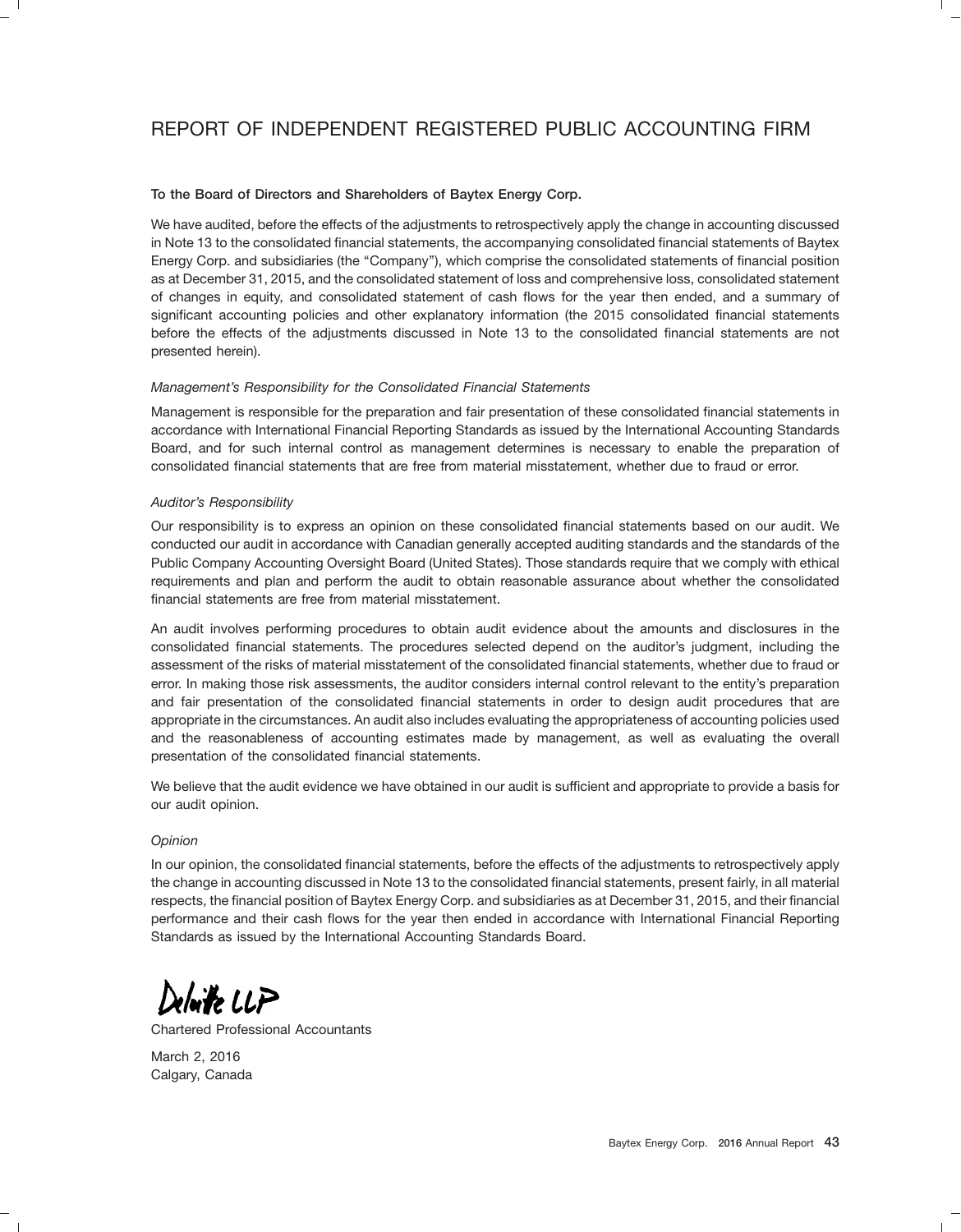# CONSOLIDATED STATEMENTS OF FINANCIAL POSITION

| As at                                      | December 31,<br>2016 | December 31,<br>2015 |
|--------------------------------------------|----------------------|----------------------|
| (thousands of Canadian dollars)            |                      |                      |
| <b>ASSETS</b>                              |                      |                      |
| Current assets                             |                      |                      |
| Cash                                       | \$<br>2,705          | \$<br>247            |
| Trade and other receivables (note 18)      | 112,171              | 98,093               |
| Financial derivatives (note 18)            | 2,219                | 106,573              |
|                                            | 117,095              | 204,913              |
| Non-current assets                         |                      |                      |
| Financial derivatives (note 18)            |                      | 4,417                |
| Exploration and evaluation assets (note 6) | 308,462              | 578,969              |
| Oil and gas properties (note 7)            | 4,152,169            | 4,674,175            |
| Other plant and equipment (note 8)         | 16,359               | 26,024               |
|                                            | \$4,594,085          | \$5,488,498          |
|                                            |                      |                      |
| <b>LIABILITIES</b>                         |                      |                      |
| <b>Current liabilities</b>                 |                      |                      |
| Trade and other payables (note 18)         | \$<br>112,973        | \$<br>267,838        |
| Financial derivatives (note 18)            | 28,532               |                      |
| Onerous contracts (note 19)                | 9,504                |                      |
|                                            | 151,009              | 267,838              |
| Non-current liabilities                    |                      |                      |
| Bank loan (note 9)                         | 187,954              | 252,172              |
| Long-term notes (note 10)                  | 1,566,116            | 1,602,757            |
| Asset retirement obligations (note 11)     | 331,517              | 296,002              |
| Deferred income tax liability (note 15)    | 375,695              | 655,255              |
| Financial derivatives (note 18)            | 2,833                |                      |
|                                            | 2,615,124            | 3,074,024            |
| <b>SHAREHOLDERS' EQUITY</b>                |                      |                      |
| Shareholders' capital (note 12)            | 4,422,661            | 4,296,831            |
| Contributed surplus (note 13)              | 21,405               | 22,045               |
| Accumulated other comprehensive income     | 629,863              | 705,382              |
| Deficit (note 13)                          | (3,094,968)          | (2,609,784)          |
|                                            | 1,978,961            | 2,414,474            |
|                                            | \$4,594,085          | \$5,488,498          |

Commitments and contingencies (note 20)

Subsequent event (note 23)

arg

Naveen Dargan Gregory K. Melchin *Director, Baytex Energy Corp. Director, Baytex Energy Corp.*

Melhi  $\sim$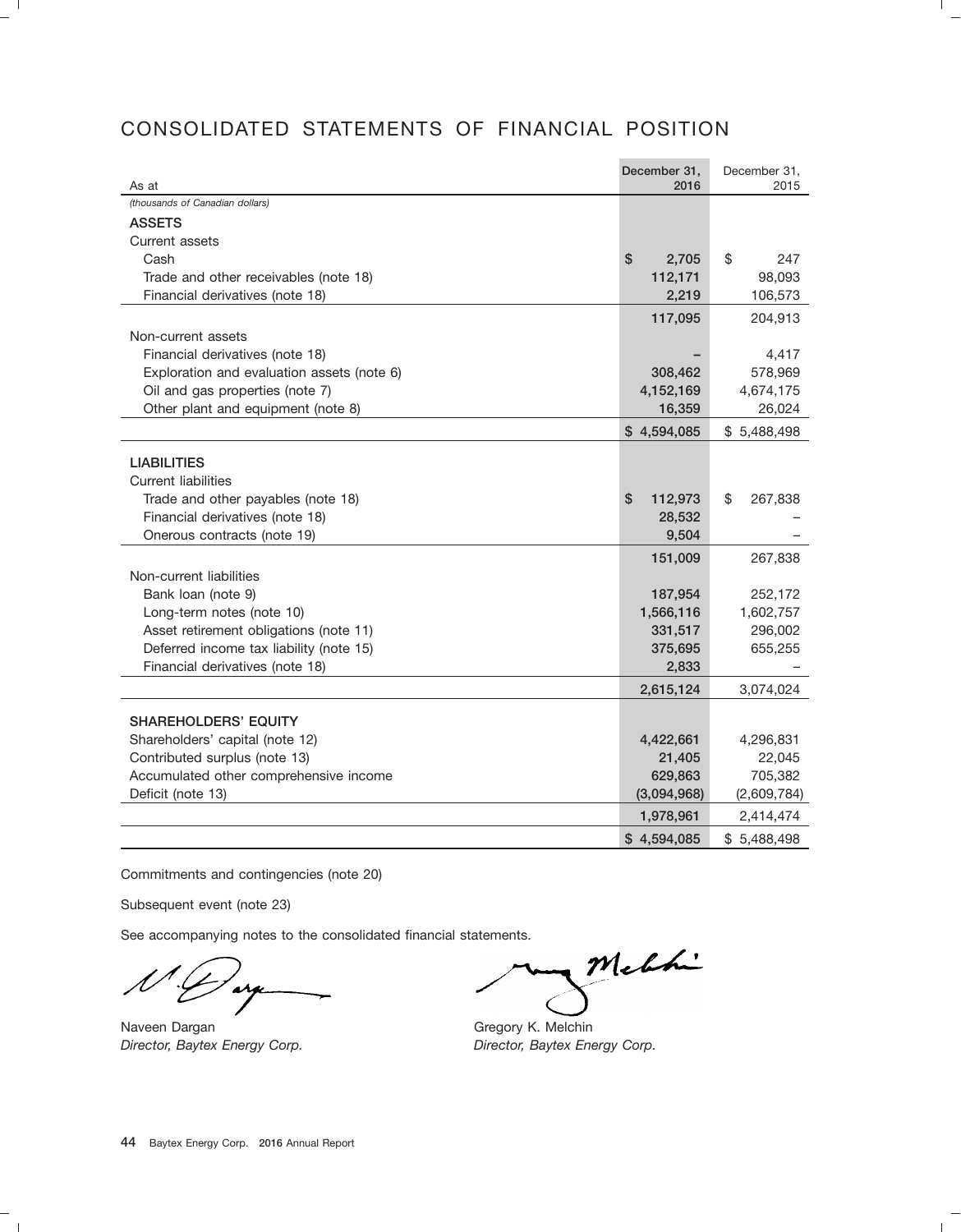# CONSOLIDATED STATEMENTS OF INCOME (LOSS) AND COMPREHENSIVE INCOME (LOSS)

| Years Ended December 31                                          | 2016                          | 2015               |
|------------------------------------------------------------------|-------------------------------|--------------------|
| (thousands of Canadian dollars, except per common share amounts) |                               |                    |
| Revenue, net of royalties                                        |                               |                    |
| Petroleum and natural gas sales                                  | \$<br>780,095                 | \$1,121,424        |
| Royalties                                                        | (178, 116)                    | (241, 425)         |
|                                                                  | 601,979                       | 879,999            |
| <b>Expenses</b>                                                  |                               |                    |
| Operating                                                        | 240,705                       | 320,187            |
| Transportation                                                   | 28,257                        | 53,127             |
| Blending                                                         | 9,622                         | 27,830             |
| General and administrative                                       | 50,866                        | 59,406             |
| Exploration and evaluation (note 6)                              | 5,976                         | 8,775              |
| Depletion and depreciation (notes 7 and 8)                       | 508,309                       | 661,858            |
| Impairment (notes 6 and 7)                                       | 423,176                       | 1,038,554          |
| Share-based compensation (note 13)                               | 13,882                        | 24,573             |
| Financing and interest (note 16)                                 | 114,199                       | 111,660            |
| Financial derivatives loss (gain) (note 18)                      | 43,207                        | (142, 729)         |
| Foreign exchange (gain) loss (note 17)                           | (42, 678)                     | 210,713            |
| Disposition of oil and gas properties (gain) loss (note 7)       | (43,907)                      | 1,519              |
| Other expense (income)                                           | 8,152                         | (8, 448)           |
|                                                                  | 1,359,766                     | 2,367,025          |
| Net income (loss) before income taxes                            | (757,787)                     | (1,487,026)        |
| Income tax (recovery) expense (note 15)                          |                               |                    |
| Current income tax (recovery) expense                            | (8,042)                       | 8,907              |
| Deferred income tax (recovery)                                   | (264, 561)                    | (353, 053)         |
|                                                                  | (272, 603)                    | (344, 146)         |
| Net income (loss) attributable to shareholders                   | (485, 184)<br>\$              | \$(1, 142, 880)    |
| Other comprehensive income (loss)                                |                               |                    |
| Foreign currency translation adjustment                          | (75, 519)                     | 505,807            |
| Comprehensive income (loss)                                      | \$<br>(560, 703)              | \$<br>(637, 073)   |
|                                                                  |                               |                    |
| Net income (loss) per common share (note 14)<br><b>Basic</b>     |                               |                    |
|                                                                  | \$<br>(2.29)<br>$\mathsf{\$}$ | \$<br>(5.77)<br>\$ |
| <b>Diluted</b>                                                   | (2.29)                        | (5.77)             |
| Weighted average common shares (note 14)                         |                               |                    |
| <b>Basic</b>                                                     | 212,298                       | 198,207            |
| <b>Diluted</b>                                                   | 212,298                       | 198,207            |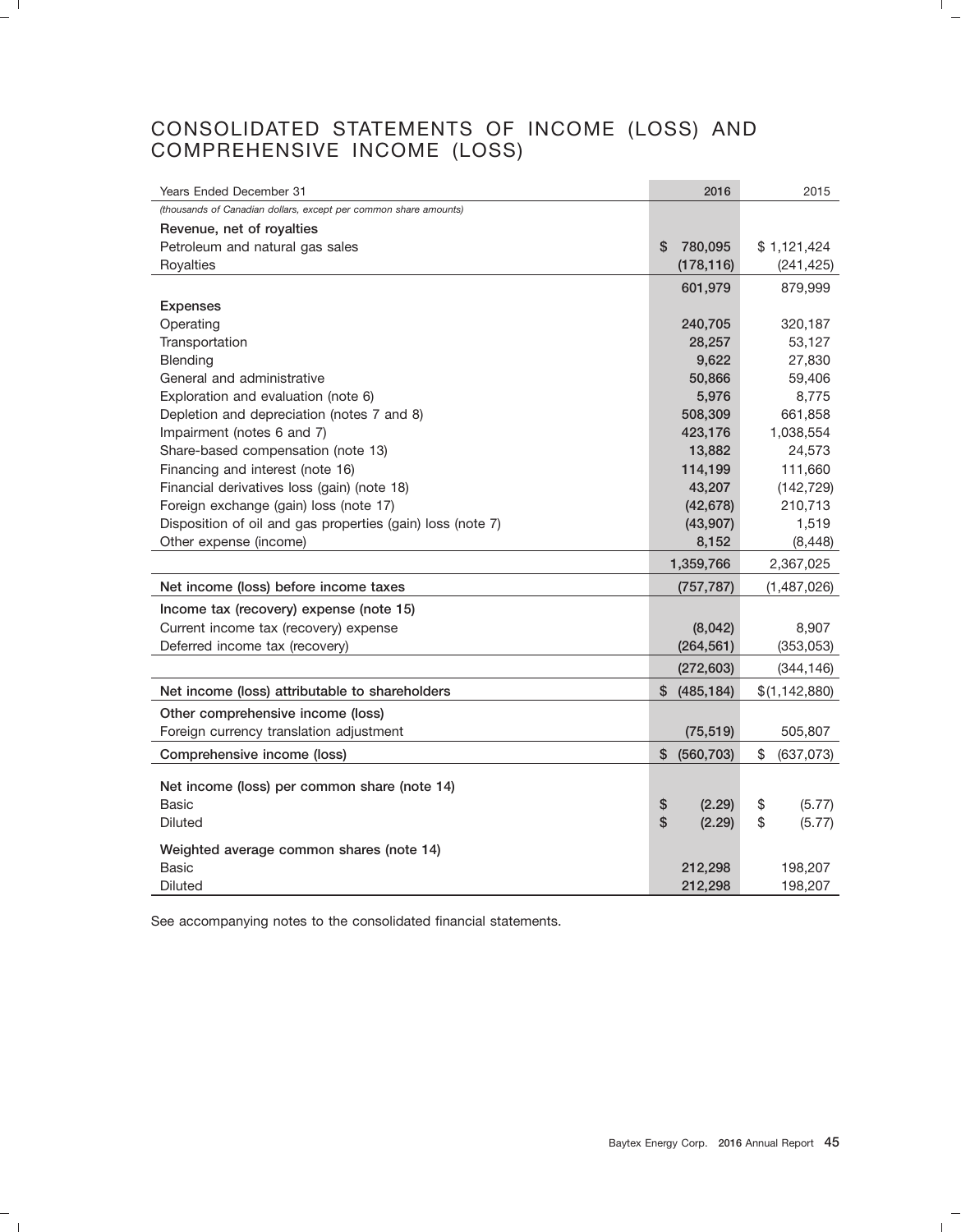# CONSOLIDATED STATEMENTS OF CHANGES IN EQUITY

|                                               |               |              | Accumulated<br>other |                |                     |
|-----------------------------------------------|---------------|--------------|----------------------|----------------|---------------------|
|                                               | Shareholders' | Contributed  | comprehensive        |                |                     |
|                                               | capital       | surplus      | income (loss)        | Deficit        | <b>Total equity</b> |
| (thousands of Canadian dollars)               |               |              |                      |                |                     |
| Balance at December 31, 2014 (note 13)        | \$3,580,825   | \$<br>39,308 | \$<br>199,575        | \$ (1,312,931) | \$2,506,777         |
| Dividends to shareholders (note 12)           |               |              |                      | (153, 973)     | (153, 973)          |
| Vesting of share awards (note 12)             | 41,836        | (41, 836)    |                      |                |                     |
| Share-based compensation (note 13)            |               | 24,573       |                      |                | 24,573              |
| Issued for cash (note 12)                     | 632,494       |              |                      |                | 632,494             |
| Issuance costs, net of tax (note 12)          | (19, 301)     |              |                      |                | (19, 301)           |
| Issued pursuant to dividend reinvestment plan |               |              |                      |                |                     |
| (note 12)                                     | 60,977        |              |                      |                | 60,977              |
| Comprehensive income (loss) for the year      |               |              | 505,807              | (1, 142, 880)  | (637,073)           |
| Balance at December 31, 2015 (note 13)        | \$4,296,831   | \$<br>22,045 | \$<br>705,382        | \$ (2,609,784) | \$2,414,474         |
| Vesting of share awards (note 12)             | 14,522        | (14, 522)    |                      |                |                     |
| Share-based compensation (note 13)            |               | 13,882       |                      |                | 13,882              |
| Issued for cash (note 12)                     | 115,014       |              |                      |                | 115,014             |
| Issuance costs, net of tax (note 12)          | (3,706)       |              |                      |                | (3,706)             |
| Comprehensive income (loss) for the year      |               |              | (75, 519)            | (485, 184)     | (560, 703)          |
| Balance at December 31, 2016                  | \$4,422,661   | \$<br>21,405 | \$<br>629,863        | \$ (3,094,968) | \$1,978,961         |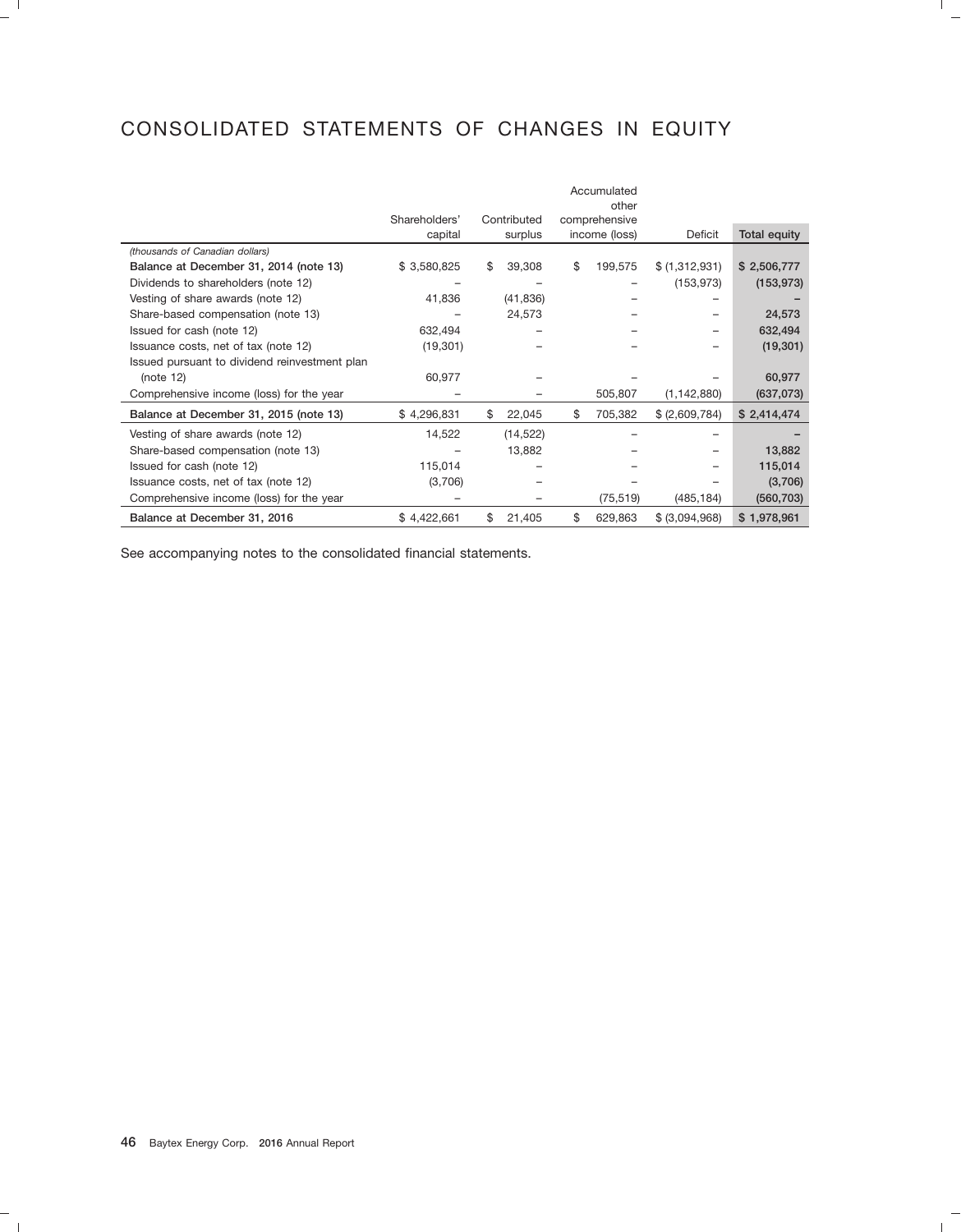# CONSOLIDATED STATEMENTS OF CASH FLOWS

| Years Ended December 31                                                         | 2016                | 2015            |
|---------------------------------------------------------------------------------|---------------------|-----------------|
| (thousands of Canadian dollars)                                                 |                     |                 |
| CASH PROVIDED BY (USED IN):                                                     |                     |                 |
| <b>Operating activities</b>                                                     |                     |                 |
| Net income (loss) for the year                                                  | \$ (485, 184)       | \$(1, 142, 880) |
| Adjustments for:                                                                |                     |                 |
| Share-based compensation (note 13)                                              | 13,882              | 24,573          |
| Unrealized foreign exchange (gain) loss (note 17)                               | (41, 436)           | 213,999         |
| Exploration and evaluation (note 6)                                             | 5,976               | 8,775           |
| Depletion and depreciation                                                      | 508,309             | 661,858         |
| Impairment (notes 6 and 7)                                                      | 423,176             | 1,038,554       |
| Non-cash financing and accretion (note 16)                                      | 10,514              | 8,256           |
| Loss on onerous contracts (note 19)                                             | 10,116              |                 |
| Unrealized financial derivatives loss (note 18)                                 | 140,136             | 54,816          |
| Disposition of oil and gas properties (gain) loss (note 7)                      | (43, 907)           | 1,519           |
| Deferred income tax (recovery)                                                  | (264, 561)          | (353, 053)      |
| Payments on onerous contracts (note 19)                                         | (770)               |                 |
| Change in non-cash working capital (note 19)                                    | (23, 270)           | 43,891          |
| Asset retirement obligations settled (note 11)                                  | (5,616)             | (10, 888)       |
|                                                                                 | 247,365             | 549,420         |
|                                                                                 |                     |                 |
| <b>Financing activities</b>                                                     |                     |                 |
| Payment of dividends                                                            |                     | (109, 806)      |
| Decrease in bank loan                                                           | (60, 910)           | (439, 465)      |
| Tenders of long-term notes                                                      |                     | (10, 372)       |
| Issuance of common shares, net of issuance costs (note 12)                      | 109,939             | 606,095         |
|                                                                                 | 49,029              | 46,452          |
|                                                                                 |                     |                 |
| Investing activities<br>Additions to exploration and evaluation assets (note 6) | (4, 716)            | (5,642)         |
| Additions to oil and gas properties (note 7)                                    | (220, 067)          | (515, 397)      |
| Property acquisitions                                                           |                     | (2,070)         |
| Proceeds from disposition of oil and gas properties (note 7)                    | (117)<br>63,237     | 423             |
| Current income tax paid on dispositions                                         |                     | (8, 181)        |
| Dispositions to other plant and equipment, net of additions (note 8)            |                     | 4,107           |
| Change in non-cash working capital (note 19)                                    | 5,129<br>(135, 743) | (70, 968)       |
|                                                                                 |                     |                 |
|                                                                                 | (292, 277)          | (597, 728)      |
| Impact of foreign currency translation on cash balances                         | (1,659)             | 961             |
| Change in cash                                                                  | 2,458               | (895)           |
| Cash, beginning of year                                                         | 247                 | 1,142           |
| Cash, end of year                                                               | \$<br>2,705         | \$<br>247       |
|                                                                                 |                     |                 |
| Supplementary information                                                       |                     |                 |
| Interest paid                                                                   | 104,183<br>\$       | \$<br>100,257   |
| Income taxes paid                                                               | \$<br>5,332         | \$<br>12,064    |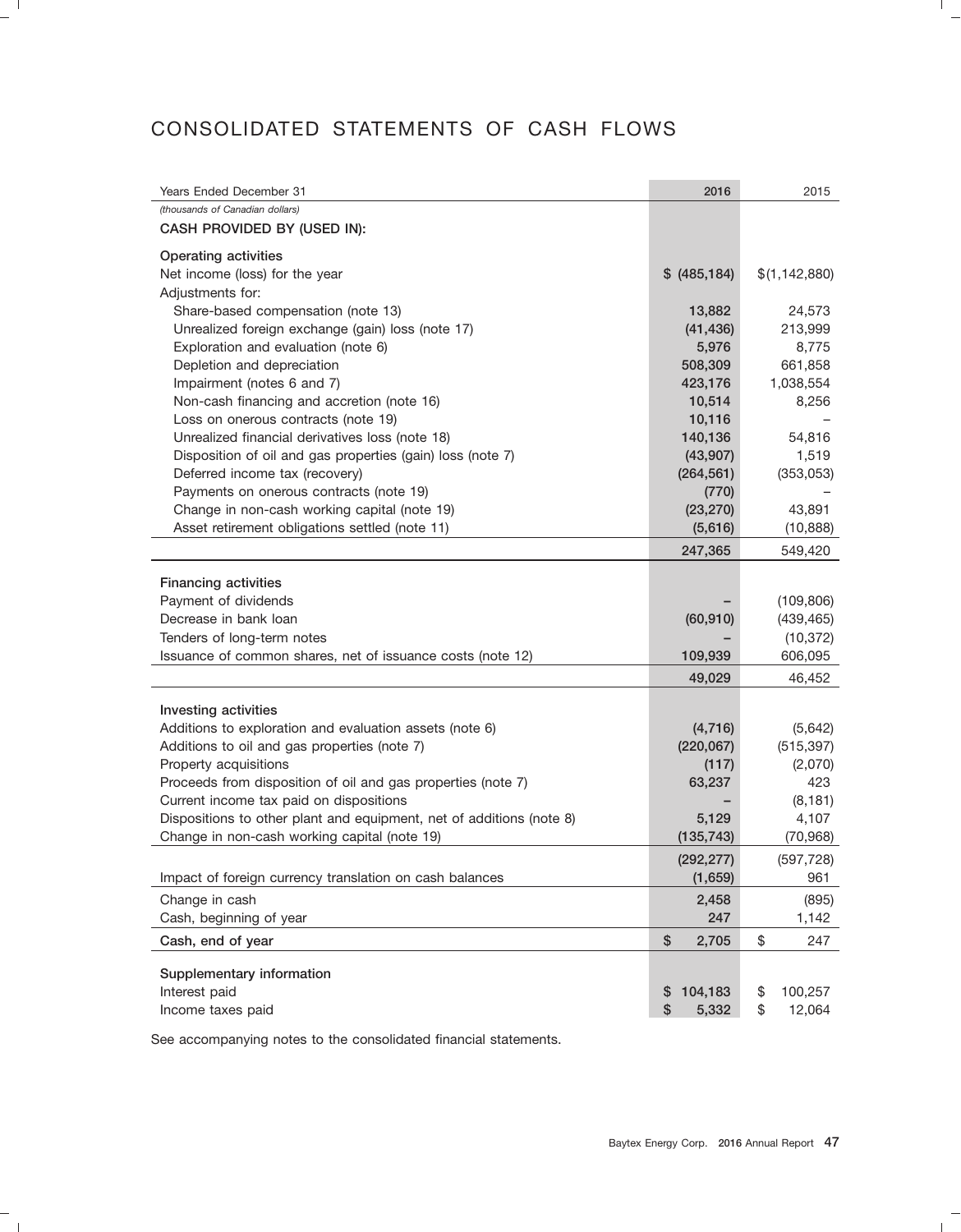# NOTES TO THE CONSOLIDATED FINANCIAL STATEMENTS

FOR THE YEARS ENDED DECEMBER 31, 2016 AND 2015 (all tabular amounts in thousands of Canadian dollars, except per common share amounts)

# **1. REPORTING ENTITY**

Baytex Energy Corp. (the "Company" or "Baytex") is an oil and gas corporation engaged in the acquisition, development and production of oil and natural gas in the Western Canadian Sedimentary Basin and the United States. The Company's common shares are traded on the Toronto Stock Exchange and the New York Stock Exchange under the symbol BTE. The Company's head and principal office is located at 2800, 520 – 3rd Avenue S.W., Calgary, Alberta, T2P 0R3, and its registered office is located at 2400, 525 – 8th Avenue S.W., Calgary, Alberta, T2P 1G1.

## **2. BASIS OF PRESENTATION**

The consolidated financial statements have been prepared in accordance with International Financial Reporting Standards (''IFRS'') as issued by the International Accounting Standards Board (the ''IASB''). The significant accounting policies set out below were consistently applied to all periods presented.

The consolidated financial statements were approved by the Board of Directors of Baytex on March 6, 2017.

The consolidated financial statements have been prepared on the historical cost basis, with some exceptions as noted in the accounting policies set out below. The consolidated financial statements are presented in Canadian dollars, which is the Company's functional currency. All financial information is rounded to the nearest thousand, except per share amounts and when otherwise indicated. Prior period financial statement amounts have been reclassified to conform with current period presentation and the adjustments to share-based compensation (see note 13).

# *Measurement Uncertainty and Judgments*

The preparation of the consolidated financial statements requires management to make judgments, estimates and assumptions that affect the reported amounts of assets and liabilities and disclosure of contingent assets and liabilities at the date of the consolidated financial statements and revenue and expenses during the reporting period. Accordingly, actual results can differ from those estimates. The key areas of judgment or estimation uncertainty that have a significant risk of causing material adjustment to the reported amounts of assets, liabilities, revenues, expenses, and disclosure of contingencies are discussed below.

## Oil and Gas Activities

Reserves estimates can have a significant effect on net income (loss), assets and liabilities as a result of their impact on depletion, asset retirement obligations, asset impairments and business combinations. The estimation of reserves is a complex process requiring significant judgment. The Company's reserves are estimated annually by independent reserves evaluators and represent the estimated quantities of crude oil, natural gas and natural gas liquids which geological, geophysical and engineering data demonstrate a 50 percent or greater statistical probability of being recovered (total proved plus probable reserves) or a 10 percent or greater statistical probability of being recovered (total possible reserves). Changes to estimates such as forward price estimates, production costs, recovery rates and, accordingly, economic status of reserves may have a material impact on the consolidated financial statements.

The Company's capital assets are aggregated into cash-generating units based on management's judgment of their ability to generate largely independent cash flows. The cash-generating units are used to assess impairment and, accordingly, can directly impact the recoverability of the assets therein. Impairment of assets and groups of assets are calculated based on the higher of value-in-use calculations and fair value less cost to sell. These calculations require the use of estimates and assumptions on highly uncertain matters such as future commodity prices, royalty rates, effects of inflation and technology improvements on operating expenses, production profiles and the outlook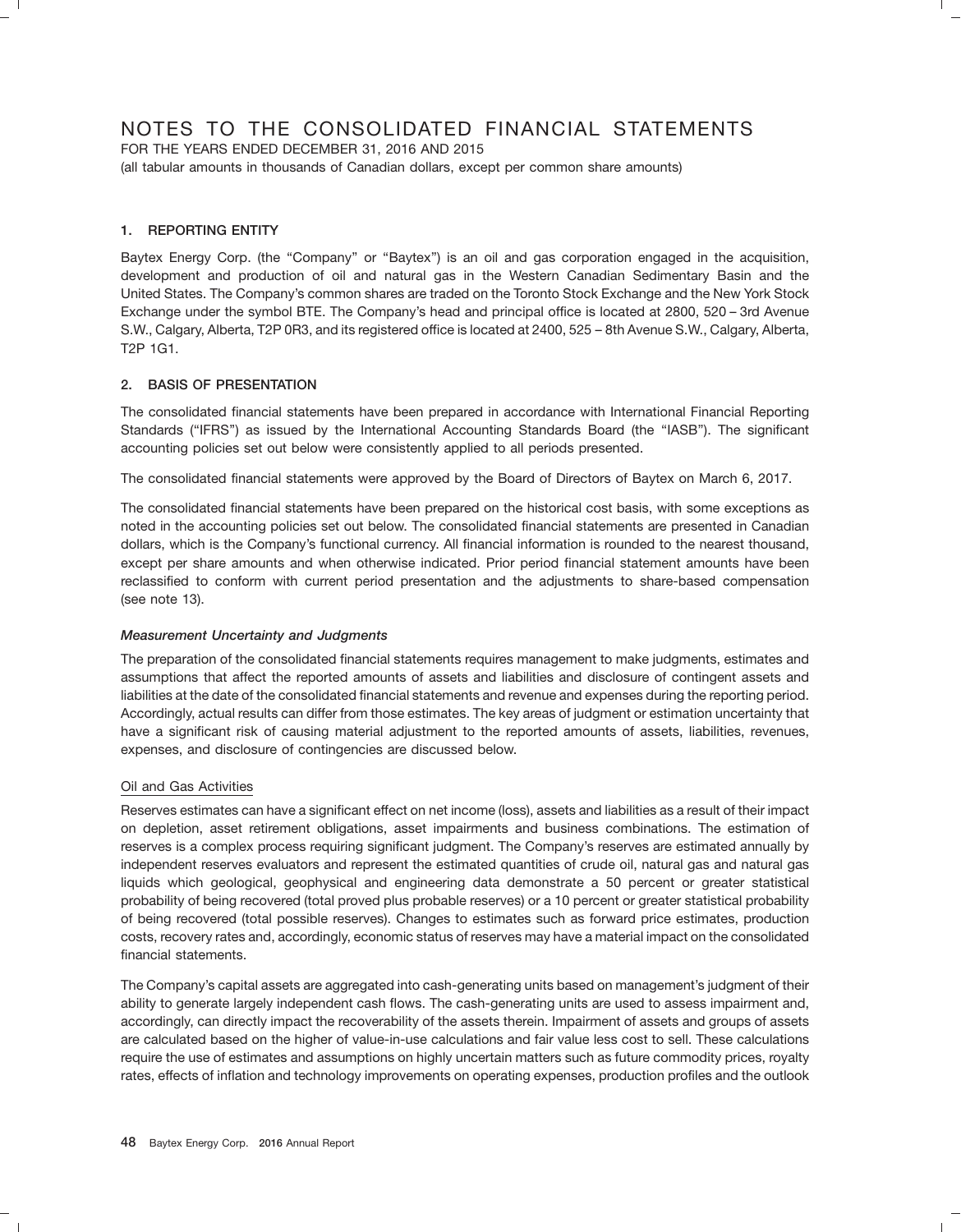of market supply-and-demand conditions for oil and natural gas products. Any changes to these estimates and assumptions could impact the carrying value of assets. Management applies judgment when it assesses internal and external factors to determine if indicators of impairment or indicators of impairment reversal exist.

The determination of technical feasibility and commercial viability of exploration and evaluation assets ("E&E") for the purposes of reclassifying such assets to oil and gas properties is subject to management judgment.

#### Depletion and Depreciation

The amounts recorded for depletion of oil and gas properties are based on a unit-of-production method by reference to the ratio of production in the period to the related proved plus probable reserves, taking into account the level of development required to produce the reserves. See ''Oil and Gas Activities'' above for discussion of estimates and judgments involved in reserve estimation.

Amounts recorded for depreciation are based on the estimated useful lives of depreciable assets which are reviewed by management at each reporting date.

#### Business Combinations

Business combinations are accounted for using the acquisition method of accounting. The determination of fair value of assets and liabilities acquired often requires management to make assumptions and estimates about future events. The assumptions and estimates with respect to determining the fair value of oil and gas properties and exploration and evaluation assets acquired generally require the most judgment and include estimates of reserves acquired, forecast benchmark commodity prices and discount rates. Changes in any of the assumptions or estimates used in determining the fair value of acquired assets and liabilities could impact the amounts assigned to assets, liabilities and goodwill. Future net income (loss) can be affected as a result of changes in future depletion, depreciation, asset impairment or goodwill impairment.

#### Joint Control

Judgment is required to determine when the Company has joint control over a joint operation, which requires an assessment of the capital and operating activities of the projects undertaken with partners and when decisions in relation to those activities require unanimous consent.

#### Fair Value of Financial Instruments

Fair values of financial instruments, where active market quotes are not available, are estimated using the Company's assessment of available market inputs and are described in note 18. These estimates may vary from the actual prices achieved upon settlement of the financial instruments.

## Share-based Compensation

Compensation expense related to awards granted under the Company's Share Award Incentive Plan is dependent on estimated fair values, forfeiture rates and, for performance awards, a payout multiplier based on past performance. Compensation expense may fluctuate due to changes in management's estimates.

## Asset Retirement Obligations

The amounts recorded for asset retirement obligations are based on the Company's net ownership interest in all wells and facilities, estimated costs to abandon and reclaim the wells and the facilities, the estimated time period during which these costs will be incurred in the future and the discount and inflation rates. Any changes to these estimates could change the amount recorded for asset retirement obligations and may materially impact the consolidated financial statements of future periods.

## Legal

The Company is engaged in litigation and claims arising in the normal course of operations where the actual outcome may vary from the amount recognized in the consolidated financial statements. None of these claims are expected to materially affect the Company's financial position or reported results of operations.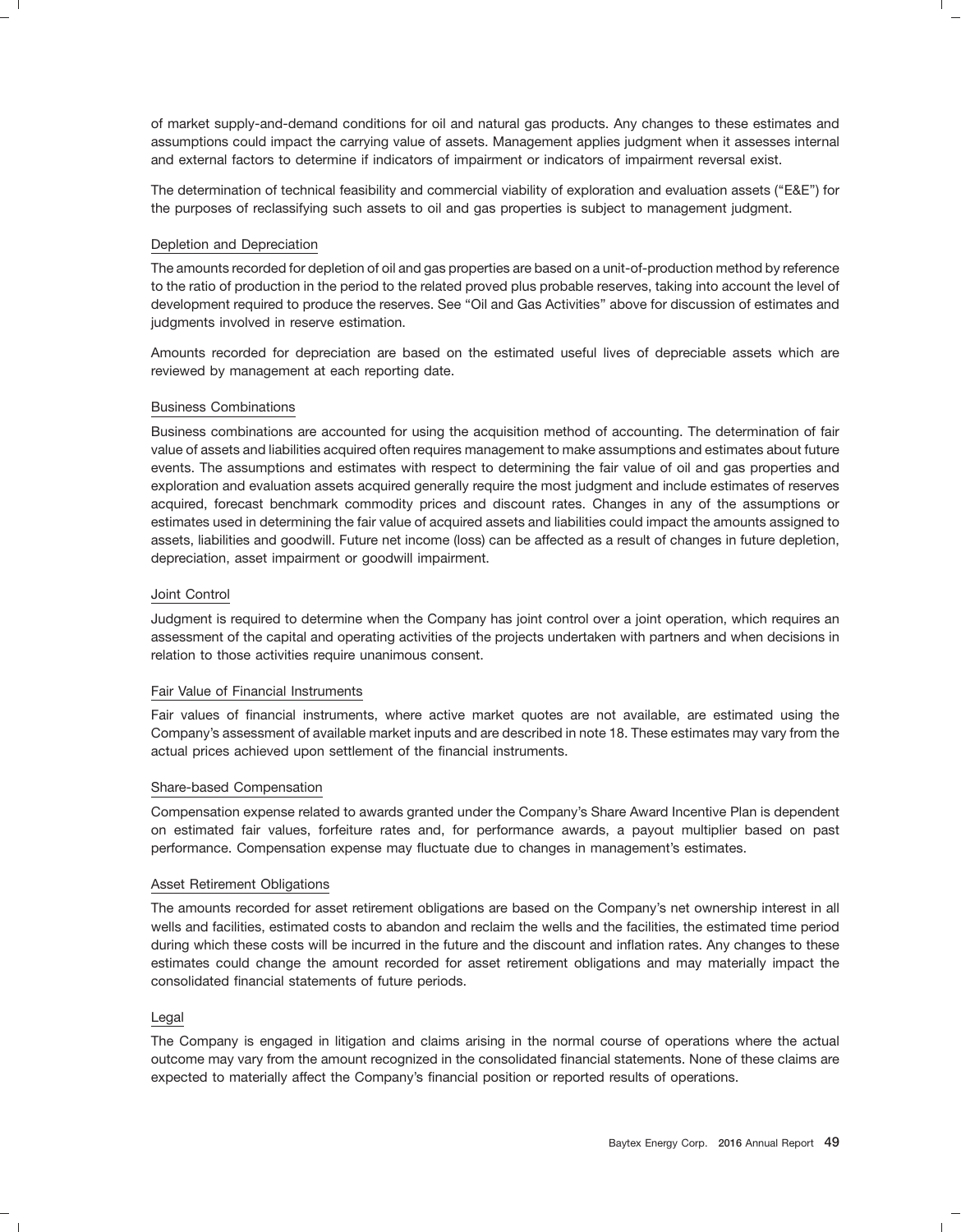#### Income Taxes

Regulations and legislation in the various jurisdictions in which the Company and its subsidiaries operate are subject to change and differing interpretations require management judgment. Income tax filings are subject to audits and re-assessments and changes in facts, circumstances and interpretations of the standards may result in a material change in the Company's provision for income taxes. As such, income taxes are subject to measurement uncertainty.

## **3. SIGNIFICANT ACCOUNTING POLICIES**

## *Consolidation*

The consolidated financial statements include the accounts of the Company and its wholly-owned subsidiaries. Significant subsidiaries included in the Company's accounts include Baytex Energy USA, Inc., Baytex Energy Ltd. and Baytex Energy Partnership. Intercompany balances, net income (loss) and unrealized gains and losses arising from intercompany transactions are eliminated in preparing the consolidated financial statements.

A portion of the Company's exploration, development and production activities are conducted through jointly controlled operations. The financial statements reflect the Company's proportionate interest where the Company reports items of a similar nature to those on the financial statements of the joint arrangement, on a line-by-line basis, from the date that joint control commences until the date that joint control ceases. Joint control exists for contractual arrangements governing assets whereby the Company has less than 100 per cent working interest, all of the partners have control of the arrangement collectively, and spending on the project requires unanimous consent of all parties that collectively control the arrangement and share the associated risks.

## *Business Combinations*

Business combinations are accounted for using the acquisition method of accounting. The cost of an acquisition is measured as cash paid and the fair value of other assets given, equity instruments issued and liabilities incurred or assumed at the date of exchange. The acquired identifiable assets and liabilities assumed, including contingent liabilities, are measured at their fair values at the date of acquisition. Any excess of the cost of acquisition over the fair value of the net identifiable assets acquired is recognized as goodwill. If the cost of acquisition is below the fair values of the identifiable net assets acquired, the deficiency is credited to net income (loss) in the statements of income (loss) and comprehensive income (loss) in the period of acquisition. Associated transaction costs are expensed when incurred.

# *Exploration and Evaluation Assets, Oil and Gas Properties and Other Plant and Equipment*

## Pre-license Costs

Pre-license costs are costs incurred before the legal rights to explore a specific area have been obtained. These costs are expensed in the period in which they are incurred.

## E&E Costs

Once the legal right to explore has been acquired, costs directly associated with an exploration well are capitalized as an intangible asset until the drilling of the well program/project is complete and the results have been evaluated. Such E&E costs may include costs of license acquisition, technical services and studies, seismic acquisition, exploration drilling and testing. E&E costs are capitalized until technical feasibility and commercial viability of extracting petroleum and natural gas resources is considered to be determined. The technical feasibility and commercial viability of extracting petroleum and natural gas resources is dependent on the existence of economically recoverable reserves for the project. All such costs are subject to technical, commercial and management review to confirm the continued intent to develop or otherwise extract value from the asset. If the asset is determined not to be technically feasible or economically viable, an impairment is charged to net income (loss). Upon determination of technical feasibility and commercial viability, the E&E assets attributable to those reserves are tested for impairment on transfer to oil and gas properties.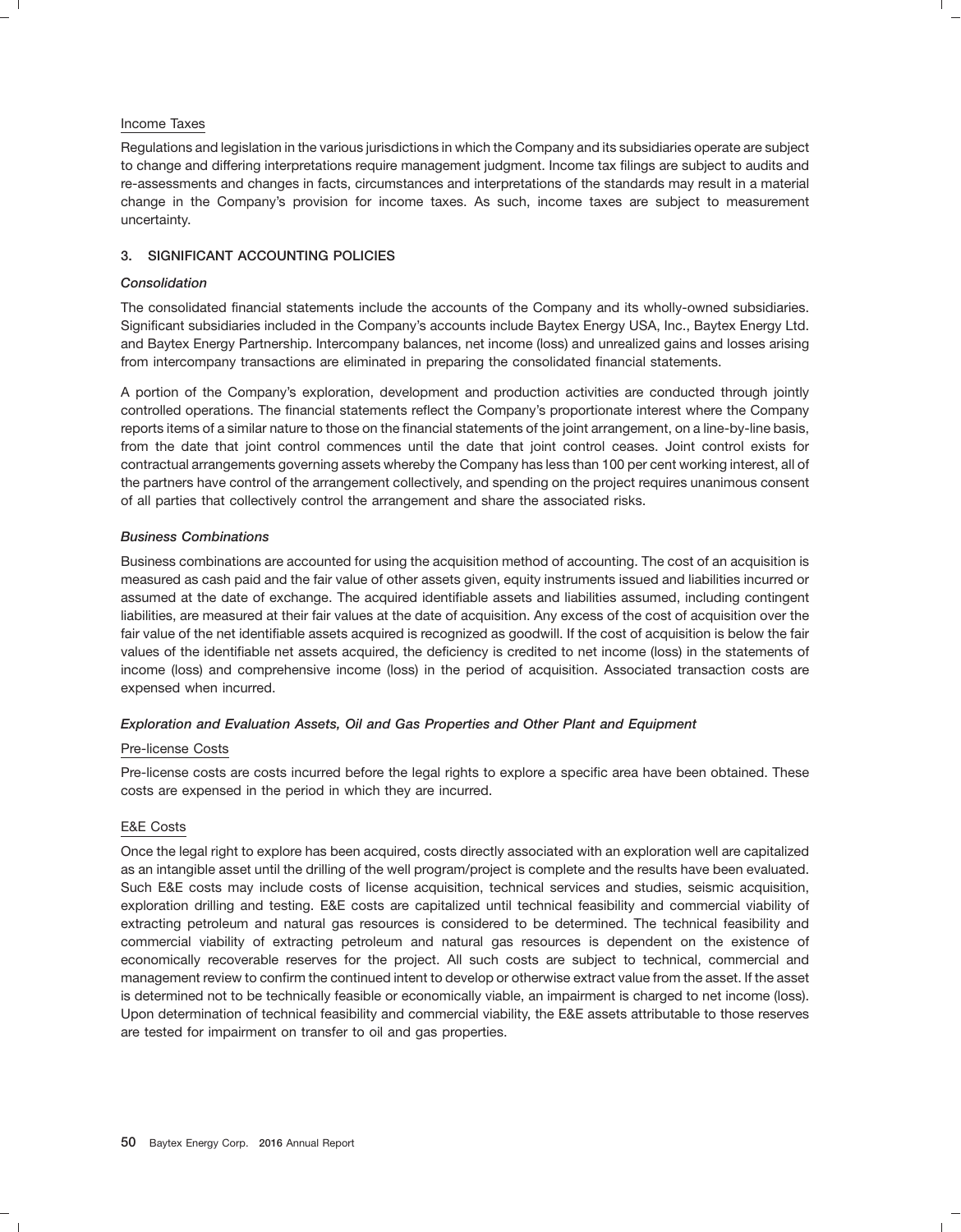## Borrowing Costs and Other Capitalized Costs

Borrowing costs that are directly attributable to the acquisition, construction or production of a qualifying asset form part of the cost of that asset. A qualifying asset is an asset that requires a period of one year or greater to get ready for its intended use or sale. Baytex currently has no qualifying assets that would allow for borrowing costs to be capitalized to the asset and all borrowing costs are expensed as incurred.

# Depletion and Depreciation

The net carrying value of oil and gas properties is depleted using the unit-of-production method based on estimated proved and probable reserves. Future development costs, which are the estimated costs necessary to bring those reserves into production, are included in the depletable base. For purposes of the depletion calculation, petroleum and natural gas reserves are converted to a common unit of measurement on the basis of their relative energy content where six thousand cubic feet of natural gas equates to one barrel of oil.

The depreciation methods and estimated useful lives for other plant and equipment are as follows:

| Classification                | Method                               | Rate or period |
|-------------------------------|--------------------------------------|----------------|
| Motor Vehicles                | Diminishing balance                  | 15%            |
| Office Equipment              | Diminishing balance                  | 20%            |
| Computer Hardware             | Diminishing balance                  | 30%            |
| <b>Furniture and Fixtures</b> | Diminishing balance                  | 10%            |
| Leasehold Improvements        | Straight-line over life of the lease | Various        |
| <b>Other Assets</b>           | Diminishing balance                  | Various        |

The expected lives of other plant and equipment are reviewed on an annual basis and, if necessary, changes in expected useful lives are accounted for prospectively. Field inventory which is included in other plant and equipment is valued at the lower of cost, using the weighted average cost method, or net realizable value and is not depreciated.

# *Goodwill*

Goodwill is the excess of the purchase price paid over the fair value of net identifiable assets acquired, which is inherently imprecise as estimates and judgment are required in the determination of the fair value of assets and liabilities. Goodwill is assessed for impairment at least annually at year end, or more frequently if events or changes in circumstances indicate that the asset may be impaired. Impairment is recognized in net income (loss) and is not subject to reversal. On the disposal or termination of a previously acquired business, any remaining balance of associated goodwill is included in the determination of the gain or loss on disposal. Goodwill is not deductible for income tax purposes.

## *Impairment*

## *Non-derivative financial assets*

The Company assesses non-derivative financial assets at each reporting date to determine whether there is any objective evidence indicating that it is impaired. Objective evidence exists if one or more events have had a negative effect on the estimated future cash flows of that asset. An impairment loss in respect of a financial asset is measured as the difference between the amortized cost of the financial asset and its recoverable amount.

Significant financial assets are tested for impairment on an individual basis. The remaining financial assets are assessed collectively in groups that share similar credit risk characteristics. All impairment losses are recognized in net income (loss). An impairment loss is reversed if the reversal can be related objectively to an event occurring after the impairment loss was recognized. For financial assets measured at amortized cost the reversal is recognized in net income (loss).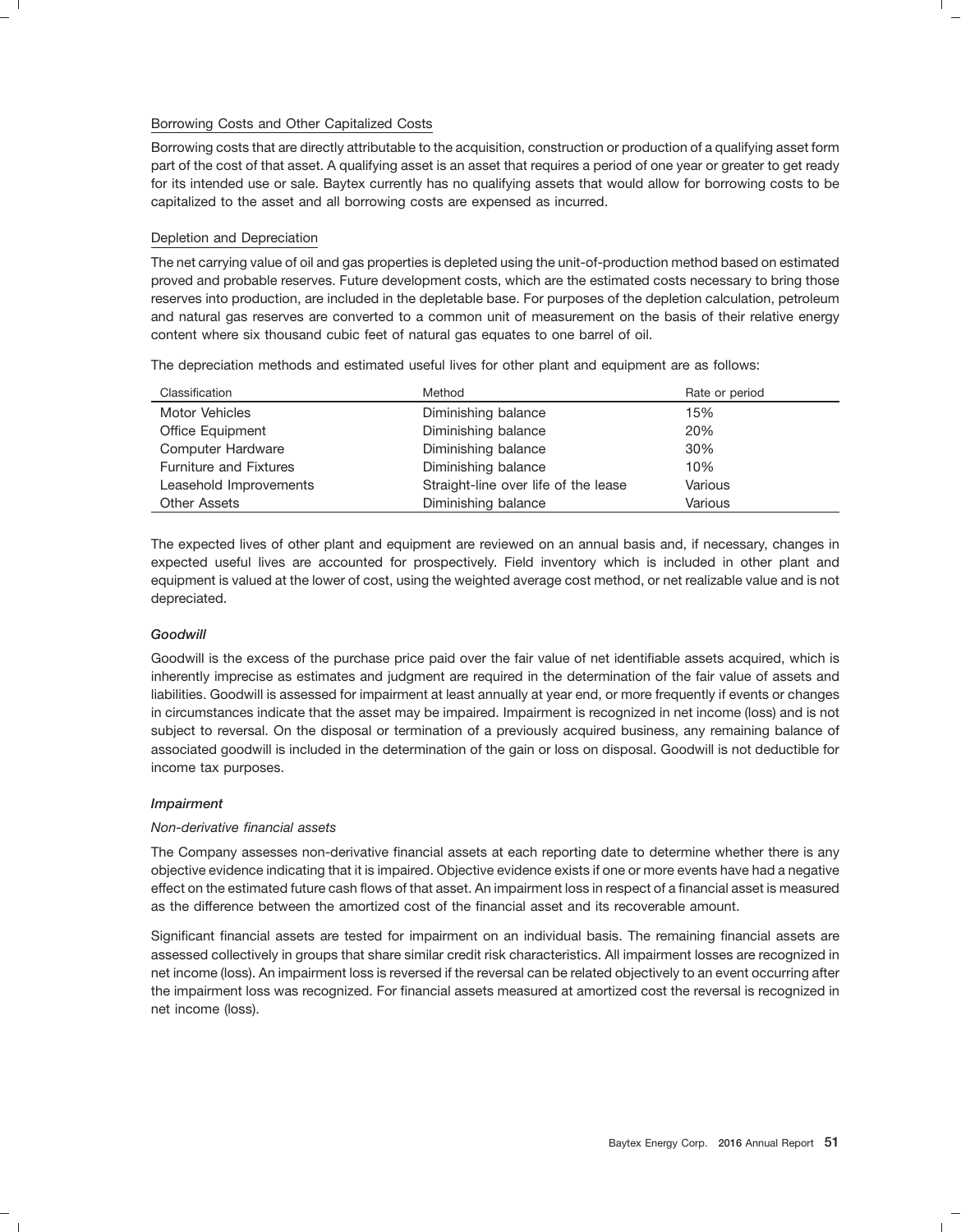#### *Non-financial Assets*

E&E assets are assessed for impairment when they are reclassified to oil and gas properties and if facts and circumstances suggest that the carrying amount exceeds the recoverable amount. The Company assesses other assets or groups of assets for impairment whenever events or changes in circumstances indicate that the carrying value of an asset may not be recoverable.

Individual assets are grouped for impairment assessment purposes at the lowest level at which there are identifiable cash flows that are largely independent of the cash flows of other groups of assets (the "cash-generating unit" or ''CGU''). Goodwill acquired is allocated to CGUs expected to benefit from synergies of the related business combination.

The Company assesses its CGUs for impairment when indicators of impairment exist or at least annually for CGUs with goodwill. The Company compares the recoverable amount of the CGU to its carrying amount. A CGU's recoverable amount is the higher of its fair value less costs of disposal and its value-in-use. In assessing the recoverable amount, the estimated future cash flows are adjusted for the risks specific to the CGU and are discounted to their present value using a pre-tax discount rate that reflects current market assessments of the time value of money. Where the carrying amount of a CGU exceeds its recoverable amount, the CGU is considered impaired and is written down to its recoverable amount. The impairment reduces the carrying amount of any goodwill allocated to the CGU first, with any remaining impairment being allocated to the individual assets in the CGU on a pro-rata basis. Impairment is charged to net income (loss) in the period in which it occurs.

For all assets (other than goodwill), an assessment is made at each reporting date as to whether there is any indication that previously recognized impairment may no longer exist or may have decreased. If such indication exists, the recoverable amount is estimated. An impairment may be reversed only to the extent that the asset's carrying amount does not exceed the carrying amount that would have been determined, net of depreciation and depletion, had no impairment been recognized for the asset in prior years and circumstances indicate the impairment no longer exists. Such reversal is recognized in net income (loss). Impairment recognized in relation to goodwill is not reversed for subsequent increases in its recoverable amount.

## *Asset Retirement Obligations*

The Company recognizes a liability for the future asset retirement costs associated with its oil and gas properties discounted using the risk free interest rate. The present value of the liability is capitalized as part of the cost of the related asset and depleted to expense over its useful life. The liability is accreted until the date of expected settlement of the retirement obligation and is recognized within financing costs in the statements of income (loss) and comprehensive income (loss). Changes in the future cash flow estimates resulting from revisions to the estimated timing or amount of undiscounted cash flows or the discount rates are recognized as changes in the asset retirement obligation provision and related asset at each reporting date.

## *Foreign Currency Translation*

## Foreign transactions

Transactions completed in currencies other than the functional currency are reflected in Canadian dollars at the exchange rates prevailing at the time of the transactions. Foreign currency assets and liabilities are translated to Canadian dollars at the period-end exchange rate. Revenue and expenses are translated to Canadian dollars using the average exchange rate for the period. Both realized and unrealized gains and losses resulting from the settlement or translation of foreign currency transactions are included in net income (loss).

## Foreign operations

As several of the Company's subsidiaries operate and transact primarily in countries other than Canada, they accordingly have functional currencies other than the Canadian dollar. The designation of the Company's functional currency is a management judgment based on the currency of the primary economic environment in which the Company operates.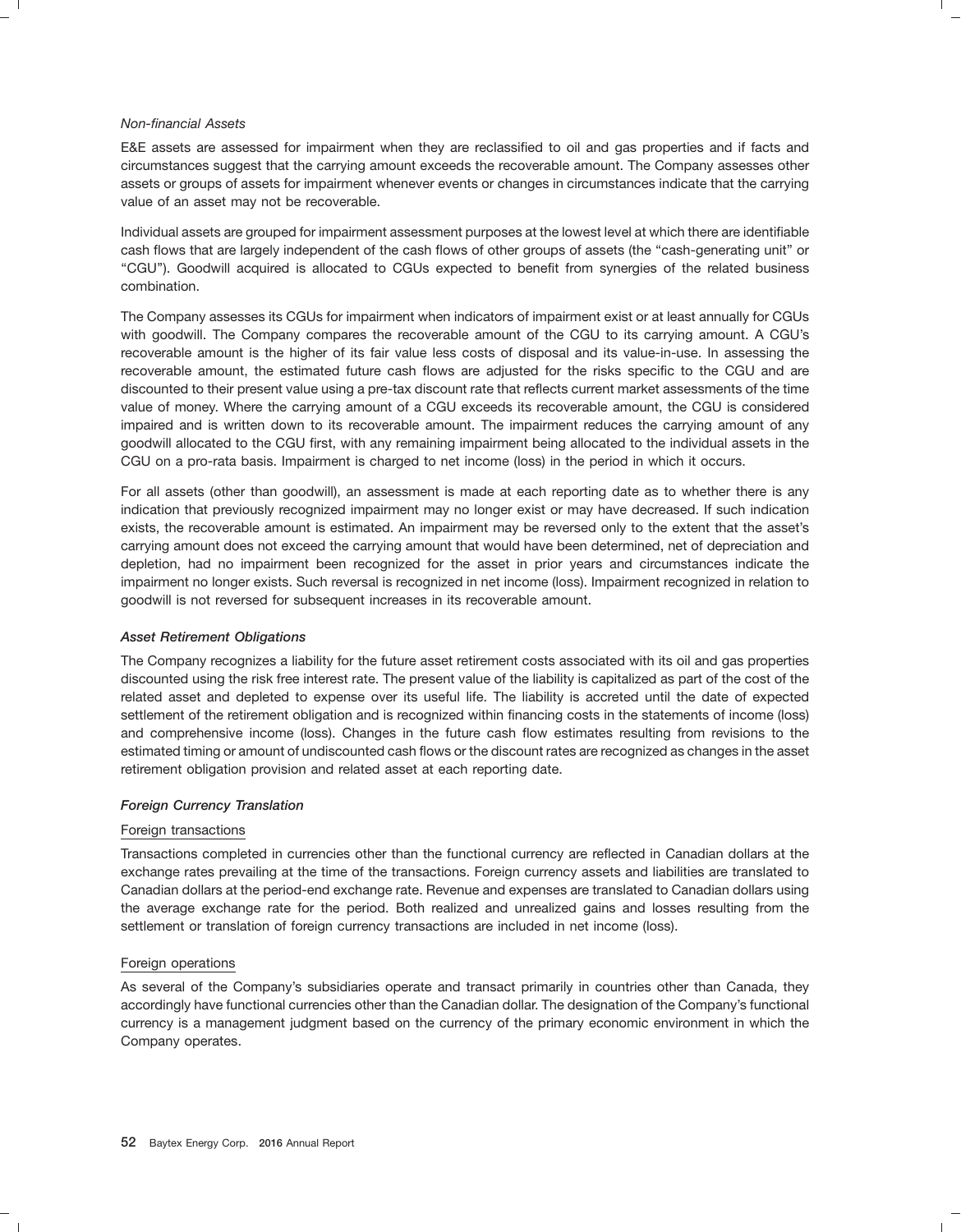Assets and liabilities of foreign operations are translated to Canadian dollars at the period-end exchange rate. Revenues and expenses of foreign operations are translated to Canadian dollars using the average exchange rate for the period. The resulting unrealized gains or losses are included in accumulated other comprehensive income (loss) in shareholders' equity and are reclassified to net income (loss) when there has been a disposal or partial disposal of the foreign operation.

## *Revenue Recognition*

Revenue associated with sales of petroleum and natural gas is recognized when title passes to the purchaser at the delivery point and collectability of the revenue is probable. Revenue from the production of petroleum and natural gas in which the Company has an interest with other producers is recognized based on the Company's working interest and the terms of the relevant agreements. Purchases and sales of products that are entered into in contemplation of each other with the same counterparty with the right and intent to settle net are recorded on a net basis.

## *Transportation Expense*

Costs paid by Baytex for the transportation of crude oil, natural gas, condensate and NGLs to the point of title transfer are recognized when transportation is provided. For the U.S. operations, Baytex does not have sufficient information to bifurcate these costs and therefore transportation expenses has been included as part of operating expense.

## *Financial Instruments*

Financial instruments are measured at fair value on initial recognition of the instrument and are classified into one of the following five categories: fair value through profit or loss (''FVTPL''), loans and receivables, held-to-maturity investments, available-for-sale financial assets and other financial liabilities.

Subsequent measurement of financial instruments is based on their initial classification. FVTPL financial assets are measured at fair value and changes in fair value are recognized in net income (loss). Available-for-sale financial assets are measured at fair value with changes in fair value recorded in other comprehensive income (loss) until the instrument is derecognized or impaired. The remaining categories of financial instruments are recognized at amortized cost using the effective interest method. Cash and financial derivatives are classified at FVTPL. Trade and other receivables are classified as loans and receivables, which are measured at amortized cost. Trade and other payables, dividends payable to shareholders, bank loan and long-term notes are classified as other financial liabilities, which are measured at amortized cost.

An embedded derivative is a component of a contract that modifies the cash flows of the contract. These hybrid contracts consist of a host contract and an embedded derivative. The embedded derivative is separated from the host contract and accounted for as a derivative unless the economic characteristics and risks of the embedded derivative are closely related to the host contract. The embedded derivatives are measured at FVTPL.

The transaction costs that are directly attributable to the acquisition or issue of a financial asset or a financial liability classified as FVTPL are expensed immediately. For a financial asset or a financial liability carried at amortized cost, transaction costs directly attributable to acquiring or issuing the asset or liability are added to, or deducted from, the fair value on initial recognition and amortized through net income (loss) over the term of the financial instrument. Debt issuance costs related to the restructuring of credit facilities are capitalized and amortized as financing costs over the term of the credit facilities.

The Company formally documents its risk management objectives and strategies to manage exposures to fluctuations in commodity prices, interest rates and foreign currency exchange rates. The risk management policy permits the use of certain derivative financial instruments, including swaps and collars, to manage these fluctuations. All transactions of this nature entered into by the Company are related to underlying financial instruments or future petroleum and natural gas production. These instruments are classified as FVTPL. The Company does not use financial derivatives for trading or speculative purposes. The Company has not designated its financial derivative contracts as effective accounting hedges, and therefore has not applied hedge accounting. As a result, the Company applies the fair value method of accounting for all derivative instruments by recording an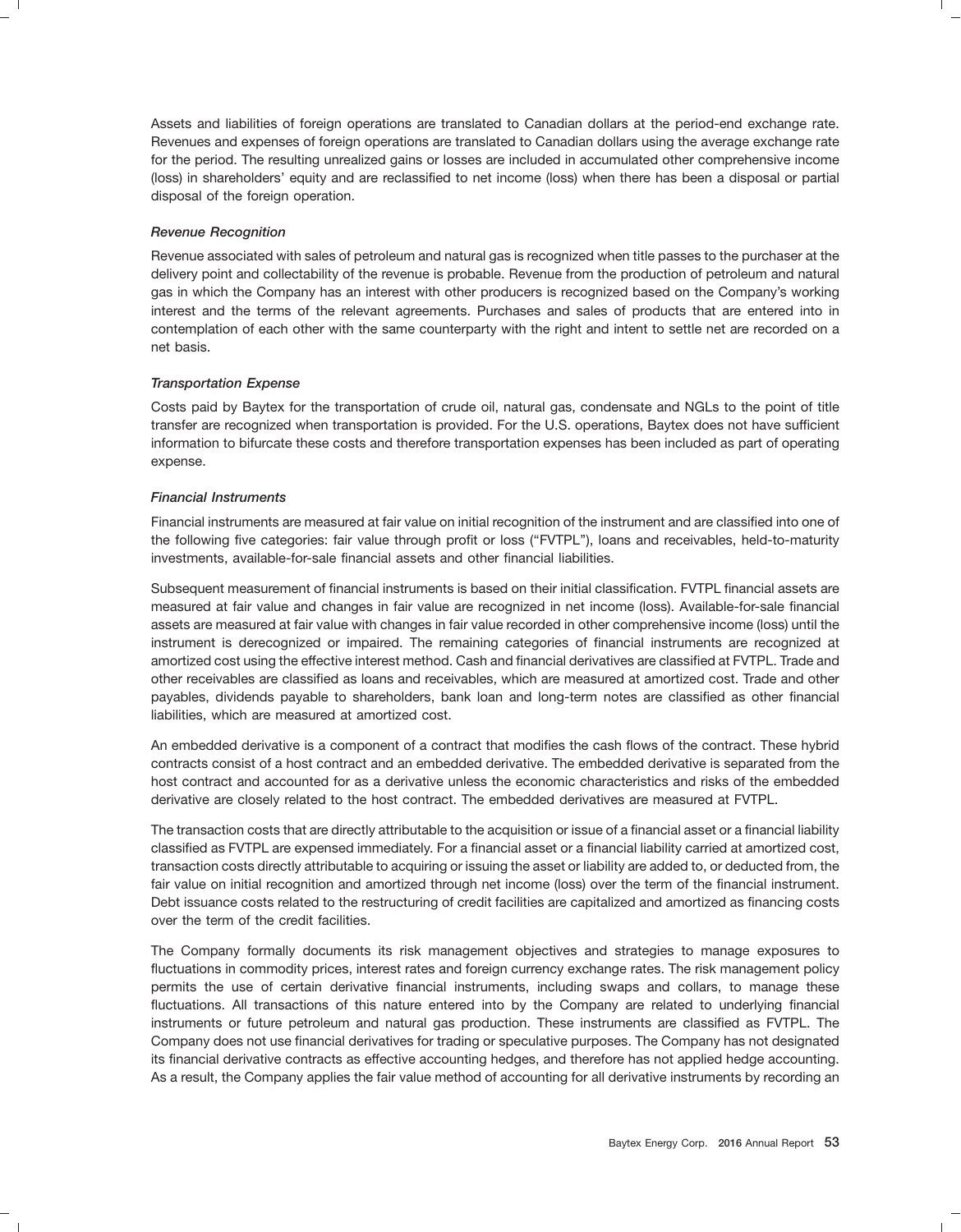asset or liability on the statements of financial position and recognizing changes in the fair value of the instrument in the statements of income (loss) and comprehensive income (loss) for the current period. The fair values of these instruments are based on quoted market prices or, in their absence, third-party market indications and forecasts. Attributable transaction costs are recognized in net income (loss) when incurred.

The Company has accounted for its physical delivery sales contracts, which were entered into and continue to be held for the purpose of receipt or delivery of non-financial items in accordance with its expected purchase, sale or usage requirements as executory contracts. As such, these contracts are not considered to be derivative financial instruments and have not been recorded at fair value on the statements of financial position. Settlements on these physical delivery sales contracts are recognized in revenue in the period the product is delivered to the sales point.

#### *Income Taxes*

Current and deferred income taxes are recognized in net income (loss), except when they relate to items that are recognized directly in equity, in which case the current and deferred taxes are also recognized directly in equity. When current income tax or deferred income tax arises from the initial accounting for a business combination, the tax effect is included in the accounting for the business combination as goodwill.

Current income taxes for the current and prior periods are measured at the amount expected to be recoverable from or payable to the taxation authorities based on the income tax rates enacted at the end of the reporting period.

The Company follows the balance sheet asset and liability method of accounting for income taxes. Under this method, deferred income taxes are recorded for the effect of any temporary differences between the carrying amounts of assets and liabilities in the consolidated financial statements and the corresponding tax basis used in the computation of taxable income. Deferred income tax liabilities are generally recognized for all taxable temporary differences. Deferred income tax assets are recognized for all temporary differences deductible to the extent future recovery is probable. The carrying amount of deferred income tax assets is reviewed at the end of each reporting period and reduced to the extent that it is no longer probable that sufficient taxable income will be available to allow all or part of the asset to be recovered. Deferred income taxes are calculated using enacted or substantively enacted tax rates. Deferred income tax balances are adjusted for any changes in the enacted or substantively enacted tax rates and the adjustment is recognized in the period that the rate change occurs.

#### *Share-based Compensation Plans*

The Company has a full-value award plan (the "Share Award Incentive Plan") pursuant to which restricted awards and performance awards (collectively, ''share awards'') may be granted to the directors, officers and employees of the Company and its subsidiaries. The maximum number of common shares issuable under the Share Award Incentive Plan (and any other long-term incentive plans of the Company) shall not at any time exceed 3.8% of the then-issued and outstanding common shares.

Each restricted award entitles the holder to be issued the number of common shares designated in the restricted award (plus dividend equivalents). Each performance award entitles the holder to be issued the number of common shares designated in the performance award (plus dividend equivalents) multiplied by a payout multiplier. Under the Share Award Incentive Plan, common shares are issued as to one-sixth on the first anniversary date of the grant and as to one-sixth every six months thereafter (with the last issuance to occur 36 months following grant date (42 months for grants prior to 2016)). Expenses related to the Share Award Incentive Plan are determined based on the fair value of the share awards on the grant date. Both restricted and performance awards are expensed over the vesting period. The payout multiplier is dependent on the performance of the Company relative to pre-defined corporate performance measures for a particular period. In the case of both restricted and performance awards, the number of common shares to be issued on the applicable issue date is adjusted to account for the payments of dividends from the grant date to the applicable issue date.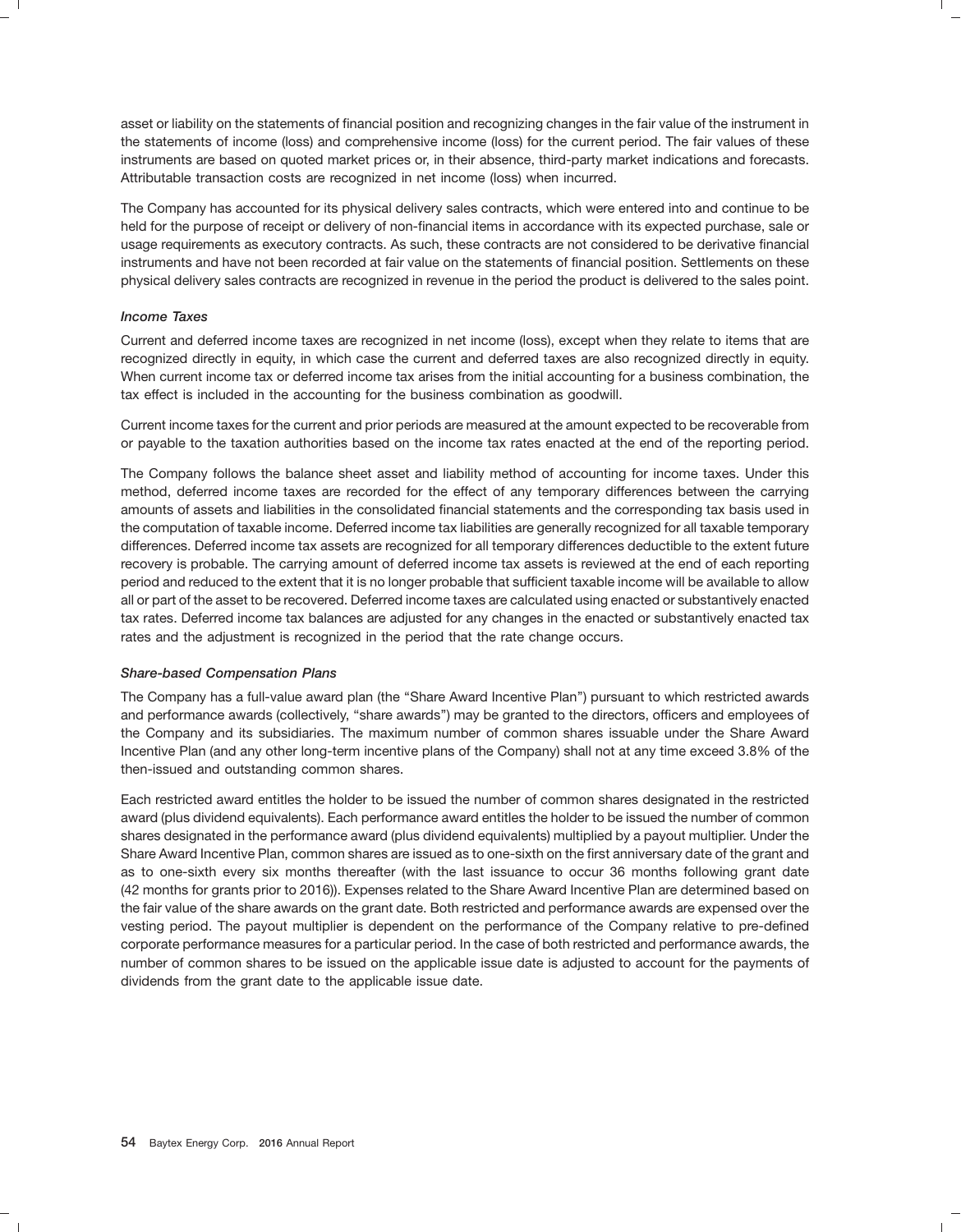## **4. CHANGES IN ACCOUNTING POLICIES**

#### *Future Accounting Pronouncements*

#### **Revenue from Contracts with Customers**

In April 2016, the IASB issued its final amendments to IFRS 15 *Revenue from Contracts with Customers,* which will replace IAS 11 *Construction Contracts* and IAS 18 *Revenue* and the related interpretations on revenue recognition. The new standard moves away from a revenue recognition model based on an earnings process to an approach that is based on transfer of control of a good or service to a customer. The standard also requires extensive new disclosures, as to the nature, amount, timing and uncertainty of revenues and cash flows arising from contracts with customers. IFRS 15 shall be applied retrospectively to each period presented or retrospectively as a cumulativeeffect adjustment as of the date of adoption. The new standard is effective for annual periods beginning on or after January 1, 2018 with early adoption permitted. IFRS 15 will be applied by Baytex on January 1, 2018. The Company is currently in the process of creating a plan to identify and review its various revenue streams and underlying contracts and assessing the impact on the consolidated financial statements.

#### **Financial Instruments**

In July 2014, the IASB issued IFRS 9 *Financial Instruments* which is intended to replace IAS 39 *Financial Instruments: Recognition and Measurement*. The new standard replaces the current multiple classification and measurement models for financial assets and liabilities with a single model that has only two classifications: amortized cost and fair value. Under IFRS 9, where the fair value option is applied to financial liabilities, any change in fair value resulting from an entity's own credit risk is recorded through other comprehensive income (loss) rather than net income (loss). The new standard also introduces a credit loss model for evaluating impairment of financial assets. In addition, IFRS 9 provides a hedge accounting model that is more in line with risk management activities. The Company currently does not apply hedge accounting to its derivative contracts nor does it intend to apply hedge accounting upon adoption of IFRS 9. The standard is effective for annual periods beginning on or after January 1, 2018 with early adoption permitted. IFRS 9 will be applied by Baytex on January 1, 2018. The Company is currently evaluating its impact on the consolidated financial statements.

#### **Leases**

In January 2016, the IASB issued IFRS 16 *Leases* which replaces IAS 17 *Leases.* IFRS 16 introduces a single recognition and measurement model for lessees, which will require recognition of lease assets and lease obligations on the balance sheet. Short-term leases and leases for low value assets are exempt from recognition and may be treated as operating leases and recognized through net income (loss). The standard is effective for annual periods beginning on or after January 1, 2019 with early adoption permitted if IFRS 15 has been adopted. The standard shall be applied retrospectively to each period presented or retrospectively as a cumulative-effect adjustment as of the date of adoption. IFRS 16 will be applied by Baytex on January 1, 2019. The Company is currently evaluating the impact of the standard on the consolidated financial statements.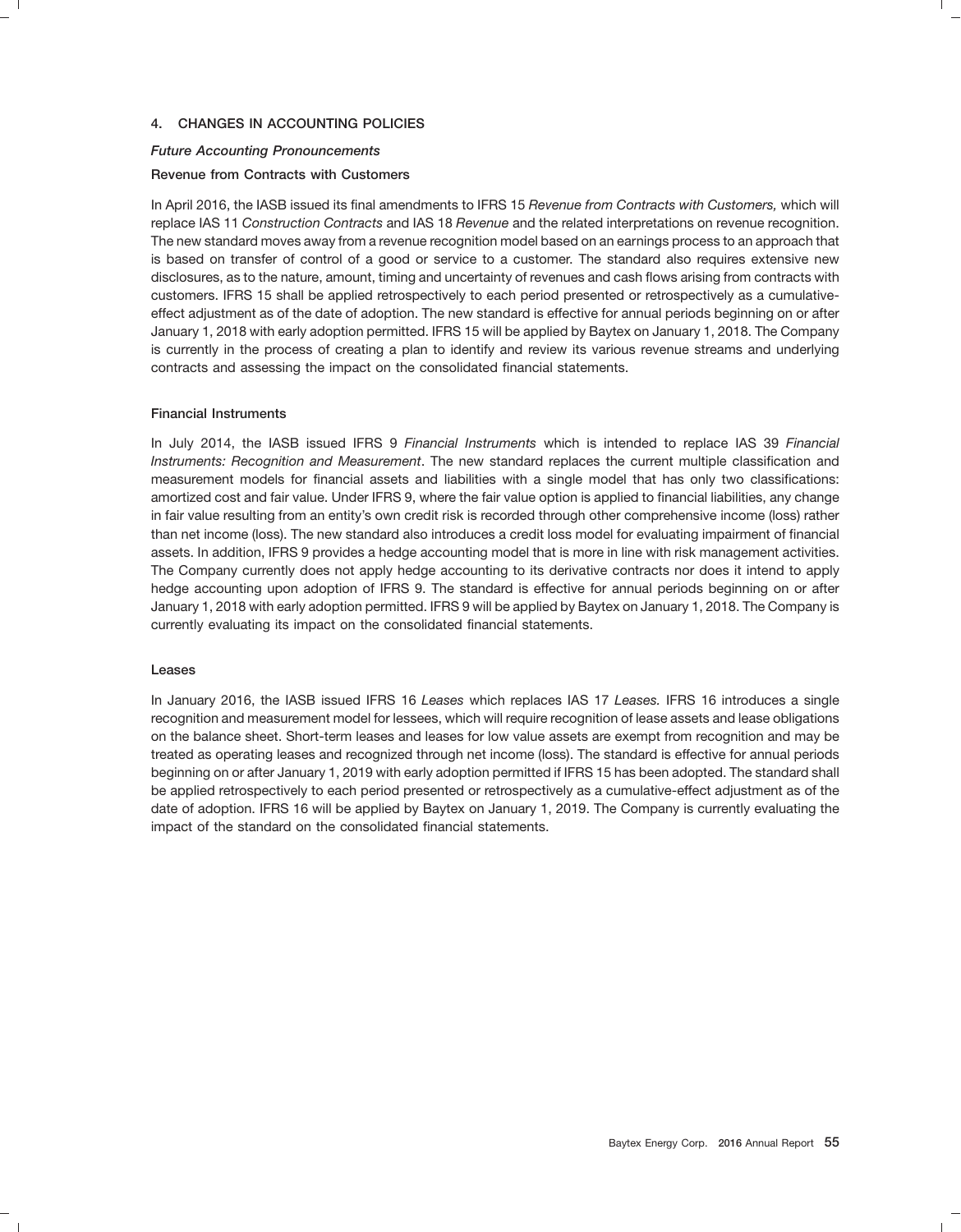# **5. SEGMENTED FINANCIAL INFORMATION**

Baytex's reportable segments are determined based on the Company's geographic locations:

- Canada includes the exploration for, and the development and production of, crude oil and natural gas in Western Canada;
- U.S. includes the exploration for, and the development and production of, crude oil and natural gas in the U.S.; and
- Corporate includes corporate activities and items not allocated between operating segments.

|                                                                                                                                                                                                                                                                                             | Canada                                                    |                                                           | U.S.                               |                                                                                                                               | Corporate                                                   |                                                                                  | Consolidated                                                                                                    |                                                                                                                      |
|---------------------------------------------------------------------------------------------------------------------------------------------------------------------------------------------------------------------------------------------------------------------------------------------|-----------------------------------------------------------|-----------------------------------------------------------|------------------------------------|-------------------------------------------------------------------------------------------------------------------------------|-------------------------------------------------------------|----------------------------------------------------------------------------------|-----------------------------------------------------------------------------------------------------------------|----------------------------------------------------------------------------------------------------------------------|
| Years Ended December 31                                                                                                                                                                                                                                                                     | 2016                                                      | 2015                                                      | 2016                               | 2015                                                                                                                          | 2016                                                        | 2015                                                                             | 2016                                                                                                            | 2015                                                                                                                 |
| Revenue, net of royalties<br>Petroleum and natural gas sales<br>Royalties                                                                                                                                                                                                                   | \$299,632<br>(37, 720)                                    | \$521.104<br>(67, 323)                                    | \$480,463<br>(140, 396)            | \$<br>600.320<br>(174, 102)                                                                                                   | $\mathfrak{s}$                                              | \$<br>$\overline{\phantom{0}}$<br>$\qquad \qquad -$                              | \$780,095<br>(178, 116)                                                                                         | \$1,121,424<br>(241, 425)                                                                                            |
|                                                                                                                                                                                                                                                                                             | 261,912                                                   | 453,781                                                   | 340,067                            | 426,218                                                                                                                       |                                                             | $\equiv$                                                                         | 601,979                                                                                                         | 879,999                                                                                                              |
| <b>Expenses</b><br>Operating<br>Transportation<br>Blending<br>General and administrative<br>Exploration and evaluation<br>Depletion and depreciation<br>Impairment<br>Share-based compensation (note 13)<br>Financing and interest<br>Financial derivatives (gain)<br>Foreign exchange loss | 142,242<br>28,257<br>9,622<br>5.976<br>210.778<br>256,559 | 210.945<br>53,127<br>27,830<br>8.775<br>279.744<br>45.703 | 98,463<br>293.231<br>166.617       | 109,242<br>$\equiv$<br>377.847<br>992,851<br>$\overline{\phantom{0}}$<br>$\overline{\phantom{m}}$<br>$\overline{\phantom{0}}$ | 50,866<br>4,299<br>13,882<br>114,199<br>43,207<br>(42, 678) | $\qquad \qquad$<br>59,406<br>4,267<br>24.573<br>111.660<br>(142, 729)<br>210,713 | 240,705<br>28,257<br>9,622<br>50,866<br>5.976<br>508.309<br>423.176<br>13.882<br>114.199<br>43.207<br>(42, 678) | 320,187<br>53,127<br>27,830<br>59,406<br>8.775<br>661.858<br>1.038.554<br>24,573<br>111,660<br>(142, 729)<br>210,713 |
| Disposition of oil and gas properties<br>(gain) loss<br>Other expense (income)                                                                                                                                                                                                              | (3,883)                                                   | 1.769                                                     | (40, 024)                          | (250)                                                                                                                         | 8,152                                                       | (8, 448)                                                                         | (43,907)<br>8,152                                                                                               | 1.519<br>(8, 448)                                                                                                    |
|                                                                                                                                                                                                                                                                                             | 649.551                                                   | 627.893                                                   | 518,287                            | 1.479.690                                                                                                                     | 191,927                                                     | 259.442                                                                          | 1,359,766                                                                                                       | 2,367,025                                                                                                            |
| Net income (loss) before income<br>taxes                                                                                                                                                                                                                                                    | (387, 639)                                                | (174, 112)                                                | (178, 220)                         | (1,053,472)                                                                                                                   | (191, 927)                                                  | (259, 442)                                                                       | (757, 787)                                                                                                      | (1,487,026)                                                                                                          |
| Income tax (recovery) expense<br>Current income tax (recovery) expense<br>Deferred income tax (recovery)<br>expense                                                                                                                                                                         | (6, 577)<br>(99, 215)<br>(105, 792)                       | 6,577<br>(39, 191)<br>(32, 614)                           | (1, 156)<br>(112,907)<br>(114,063) | 1,946<br>(324, 940)<br>(322, 994)                                                                                             | (309)<br>(52, 439)<br>(52, 748)                             | 384<br>11,078<br>11,462                                                          | (8,042)<br>(264, 561)<br>(272, 603)                                                                             | 8,907<br>(353,053)<br>(344, 146)                                                                                     |
| Net income (loss)                                                                                                                                                                                                                                                                           | $$$ (281,847)                                             | \$(141, 498)                                              | \$ (64, 157)                       | \$<br>(730, 478)                                                                                                              | \$(139, 179)                                                | \$(270,904)                                                                      | \$ (485, 184)                                                                                                   | \$(1, 142, 880)                                                                                                      |
| Total oil and natural gas capital<br>expenditures <sup>(1)</sup>                                                                                                                                                                                                                            | \$16.990                                                  | \$72.891                                                  | \$144.673                          | \$<br>449.796                                                                                                                 | \$                                                          | \$<br>$\overline{\phantom{a}}$                                                   | \$161.663                                                                                                       | \$<br>522.687                                                                                                        |

*(1) Includes acquisitions, net of proceeds from divestitures.*

| As at                     | December 31,<br>2016 | December 31,<br>2015 |
|---------------------------|----------------------|----------------------|
| Canadian assets           | \$1,625,546          | \$2.059.903          |
| U.S. assets               | 2,955,965            | 3,304,647            |
| Corporate assets          | 12.574               | 123,948              |
| Total consolidated assets | \$4.594.085          | \$5,488,498          |

## **6. EXPLORATION AND EVALUATION ASSETS**

|                                            | December 31.<br>2016 | December 31.<br>2015 |
|--------------------------------------------|----------------------|----------------------|
| Balance, beginning of year                 | \$<br>578,969        | \$<br>542,040        |
| Capital expenditures                       | 4,716                | 5,642                |
| Property acquisitions, net of divestitures | 102                  | 1,813                |
| Impairment                                 | (166, 617)           |                      |
| Exploration and evaluation expense         | (5,976)              | (8,775)              |
| Transfer to oil and gas properties         | (85,069)             | (38,062)             |
| Divestitures                               | (2, 455)             | (1,588)              |
| Foreign currency translation               | (15, 208)            | 77,899               |
| Balance, end of year                       | 308,462              | \$<br>578,969        |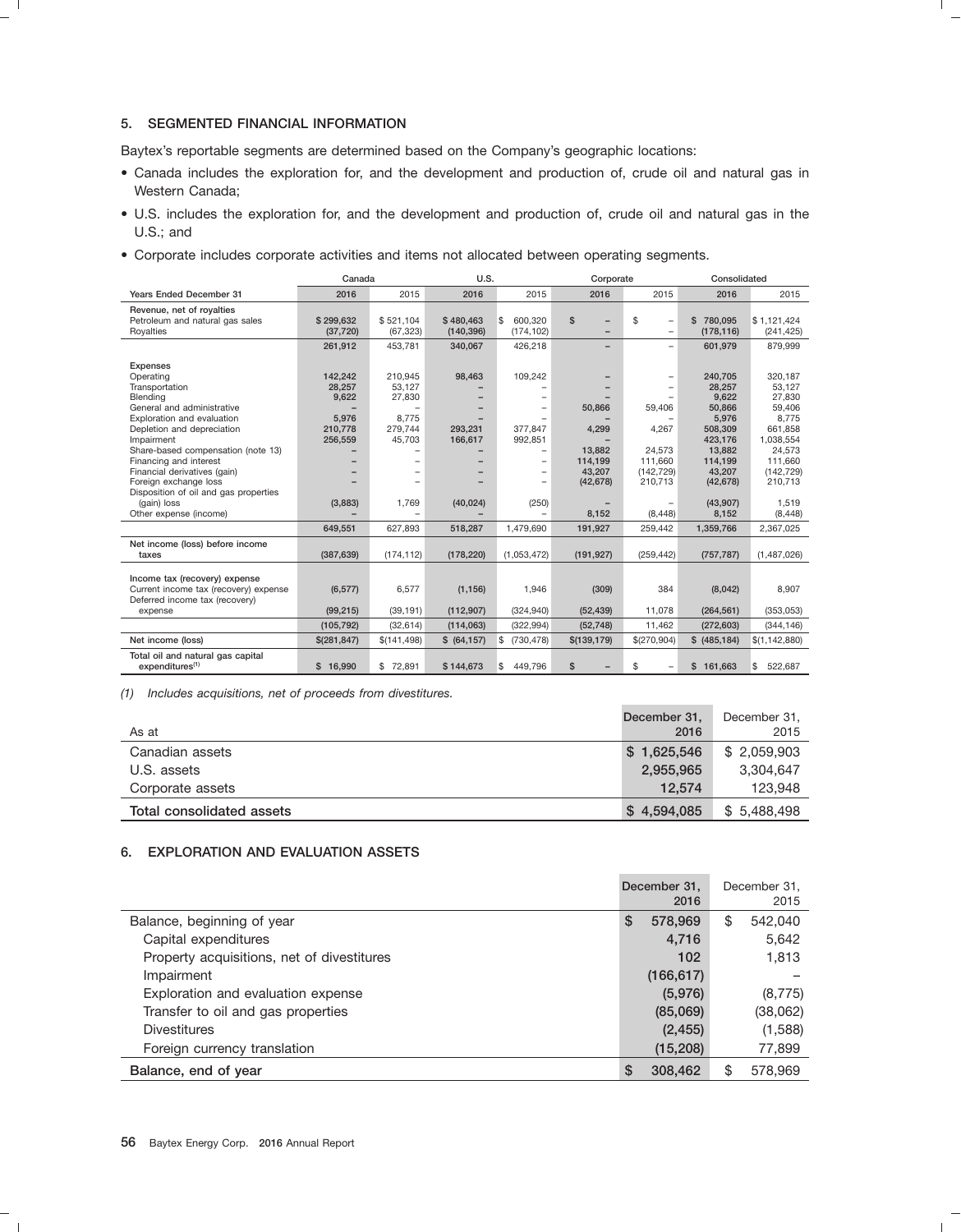During the year ended December 31, 2016, the Company derecognized \$166.6 million of exploration and evaluation assets in the U.S. CGU due to changes to the Company's development plan, which resulted in possible reserves being reclassified to contingent resources. In addition, the Company also transferred \$85.1 million from exploration and evaluation assets to oil and gas properties upon establishment of proved and probable reserves in the U.S. CGU that were previously classified as possible reserves.

At December 31, 2016, there were no indicators of impairment for exploration and evaluation assets relating to CGUs in Canada.

## **7. OIL AND GAS PROPERTIES**

|                                                    | Cost        | Accumulated<br>depletion | Net book<br>value |
|----------------------------------------------------|-------------|--------------------------|-------------------|
| Balance, December 31, 2014                         | \$6,431,760 | \$ (1,447,844)           | \$4,983,916       |
| Capital expenditures                               | 515,397     |                          | 515,397           |
| Property acquisitions                              | 551         |                          | 551               |
| Transferred from exploration and evaluation assets | 38,062      |                          | 38,062            |
| Change in asset retirement obligations             | 10,722      |                          | 10,722            |
| <b>Divestitures</b>                                | (20,096)    | 19,449                   | (647)             |
| Impairment                                         |             | (755, 613)               | (755, 613)        |
| Foreign currency translation                       | 607,885     | (68, 509)                | 539,376           |
| Depletion                                          |             | (657, 589)               | (657, 589)        |
|                                                    |             |                          |                   |
| Balance, December 31, 2015                         | \$7,584,281 | \$ (2,910,106)           | \$4,674,175       |
| Capital expenditures                               | 220,067     |                          | 220,067           |
| Property acquisitions                              | 54          |                          | 54                |
| Transferred from exploration and evaluation assets | 85,069      |                          | 85,069            |
| Change in asset retirement obligations             | 35,714      |                          | 35,714            |
| <b>Divestitures</b>                                | (59, 874)   | 42,959                   | (16, 915)         |
| Impairment                                         |             | (256, 559)               | (256, 559)        |
| Foreign currency translation                       | (101, 274)  | 15,616                   | (85, 658)         |
| Depletion                                          |             | (503,778)                | (503,778)         |

For the year ended December 31, 2016, the Company recorded total impairment expense to oil and gas properties of \$256.6 million (2015 – \$755.6 million).

## *U.S. Assets*

On July 27, 2016, the Company disposed of its operated interest in certain Eagle Ford properties for proceeds of \$54.2 million, which consisted of \$11.8 million of oil and gas properties and \$2.3 million of exploration and evaluation assets, resulting in a gain on disposition of \$40.1 million.

At December 31, 2016, the Company had no indicators of impairment in the U.S. CGU and as a result no impairment assessment was performed.

At December 31, 2015, indicators of impairment arose as a result of declining commodity prices. Impairment of \$992.9 million (\$741.3 million net of tax) was recorded in the U.S. CGU as a reduction to oil and gas properties of \$709.9 million and the Company's remaining goodwill of \$282.9 million. The recoverable amount for the U.S. CGU was not sufficient to support the carrying amounts of the assets resulting in the impairment at December 31, 2015. The recoverable amount of oil and gas properties of \$3,222.0 million for the U.S. CGU was estimated based on their fair value less costs of disposal at December 31, 2015.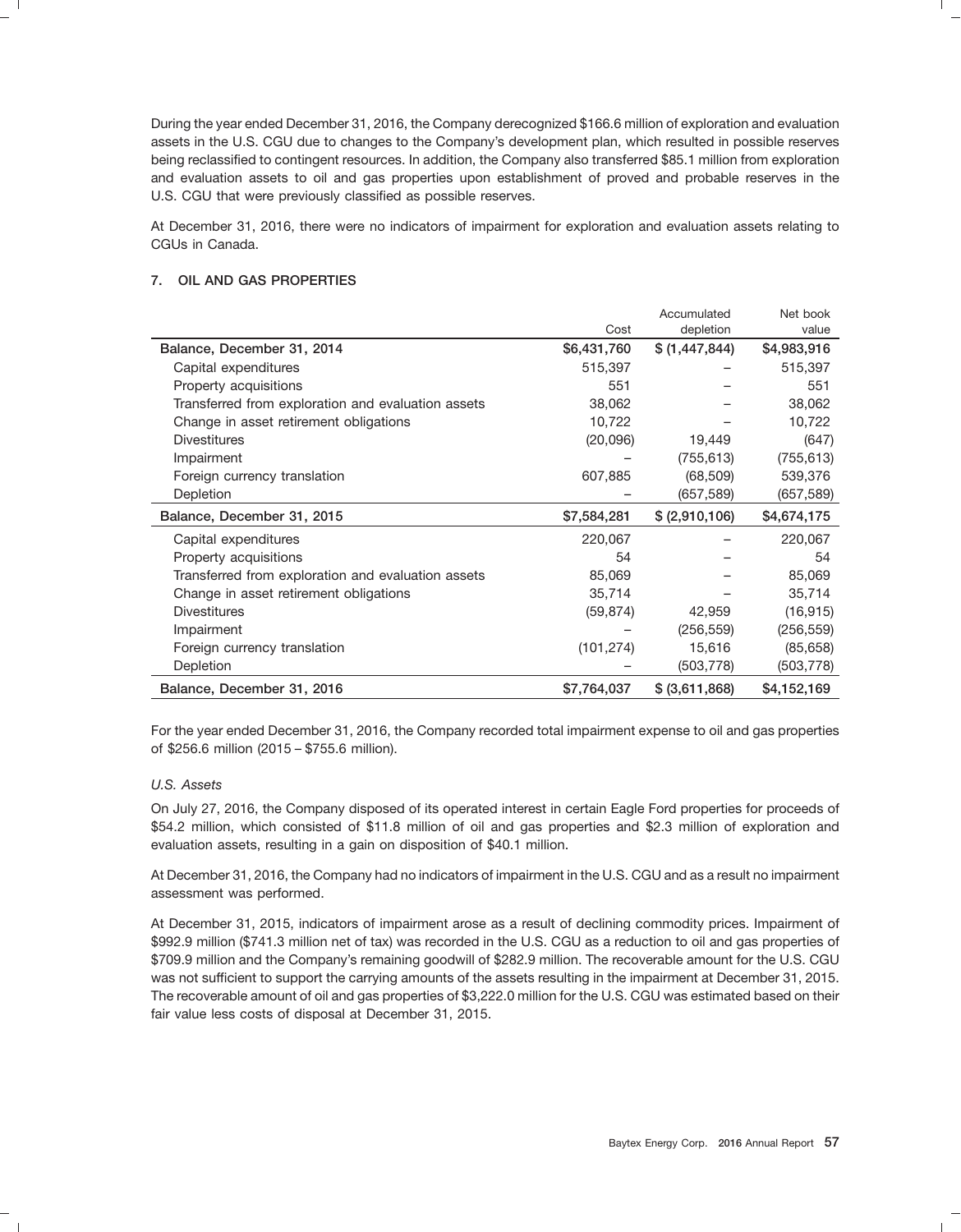#### *Canadian Assets*

At September 30, 2016, the Company recorded a \$26.6 million impairment expense in its Lloydminster CGU on assets that were reclassified from oil and gas assets to assets held for sale prior to their disposition in the fourth quarter of 2016. The carrying value of the assets transferred to assets held for sale exceeded the fair value (being the sales price) resulting in the impairment. During 2016, the Company disposed of certain non-core assets in Canada for total proceeds of \$9.0 million, which consisted of \$5.1 million of oil and gas properties and \$0.1 million of exploration and evaluation assets, resulting in a gain on disposition of \$3.8 million.

At December 31, 2016, indicators of impairment existed for the Peace River CGU as a result of downward technical revisions to reserves. Impairment of \$230.0 million was recorded in the Peace River CGU. The recoverable amount for the Peace River CGU was not sufficient to support the carrying amounts of the assets resulting in the impairment at December 31, 2016. The recoverable amount of oil and gas properties of \$550.2 million for the Peace River CGU was estimated based on their fair value less costs of disposal at December 31, 2016. For impairment assessments of oil and gas properties, the Company estimates the recoverable amount using a discounted cash flow model based on an independent reserve report approved by the Board of Directors on an annual basis and a range of pre-tax discount rates of 10% to 15%.

The recoverable amount of the Peace River CGU was calculated at December 31, 2016 using the following benchmark reference prices for the years 2017 to 2021 adjusted for commodity differentials specific to the Company:

|                                | 2017  | 2018  | 2019  | 2020  | 2021  |
|--------------------------------|-------|-------|-------|-------|-------|
| WTI crude oil (US\$/bbl)       | 55.00 | 65.00 | 70.00 | 71.40 | 72.83 |
| NYMEX natural gas (US\$/MMBtu) | 3.50  | 3.50  | 3.50  | 4.00  | 4.08  |
| Exchange rate (CAD/USD)        | 1.28  | 1.22  | 1.18  | 1.18  | 1.18  |

This data is combined with assumptions relating to long-term prices, inflation rates and exchange rates together with estimates of transportation costs and pricing of competing fuels to forecast long-term energy prices, consistent with external sources of information. The prices and costs subsequent to 2021 have been adjusted for inflation at an annual rate of 2.0%.

The fair value less costs of disposal values used to determine the recoverable amount of the Peace River CGU are classified as Level 3 fair value measures as they are based on the Company's estimate of key assumptions that are not based on observable market data.

The results of the impairment test are sensitive to changes in any of the key judgments, such as a revision in reserves, a change in forecast commodity prices, expected royalties, future development capital expenditures or expected future production costs, which could decrease or increase the recoverable amounts of assets and result in additional impairment or recovery of impairment. For the Peace River CGU, an increase in the discount rate of 1 percent would result in additional impairment of \$26.4 million. A decrease in commodity prices of 5 percent would result in additional impairment of \$59.9 million.

In November 2015, the Company completed a disposition of certain non-core assets in its Lloydminster CGU and recorded an impairment of \$45.7 million.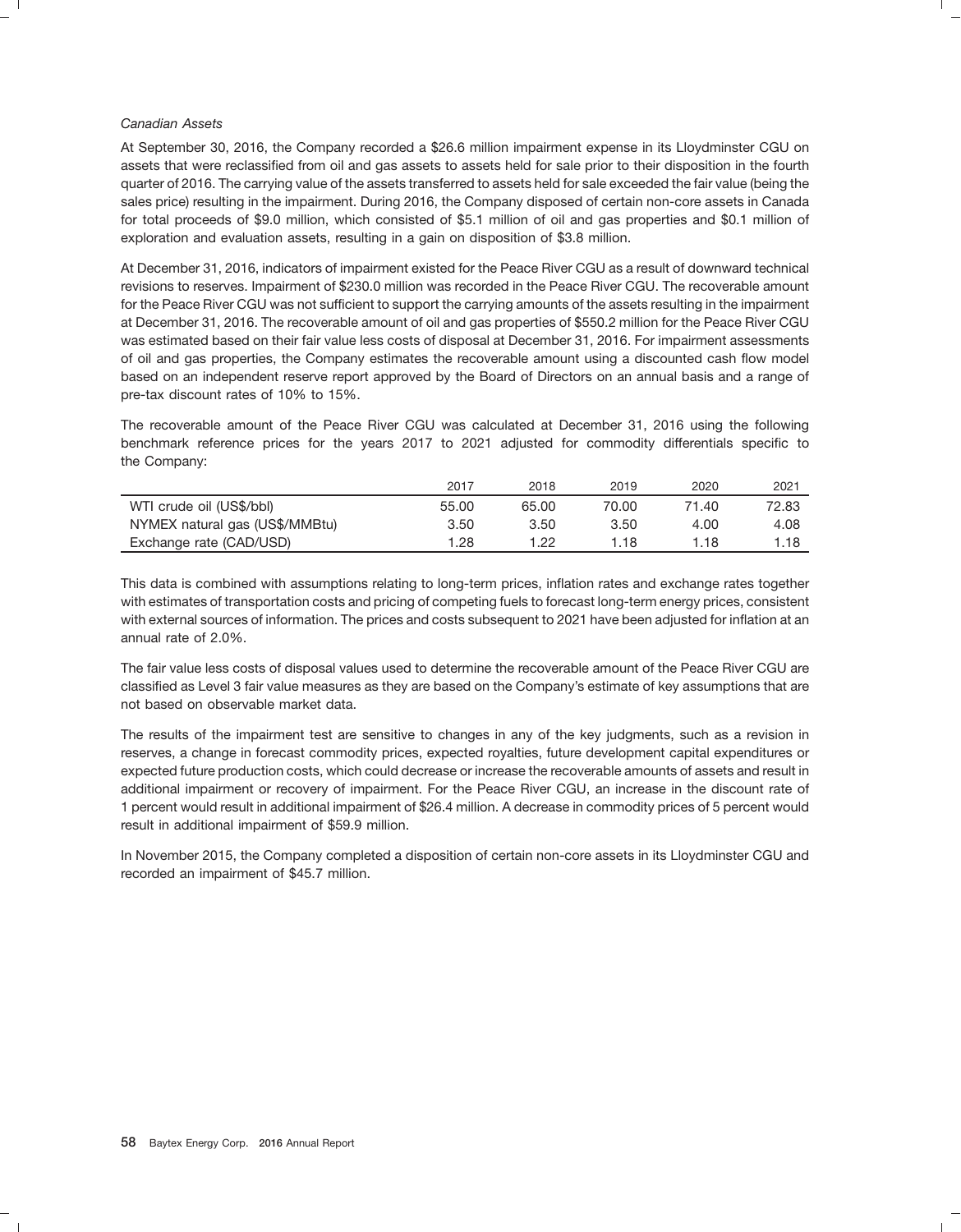## **8. OTHER PLANT AND EQUIPMENT**

|                                   | Cost     | Accumulated<br>depreciation | Net book<br>value |
|-----------------------------------|----------|-----------------------------|-------------------|
| Balance, December 31, 2014        | \$76,708 | \$(42,440)                  | \$34,268          |
| Capital expenditures              | 3.577    |                             | 3.577             |
| <b>Dispositions</b>               | (7,684)  |                             | (7,684)           |
| Foreign currency translation      | 277      | (147)                       | 130               |
| Depreciation                      |          | (4,267)                     | (4,267)           |
| Balance, December 31, 2015        | 72,878   | (46, 854)                   | 26,024            |
| Capital expenditures              | 1.934    |                             | 1.934             |
| Dispositions, net of acquisitions | (7,063)  |                             | (7,063)           |
| Foreign currency translation      | (51)     | 46                          | (7)               |
| Depreciation                      |          | (4,531)                     | (4,529)           |
| Balance, December 31, 2016        | 67.698   | (51, 339)                   | 16.359            |

#### **9. BANK LOAN**

|                                                        |   | December 31,<br>2016 |    | December 31,<br>2015 |
|--------------------------------------------------------|---|----------------------|----|----------------------|
| Bank $\alpha$ – U.S. dollar denominated <sup>(1)</sup> | S | 191.286              | \$ | 237.861              |
| Bank Joan - Canadian dollar denominated                |   | -                    |    | 18,888               |
| Bank loan – principal                                  |   | 191,286              |    | 256,749              |
| Unamortized debt issuance costs                        |   | (3,332)              |    | (4, 577)             |
| Bank loan                                              | S | 187.954              | S  | 252.172              |

*(1) U.S. dollar denominated bank loan balance as at December 31, 2016 was US\$142.5 million (US\$171.9 million as December 31, 2015)*

On March 31, 2016, Baytex amended its credit facilities to grant the banking syndicate first priority security over its assets. The amended revolving extendible secured credit facilities are comprised of a US\$25 million operating loan and a US\$350 million syndicated loan for Baytex and a US\$200 million syndicated loan for Baytex's wholly-owned subsidiary, Baytex Energy USA, Inc. (collectively, the "Revolving Facilities").

The Revolving Facilities are not borrowing base facilities and do not require annual or semi-annual reviews. The facilities contain standard commercial covenants as detailed below and do not require any mandatory principal payments prior to maturity on June 4, 2019. Baytex may request an extension of the Revolving Facilities which could extend the revolving period for up to four years (subject to a maximum four-year period at any time). Advances (including letters of credit) under the Revolving Facilities can be drawn in either Canadian or U.S. funds and bear interest at the bank's prime lending rate, bankers' acceptance discount rates or London Interbank Offered Rates, plus applicable margins. In the event that Baytex exceeds any of the covenants under the Revolving Facilities, Baytex may be required to repay, refinance or renegotiate the loan terms and may be restricted from taking on further debt or paying dividends to shareholders.

At December 31, 2016, Baytex had \$12.6 million of outstanding letters of credit (December 31, 2015 – \$12.4 million) under the Revolving Facilities.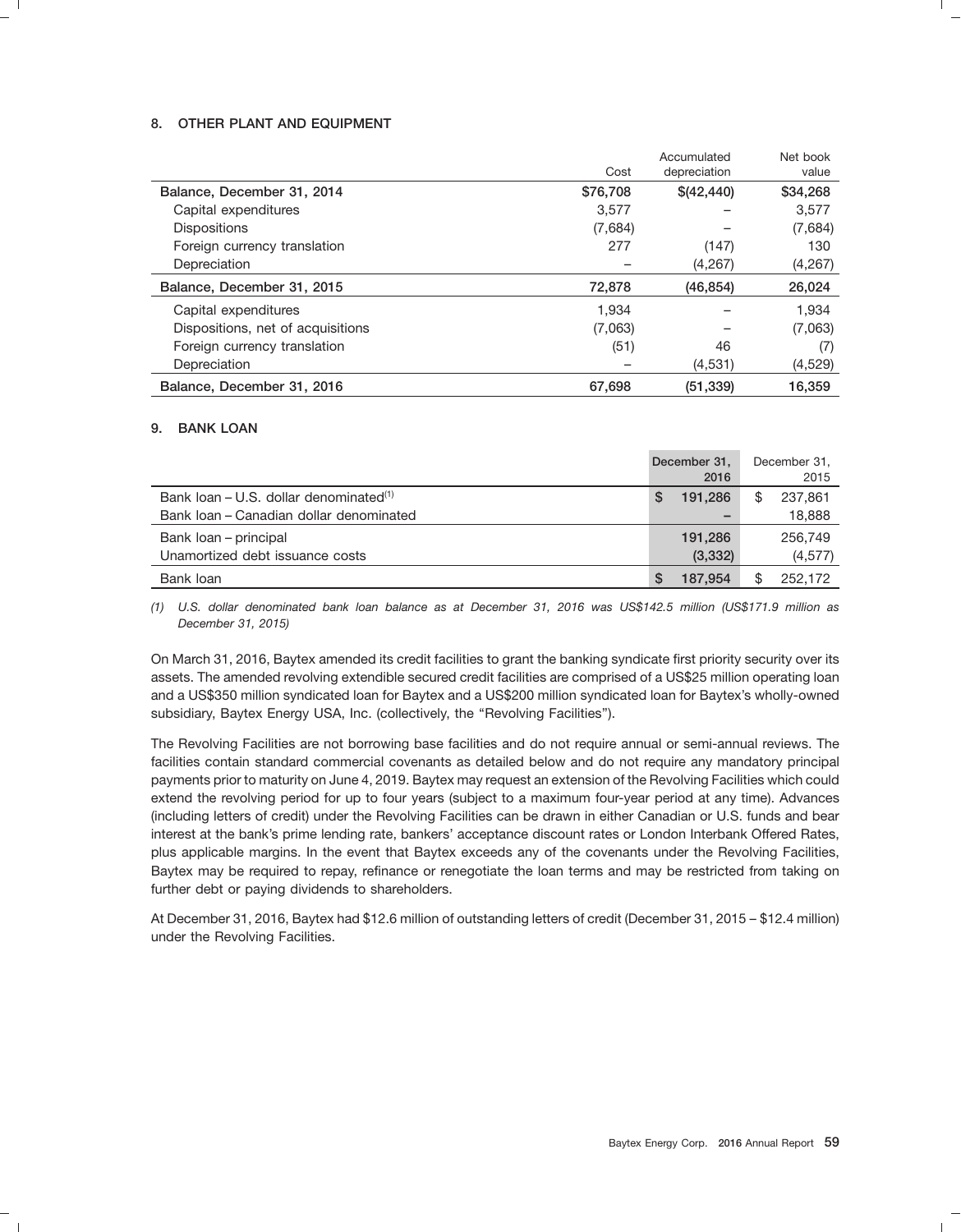At December 31, 2016, Baytex was in compliance with all of the covenants contained in the Revolving Facilities. The following table summarizes the financial covenants contained in the Revolving Facilities and Baytex's compliance therewith as at December 31, 2016.

|                                                  |          | Ratio for the Quarter(s) ending: |                                                                                     |                     |                     |  |  |  |
|--------------------------------------------------|----------|----------------------------------|-------------------------------------------------------------------------------------|---------------------|---------------------|--|--|--|
|                                                  |          | Position as at December 31, 2016 | June 30, 2018 to                                                                    |                     |                     |  |  |  |
| <b>Covenant Description</b>                      |          |                                  | December 31, 2016 to March 31, 2018 September 30, 2018 December 31, 2018 Thereafter |                     |                     |  |  |  |
| Senior Secured Debt <sup>(1)</sup> to Bank       |          |                                  |                                                                                     |                     |                     |  |  |  |
| EBITDA <sup>(2)</sup> (Maximum Ratio)            | 0.6:1.00 | 5.00:1.00                        | 4.50:1.00                                                                           | 4.00:1.00 3.50:1.00 |                     |  |  |  |
| Interest Coverage <sup>(3)</sup> (Minimum Ratio) | 3.6:1.00 | 1.25:1.00                        | 1.50:1.00                                                                           |                     | 1.75:1.00 2.00:1.00 |  |  |  |

*(1) ''Senior Secured Debt'' is defined as the principal amount of the bank loan and other secured obligations identified in the credit agreement. As at December 31, 2016, the Company's Senior Secured Debt totaled \$204 million.*

*(2) Bank EBITDA is calculated based on terms and definitions set out in the credit agreement which adjusts net income (loss) for financing and interest expenses, income tax, certain specific unrealized and non-cash transactions (including depletion, depreciation, exploration and evaluation expenses, unrealized gains and losses on financial derivatives and foreign exchange and share-based compensation) and is calculated based on a trailing twelve month basis. Bank EBITDA for the twelve months ended December 31, 2016 was \$373 million.*

*(3) Interest coverage is computed as the ratio of Bank EBITDA to financing and interest expenses excluding non-cash interest and accretion on asset retirement obligations, and is calculated on a trailing twelve month basis. Financing and interest expenses for the twelve months ended December 31, 2016 were \$104 million.*

## **10. LONG-TERM NOTES**

|                                                                | December 31,<br>2016 | December 31.<br>2015 |
|----------------------------------------------------------------|----------------------|----------------------|
| 7.5% notes (US\$6,400 – principal) due April 1, 2020           | S<br>8.593           | \$<br>8,858          |
| 6.75% notes (US\$150,000 - principal) due February 17, 2021    | 201,405              | 207,600              |
| 5.125% notes (US\$400,000 - principal) due June 1, 2021        | 537,080              | 553,600              |
| 6.625% notes (Cdn\$300,000 - principal) due July 19, 2022      | 300,000              | 300,000              |
| 5.625% notes (US\$400,000 - principal) due June 1, 2024        | 537,080              | 553,600              |
| Total long-term notes - principal                              | 1,584,158            | 1,623,658            |
| Unamortized debt issuance costs                                | (18,042)             | (20, 901)            |
| Total long-term notes – net of unamortized debt issuance costs | \$1,566,116          | 1,602,757<br>SS.     |

The long-term notes do not contain any significant financial maintenance covenants. The long-term notes contain a debt incurrence covenant that restricts the Company's ability to raise additional debt beyond the existing Revolving Facilities and long-term notes unless the Company maintains a minimum fixed charge coverage ratio (computed as the ratio of Bank EBITDA (as defined in note 9) to financing and interest expenses on a trailing twelve month basis) of 2.5:1. As at December 31, 2016, the fixed charge coverage ratio was 3.59:1.00.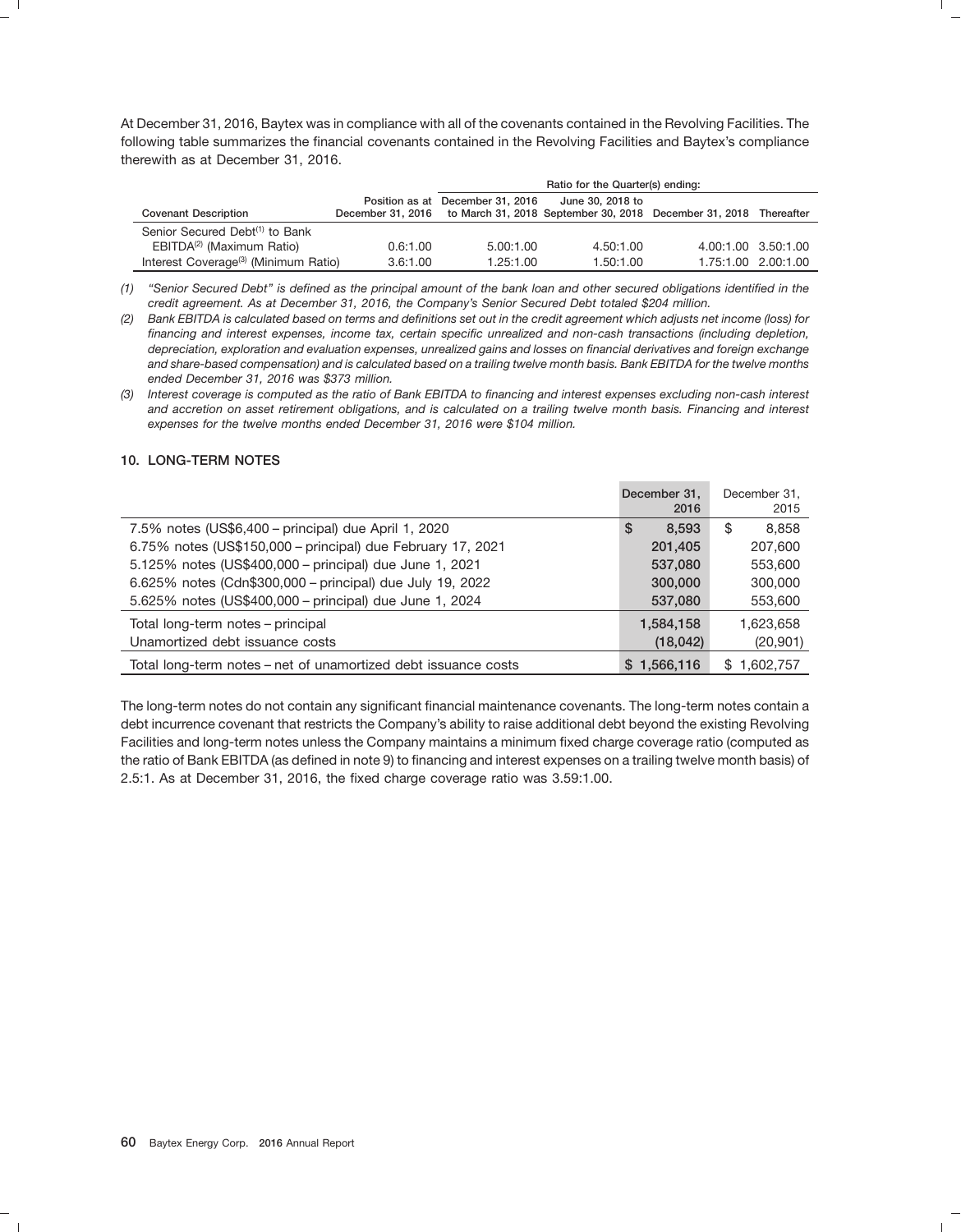## **11. ASSET RETIREMENT OBLIGATIONS**

|                                               |   | December 31.<br>2016 | December 31.<br>2015 |
|-----------------------------------------------|---|----------------------|----------------------|
| Balance, beginning of year                    | S | 296,002              | \$<br>286,032        |
| Liabilities incurred                          |   | 5,642                | 4,964                |
| Liabilities settled                           |   | (5,616)              | (10, 888)            |
| Liabilities acquired                          |   |                      | 593                  |
| Liabilities divested                          |   | (10, 590)            | (10, 578)            |
| Accretion                                     |   | 6,174                | 6,262                |
| Change in estimate <sup>(1)</sup>             |   | 20,402               | 33,266               |
| Changes in discount rates and inflation rates |   | 20,260               | (17, 523)            |
| Foreign currency translation                  |   | (757)                | 3,874                |
| Balance, end of year                          | S | 331.517              | \$<br>296.002        |

*(1) Changes in the estimated costs, the timing of abandonment and reclamation and the status of wells are factors resulting in a change in estimate.*

The Company's asset retirement obligations are based on its net ownership in wells and facilities. Management estimates the costs to abandon and reclaim the wells and the facilities using existing technology and the estimated time period during which these costs will be incurred in the future. These costs are expected to be incurred over the next 50 years. The undiscounted amount of estimated cash flow required to settle the asset retirement obligations is \$605.4 million (December 31, 2015 – \$561.4 million). The discounted amount of estimated cash flow required to settle the asset retirement obligations at December 31, 2016 using an estimated annual inflation rate of 1.75% (December 31, 2015 – 1.50%) and discounted at a risk free rate of 2.25% (December 31, 2015 – 2.25%) is \$331.5 million (December 31, 2015 – \$296.0 million).

## **12. SHAREHOLDERS' CAPITAL**

The authorized capital of Baytex consists of an unlimited number of common shares without nominal or par value and 10,000,000 preferred shares without nominal or par value, issuable in series. Baytex establishes the rights and terms of the preferred shares upon issuance. As at December 31, 2016, no preferred shares have been issued by the Company and all common shares issued were fully paid.

The holders of common shares may receive dividends as declared from time to time and are entitled to one vote per share at any meetings of the holders of common shares. All common shares rank equally with regard to the Company's net assets in the event the Company is wound-up or terminated.

|                                                                | Number of<br>Common Shares |             |
|----------------------------------------------------------------|----------------------------|-------------|
|                                                                | (000s)                     | Amount      |
| Balance, December 31, 2014                                     | 168,107                    | \$3,580,825 |
| Transfer from contributed surplus on vesting and conversion of |                            |             |
| share awards                                                   | 1,092                      | 41,836      |
| Issued for cash                                                | 36,455                     | 632,494     |
| Issuance costs, net of tax                                     |                            | (19, 301)   |
| Issued pursuant to dividend reinvestment plan                  | 4,929                      | 60,977      |
| Balance, December 31, 2015                                     | 210,583                    | \$4,296,831 |
| Transfer from contributed surplus on vesting and conversion of |                            |             |
| share awards                                                   | 958                        | 14,522      |
| Issued for cash                                                | 21,908                     | 115,014     |
| Issuance costs, net of tax                                     |                            | (3,706)     |
| Balance, December 31, 2016                                     | 233,449                    | \$4,422,661 |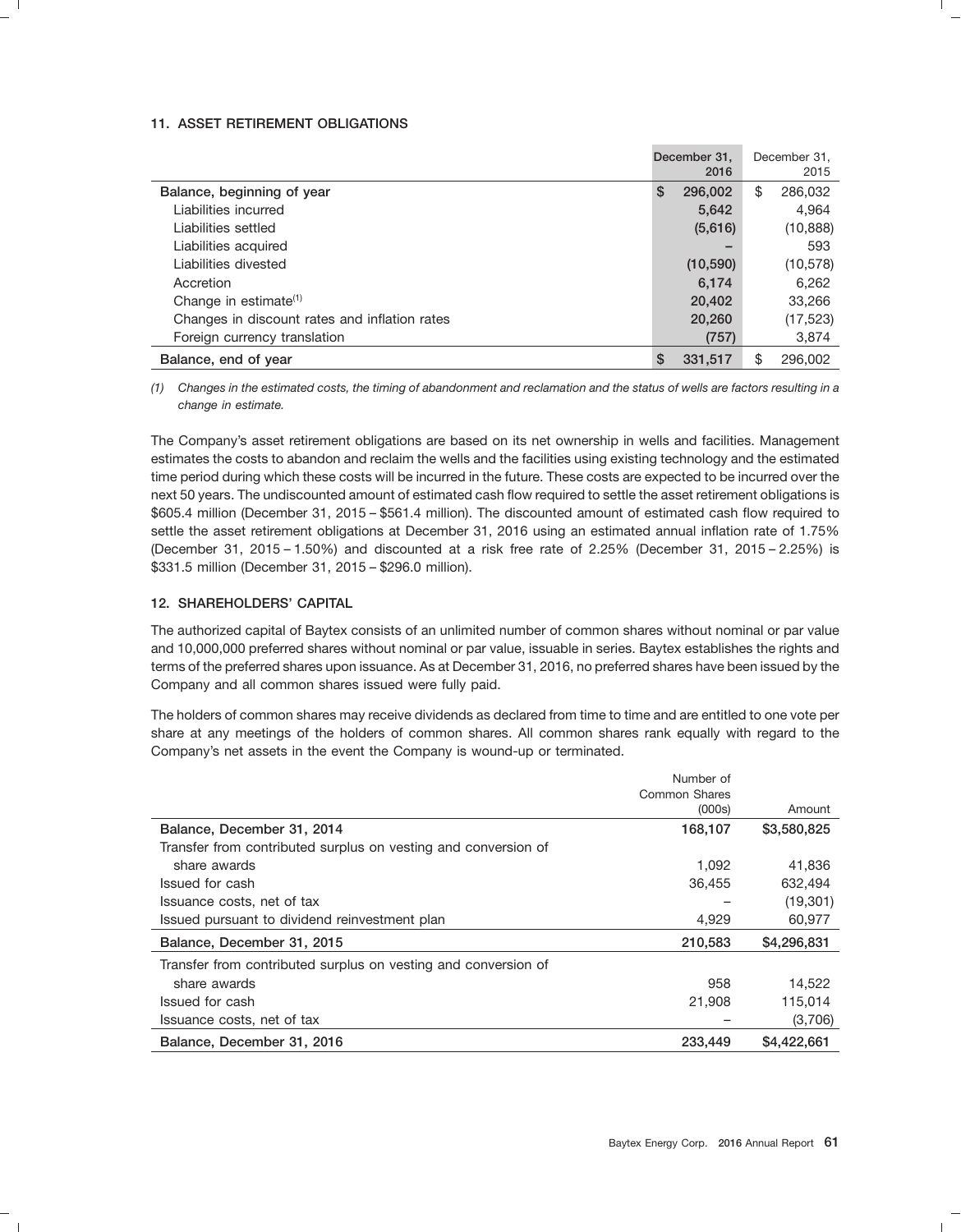On December 12, 2016, Baytex issued 21,907,500 common shares for aggregate gross proceeds of approximately \$115.0 million (\$109.9 million net of issue costs). Issuance costs of \$5.1 million (\$3.7 million after tax) were incurred and recorded as a reduction to shareholders' capital.

On April 2, 2015, Baytex issued 36,455,000 common shares for aggregate gross proceeds of approximately \$632.5 million (\$606.0 million net of issue costs). Issuance costs of \$26.4 million (\$19.3 million after tax) were incurred and recorded as a reduction to shareholders' capital.

Baytex has a Dividend Reinvestment Plan (the "DRIP") that allows eligible holders in Canada and the United States to reinvest their monthly cash dividends to acquire additional common shares. At the discretion of Baytex, common shares will either be issued from treasury or acquired in the open market at prevailing market prices. Pursuant to the terms of the DRIP, common shares are issued from treasury at a three percent discount to the arithmetic average of the daily volume weighted average trading prices of the common shares on the Toronto Stock Exchange (in respect of participants resident in Canada or any jurisdiction other than the United States) or the New York Stock Exchange (in respect of participants resident in the United States) for the period commencing on the second business day after the dividend record date and ending on the second business day immediately prior to the dividend payment date. Baytex reserves the right at any time to change or eliminate the discount on common shares acquired through the DRIP from treasury. During the year ended December 31, 2015, a total of 4,928,529 common shares were issued in accordance with this plan.

During the year ended December 31, 2015, the Company declared dividends of \$0.80 per share totaling \$154.0 million (\$96.6 million, net of DRIP). The Company suspended the monthly dividend in September 2015 due to commodity prices and to preserve liquidity.

## **13. SHARE AWARD INCENTIVE PLAN**

The Company recorded compensation expense related to the share awards of \$13.9 million for the year ended December 31, 2016 (\$24.6 million for the year ended December 31, 2015).

The weighted average fair value of share awards granted during the year ended December 31, 2016 was \$3.04 per restricted and performance award (for the year ended December 31, 2015, \$17.17 per restricted and performance award).

The number of share awards outstanding is detailed below:

| (000s)                                | Number of<br>restricted<br>awards | Number of<br>performance<br>awards <sup>(1)</sup> | Total<br>number of<br>share awards |
|---------------------------------------|-----------------------------------|---------------------------------------------------|------------------------------------|
| Balance, December 31, 2014            | 747                               | 615                                               | 1,362                              |
| Granted                               | 615                               | 503                                               | 1,118                              |
| Vested and converted to common shares | (432)                             | (382)                                             | (814)                              |
| Forfeited                             | (201)                             | (123)                                             | (324)                              |
| Balance, December 31, 2015            | 729                               | 613                                               | 1,342                              |
| Granted                               | 1.313                             | 1,583                                             | 2,896                              |
| Vested and converted to common shares | (450)                             | (409)                                             | (859)                              |
| Forfeited                             | (84)                              | (50)                                              | (134)                              |
| Balance, December 31, 2016            | 1,508                             | 1.737                                             | 3,245                              |

*(1) Based on underlying awards before applying the payout multiplier which can range from 0x to 2x.*

During the year, the Company identified an immaterial error relating to share-based compensation expense in the previously issued financial statements. The estimated forfeiture rate was improperly applied to share awards that had previously vested and transferred to share capital, thereby understating share-based compensation expense. The Company concluded that the error was not material to the Company's previously filed financial statements and the corrected adjustments have been applied to the comparative information in these consolidated financial statements.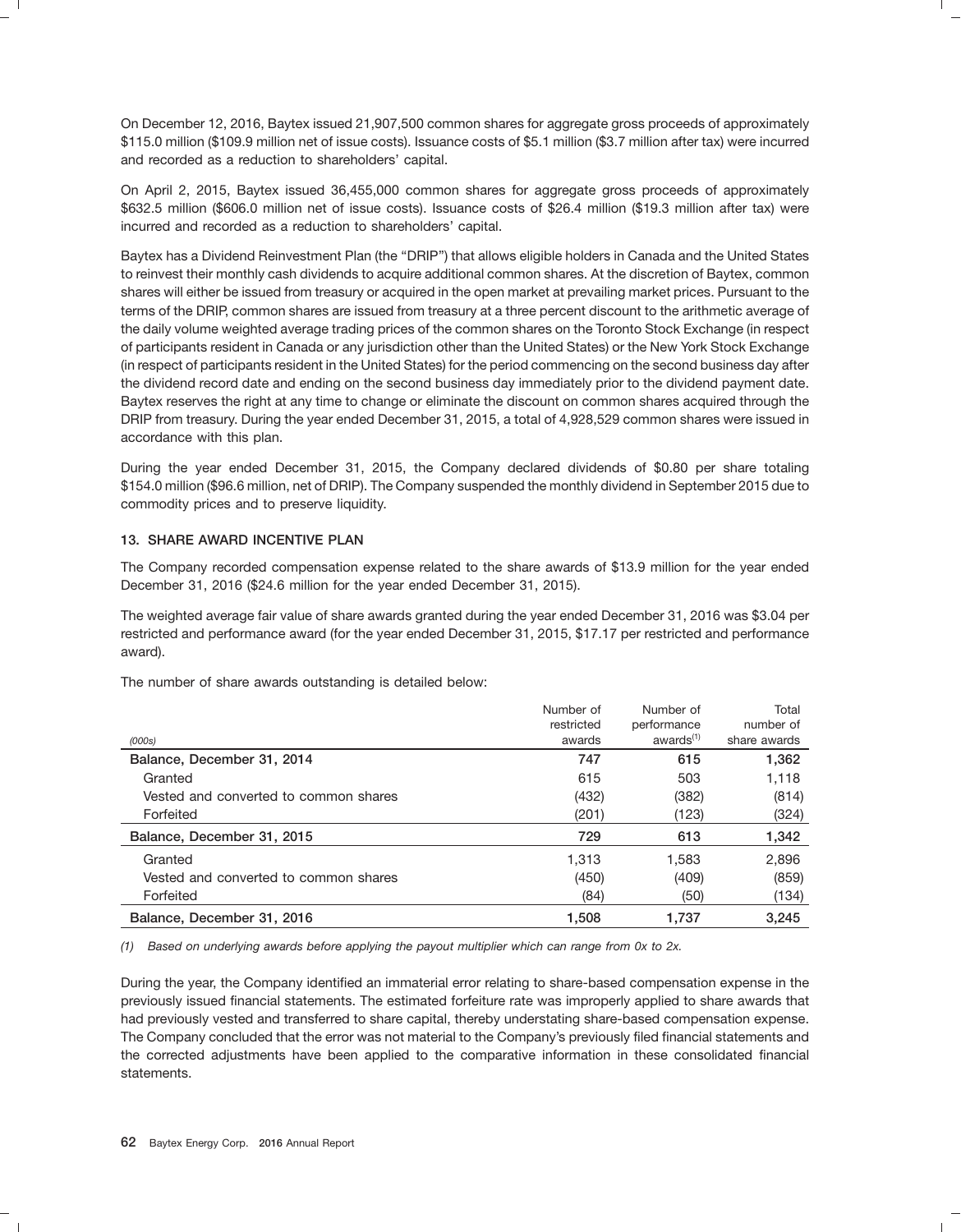For the year ended December 31, 2015, an adjustment of \$9.2 million has been recorded to increase both the sharebased compensation expense and contributed surplus. Net loss per share (basic and diluted) increased by \$0.05 per share to \$5.77 per share for the year ended December 31, 2015. As at January 1, 2015, an adjustment of \$8.2 million has been recorded to increase both the deficit and contributed surplus. As this adjustment was not material, an opening statement of financial position as at January 1, 2015 is not presented.

# **14. NET INCOME (LOSS) PER SHARE**

Baytex calculates basic income per share based on the net income (loss) attributable to shareholders using the weighted average number of shares outstanding during the period. Diluted income per share amounts reflect the potential dilution that could occur if share awards were converted. The treasury stock method is used to determine the dilutive effect of share awards whereby the potential conversion of share awards and the amount of compensation expense, if any, attributed to future services are assumed to be used to purchase common shares at the average market price during the year.

|                                                       | <b>Years Ended December 31</b> |                  |              |                     |                  |              |  |
|-------------------------------------------------------|--------------------------------|------------------|--------------|---------------------|------------------|--------------|--|
|                                                       |                                | 2016             |              | 2015                |                  |              |  |
|                                                       |                                | Common<br>shares | Net loss     | Net                 | Common<br>shares | Net loss     |  |
|                                                       | Net loss                       | (000s)           | per share    | loss                | (000s)           | per share    |  |
| Net income (loss) – basic<br>Dilutive effect of share | \$ (485, 184)                  | 212.298          | \$<br>(2.29) | \$<br>(1, 142, 880) | 198,207          | \$<br>(5.77) |  |
| awards                                                | -                              |                  |              |                     |                  |              |  |
| Net income (loss) – diluted                           | \$ (485, 184)                  | 212.298          | S<br>(2.29)  | (1, 142, 880)<br>\$ | 198,207          | \$<br>(5.77) |  |

For the year ended December 31, 2016, 3.2 million share awards were anti-dilutive (December 31, 2015 – 1.3 million share awards).

# **15. INCOME TAXES**

The provision for income taxes has been computed as follows:

|                                                                                         | <b>Years Ended December 31</b> |                 |  |
|-----------------------------------------------------------------------------------------|--------------------------------|-----------------|--|
|                                                                                         | 2016                           | 2015            |  |
| Net income (loss) before income taxes                                                   | S<br>(757, 787)                | \$(1,487,026)   |  |
| Expected income taxes at the statutory rate of $27.00\%$ (2015 - 26.24%) <sup>(1)</sup> | (204, 602)                     | (390, 196)      |  |
| Increase (decrease) in income tax recovery resulting from:                              |                                |                 |  |
| Share-based compensation                                                                | 3,610                          | 6,449           |  |
| Non-taxable portion of foreign exchange (gain) loss                                     | (5,309)                        | 27,910          |  |
| Effect of change in income tax rates $(1)$                                              | 1,180                          | 13.246          |  |
| Effect of rate adjustments for foreign jurisdictions                                    | (63, 745)                      | (120, 943)      |  |
| Effect of change in deferred tax benefit not recognized <sup>(2)</sup>                  | (5,309)                        | 40.142          |  |
| Impairment of goodwill                                                                  |                                | 74,025          |  |
| Other                                                                                   | 1,572                          | 5,221           |  |
| Income tax (recovery)                                                                   | \$<br>(272, 603)               | (344.146)<br>\$ |  |

*(1) Expected income tax rate increased due to an increase in the corporate income tax rate in Alberta (from 10% to 12%), offset by a decrease in the Texas franchise tax rate (from 1.00% to 0.75%).*

*(2) A deferred income tax asset has not been recognized for allowable capital losses of \$129 million related to the unrealized foreign exchange losses arising from the translation of U.S. dollar denominated long-term notes (\$149 million as at December 31, 2015).*

In June 2016, certain indirect subsidiary entities received reassessments from the Canada Revenue Agency (the ''CRA'') that deny non-capital loss deductions relevant to the calculation of income taxes for the years 2011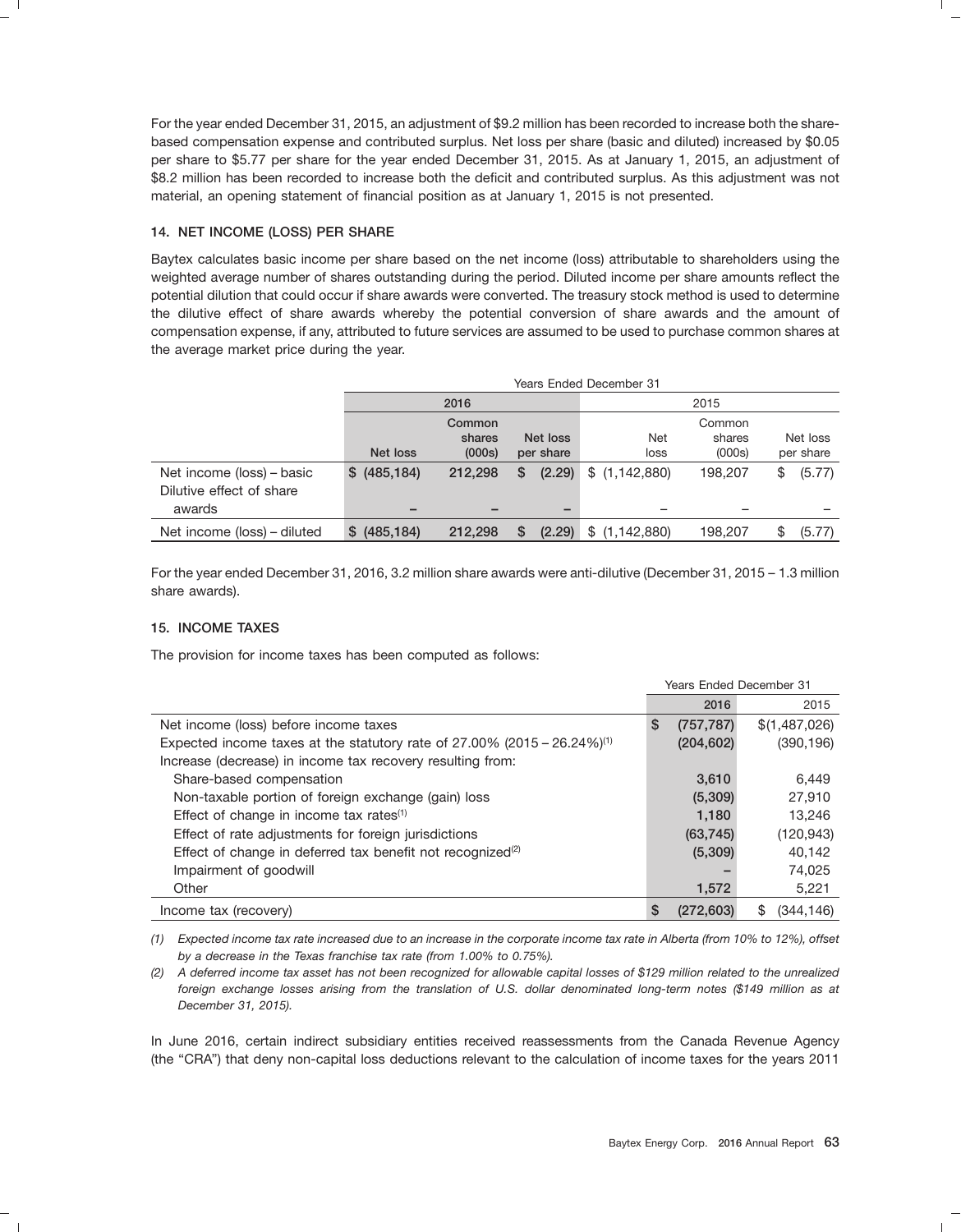through 2015. These reassessments follow the previously disclosed letter from the CRA received by Baytex in November 2014 proposing to issue such reassessments.

Baytex remains confident that the tax filings of the affected entities are correct and in September 2016, filed a notice of objection for each notice of reassessment received. These notices of objection will be reviewed by the Appeals Division of CRA; a process that Baytex estimates could take up to two years. If the Appeals Division upholds the notices of reassessment Baytex has the right to appeal to the Tax Court of Canada; a process that Baytex estimates could take a further two years. Should Baytex be unsuccessful at the Tax Court of Canada, additional appeals are available; a process that Baytex estimates could take another two years and potentially longer. The reassessments do not require Baytex to pay any amounts in order to participate in the appeals process.

By way of background, Baytex acquired all of the interests in several privately held commercial trusts in 2010 with accumulated non-capital losses of \$591 million (the ''Losses''). The Losses were subsequently used to reduce the taxable income of those trusts. The reassessments disallow the deduction of the Losses under the general anti-avoidance rule of the Income Tax Act (Canada). If, after exhausting available appeals, the deduction of Losses continues to be disallowed, Baytex would owe cash taxes for the years 2012 through 2015 and an additional amount for late payment interest. The amount of cash taxes owing and the late payment interest are dependent upon the amount of unused tax shelter available to offset the reassessed income, including tax shelter from future years available for "carry back" to the years 2012 through 2015.

|                                                  |                  |             | Share       | Foreign<br>Currency |                  |
|--------------------------------------------------|------------------|-------------|-------------|---------------------|------------------|
|                                                  | January 1,       | Recognized  | Issuance    | Translation         | December 31.     |
| As at                                            | 2016             | in Net Loss | Costs       | Adjustment          | 2016             |
| Taxable temporary differences:                   |                  |             |             |                     |                  |
| Petroleum and natural gas                        |                  |             |             |                     |                  |
| properties                                       | \$(1,105,470)    | \$112,710   | \$          | 25,181<br>\$        | \$<br>(967, 579) |
| Financial derivatives                            | (29, 961)        | 37,830      |             |                     | 7,869            |
| Deferred income                                  | (28, 387)        | 27,968      |             |                     | (419)            |
| Other                                            | (6, 595)         | 2,327       | 1,370       | (2, 120)            | (5,018)          |
| Deductible temporary differences:                |                  |             |             |                     |                  |
| Asset retirement obligations                     | 83,189           | 10,231      |             | (404)               | 93,016           |
| Financial derivatives                            | 1.582            | (1,582)     |             |                     |                  |
| Non-capital losses                               | 383,450          | 30,530      |             | (9,028)             | 404,952          |
| Finance costs                                    | 46,937           | 44,547      |             |                     | 91,484           |
| Net deferred income tax liability <sup>(1)</sup> | (655, 255)<br>\$ | \$264,561   | \$<br>1,370 | \$<br>13,629        | \$<br>(375, 695) |

A continuity of the net deferred income tax liability is detailed in the following tables:

*(1) Non-capital loss carry-forwards at December 31, 2016 totaled \$1,191.7 million and expire from 2023 to 2036.*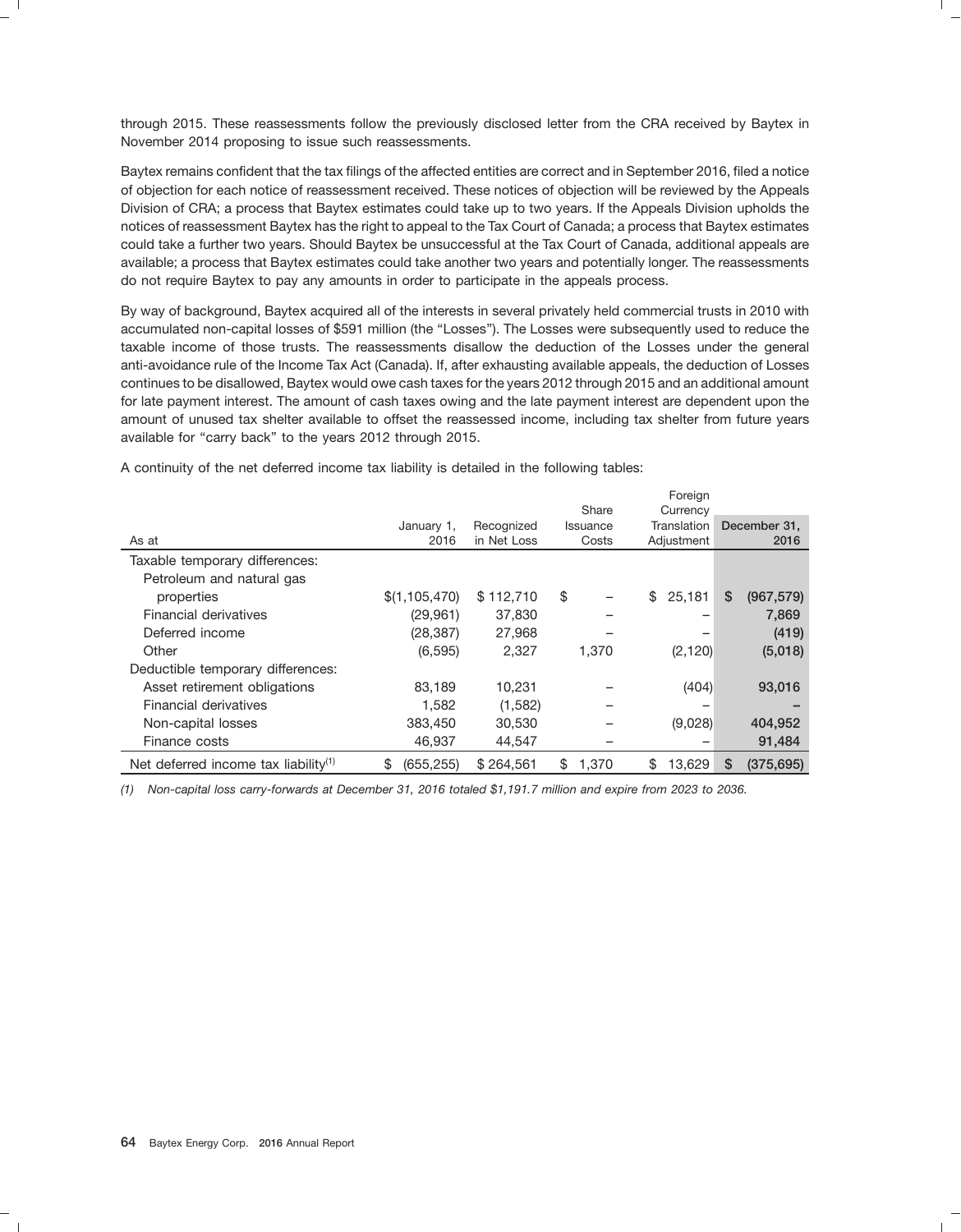A continuity of the net deferred income tax liability is detailed in the following tables:

|                                                  |                  |             |                        | Foreign       |                 |
|--------------------------------------------------|------------------|-------------|------------------------|---------------|-----------------|
|                                                  |                  |             | Share                  | Currency      |                 |
|                                                  | January 1,       | Recognized  | <i><b>Issuance</b></i> | Translation   | December 31.    |
| As at                                            | 2015             | in Net Loss | Costs                  | Adjustment    | 2015            |
| Taxable temporary differences:                   |                  |             |                        |               |                 |
| Petroleum and natural gas properties             | \$ (1,136,083)   | \$188,781   | \$<br>-                | \$ (158, 168) | \$ (1,105,470)  |
| Financial derivatives                            | (45, 950)        | 15,989      |                        |               | (29, 961)       |
| Deferred income                                  | (81, 979)        | 53,592      |                        |               | (28, 387)       |
| Other                                            | (7, 222)         | (10,096)    | 7,099                  | 3,624         | (6, 595)        |
| Deductible temporary differences:                |                  |             |                        |               |                 |
| Asset retirement obligations                     | 74.918           | 6,880       |                        | 1.391         | 83,189          |
| Financial derivatives                            | 5,341            | (3,759)     |                        |               | 1,582           |
| Non-capital losses                               | 227,370          | 112,802     |                        | 43,278        | 383,450         |
| Finance costs                                    | 58,073           | (11, 136)   |                        |               | 46.937          |
| Net deferred income tax liability <sup>(1)</sup> | (905, 532)<br>\$ | \$353,053   | 7.099<br>\$.           | \$ (109, 875) | (655, 255)<br>S |

*(1) Non-capital loss carry-forwards at December 31, 2015 totaled \$1,110.0 million and expire from 2023 to 2035.*

## **16. FINANCING AND INTEREST**

|                                           | <b>Years Ended December 31</b> |         |    |         |  |
|-------------------------------------------|--------------------------------|---------|----|---------|--|
|                                           |                                | 2016    |    | 2015    |  |
| Interest on bank loan                     |                                | 12,860  | \$ | 14,303  |  |
| Interest on long-term notes               |                                | 90,825  |    | 89,101  |  |
| Non-cash financing                        |                                | 4.340   |    | 1,994   |  |
| Accretion on asset retirement obligations |                                | 6.174   |    | 6,262   |  |
| Financing and interest                    |                                | 114.199 |    | 111.660 |  |

#### **17. FOREIGN EXCHANGE**

|                                         | <b>Years Ended December 31</b> |           |    |         |
|-----------------------------------------|--------------------------------|-----------|----|---------|
|                                         |                                | 2016      |    | 2015    |
| Unrealized foreign exchange (gain) loss |                                | (41, 436) | \$ | 213,999 |
| Realized foreign exchange gain          |                                | (1.242)   |    | (3,286) |
| Foreign exchange (gain) loss            |                                | (42.678)  |    | 210,713 |

#### **18. FINANCIAL INSTRUMENTS AND RISK MANAGEMENT**

The Company's financial assets and liabilities are comprised of cash, trade and other receivables, trade and other payables, financial derivatives, bank loan and long-term notes.

#### *Categories of Financial Instruments*

The estimated fair values of the financial instruments have been determined based on the Company's assessment of available market information. To estimate fair values of its financial instruments, Baytex uses quoted market prices when available, or third-party models and valuation methodologies that use observable market data. These estimates may not necessarily be indicative of the amounts that could be realized or settled in a market transaction. The fair values of financial instruments, other than financial derivatives, bank loan and long-term notes, are equal to their carrying amounts due to the short-term maturity of these instruments. The fair value of financial derivatives are based on mark-to-market values of the underlying financial derivative contracts. The fair value of the bank loan approximates its carrying value as it is at a market rate of interest. The fair value of the long-term notes are based on the trading value of the notes.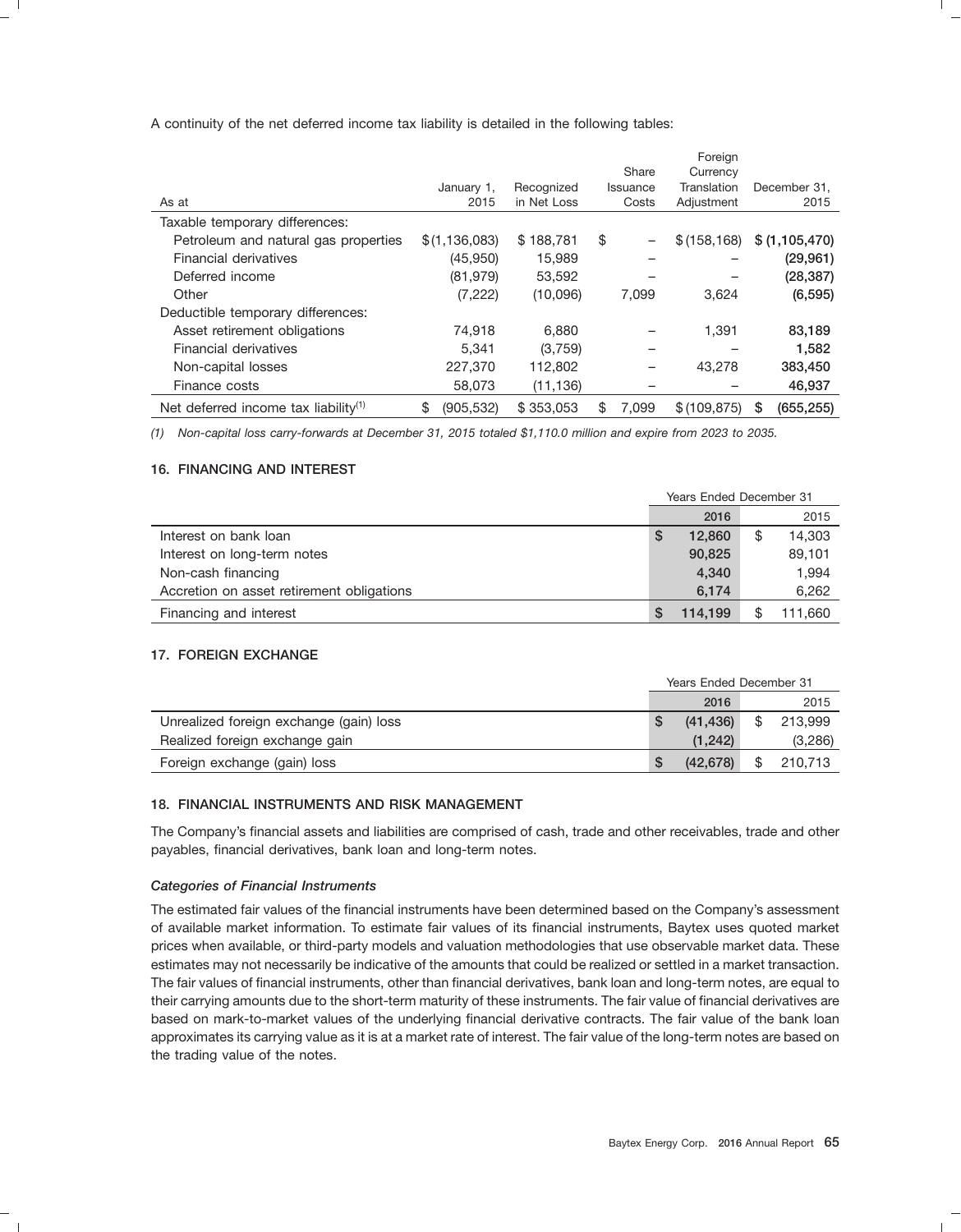## *Fair Value of Financial Instruments*

Baytex classifies the fair value of financial instruments according to the following hierarchy based on the amount of observable inputs used to value the instruments:

- Level 1: Values based on unadjusted quoted prices in active markets that are accessible at the measurement date for identical assets or liabilities.
- Level 2: Values based on quoted prices in markets that are not active or model inputs that are observable either directly or indirectly for substantially the full term of the asset or liability.
- Level 3: Values based on prices or valuation techniques that require inputs that are both unobservable and significant to the overall fair value measurement.

The carrying value and fair value of the Company's financial instruments carried on the consolidated statements of financial position are classified into the following categories:

|                                   | December 31, 2016 |                   |    |                |    | December 31, 2015 |                  |                                               |
|-----------------------------------|-------------------|-------------------|----|----------------|----|-------------------|------------------|-----------------------------------------------|
|                                   |                   | Carrying<br>value |    | Fair value     |    | Carrying<br>value | Fair value       | <b>Fair Value</b><br>Measurement<br>Hierarchy |
| <b>Financial Assets</b>           |                   |                   |    |                |    |                   |                  |                                               |
| $FVTPL^{(1)}$                     |                   |                   |    |                |    |                   |                  |                                               |
| Cash                              | \$                | 2,705             | \$ | 2,705          | \$ | 247               | \$<br>247        | Level 1                                       |
| Derivatives                       |                   | 2,219             |    | 2,219          |    | 110,990           | 110,990          | Level 2                                       |
| Total FVTPL(1)                    | \$                | 4,924             | \$ | 4,924          | \$ | 111,237           | \$<br>111,237    |                                               |
|                                   |                   |                   |    |                |    |                   |                  |                                               |
| Loans and receivables             |                   |                   |    |                |    |                   |                  |                                               |
| Trade and other receivables       | \$                | 112,171           | \$ | 112,171        | \$ | 98,093            | \$<br>98,093     |                                               |
| Total loans and receivables       | \$                | 112,171           | \$ | 112,171        | \$ | 98,093            | \$<br>98,093     |                                               |
| <b>Financial Liabilities</b>      |                   |                   |    |                |    |                   |                  |                                               |
| $FVTPL^{(1)}$                     |                   |                   |    |                |    |                   |                  |                                               |
| Derivatives                       | \$                | (31, 365)         | \$ | (31, 365)      | \$ |                   | \$               | Level <sub>2</sub>                            |
| Total FVTPL <sup>(1)</sup>        | \$                | (31, 365)         | \$ | (31, 365)      | \$ |                   | \$<br>—          |                                               |
| Other financial liabilities       |                   |                   |    |                |    |                   |                  |                                               |
| Trade and other payables          | S                 | (112, 973)        | \$ | (112, 973)     | \$ | (267, 838)        | \$<br>(267, 838) |                                               |
| Bank loan                         |                   | (187, 954)        |    | (191, 286)     |    | (252, 172)        | (256, 749)       |                                               |
| Long-term notes                   |                   | (1, 566, 116)     |    | (1,435,165)    |    | (1,602,757)       | (1, 287, 679)    | Level 1                                       |
| Total other financial liabilities |                   | \$(1,867,043)     |    | \$ (1,739,424) |    | \$ (2, 122, 767)  | \$ (1,812,266)   |                                               |

*(1) FVTPL means fair value through profit or loss.*

There were no transfers between Level 1 and 2 in either 2016 or 2015.

# *Financial Risk*

Baytex is exposed to a variety of financial risks, including market risk, liquidity risk and credit risk. The Company monitors and, when appropriate, utilizes derivative contracts to manage its exposure to these risks. The Company does not enter into derivative contracts for speculative purposes.

## *Market Risk*

Market risk is the risk that the fair value or future cash flows of financial assets or liabilities will fluctuate due to movements in market prices. Market risk is comprised of foreign currency risk, interest rate risk and commodity price risk.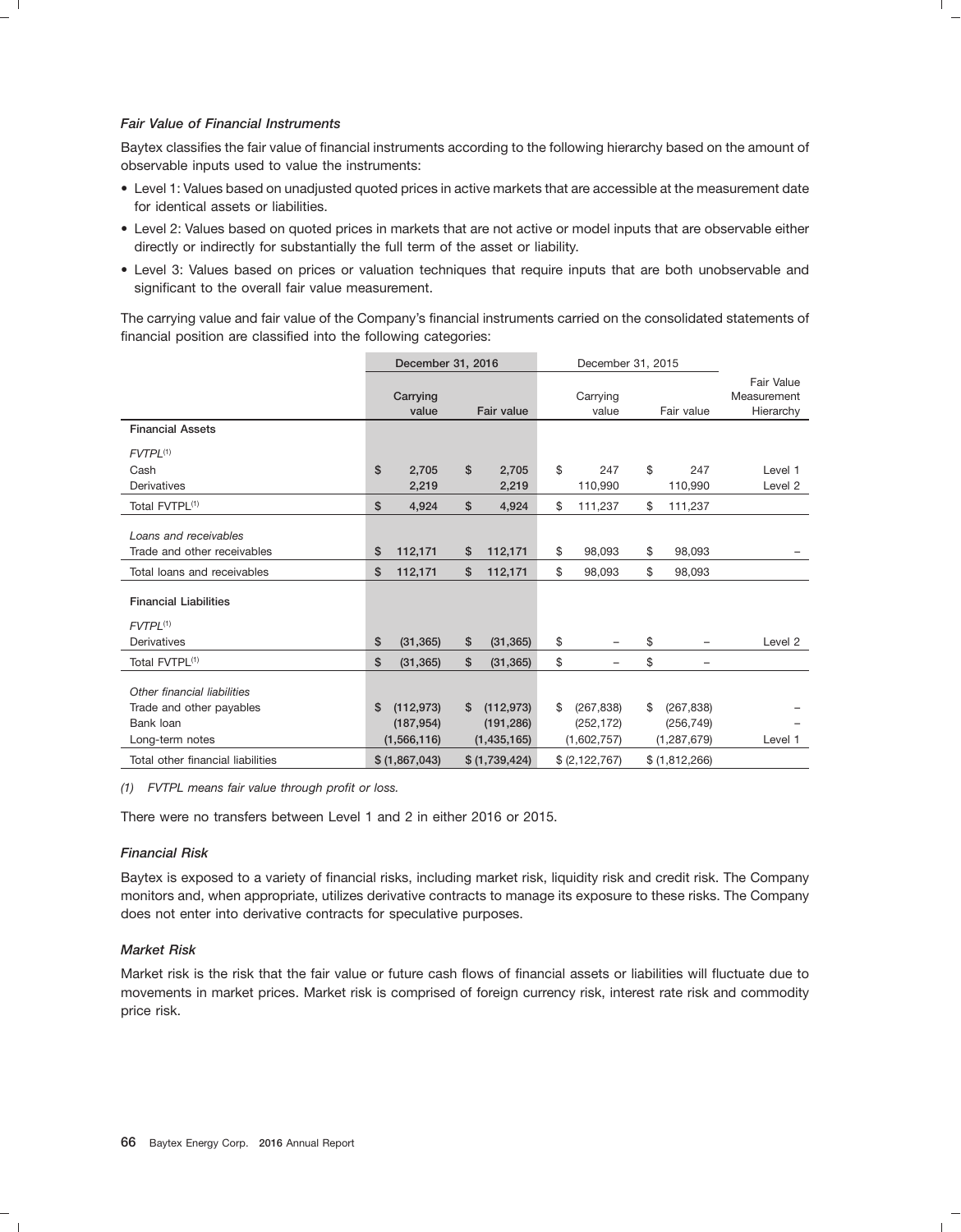## **Foreign Currency Risk**

Baytex is exposed to fluctuations in foreign exchange rates as a result of the U.S. dollar portion of its bank loan and long-term notes, crude oil sales based on U.S. dollar benchmark prices and commodity contracts that are settled in U.S. dollars. The Company's net income (loss), comprehensive income (loss) and cash flow will therefore be impacted by fluctuations in foreign exchange rates.

To manage the impact of foreign exchange rate fluctuations, the Company may enter into agreements to fix the Canadian dollar – U.S. dollar exchange rate. At December 31, 2016, the Company did not have any currency derivative contracts outstanding.

A \$0.01 increase or decrease in the CAD/USD foreign exchange rate on the revaluation of outstanding U.S. dollar denominated assets and liabilities, would impact net income (loss) before income taxes by approximately \$9.8 million.

The carrying amounts of the Company's U.S. dollar denominated monetary assets and liabilities at the reporting date are as follows:

|                         | Assets       |              | Liabilities                                   |              |  |  |
|-------------------------|--------------|--------------|-----------------------------------------------|--------------|--|--|
|                         | December 31. | December 31. | December 31.                                  | December 31. |  |  |
|                         | 2016         | 2015         | 2016                                          | 2015         |  |  |
| U.S. dollar denominated | US\$66,950   |              | US\$124,218    US\$1,197,732    US\$1,240,308 |              |  |  |

## **Interest Rate Risk**

The Company's interest rate risk arises from the floating rate Revolving Facilities (note 9). As at December 31, 2016, \$191.3 million of the Company's total debt is subject to movements in floating interest rates. A change of 100 basis points in interest rates would impact net income (loss) before income taxes for the year ended December 31, 2016 by approximately \$3.2 million. Baytex uses a combination of short-term and long-term debt to finance operations.

## **Commodity Price Risk**

Baytex monitors and, when appropriate, utilizes financial derivative contracts or physical delivery contracts to manage the risk associated with changes in commodity prices. The use of derivatives are governed by a Risk Management Policy approved by the Board of Directors of Baytex which sets out limits on the use of derivatives. Baytex does not use financial derivatives for speculative purposes. Baytex's financial derivative contracts are subject to master netting agreements that create a legally enforceable right to offset by the counterparty the related financial assets and financial liabilities.

When assessing the potential impact of oil price changes on the financial derivative contracts outstanding as at December 31, 2016, a 10% increase in oil prices would increase the unrealized loss at December 31, 2016 by \$39.0 million, while a 10% decrease would decrease the unrealized loss at December 31, 2016 by \$41.4 million.

When assessing the potential impact of natural gas price changes on the financial derivative contracts outstanding as at December 31, 2016, a 10% increase in natural gas prices would increase the unrealized loss at December 31, 2015 by \$6.5 million, while a 10% decrease would decrease the unrealized loss at December 31, 2015 by \$8.1 million.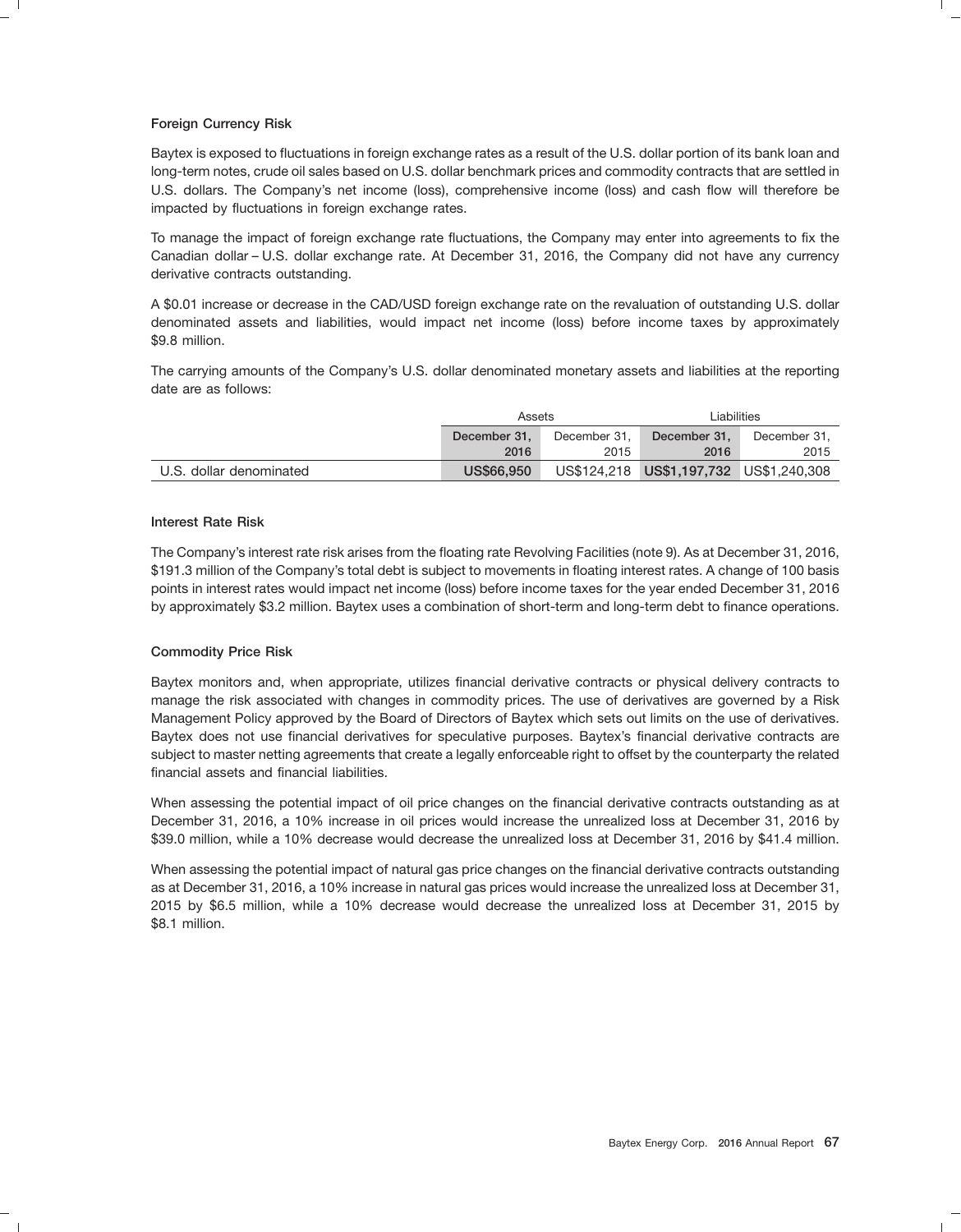#### *Financial Derivative Contracts*

Baytex had the following financial derivative contracts:

|                                |                      |                |                               |              | Fair Value <sup>(3)</sup> |
|--------------------------------|----------------------|----------------|-------------------------------|--------------|---------------------------|
|                                | Period               | Volume         | $Price/Unit^{(1)}$            | Index        | (\$ millions)             |
| Oil                            |                      |                |                               |              |                           |
| $3$ -way option <sup>(2)</sup> | Jan 2017 to Dec 2017 | 14.500 bbl/d   | US\$58.60/US\$47.17/US\$37.24 | WTI          | \$<br>(14.8)              |
| Basis swap                     | Jan 2017 to Dec 2017 | 1.500 bbl/d    | WTI less US\$13.42            | <b>WCS</b>   | \$<br>2.2                 |
| Fixed - Sell                   | Jan 2017 to Dec 2017 | 3.500 bbl/d    | US\$54.46                     | WTI          | \$<br>(3.2)               |
| Fixed - Sell                   | Jan 2018 to Dec 2018 | 2.000 bbl/d    | US\$54.40                     | WTI          | \$<br>(2.0)               |
| Basis swap $(4)$               | Mar 2017 to Jun 2017 | 1.000 bbl/d    | WTI less US\$14.30            | <b>WCS</b>   | \$                        |
| Basis swap $(4)$               | Apr 2017 to Jun 2017 | 2.000 bbl/d    | WTI less US\$13.50            | <b>WCS</b>   | \$                        |
| Basis swap $(4)$               | Jul 2017 to Sep 2017 | 2,000 bbl/d    | WTI less US\$14.25            | <b>WCS</b>   | \$                        |
| <b>Natural Gas</b>             |                      |                |                               |              |                           |
| Fixed - Sell                   | Jan 2017 to Dec 2017 | 22,500 mmBtu/d | US\$2.98                      | <b>NYMEX</b> | \$<br>(7.2)               |
| Fixed - Sell                   | Jan 2018 to Dec 2018 | 7,500 mmBtu/d  | US\$3.00                      | <b>NYMEX</b> | \$<br>(0.5)               |
| Fixed - Sell                   | Jan 2017 to Dec 2017 | 22,500 GJ/d    | \$2.85                        | <b>AECO</b>  | \$<br>(3.3)               |
| Fixed - Sell                   | Jan 2018 to Dec 2018 | 5,000 GJ/d     | \$2.67                        | <b>AECO</b>  | \$<br>(0.3)               |
| Total                          |                      |                |                               |              | \$<br>(29.1)              |
| Current asset                  |                      |                |                               |              | \$<br>2.2                 |
| Current liability              |                      |                |                               |              | \$<br>(28.5)              |
| Non-current liability          |                      |                |                               |              | \$<br>(2.8)               |

*(1) Based on the weighted average price/unit for the remainder of the contract.*

*(2) Producer 3-way option consists of a sold call, a bought put and a sold put. To illustrate, in a US\$60/US\$50/US\$40 contract, Baytex receives WTI + US\$10/bbl when WTI is at or below US\$40/bbl; Baytex receives US\$50/bbl when WTI is between US\$40/bbl and US\$50/bbl; Baytex receives the market price when WTI is between US\$50/bbl and US\$60/bbl; and Baytex receives US\$60/bbl when WTI is above US\$60/bbl.*

*(3) Fair values as at December 31, 2016. For the purposes of the table, contracts entered subsequent to December 31, 2016 will have no fair value assigned.*

*(4) Contracts entered subsequent to December 31, 2016.*

Financial derivatives are marked-to-market at the end of each reporting period, with the following reflected in the consolidated statements of income (loss) and comprehensive income (loss):

|                                                                               | <b>Years Ended December 31</b> |                          |    |            |
|-------------------------------------------------------------------------------|--------------------------------|--------------------------|----|------------|
|                                                                               |                                | 2016                     |    | 2015       |
| Realized financial derivatives gain                                           |                                | (96, 929)                | \$ | (197, 545) |
| Unrealized financial derivatives loss - commodity                             |                                | 140.136                  |    | 54.318     |
| Unrealized financial derivatives loss – redemption feature on long-term notes |                                | $\overline{\phantom{0}}$ |    | 498        |
| Financial derivatives loss (gain)                                             |                                | 43.207                   | \$ | (142, 729) |

#### *Physical Delivery Contracts*

The following physical delivery contracts were held for the purpose of delivery of non-financial items in accordance with the Company's expected sale requirements. Physical delivery contracts are not considered financial instruments; therefore, no asset or liability has been recognized in the consolidated financial statements.

| <b>Heavy Oil</b>         | Period                 | Volume      | .14<br>′Unit∖<br>، ۱۳۱۴ |
|--------------------------|------------------------|-------------|-------------------------|
| WCS Blend <sup>(2)</sup> | to Jun 2017<br>Mar 201 | 2.000 bbl/d | ' less US\$14.33<br>WTI |

*(1) Based on the weighted average price/unit for the remainder of the contract.*

*(2) Contracts entered subsequent to December 31, 2016.*

As at December 31, 2016, Baytex had committed to deliver the following volumes of raw bitumen to market on rail:

|             | Period               | Term volume |
|-------------|----------------------|-------------|
| Raw bitumen | Jan 2017 to Mar 2017 | 5.650 bbl/d |
| Raw bitumen | Apr 2017 to Dec 2017 | 5.000 bbl/d |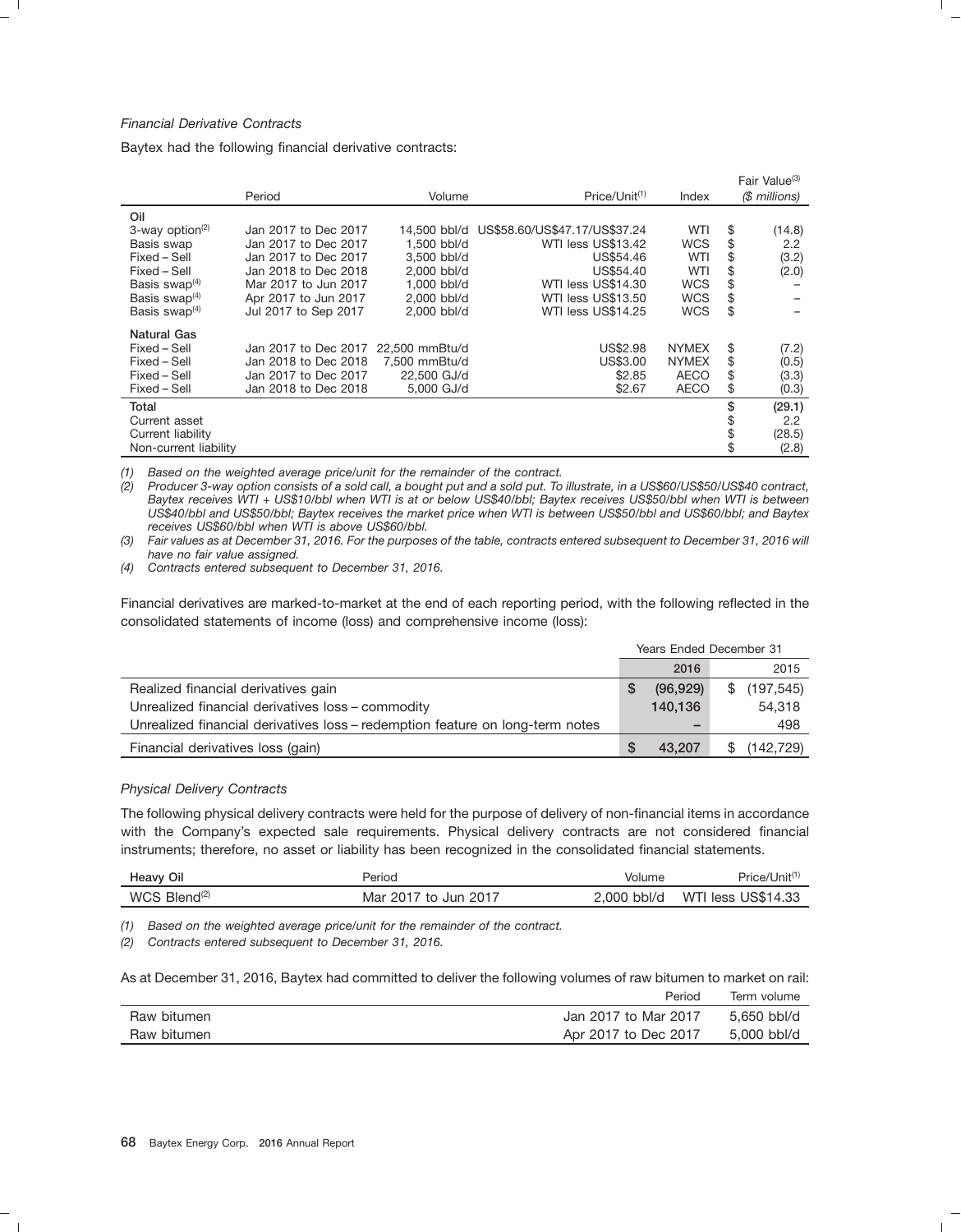## *Liquidity Risk*

Liquidity risk is the risk that Baytex will encounter difficulty in meeting obligations associated with financial liabilities. Baytex manages its liquidity risk through cash and debt management. Such strategies include monitoring forecasted and actual cash flows from operating, financing and investing activities, available credit under existing banking arrangements, opportunities to issue additional common shares as well as reducing capital expenditures. As at December 31, 2016, Baytex had available unused bank credit facilities in the amount of \$580.8 million (as at December 31, 2015 – \$820.1 million). In the event the Company is not able to comply with the financial covenants contained in agreements with its lenders, the Company's ability to access additional debt may be restricted.

The timing of cash outflows relating to financial liabilities as at December 31, 2016 is outlined in the table below:

|                                            |              | Less than     |           |           | Beyond  |
|--------------------------------------------|--------------|---------------|-----------|-----------|---------|
|                                            | <b>Total</b> | vear          | 1-3 vears | 3-5 years | 5 years |
| Trade and other payables                   | 112,973      | 112.973<br>\$ |           |           | \$.     |
| Bank $\text{Ioan}^{(1)(2)}$                | 191,286      | -             | 191.286   |           |         |
| Long-term notes $(2)$                      | 1,584,158    |               |           | 747.078   | 837,080 |
| Interest on long-term notes <sup>(3)</sup> | 404.769      | 64.325        | 128.650   | 127.847   | 83,947  |
|                                            | \$2,293,186  | 177.298       | 319,936   | 874.925   | 921,027 |

*(1) The bank loan is covenant-based with a revolving period that is extendible annually for up to a four-year term. Unless extended, the revolving period will end on June 4, 2019, with all amounts to be repaid on such date.*

*(2) Principal amount of instruments.*

*(3) Excludes interest on bank loan as interest payments on bank loans fluctuate based on interest rate and bank loan balance.*

## *Credit Risk*

Credit risk is the risk that a counterparty to a financial asset will default resulting in Baytex incurring a loss. Most of the Company's trade and other receivables relate to petroleum and natural gas sales and are exposed to typical industry credit risks. Baytex reviews its exposure to individual entities on a regular basis and manages its credit risk by entering into sales contracts with only creditworthy entities. Letters of credit and/or parental guarantees may be obtained prior to the commencement of business with certain counterparties. None of the Company's financial assets are secured by any other type of collateral. Credit risk may also arise from financial derivative instruments. The maximum exposure to credit risk is equal to the carrying value of the financial assets. The Company considers all financial assets that are not impaired or past due to be of good credit quality.

The majority of the Company's credit exposure on accounts receivable at December 31, 2016 relates to accrued revenues for December 2016. Accounts receivables from purchasers of the Company's petroleum and natural gas sales are typically collected on the 25th day of the month following production. Joint interest receivables are typically collected within one to three months following production. At December 31, 2016, \$17.8 million of accounts receivable relates to joint interest receivables from the operator of our joint operations in the Eagle Ford.

Should Baytex determine that the ultimate collection of a receivable is in doubt, the carrying amount of accounts receivable is reduced by the use of an allowance for doubtful accounts and a charge to net income (loss). If the Company subsequently determines the accounts receivable is uncollectible, the receivable and allowance for doubtful accounts are adjusted accordingly. For the year ended December 31, 2016, there were no changes to the allowance for doubtful accounts (2015 – \$0.1 million added).

As at December 31, 2016, allowance for doubtful accounts was \$1.4 million (2015 – \$1.4 million). In determining whether amounts past due are collectible, the Company will assess the nature of the past due amounts as well as the credit worthiness and past payment history of the counterparty. As at December 31, 2016, accounts receivable that Baytex has deemed past due (more than 90 days) but not impaired was \$0.9 million (2015 – \$1.4 million).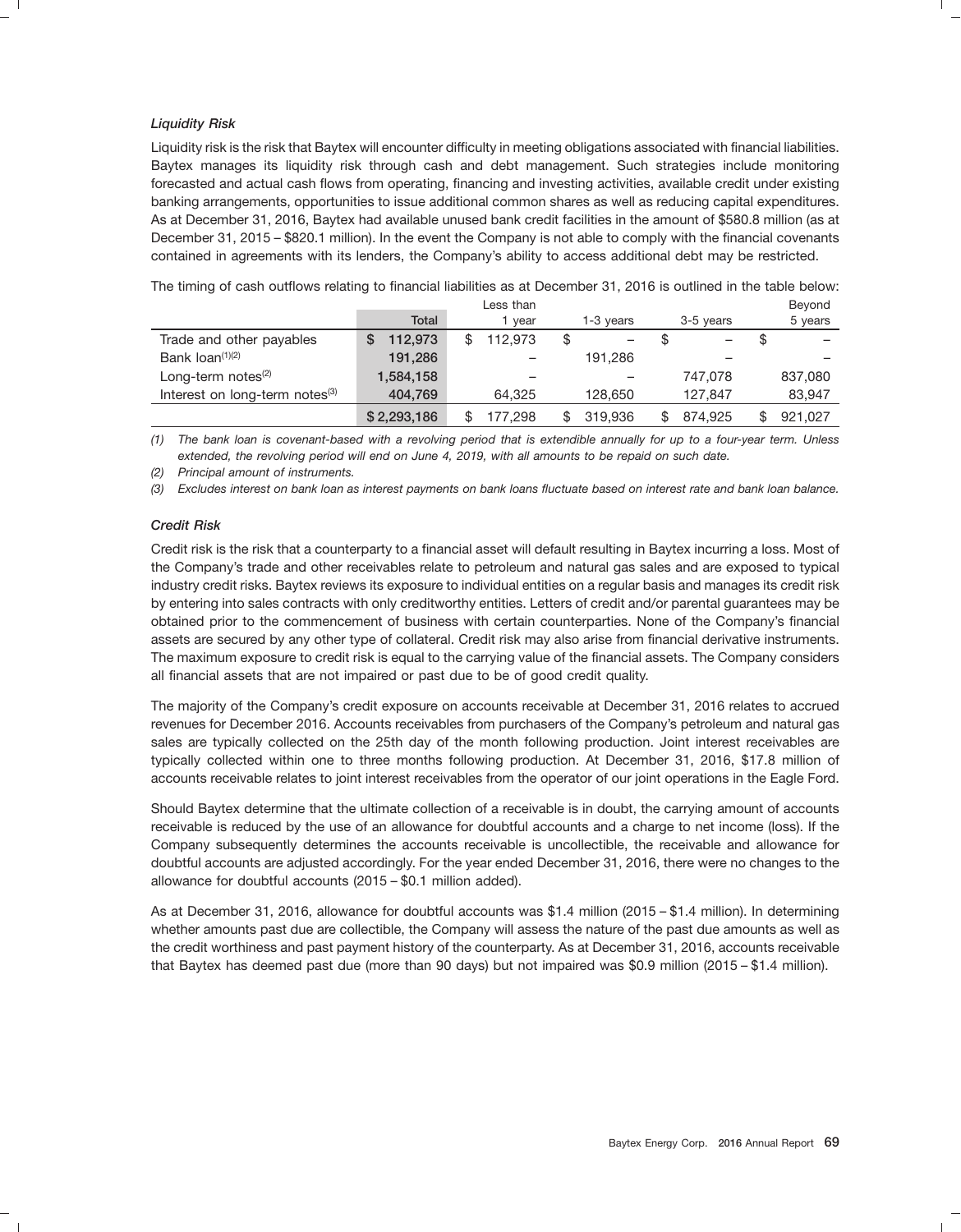The Company's trade and other receivables were aged as follows at December 31, 2016:

| Trade and Other Receivables Aging <sup>(1)</sup> |   | December 31,<br>2016 |
|--------------------------------------------------|---|----------------------|
| Current (less than 30 days)                      | S | 82,968               |
| 31-60 days                                       |   | 1,234                |
| 61-90 days                                       |   | 288                  |
| Past due (more than 90 days)                     |   | 934                  |
|                                                  |   | 85.424               |

*(1) Excludes \$24.7 million of cash calls paid to the operator of our U.S. properties and \$2.1 million of prepaid expenses that have been classified as trade and other receivables.*

#### **19. SUPPLEMENTAL INFORMATION**

#### *Change in Non-Cash Working Capital Items*

|                                                          | <b>Years Ended December 31</b> |            |    |            |
|----------------------------------------------------------|--------------------------------|------------|----|------------|
|                                                          |                                | 2016       |    | 2015       |
| Trade and other receivables                              | S                              | (14,078)   | \$ | 105,425    |
| Trade and other payables                                 |                                | (154, 865) |    | (130, 423) |
|                                                          | \$                             | (168, 943) | \$ | (24, 998)  |
| Changes in non-cash working capital related to:          |                                |            |    |            |
| Operating activities                                     | S                              | (23, 270)  | \$ | 43,891     |
| Investing activities                                     |                                | (135, 743) |    | (70, 968)  |
| Current income tax paid on dispositions                  |                                |            |    | (8, 181)   |
| Foreign currency translation on non-cash working capital |                                | (9,930)    |    | 10,260     |
|                                                          |                                | (168, 943) | \$ | (24, 998)  |

## *Onerous Contracts*

Onerous contracts result from unfavorable leases in which the unavoidable costs of meeting the obligations under the contracts exceed the economic benefits expected to be received.

|                                     | Amount |
|-------------------------------------|--------|
| Balance, December 31, 2014 and 2015 |        |
| Liabilities incurred                | 10.116 |
| Liabilities settled                 | (770)  |
| Foreign currency translation        | 158    |
| Balance, December 31, 2016          | 9.504  |

As at December 31, 2016, the Company has a provision totaling \$9.5 million related to onerous contracts (December 31, 2015 – nil). The provision represents the difference between the minimum future payments that we are required to make and the estimated recoveries. During the year ended December 31, 2016, the Company recognized \$10.1 million of losses on onerous contracts relating to an office sublease and a transportation agreement which were recorded in other expense (income).

#### *Income Statement Presentation*

Baytex's consolidated statements of income (loss) and comprehensive income (loss) are prepared primarily according to the nature of expense, with the exception of employee compensation costs which are included in both operating expense and general and administrative expense line items.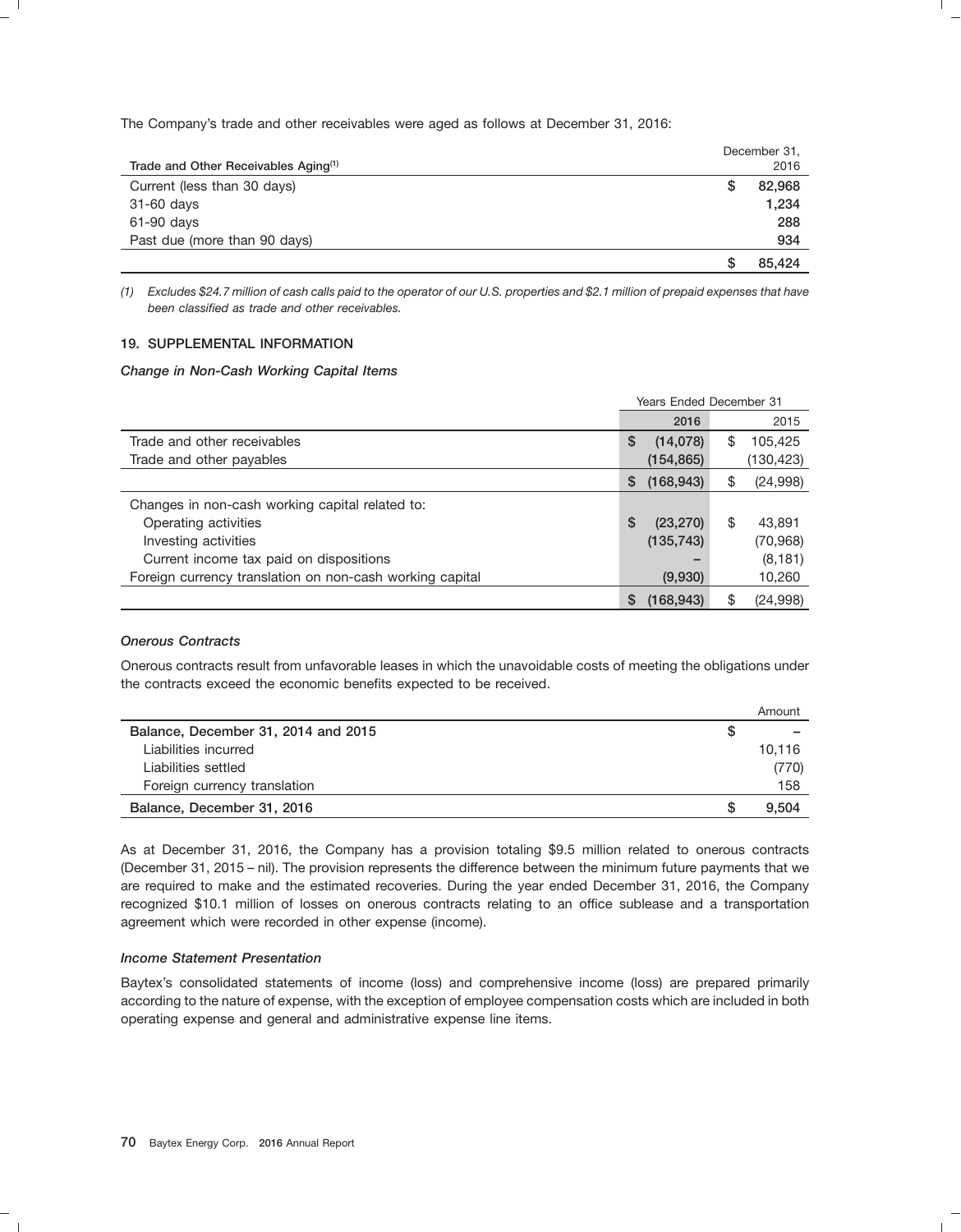The following table details the amount of total employee compensation costs included in the operating expense and general and administrative expense.

|                                   | Years Ended December 31 |        |    |        |
|-----------------------------------|-------------------------|--------|----|--------|
|                                   |                         | 2016   |    | 2015   |
| Operating                         | S                       | 9.528  | \$ | 13,180 |
| General and administrative        |                         | 23,070 |    | 28.432 |
| Total employee compensation costs |                         | 32.598 | \$ | 41.612 |

# **20. COMMITMENTS AND CONTINGENCIES**

Baytex has a number of financial obligations that are incurred in the ordinary course of business. These obligations are of a recurring nature and impact the Company's cash flow from operations in an ongoing manner. A significant portion of these obligations will be funded by funds from operations. These obligations as of December 31, 2016, and the expected timing of funding of these obligations, are noted in the table below.

|                           |         | Less than   |              |           | Beyond       |
|---------------------------|---------|-------------|--------------|-----------|--------------|
|                           | Total   | vear        | 1-3 years    | 3-5 years | 5 years      |
| Operating leases          | 38,982  | \$<br>8.164 | \$<br>15.511 | 12.679    | \$<br>2,628  |
| Processing agreements     | 48,833  | 9.631       | 11.130       | 9.043     | 19,029       |
| Transportation agreements | 59.172  | 10.998      | 23,670       | 22.674    | 1,830        |
| Total                     | 146.987 | 28.793      | \$<br>50.311 | 44.396    | \$<br>23,487 |

Baytex also has ongoing obligations related to the abandonment and reclamation of well sites and facilities which have reached the end of their economic lives. Programs to abandon and reclaim them are undertaken regularly in accordance with applicable legislative requirements.

Operating lease and sublease payments recognized as an expense during the year ended December 31, 2016 were \$7.7 million (December 31, 2015 – \$8.0 million). Baytex has entered into operating leases on office buildings in the ordinary course of business. The Company's operating lease agreements do not contain any contingent rent clauses. The Company has the option to renew or extend the leases on its office building with the new lease terms to be based on current market prices. None of the operating lease agreements contain purchase options or escalation clauses or any restrictions regarding dividends, further leases or additional debt.

The litigation and claims that Baytex is engaged with, which arose in the normal course of operations, are not expected to materially affect the Company's financial position or reported results of operations.

### **21. RELATED PARTIES**

Balances and transactions between the Company and its subsidiaries, which are related parties of the Company, have been eliminated on consolidation and are not disclosed separately in this note.

Transactions with key management personnel (including directors) are noted in the table below:

|                                                 | Years Ended December 31 |                          |    |        |
|-------------------------------------------------|-------------------------|--------------------------|----|--------|
|                                                 |                         | 2016                     |    | 2015   |
| Short-term employee benefits                    | S                       | 7.278                    | \$ | 6,831  |
| Share-based compensation                        |                         | 6.613                    |    | 12,032 |
| Termination payments                            |                         | $\overline{\phantom{0}}$ |    | 549    |
| Total compensation for key management personnel |                         | 13.891                   | \$ | 19.412 |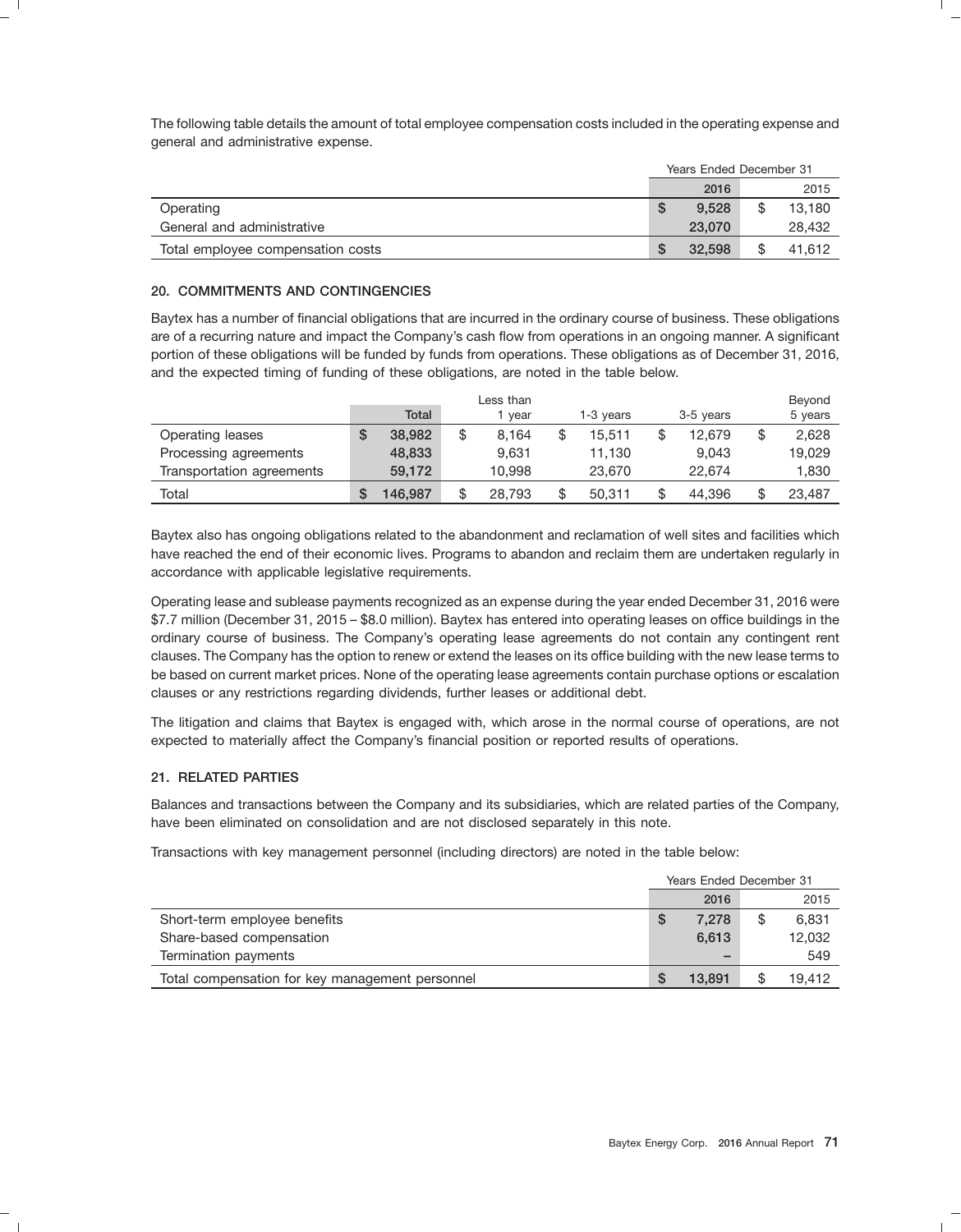### **22. CAPITAL DISCLOSURES**

The Company's objectives when managing capital are to: (i) maintain financial flexibility in its capital structure; (ii) optimize its cost of capital at an acceptable level of risk; and (iii) preserve its ability to access capital to sustain the future development of its business through maintenance of investor, creditor and market confidence.

Baytex considers its capital structure to include net debt and shareholders' equity. Baytex monitors capital based on the current and projected ratio of net debt to funds from operations and the current and projected level of its undrawn credit facilities. Historically and under normal operating conditions, the Company's objective is to maintain a net debt to funds from operations ratio of less than two times and to have access to undrawn credit facilities of not less than \$100 million. The net debt to funds from operations ratio may increase beyond two times and the undrawn credit facilities may decrease to below \$100 million at certain times due to a number of factors including changes to commodity prices, acquisitions, and changes in the credit market.

These objectives and strategy are reviewed on an annual basis. With the significant decrease in commodity prices, Baytex's net debt to funds from operations ratio has exceeded its target but the Company has maintained access to at least \$100 million in undrawn credit facilities. The Company's financial strategy is designed to maintain a flexible capital structure consistent with the objectives stated above and to respond to changes in economic conditions and the risk characteristics of its underlying assets. In order to manage its capital, the Company may adjust its level of capital spending, issue new shares or debt, adjust the amount of its dividends or sell assets to reduce debt. In the current commodity environment the Company's objective is to have access to undrawn credit facilities of not less than \$100 million and to manage its capital to maintain liquidity.

As at December 31, 2016, Baytex is in compliance with all financial covenants relating to its senior unsecured notes and Revolving Facilities.

|                                      | <b>Years Ended December 31</b> |         |    |           |
|--------------------------------------|--------------------------------|---------|----|-----------|
|                                      |                                | 2016    |    | 2015      |
| Cash flow from operating activities  |                                | 247.365 | \$ | 549.420   |
| Change in non-cash working capital   |                                | 23,270  |    | (43, 891) |
| Asset retirement expenditures        |                                | 5.616   |    | 10,888    |
| Funds from operations <sup>(1)</sup> |                                | 276.251 | \$ | 516.417   |

|                             | As at December 31 |               |  |  |
|-----------------------------|-------------------|---------------|--|--|
|                             | 2016              | 2015          |  |  |
| Bank loan – principal       | 191.286<br>S      | 256,749<br>\$ |  |  |
| Long-term notes - principal | 1,584,158         | 1,623,658     |  |  |
| Trade and other payables    | 112,973           | 267,838       |  |  |
| Cash                        | (2,705)           | (247)         |  |  |
| Trade and other receivables | (112, 171)        | (98,093)      |  |  |
| Net debt $(1)$              | \$1,773,541       | \$2,049,905   |  |  |

*(1) Funds from operations and net debt as presented does not have any standardized meaning prescribed by IFRS and, therefore, they may not be comparable with the calculation of similar measures for other entities.*

|                                         |  | As at December 31 |    |         |
|-----------------------------------------|--|-------------------|----|---------|
|                                         |  | 2015              |    |         |
| Available undrawn credit facilities     |  | 580.767           | \$ | 820,051 |
| Net debt to funds from operations ratio |  | 6.4               |    | 4.0     |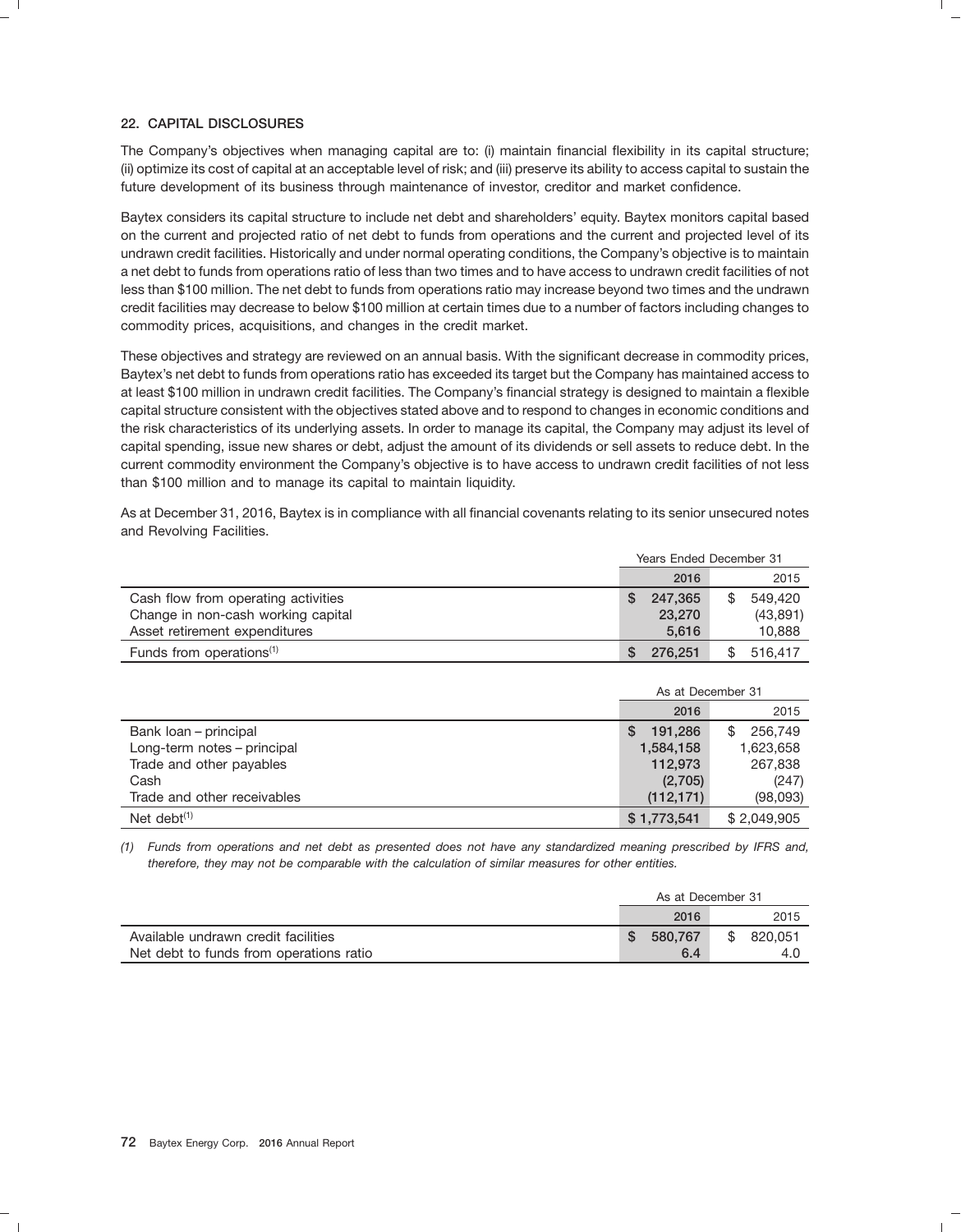# **23. SUBSEQUENT EVENT**

On January 20, 2017, Baytex acquired heavy oil properties in the Peace River area of Alberta for total consideration of \$66 million. The consideration paid consists of \$91 million of oil and gas assets, \$5 million of accounts payable and \$20 million of asset retirement obligations. The acquisition provides additional development opportunities and the acquired properties are located immediately adjacent to Baytex's existing Peace River lands.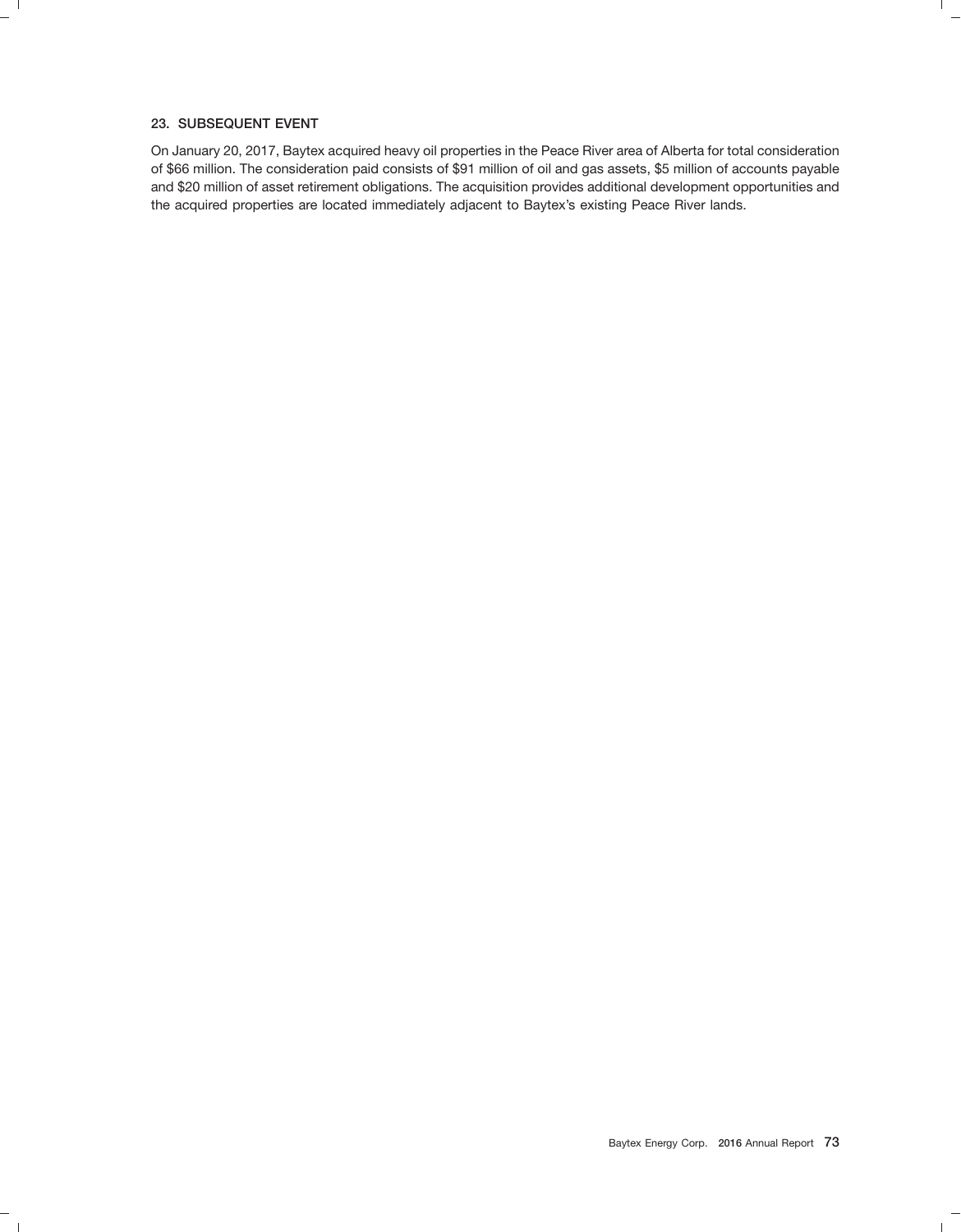#### *Petroleum and Natural Gas Reserves as at December 31, 2016*

Baytex's year-end 2016 proved and probable reserves were evaluated by Sproule Unconventional Limited (''Sproule'') and Ryder Scott Company, L.P. (''Ryder Scott''), both independent qualified reserves evaluators. Sproule prepared our reserves report by consolidating the Canadian properties evaluated by Sproule with the United States properties evaluated by Ryder Scott, in each case using Sproule's December 31, 2016 forecast price and cost assumptions. Ryder Scott also evaluated the possible reserves associated with our Eagle Ford assets. All Baytex oil and gas properties were evaluated or audited in accordance with National Instrument 51-101 ''Standards of Disclosure for Oil and Gas Activities'' (''NI 51-101''). Reserves associated with our thermal heavy oil projects at Peace River, Gemini (Cold Lake) and Kerrobert have been classified as bitumen. Finding and development ("F&D") and finding, development and acquisition ("FD&A") costs are all reported inclusive of future development costs (''FDC''). Our 2016 reserves report does not include the acquisition of additional heavy oil assets in the Peace River region that closed on January 20, 2017. The following table sets forth our gross and net reserves volumes at December 31, 2016 by product type and reserves category using Sproule's forecast prices and costs. Please note that the data in the table may not add due to rounding.

# **CANADA**

|                                   | Forecast Prices and Costs |                    |                      |                    |                      |                    |  |  |
|-----------------------------------|---------------------------|--------------------|----------------------|--------------------|----------------------|--------------------|--|--|
|                                   | Heavy Oil                 |                    | <b>Bitumen</b>       |                    | Light and Medium Oil |                    |  |  |
| Reserves Category                 | Gross <sup>(1)</sup>      | Net <sup>(2)</sup> | Gross <sup>(1)</sup> | Net <sup>(2)</sup> | Gross <sup>(1)</sup> | Net <sup>(2)</sup> |  |  |
|                                   | (mbb)                     | (mbb)              | (mbb)                | (mbb)              | (mbb)                | (mbb)              |  |  |
| Proved                            |                           |                    |                      |                    |                      |                    |  |  |
| Developed Producing               | 25,923                    | 19.717             | 382                  | 347                | 1,985                | 1,858              |  |  |
| Developed Non-Producing           | 2.609                     | 2.223              | 7.655                | 7,072              |                      |                    |  |  |
| Undeveloped                       | 18,343                    | 16,172             | 5,428                | 4,357              | 308                  | 316                |  |  |
| <b>Total Proved</b>               | 46.875                    | 38.112             | 13.465               | 11.776             | 2.293                | 2,174              |  |  |
| Probable                          | 29,325                    | 23,955             | 55,835               | 44,311             | 1,794                | 1,598              |  |  |
| <b>Total Proved Plus Probable</b> | 76,199                    | 62.068             | 69,300               | 56,086             | 4.087                | 3,773              |  |  |

#### **CANADA**

|                                   | Forecast Prices and Costs          |                    |                                         |                    |                               |                    |  |  |
|-----------------------------------|------------------------------------|--------------------|-----------------------------------------|--------------------|-------------------------------|--------------------|--|--|
|                                   | Natural Gas Liquids <sup>(3)</sup> |                    | Conventional Natural Gas <sup>(4)</sup> |                    | Oil Equivalent <sup>(5)</sup> |                    |  |  |
| Reserves Category                 | Gross <sup>(1)</sup>               | Net <sup>(2)</sup> | Gross <sup>(1)</sup>                    | Net <sup>(2)</sup> | Gross <sup>(1)</sup>          | Net <sup>(2)</sup> |  |  |
|                                   | (mbb)                              | (mbb)              | (mmcf)                                  | (mmcf)             | (mboe)                        | (mboe)             |  |  |
| Proved                            |                                    |                    |                                         |                    |                               |                    |  |  |
| Developed Producing               | 1.246                              | 925                | 49.201                                  | 43.294             | 37.735                        | 30,063             |  |  |
| Developed Non-Producing           |                                    |                    | 22                                      | 35                 | 10.267                        | 9,302              |  |  |
| Undeveloped                       | 1,345                              | 1.114              | 66,711                                  | 60,907             | 36,542                        | 32,110             |  |  |
| <b>Total Proved</b>               | 2,590                              | 2,039              | 115.933                                 | 104.236            | 84.544                        | 71.475             |  |  |
| Probable                          | 3,198                              | 2,479              | 89,206                                  | 76,579             | 105,019                       | 85,106             |  |  |
| <b>Total Proved Plus Probable</b> | 5,788                              | 4.518              | 205.139                                 | 180.816            | 189.564                       | 156.581            |  |  |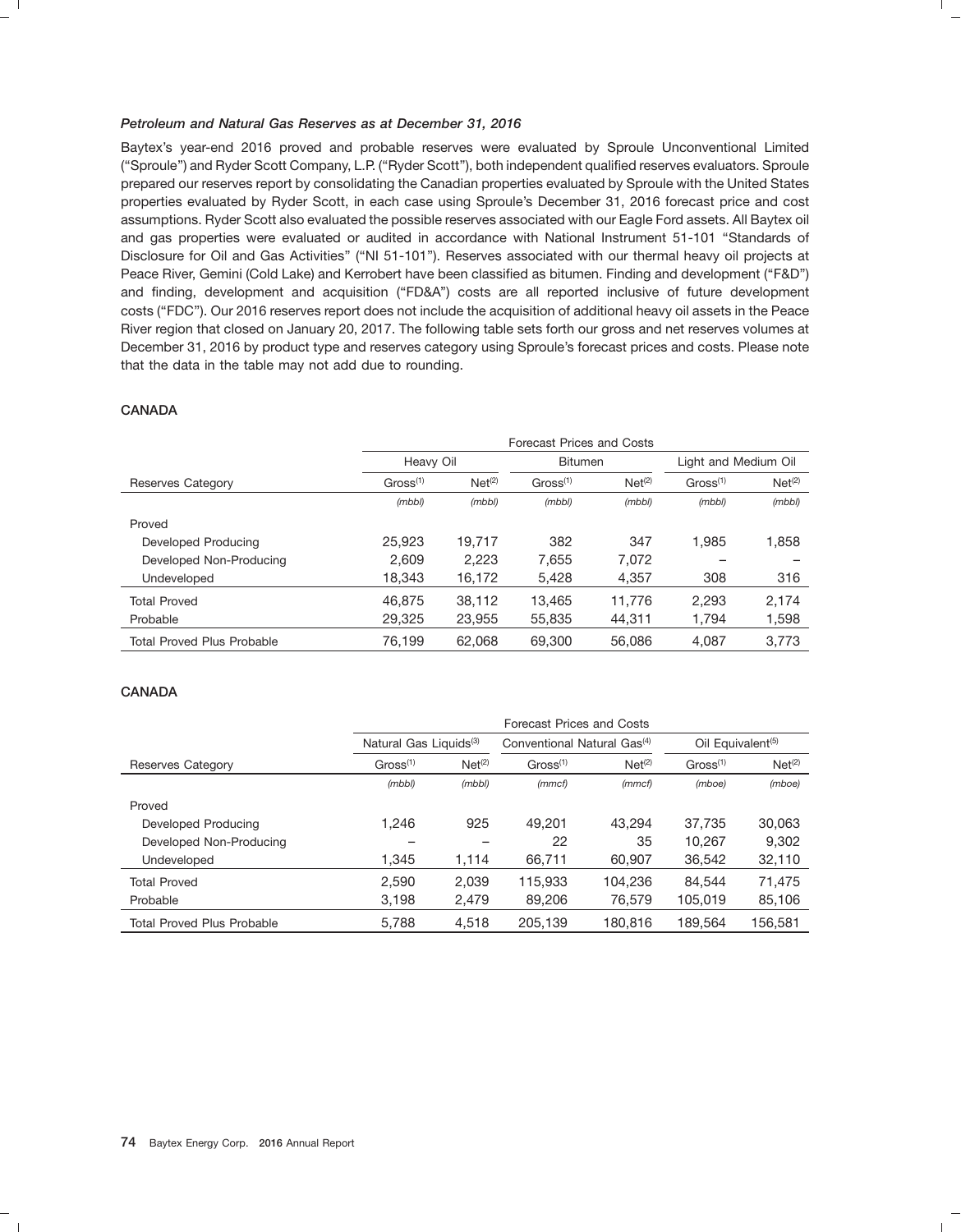# **UNITED STATES**

|                                          | Forecast Prices and Costs |                    |                                    |                    |                      |                    |  |  |
|------------------------------------------|---------------------------|--------------------|------------------------------------|--------------------|----------------------|--------------------|--|--|
|                                          | Tight Oil                 |                    | Natural Gas Liquids <sup>(3)</sup> |                    | Shale Gas            |                    |  |  |
| Reserves Category                        | Gross <sup>(1)</sup>      | Net <sup>(2)</sup> | Gross <sup>(1)</sup>               | Net <sup>(2)</sup> | Gross <sup>(1)</sup> | Net <sup>(2)</sup> |  |  |
|                                          | (mbb)                     | (mbb)              | (mbb)                              | (mbb)              | (mmcf)               | (mmcf)             |  |  |
| Proved                                   |                           |                    |                                    |                    |                      |                    |  |  |
| Developed Producing                      | 19,242                    | 14,101             | 26,907                             | 19.861             | 60.929               | 45,025             |  |  |
| Developed Non-Producing                  |                           |                    |                                    |                    |                      |                    |  |  |
| Undeveloped                              | 30.472                    | 22.344             | 53.194                             | 39.199             | 112.899              | 83,277             |  |  |
| <b>Total Proved</b>                      | 49.714                    | 36.444             | 80.102                             | 59,059             | 173.828              | 128.302            |  |  |
| Probable                                 | 8.399                     | 6,161              | 28,627                             | 21,025             | 59.075               | 43,371             |  |  |
| Total Proved Plus Probable               | 58.113                    | 42.605             | 108.728                            | 80,084             | 232.903              | 171.674            |  |  |
| Possible $^{(6)(7)}$                     | 19,269                    | 14,160             | 37,430                             | 27,545             | 81,346               | 59,866             |  |  |
| Total Proved Plus Probable Plus Possible | 77.381                    | 56.765             | 146.158                            | 107.629            | 314.249              | 231.540            |  |  |

# **UNITED STATES**

|                                                 | <b>Forecast Prices and Costs</b>        |                    |                               |                    |  |  |
|-------------------------------------------------|-----------------------------------------|--------------------|-------------------------------|--------------------|--|--|
|                                                 | Conventional Natural Gas <sup>(4)</sup> |                    | Oil Equivalent <sup>(5)</sup> |                    |  |  |
| Reserves Category                               | Gross <sup>(1)</sup>                    | Net <sup>(2)</sup> | Gross <sup>(1)</sup>          | Net <sup>(2)</sup> |  |  |
|                                                 | (mmcf)                                  | (mmcf)             | (mboe)                        | (mbb)              |  |  |
| Proved                                          |                                         |                    |                               |                    |  |  |
| Developed Producing                             | 27,530                                  | 20,206             | 60.892                        | 44,833             |  |  |
| Developed Non-Producing                         |                                         |                    |                               |                    |  |  |
| Undeveloped                                     | 28,553                                  | 20,950             | 107,242                       | 78,914             |  |  |
| <b>Total Proved</b>                             | 56,083                                  | 41,156             | 168,134                       | 123,747            |  |  |
| Probable                                        | 8.906                                   | 6.543              | 48.355                        | 35,505             |  |  |
| Total Proved Plus Probable Possible             | 64,988                                  | 47.699             | 216,490                       | 159,252            |  |  |
| Possible <sup>(6)(7)</sup>                      | 18,327                                  | 13,477             | 73,310                        | 53,928             |  |  |
| <b>Total Proved Plus Probable Plus Possible</b> | 83,315                                  | 61,176             | 289,800                       | 213,180            |  |  |

# **TOTAL**

|                                          | Forecast Prices and Costs |                    |                      |                    |                      |                    |  |  |
|------------------------------------------|---------------------------|--------------------|----------------------|--------------------|----------------------|--------------------|--|--|
|                                          | Heavy Oil                 |                    | <b>Bitumen</b>       |                    | Light and Medium Oil |                    |  |  |
| Reserves Category                        | Gross <sup>(1)</sup>      | Net <sup>(2)</sup> | Gross <sup>(1)</sup> | Net <sup>(2)</sup> | Gross <sup>(1)</sup> | Net <sup>(2)</sup> |  |  |
|                                          | (mbb)                     | (mbb)              | (mbb)                | (mbb)              | (mbb)                | (mbb)              |  |  |
| Proved                                   |                           |                    |                      |                    |                      |                    |  |  |
| Developed Producing                      | 25,923                    | 19,717             | 382                  | 347                | 1,985                | 1,858              |  |  |
| Developed Non-Producing                  | 2.609                     | 2.223              | 7.655                | 7,072              |                      |                    |  |  |
| Undeveloped                              | 18,343                    | 16,172             | 5,428                | 4,357              | 308                  | 316                |  |  |
| <b>Total Proved</b>                      | 46.875                    | 38.112             | 13.465               | 11.776             | 2.293                | 2,174              |  |  |
| Probable                                 | 29,325                    | 23,955             | 55,835               | 44,311             | 1,794                | 1,598              |  |  |
| <b>Total Proved Plus Probable</b>        | 76,199                    | 62,068             | 69,300               | 56,086             | 4,087                | 3,773              |  |  |
| $Possible^{(6)(7)}$                      |                           |                    |                      |                    |                      |                    |  |  |
| Total Proved Plus Probable Plus Possible | 76,199                    | 62.068             | 69,300               | 56,086             | 4.087                | 3,773              |  |  |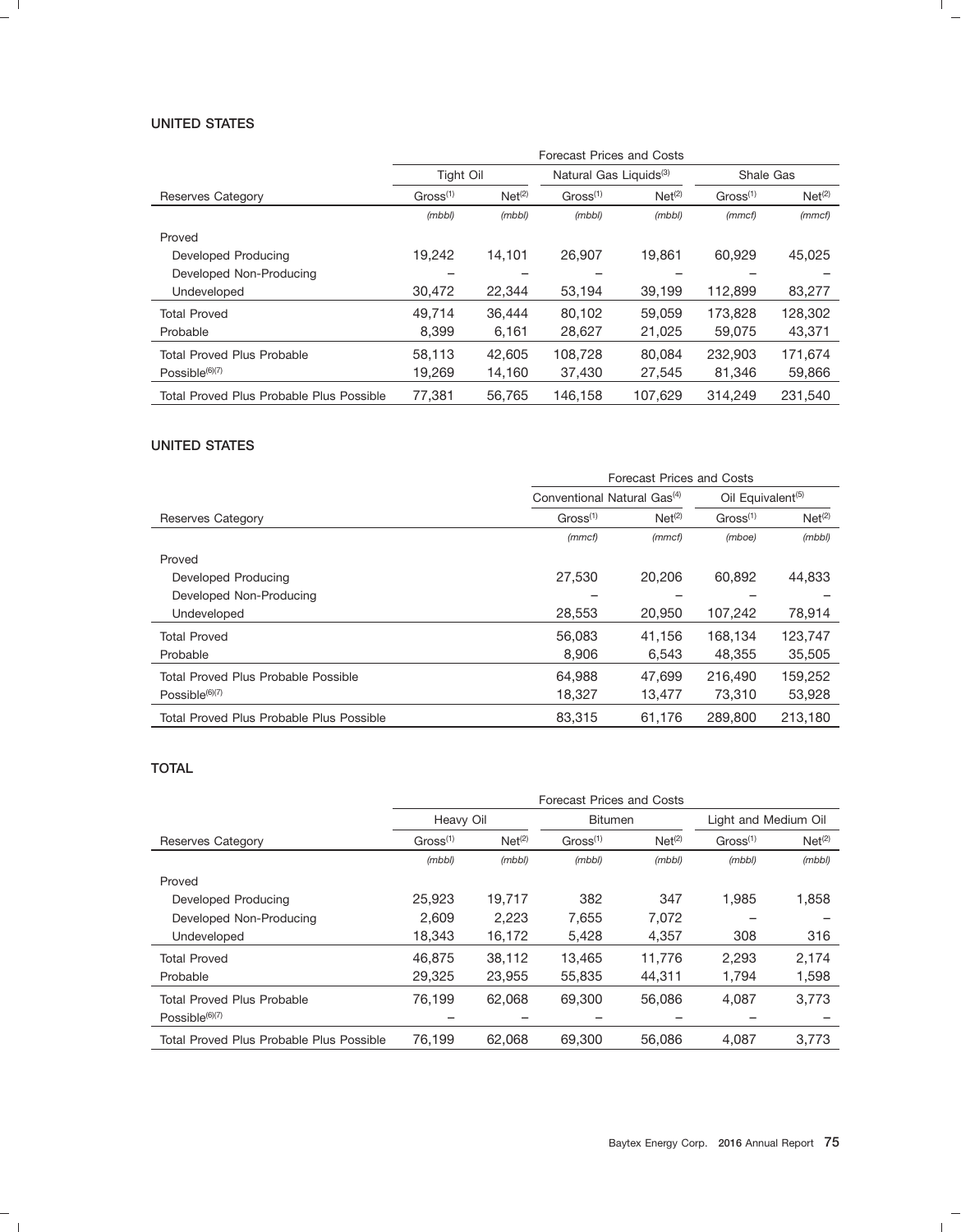# **TOTAL**

|                                          | Forecast Prices and Costs |                    |                                    |                    |                      |                    |  |  |
|------------------------------------------|---------------------------|--------------------|------------------------------------|--------------------|----------------------|--------------------|--|--|
|                                          | <b>Tight Oil</b>          |                    | Natural Gas Liquids <sup>(3)</sup> |                    | Shale Gas            |                    |  |  |
| <b>Reserves Category</b>                 | Gross <sup>(1)</sup>      | Net <sup>(2)</sup> | Gross <sup>(1)</sup>               | Net <sup>(2)</sup> | Gross <sup>(1)</sup> | Net <sup>(2)</sup> |  |  |
|                                          | (mbb)                     | (mbb)              | (mbb)                              | (mbb)              | (mmcf)               | (mmcf)             |  |  |
| Proved                                   |                           |                    |                                    |                    |                      |                    |  |  |
| Developed Producing                      | 19.242                    | 14,101             | 28,153                             | 20.786             | 60.929               | 45,025             |  |  |
| Developed Non-Producing                  |                           |                    |                                    |                    |                      |                    |  |  |
| Undeveloped                              | 30,472                    | 22,344             | 54,539                             | 40,312             | 112.899              | 83,277             |  |  |
| <b>Total Proved</b>                      | 49.714                    | 36.444             | 82.692                             | 61.099             | 173.828              | 128,302            |  |  |
| Probable                                 | 8.399                     | 6.161              | 31.825                             | 23,504             | 59,075               | 43.371             |  |  |
| <b>Total Proved Plus Probable</b>        | 58.113                    | 42.605             | 114.516                            | 84.602             | 232.903              | 171.674            |  |  |
| Possible $(6)(7)$                        | 19,269                    | 14,160             | 37,430                             | 27,545             | 81,346               | 59,866             |  |  |
| Total Proved Plus Probable Plus Possible | 77.381                    | 56.765             | 151.946                            | 112.147            | 314.249              | 231.540            |  |  |

# **TOTAL**

|                                          | Forecast Prices and Costs               |                    |                               |                    |  |  |  |
|------------------------------------------|-----------------------------------------|--------------------|-------------------------------|--------------------|--|--|--|
|                                          | Conventional Natural Gas <sup>(4)</sup> |                    | Oil Equivalent <sup>(5)</sup> |                    |  |  |  |
| Reserves Category                        | Gross <sup>(1)</sup>                    | Net <sup>(2)</sup> | Gross <sup>(1)</sup>          | Net <sup>(2)</sup> |  |  |  |
|                                          | (mmcf)                                  | (mmcf)             | (mboe)                        | (mboe)             |  |  |  |
| Proved                                   |                                         |                    |                               |                    |  |  |  |
| Developed Producing                      | 76.731                                  | 63.501             | 98.627                        | 74,896             |  |  |  |
| Developed Non-Producing                  | 21                                      | 35                 | 10.267                        | 9.302              |  |  |  |
| Undeveloped                              | 95.264                                  | 81.857             | 143.784                       | 111,024            |  |  |  |
| <b>Total Proved</b>                      | 172,016                                 | 145.392            | 252,678                       | 195,222            |  |  |  |
| Probable                                 | 98,112                                  | 83,123             | 153,375                       | 120,611            |  |  |  |
| <b>Total Proved Plus Probable</b>        | 270,127                                 | 228,515            | 406.053                       | 315,832            |  |  |  |
| Possible $^{(6)(7)}$                     | 18,327                                  | 13,477             | 73,310                        | 53,928             |  |  |  |
| Total Proved Plus Probable Plus Possible | 288,455                                 | 241.992            | 479.364                       | 369,760            |  |  |  |

Notes:

*(1) ''Gross'' reserves means the total working and royalty interest share of remaining recoverable reserves owned by Baytex before deductions of royalties payable to others.*

*(2) ''Net'' reserves means Baytex's gross reserves less all royalties payable to others.*

*(3) Natural Gas Liquids includes condensate.*

*(4) Conventional Natural Gas includes associated, non-associated and solution gas.*

*(5) Oil equivalent amounts have been calculated using a conversion rate of six thousand cubic feet of natural gas to one barrel of oil. BOEs may be misleading, particularly if used in isolation. A boe conversion ratio of six thousand cubic feet of natural gas to one barrel of oil is based on an energy equivalency conversion method primarily applicable at the burner tip and does not represent a value equivalency at the wellhead.*

*(6) Possible reserves are those reserves that are less certain to be recovered than probable reserves. There is a 10% probability that the quantities actually recovered will equal or exceed the sum of proved plus probable plus possible reserves.*

*(7) The total possible reserves include only possible reserves from the Eagle Ford assets. The possible reserves associated with the Canadian properties have not been evaluated.*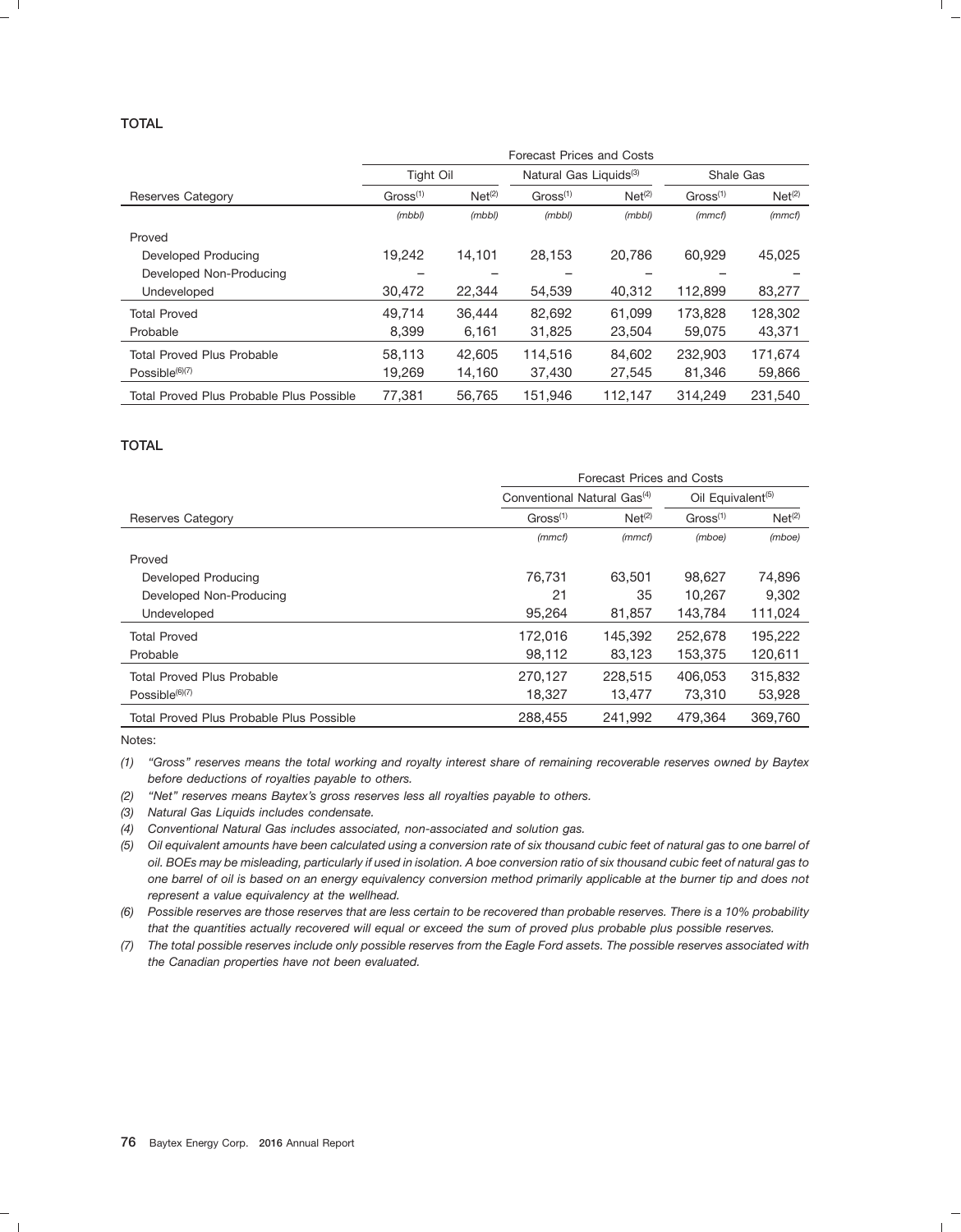# **Reserves Reconciliation**

The following table reconciles the year-over-year changes in our gross reserves volumes by product type and reserves category using Sproule's forecast prices and costs. Please note that the data in table may not add due to rounding.

|                                | Reconciliation of Gross Reserves <sup>(1)(2)</sup> |                          |                           |        |                |          |  |  |  |  |
|--------------------------------|----------------------------------------------------|--------------------------|---------------------------|--------|----------------|----------|--|--|--|--|
|                                |                                                    |                          | By Principal Product Type |        |                |          |  |  |  |  |
|                                |                                                    |                          | Forecast Prices and Costs |        |                |          |  |  |  |  |
|                                |                                                    | Heavy Oil <sup>(3)</sup> |                           |        | <b>Bitumen</b> |          |  |  |  |  |
|                                |                                                    |                          | Proved +                  |        |                | Proved + |  |  |  |  |
| <b>Gross Reserves Category</b> | Proved                                             | Probable                 | Probable                  | Proved | Probable       | Probable |  |  |  |  |
|                                | (mbb)                                              | (mbb)                    | (mbb)                     | (mbb)  | (mbb)          | (mbb)    |  |  |  |  |
| December 31, 2015              | 65,030                                             | 37,883                   | 102,913                   | 13,758 | 55,882         | 69,640   |  |  |  |  |
| <b>Extensions</b>              | 227                                                | 1,255                    | 1,482                     |        |                |          |  |  |  |  |
| Infill Drilling                | 1,037                                              | 1,024                    | 2,062                     |        |                |          |  |  |  |  |
| <b>Improved Recoveries</b>     |                                                    |                          |                           |        |                |          |  |  |  |  |
| Technical Revisions            | (8,004)                                            | (9,862)                  | (17, 866)                 | 476    | (216)          | 260      |  |  |  |  |
| <b>Discoveries</b>             |                                                    |                          |                           |        |                |          |  |  |  |  |
| Acquisitions                   | 34                                                 | 13                       | 48                        |        |                |          |  |  |  |  |
| <b>Dispositions</b>            | (685)                                              | (804)                    | (1,489)                   |        |                |          |  |  |  |  |
| Economic Factors               | (2,700)                                            | (185)                    | (2,885)                   | (204)  | 170            | (35)     |  |  |  |  |
| Production                     | (8,065)                                            |                          | (8,065)                   | (565)  |                | (565)    |  |  |  |  |
| December 31, 2016              | 46,875                                             | 29,325                   | 76,199                    | 13,465 | 55,835         | 69,300   |  |  |  |  |

|                                |        | Light and Medium Crude Oil |          | Tight Oil <sup>(4)</sup> |            |          |  |
|--------------------------------|--------|----------------------------|----------|--------------------------|------------|----------|--|
|                                |        |                            |          |                          | Proved $+$ |          |  |
| <b>Gross Reserves Category</b> | Proved | Probable                   | Probable | Proved                   | Probable   | Probable |  |
|                                | (mbb)  | (mbb)                      | (mbb)    | (mbb)                    | (mbb)      | (mbb)    |  |
| December 31, 2015              | 2,902  | 2,420                      | 5,323    | 49.215                   | 4,551      | 53,765   |  |
| <b>Extensions</b>              |        |                            |          |                          |            |          |  |
| Infill Drilling                |        |                            |          | 6,948                    | 5,863      | 12,812   |  |
| <b>Improved Recoveries</b>     |        |                            |          |                          |            |          |  |
| <b>Technical Revisions</b>     | 141    | (425)                      | (284)    | (1,723)                  | (2,027)    | (3,750)  |  |
| <b>Discoveries</b>             |        |                            |          |                          |            |          |  |
| Acquisitions                   |        |                            |          |                          |            |          |  |
| <b>Dispositions</b>            | (25)   | (8)                        | (32)     | (831)                    | (52)       | (883)    |  |
| Economic Factors               | (214)  | (194)                      | (408)    | 3                        | 63         | 67       |  |
| Production                     | (511)  |                            | (511)    | (3,898)                  |            | (3,898)  |  |
| December 31, 2016              | 2,293  | 1.794                      | 4.087    | 49.714                   | 8.399      | 58,113   |  |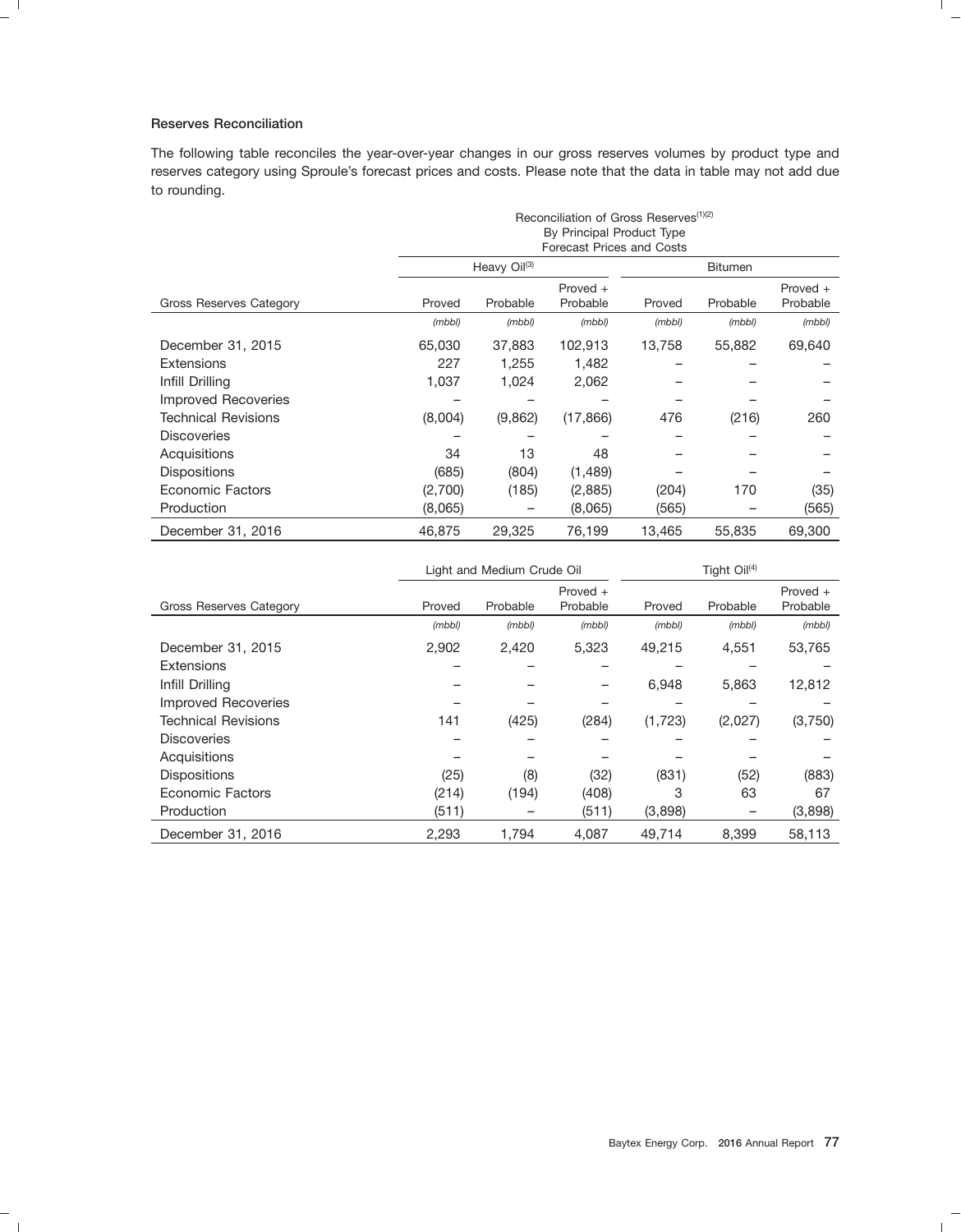|                                |           | Natural Gas Liquids <sup>(4)(5)</sup> |                        | Shale $Gas(4)$ |           |                      |  |
|--------------------------------|-----------|---------------------------------------|------------------------|----------------|-----------|----------------------|--|
| <b>Gross Reserves Category</b> | Proved    | Probable                              | $Proved +$<br>Probable | Proved         | Probable  | Proved +<br>Probable |  |
|                                | (mbb)     | (mbb)                                 | (mbb)                  | (mmcf)         | (mmcf)    | (mmcf)               |  |
| December 31, 2015              | 86.454    | 19.344                                | 105,798                | 194.767        | 40.038    | 234.805              |  |
| <b>Extensions</b>              |           | 148                                   | 148                    |                |           |                      |  |
| Infill Drilling                | 15,692    | 21,905                                | 37.597                 | 33,171         | 43.893    | 77,064               |  |
| <b>Improved Recoveries</b>     |           |                                       |                        |                |           |                      |  |
| <b>Technical Revisions</b>     | (12, 676) | (9,662)                               | (22, 338)              | (41, 058)      | (25, 187) | (66, 246)            |  |
| <b>Discoveries</b>             |           |                                       |                        |                |           |                      |  |
| Acquisitions                   | 106       | 27                                    | 133                    |                |           |                      |  |
| <b>Dispositions</b>            | (149)     | (24)                                  | (174)                  |                |           |                      |  |
| <b>Economic Factors</b>        | 95        | 88                                    | 183                    | 334            | 331       | 665                  |  |
| Production                     | (6,830)   |                                       | (6,830)                | (13, 386)      |           | (13, 386)            |  |
| December 31, 2016              | 82.692    | 31.825                                | 114.516                | 173.828        | 59.075    | 232.903              |  |

|                            |           | Conventional Natural Gas <sup>(6)(7)</sup> |                        | Oil Equivalent <sup>(8)</sup> |           |                      |  |
|----------------------------|-----------|--------------------------------------------|------------------------|-------------------------------|-----------|----------------------|--|
| Gross Reserves Category    | Proved    | Probable                                   | Proved $+$<br>Probable | Proved                        | Probable  | Proved +<br>Probable |  |
|                            | (mmcf)    | (mmcf)                                     | (mmcf)                 | (mboe)                        | (mboe)    | (mboe)               |  |
| December 31, 2015          | 148,880   | 91.529                                     | 240,409                | 274.633                       | 142.008   | 416.640              |  |
| Extensions                 | 11        | 3,682                                      | 3,693                  | 229                           | 2.017     | 2.245                |  |
| Infill Drilling            | 7.749     | 5.094                                      | 12,843                 | 30.497                        | 36.957    | 67,455               |  |
| <b>Improved Recoveries</b> |           |                                            |                        |                               |           |                      |  |
| <b>Technical Revisions</b> | 36,875    | 520                                        | 37,395                 | (22, 483)                     | (26, 303) | (48, 786)            |  |
| <b>Discoveries</b>         |           |                                            |                        |                               |           |                      |  |
| Acquisitions               | 2.531     | 641                                        | 3.172                  | 562                           | 147       | 709                  |  |
| <b>Dispositions</b>        | (2,615)   | (619)                                      | (3,235)                | (2, 126)                      | (992)     | (3, 118)             |  |
| Economic Factors           | (1, 428)  | (2,735)                                    | (4, 163)               | (3,202)                       | (460)     | (3,661)              |  |
| Production                 | (19, 987) |                                            | (19, 987)              | (25, 431)                     |           | (25, 431)            |  |
| December 31, 2016          | 172.016   | 98.112                                     | 270.127                | 252.679                       | 153.375   | 406.053              |  |

Notes:

*(1) ''Gross'' reserves means the total working and royalty interest share of remaining recoverable reserves owned by Baytex before deductions of royalties payable to others.*

*(2) Reserves information as at December 31, 2016 and 2015 is prepared in accordance with NI 51-101.*

*(3) Technical revisions related to heavy oil are largely attributable to revised reservoir and mobility mapping and well performance.*

*(4) Technical revisions for tight oil, natural gas liquids and shale gas were largely the result of the development of additional horizons, primarily the Upper Eagle Ford. These new horizons are now proven and have producing wells and new locations, which reduced the expected recovery from a portion of the existing wells. These technical revisions were more than offset by reserve additions classified as ''infill drilling''.*

*(5) Natural gas liquids include condensate.*

*(6) Conventional natural gas includes associated, non-associated and solution gas.*

*(7) Technical revisions related to conventional natural gas are largely attributable to solution gas conservation at Peace River.*

*(8) Oil equivalent amounts have been calculated using a conversion rate of six thousand cubic feet of natural gas to one barrel of oil. BOEs may be misleading, particularly if used in isolation. A boe conversion ratio of six thousand cubic feet of natural gas to one barrel of oil is based on an energy equivalency conversion method primarily applicable at the burner tip and does not represent a value equivalency at the wellhead.*

#### *Reserves Life Index*

The following table sets forth our reserves life index, which is calculated by dividing our proved and proved plus probable reserves (excluding thermal reserves) at year-end 2016 by annualized Q4/2016 production.

|                        |                | Reserves Life Index (years) |             |
|------------------------|----------------|-----------------------------|-------------|
|                        | Q4/2016 Actual |                             | Proved Plus |
|                        | Production     | Proved                      | Probable    |
| Oil and NGL (bbl/d)    | 51.464         | 9.7                         | 13.5        |
| Natural Gas (mcf/d)    | 82.032         | 11.6                        | 16.8        |
| Oil Equivalent (boe/d) | 65.136         | 10.1                        | 14.2        |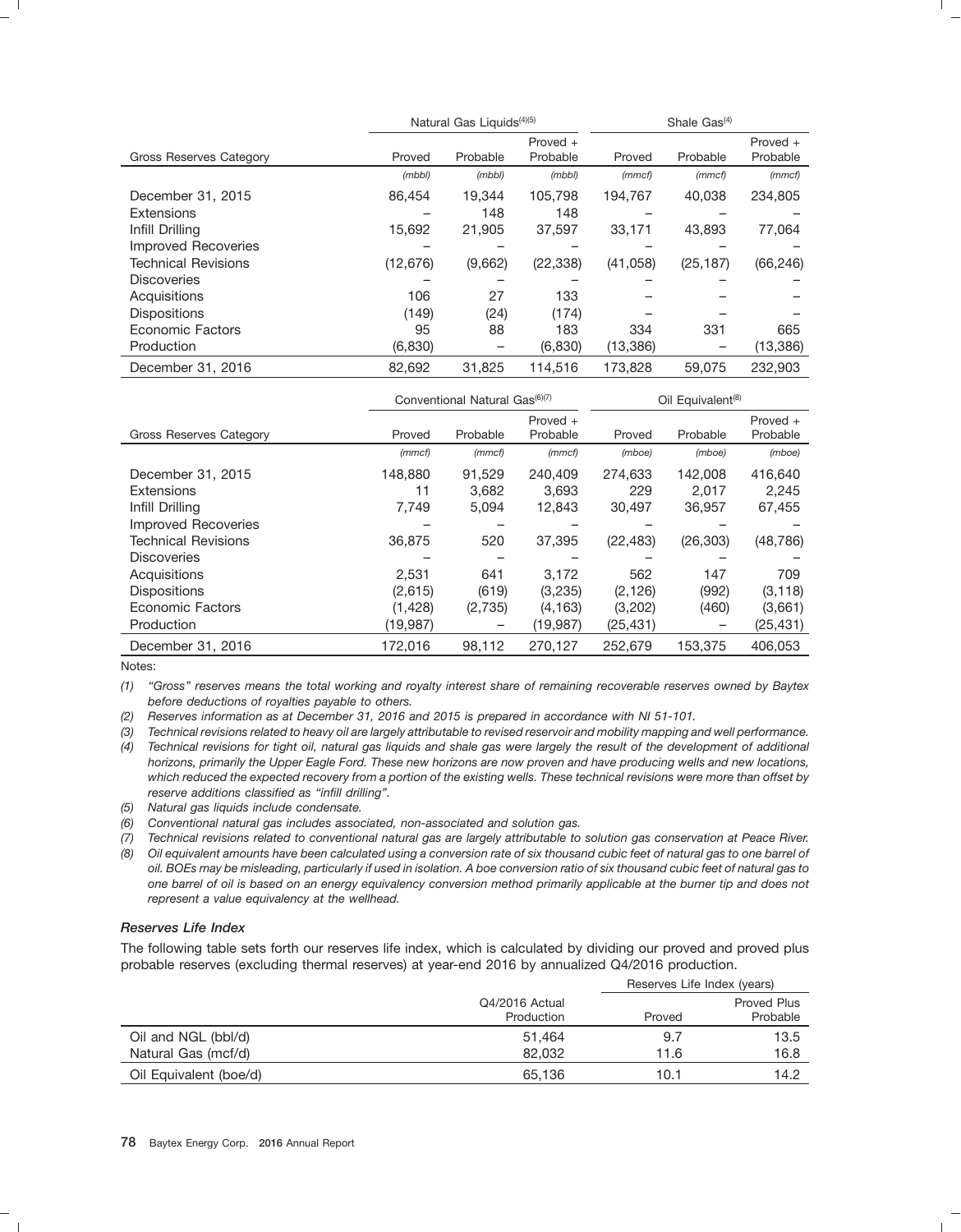### *Capital Program Efficiency*

Based on the evaluation of our petroleum and natural gas reserves prepared in accordance with NI 51-101 by our independent qualified reserves evaluators, the efficiency of our capital programs (including FDC) is summarized in the following table.

|                                                                            |              |               |             | Three-Year<br>Total/Average |
|----------------------------------------------------------------------------|--------------|---------------|-------------|-----------------------------|
|                                                                            | 2016         | 2015          | 2014        | 2014 - 2016                 |
| Capital Expenditures (\$ millions)                                         |              |               |             |                             |
| Exploration and development                                                | \$224.8      | 521.0<br>\$   | \$766.1     | \$1,511.9                   |
| Acquisitions (net of dispositions)                                         | (63.6)       | 1.6           | 2,545.1     | 2,483.1                     |
| Total                                                                      | \$161.2      | \$522.7       | \$3,311.2   | \$3,995.0                   |
| Change in Future Development Costs - Proved (\$ millions)                  |              |               |             |                             |
| Exploration and development                                                | \$(219.4)    | (397.9)<br>\$ | $$$ (248.5) | \$<br>(865.8)               |
| Acquisitions (net of dispositions)                                         | 7.6          | 6.0           | 1,312.9     | 1,326.5                     |
| Total                                                                      | \$(211.8)    | \$ (391.9)    | \$1,064.4   | \$<br>460.7                 |
| Change in Future Development Costs - Proved plus<br>Probable (\$ millions) |              |               |             |                             |
| <b>Exploration and Development</b>                                         | \$108.8      | \$ (399.9)    | \$(102.0)   | \$<br>(393.1)               |
| Acquisitions (net of dispositions)                                         | 1.9          | 0.5           | 1,210.5     | 1,1212.9                    |
| Total                                                                      | \$110.7      | \$ (399.4)    | \$1,108.5   | \$<br>819.8                 |
| Proved Reserves Additions (mboe)                                           |              |               |             |                             |
| Exploration and development                                                | 5,041        | 21,729        | 83,515      | 110,285                     |
| Acquisitions (net of dispositions)                                         | (1, 564)     | 537           | 68,824      | 67,797                      |
| Total                                                                      | 3,477        | 22,266        | 152,339     | 178,082                     |
| Proved plus Probable Reserves Additions (mboe)                             |              |               |             |                             |
| Exploration and development                                                | 17,253       | 15,782        | 33,598      | 66,633                      |
| Acquisitions (net of dispositions)                                         | (2,408)      | 126           | 108,515     | 106,233                     |
| Total                                                                      | 14,844       | 15,908        | 142,113     | 172,865                     |
| $F&D \text{ costs } (\$/boe)^{(1)}$                                        |              |               |             |                             |
| Proved                                                                     | \$<br>1.07   | \$<br>5.67    | \$<br>6.20  | \$<br>5.86                  |
| Proved plus probable                                                       | \$19.33      | \$<br>7.68    | \$<br>19.77 | \$<br>16.79                 |
| FD&A costs (\$/boe) <sup>(2)</sup>                                         |              |               |             |                             |
| Proved                                                                     | (5)<br>$\$\$ | \$<br>5.88    | 28.72<br>\$ | \$<br>25.02                 |
| Proved plus probable                                                       | \$18.33      | \$<br>7.75    | 31.10<br>\$ | 27.86<br>\$                 |
| Ratios (based on proved plus probable reserves)                            |              |               |             |                             |
| Production replacement ratio(3)                                            | 58%          | 52%           | 497%        | 204%                        |
| Recycle ratio <sup>(4)</sup>                                               | 1.0x         | 2.9x          | 1.9x        | 1.9x                        |

*Notes:*

*(1) F&D costs are calculated as total exploration and development expenditures (excluding acquisition and divestitures) divided by reserves additions from exploration and development activity.*

*(2) FD&A costs are calculated as total capital expenditures (including acquisition and divestitures) divided by total reserves additions.*

*(3) Production Replacement Ratio is calculated as total reserves additions (including acquisitions and divestitures) divided by annual production.*

*(4) Recycle Ratio is calculated as operating netback divided by F&D costs (proved plus probable including FDC). Operating netback is calculated as revenue (including realized hedging gains and losses) minus royalties, operating expenses and transportation expenses. For 2016, recycle ratio is calculated based on a Q4/2016 operating netback of \$19.24/boe.*

*(5) 2016 FD&A costs were negative due to the reduction in estimated Future Development Costs.*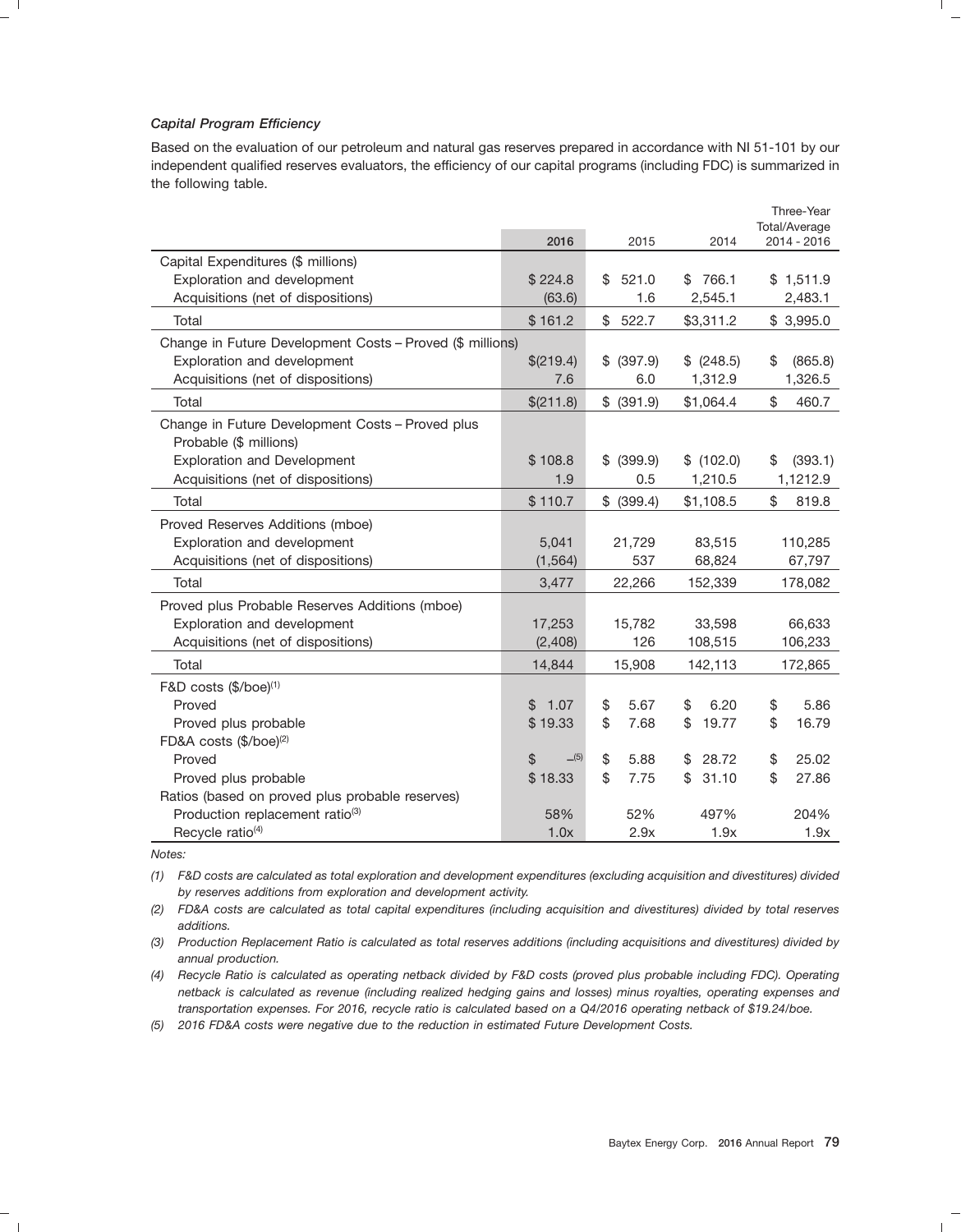# *Net Present Value of Reserves (Forecast Prices and Costs)*

The following table summarizes Sproule and Ryder Scott's estimate of the net present value before income taxes of the future net revenue attributable to our reserves using Sproule's forecast prices and costs (and excluding the impact of any hedging activities). Please note that the data in the table may not add due to rounding.

# **CANADA**

|                                   | Summary of Net Present Value of Future Net Revenue<br>As at December 31, 2016<br>Forecast Prices and Costs<br>Before Income Taxes and Discounted at (%/year) |                |              |               |               |  |  |  |  |
|-----------------------------------|--------------------------------------------------------------------------------------------------------------------------------------------------------------|----------------|--------------|---------------|---------------|--|--|--|--|
| <b>Reserves Category</b>          | 0%                                                                                                                                                           | 5%             | 10%          | 15%           | 20%           |  |  |  |  |
|                                   | (S000s)                                                                                                                                                      | (S000s)        | (S000s)      | (S000s)       | (S000s)       |  |  |  |  |
| Proved                            |                                                                                                                                                              |                |              |               |               |  |  |  |  |
| Developed Producing               | 523.531<br>\$.                                                                                                                                               | 467.725<br>\$. | 420,445<br>S | \$<br>381.377 | \$<br>349,129 |  |  |  |  |
| Developed Non-Producing           | 243,337                                                                                                                                                      | 168,403        | 121.209      | 90.363        | 69,485        |  |  |  |  |
| Undeveloped                       | 534,063                                                                                                                                                      | 386,333        | 283,491      | 210.063       | 156,424       |  |  |  |  |
| <b>Total Proved</b>               | 1.300.931                                                                                                                                                    | 1.022.460      | 825.145      | 681.804       | 575,038       |  |  |  |  |
| Probable                          | 2,182,301                                                                                                                                                    | 1,195,885      | 723.254      | 467.328       | 314,943       |  |  |  |  |
| <b>Total Proved Plus Probable</b> | \$3,483,233                                                                                                                                                  | \$2,218,345    | \$1,548,399  | \$1.149.132   | 889,981<br>\$ |  |  |  |  |

# **UNITED STATES**

| <b>Reserves Category</b>          | 0%          | 5%          | 10%         | 15%           | 20%           |
|-----------------------------------|-------------|-------------|-------------|---------------|---------------|
|                                   | (S000s)     | (S000s)     | (S000s)     | (S000s)       | (S000s)       |
| Proved                            |             |             |             |               |               |
| Developed Producing               | \$1,674,035 | \$1,286,547 | \$1,047,642 | 888.644<br>\$ | \$<br>776.258 |
| Developed Non-Producing           |             |             |             |               |               |
| Undeveloped                       | 2,328,597   | 1.416.589   | 914.698     | 615,838       | 426,453       |
| <b>Total Proved</b>               | 4,002,633   | 2.703.136   | 1,962,340   | 1,504,482     | 1,202,712     |
| Probable                          | 1,053,807   | 604,633     | 376.915     | 249,067       | 171,338       |
| <b>Total Proved Plus Probable</b> | 5.056.440   | 3,307,769   | 2,339,255   | 1.753.549     | 1,374,049     |
| $Possible^{(1)}$                  | 2,370,364   | 1,417,370   | 938.108     | 668,947       | 504,293       |
| Total Proved Plus Probable Plus   |             |             |             |               |               |
| Possible <sup>(1)</sup>           | \$7,426,804 | \$4.725.138 | \$3,277,363 | \$2,422,496   | \$1,878,343   |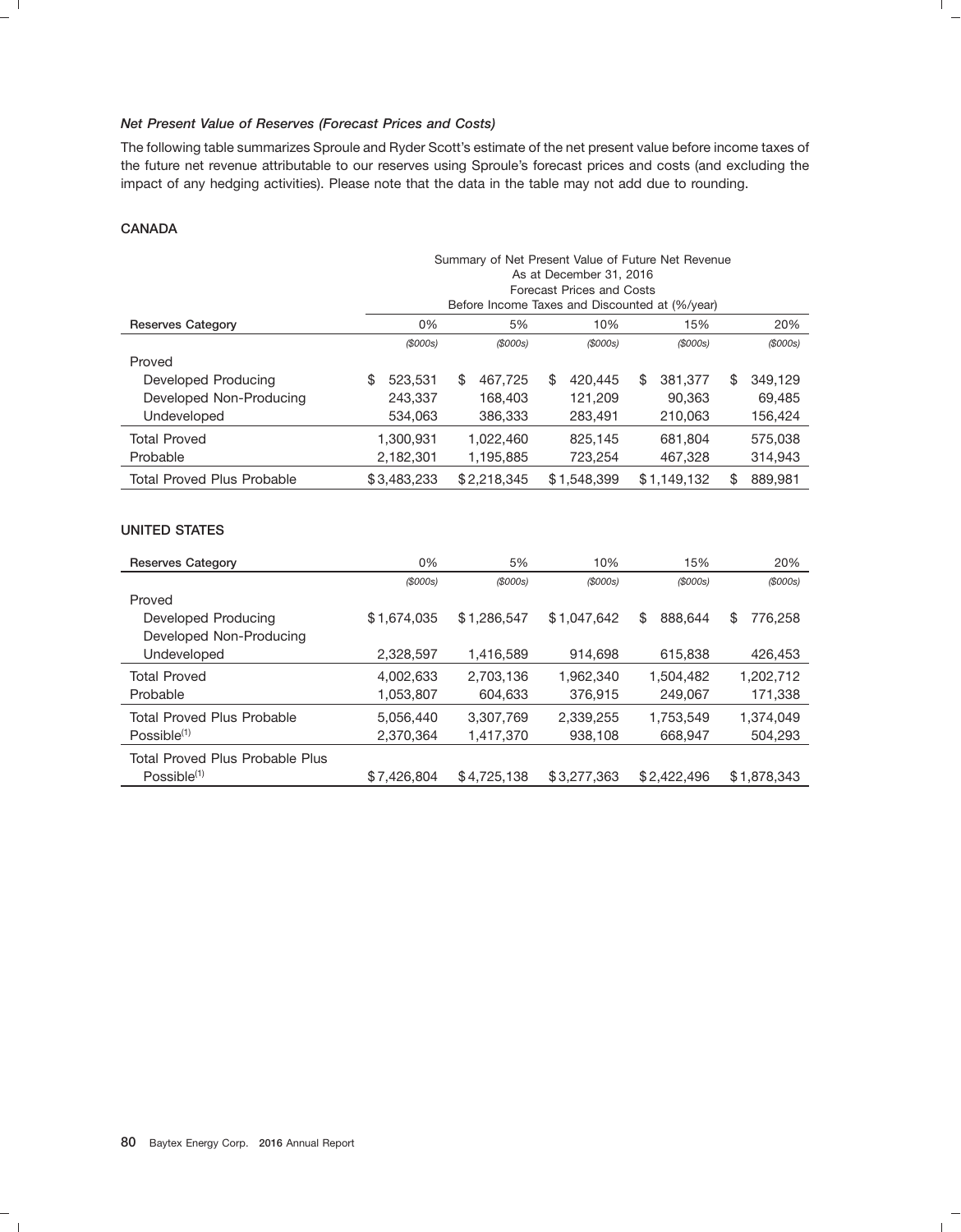### **TOTAL**

| <b>Reserves Category</b>        | 0%           | 5%               | 10%         | 15%         | 20%         |
|---------------------------------|--------------|------------------|-------------|-------------|-------------|
|                                 | (S000s)      | (S000s)          | (S000s)     | (S000s)     | (S000s)     |
| Proved                          |              |                  |             |             |             |
| Developed Producing             | \$2,197,567  | 1,754,271<br>\$. | \$1,468,087 | \$1,270,022 | \$1,125,387 |
| Developed Non-Producing         | 243,337      | 168,403          | 121,209     | 90,363      | 69,485      |
| Undeveloped                     | 2,862,660    | 1,802,922        | 1.198.190   | 825,901     | 582,878     |
| <b>Total Proved</b>             | 5.303.564    | 3,725,596        | 2.787.485   | 2,186,286   | 1.777.750   |
| Probable                        | 3,236,109    | 1,800,518        | 1,100,168   | 716,395     | 486,281     |
| Total Proved Plus Probable      | 8,539,673    | 5,526,114        | 3,887,653   | 2.902.681   | 2.264.031   |
| $Possible^{(1)(2)}$             | 2.370.364    | 1.417.370        | 938,108     | 668,947     | 504.293     |
| Total Proved Plus Probable Plus |              |                  |             |             |             |
| Possible $(1)(2)$               | \$10,910,037 | \$ 6,943,484     | \$4,825,762 | \$3,571,628 | \$2,768,324 |
|                                 |              |                  |             |             |             |

*Notes:*

*(1) Possible reserves are those reserves that are less certain to be recovered than probable reserves. There is a 10% probability that the quantities actually recovered will equal or exceed the sum of proved plus probable plus possible reserves.*

*(2) The total possible reserves include only possible reserves from the Eagle Ford assets. The possible reserves associated with the Canadian properties have not been evaluated.*

### *Sproule Forecast Prices and Costs*

The following table summarizes the forecast prices used by Sproule in preparing the estimated reserves volumes and the net present values of future net revenues at December 31, 2016.

|            |            | Canadian | Western |            |                         | Operating             |                       |            |
|------------|------------|----------|---------|------------|-------------------------|-----------------------|-----------------------|------------|
|            | <b>WTI</b> | Light    | Canada  |            | AECO-C                  | Cost                  | Capital Cost          | Exchange   |
|            | Cushing    | Sweet    | Select  | Henry Hub  | Spot                    | <b>Inflation Rate</b> | <b>Inflation Rate</b> | Rate       |
| Year       | US\$/bbl   | C\$/bbI  | C\$/bbI | US\$/MMbtu | C\$/MMbtu               | $%$ /Yr               | $%$ /Yr               | \$US/\$Cdn |
| 2016 act.  | 43.32      | 52.80    | 38.30   | 2.55       | 2.18                    | 1.6                   | (3.3)                 | 0.755      |
| 2017       | 55.00      | 65.58    | 53.12   | 3.50       | 3.44                    | 0.0                   | 0.0                   | 0.780      |
| 2018       | 65.00      | 74.51    | 61.85   | 3.50       | 3.27                    | 2.0                   | 2.0                   | 0.820      |
| 2019       | 70.00      | 78.24    | 64.94   | 3.50       | 3.22                    | 2.0                   | 2.0                   | 0.850      |
| 2020       | 71.40      | 80.64    | 66.93   | 4.00       | 3.91                    | 2.0                   | 2.0                   | 0.850      |
| 2021       | 72.83      | 82.25    | 68.27   | 4.08       | 4.00                    | 2.0                   | 2.0                   | 0.850      |
| 2022       | 74.28      | 83.90    | 69.64   | 4.16       | 4.10                    | 2.0                   | 2.0                   | 0.850      |
| 2023       | 75.77      | 85.58    | 71.03   | 4.24       | 4.19                    | 2.0                   | 2.0                   | 0.850      |
| 2024       | 77.29      | 87.29    | 72.45   | 4.33       | 4.29                    | 2.0                   | 2.0                   | 0.850      |
| 2025       | 78.83      | 89.03    | 73.90   | 4.42       | 4.40                    | 2.0                   | 2.0                   | 0.850      |
| 2026       | 80.41      | 90.81    | 75.38   | 4.50       | 4.50                    | 2.0                   | 2.0                   | 0.850      |
| 2027       | 82.02      | 92.63    | 76.88   | 4.59       | 4.61                    | 2.0                   | 2.0                   | 0.850      |
| Thereafter |            |          |         |            | Escalation rate of 2.0% |                       |                       |            |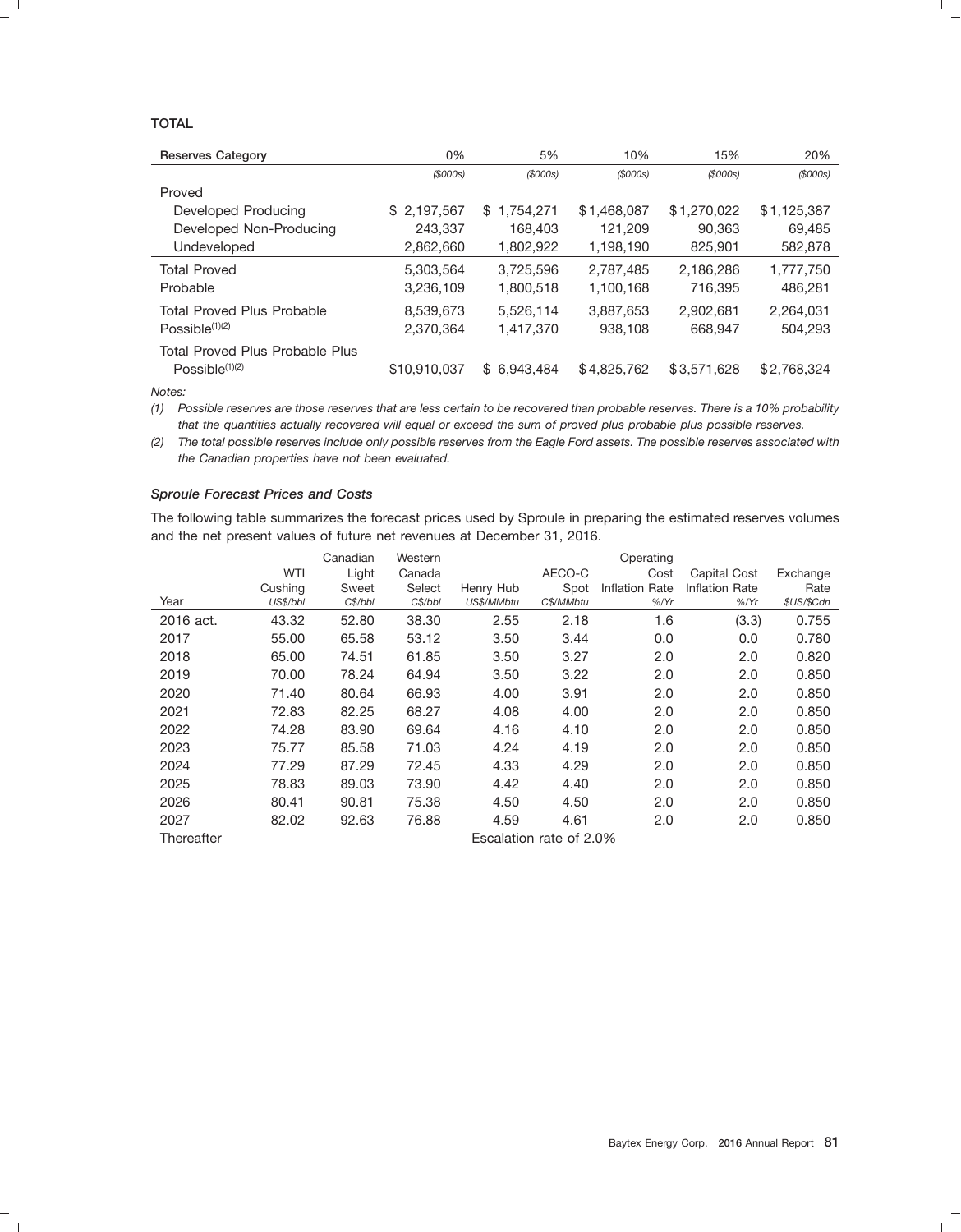### *Future Development Costs*

The following table sets forth future development costs deducted in the estimation of the future net revenue attributable to the reserves categories noted below.

|                      | <b>Future Development Costs</b> |    |                |   |                         |    |                |    |              |    |                |
|----------------------|---------------------------------|----|----------------|---|-------------------------|----|----------------|----|--------------|----|----------------|
|                      |                                 |    |                |   | As of December 31, 2016 |    |                |    |              |    |                |
|                      | Forecast Prices and Costs       |    |                |   |                         |    |                |    |              |    |                |
| (\$000s)             | <b>CANADA</b>                   |    |                |   | <b>UNITED STATES</b>    |    |                |    | <b>TOTAL</b> |    |                |
|                      |                                 |    | Proved<br>Plus |   |                         |    | Proved<br>Plus |    |              |    | Proved<br>Plus |
|                      | Proved                          |    | Probable       |   | Proved                  |    | Probable       |    | Proved       |    | Probable       |
| Year                 | Reserves                        |    | Reserves       |   | Reserves                |    | Reserves       |    | Reserves     |    | Reserves       |
| 2017                 | \$ 68,851                       | \$ | 82.101         | S | 171,137                 | \$ | 252,541        | \$ | 239,989      | \$ | 334,642        |
| 2018                 | 130.105                         |    | 273.039        |   | 192.088                 |    | 247.526        |    | 322,193      |    | 520.564        |
| 2019                 | 118.115                         |    | 279.336        |   | 200.143                 |    | 267,560        |    | 318,258      |    | 546,896        |
| 2020                 | 63,573                          |    | 162,254        |   | 168,708                 |    | 245,334        |    | 232,280      |    | 407,588        |
| 2021                 | 36,081                          |    | 138,682        |   | 215,465                 |    | 282,523        |    | 251,546      |    | 421,204        |
| Remaining            | 15,550                          |    | 303,996        |   | 395,073                 |    | 551,698        |    | 410,623      |    | 855,693        |
| Total (undiscounted) | \$432,275                       |    | \$1,239,406    |   | \$1,342,613             |    | \$1,847,182    |    | \$1,774,888  |    | \$3.086.588    |

# *Undeveloped Land Holdings*

The following table sets forth our undeveloped land holdings as at December 31, 2016.

|                      | <b>Undeveloped Acres</b> |            |
|----------------------|--------------------------|------------|
|                      | Gross                    | <b>Net</b> |
| Canada               |                          |            |
| Alberta              | 554,178                  | 489,669    |
| Saskatchewan         | 119,004                  | 113,440    |
| <b>Total Canada</b>  | 673,182                  | 603,109    |
| <b>United States</b> |                          |            |
| Texas                | 3,038                    | 2,535      |
| <b>Total Company</b> | 676,220                  | 605,644    |

We estimate the value of our net undeveloped land holdings at December 31, 2016 to be approximately \$67 million. This internal evaluation generally represents the estimated replacement cost of our undeveloped land. In determining replacement cost, we analyzed land sale prices paid at Provincial Crown and State land sales for the properties in the vicinity of our undeveloped land holdings, less an allowance for near-term expiries.

### **Net Asset Value**

Our estimated net asset value is based on the estimated net present value of all future net revenue from our reserves, before tax, as estimated by the Company's independent reserves engineers, Sproule and Ryder Scott, at year-end, plus the estimated value of our undeveloped acreage, less asset retirement obligations, long-term debt and net working capital. This calculation can vary significantly depending on the oil and natural gas price assumptions used by the independent reserves evaluators.

In addition, this calculation does not consider ''going concern'' value and assumes only the reserves identified in the reserves reports with no further acquisitions or incremental development, including development of possible reserves or contingent resources. As we execute our capital programs, we expect to convert possible reserves and contingent resources to reserves which may result in an increase in booked proved plus probable reserves.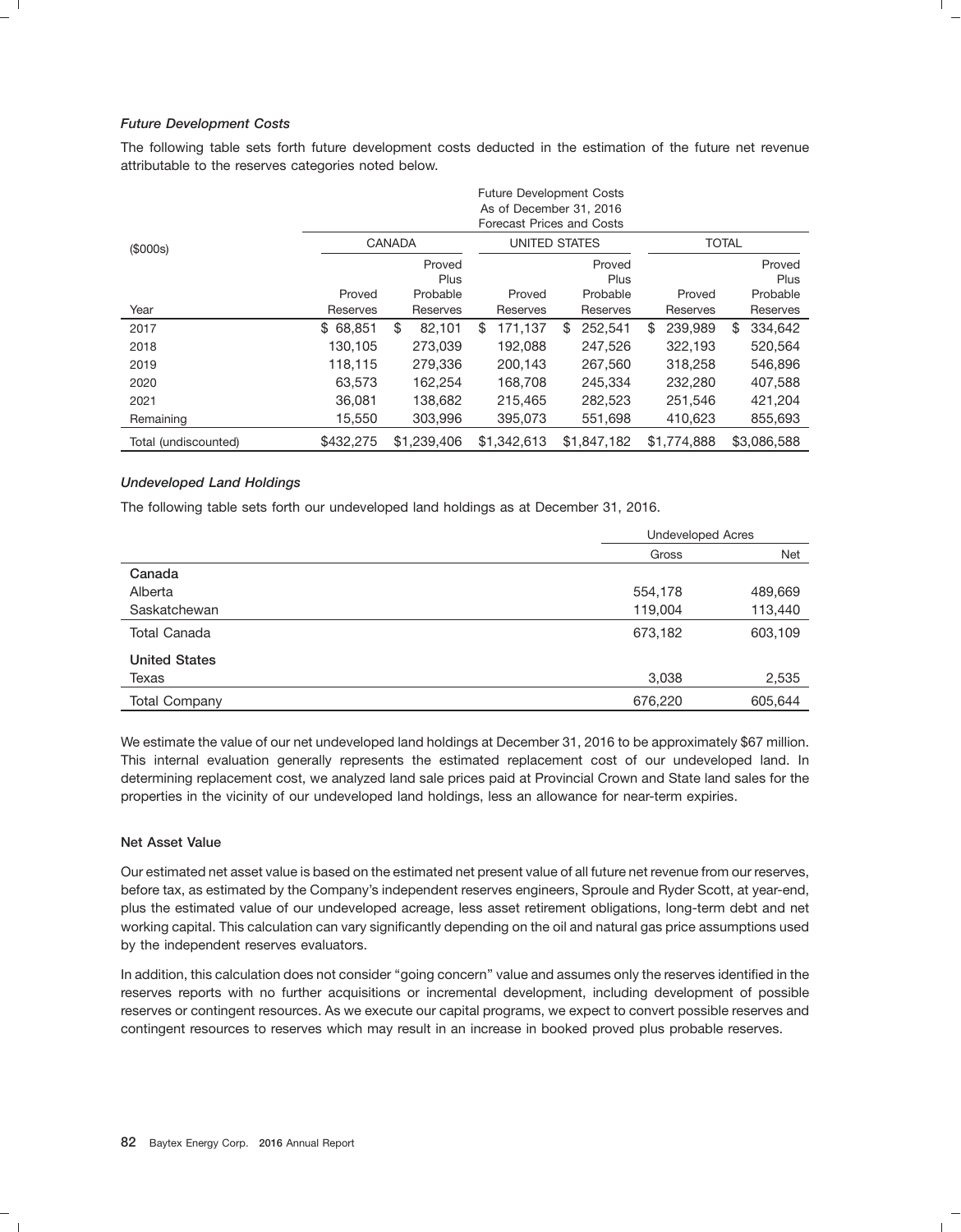The following table sets forth our net asset value as at December 31, 2016.

|                                                          | Net Asset Value<br>Forecast Prices and Costs (before tax) and<br>Discounted at (%/year) |           |           |
|----------------------------------------------------------|-----------------------------------------------------------------------------------------|-----------|-----------|
| (\$ millions except per share amounts)                   | 5%                                                                                      | 10%       | 15%       |
| Total net present value of proved plus probable reserves |                                                                                         |           |           |
| (before tax)                                             | \$5,526                                                                                 | \$3,888   | \$2,903   |
| Undeveloped acreage <sup>(1)</sup>                       | 67                                                                                      | 67        | 67        |
| Asset retirement obligations <sup>(2)</sup>              | (136)                                                                                   | (69)      | (46)      |
| Net debt                                                 | (1,774)                                                                                 | (1,774)   | (1, 774)  |
| Net Asset Value                                          | \$3,683                                                                                 | \$2,112   | \$1,150   |
| Net Asset Value per Share <sup>(3)</sup>                 | \$15.78                                                                                 | S<br>9.05 | 4.93<br>S |

*Notes:*

*(1) Undeveloped acreage value generally represents the estimated replacement cost of our undeveloped land.*

*(2) Asset retirement obligations may not equal the amount shown on the statement of financial position as a portion of these costs are already reflected in the present value of proved plus probable reserves and the discount rates applied differ.*

*(3) Based on 233.4 million common shares outstanding as at December 31, 2016.*

#### **Contingent Resources Assessment**

We commissioned Sproule to conduct an evaluation of our contingent resources in the Lloydminster, Peace River, Northeast Alberta and Pembina areas in Canada. We commissioned Ryder Scott to audit our internal evaluation of our contingent resources in the Eagle Ford area of Texas. Both assessments were effective December 31, 2016, and were prepared in accordance with the Canadian definitions, standards and procedures contained in the COGE Handbook and NI 51-101.

Contingent resources represent the quantity of oil and natural gas estimated to be potentially recoverable from known accumulations using established technology or technology under development, but which do not currently qualify as reserves or commercially recoverable due to one or more contingencies. There is no certainty that it will be commercially viable to produce any portion of our contingent resources or that we will produce any portion of the volumes currently classified as contingent resources. The recovery and resource estimates provided are estimates. Actual contingent resources (and any volumes that may be reclassified as reserves) and future production from such contingent resources may be greater than or less than the estimates provided.

The contingent resources described below represent our gross interests (unless otherwise indicated) and are a best estimate. A ''best estimate'' is considered to be the best estimate of the quantity of resources that will actually be recovered. It is equally likely that the actual quantities recovered will be greater or less than the best estimate. Those resources identified in the best estimate have a 50% probability that the actual quantities recovered will equal or exceed the estimate. The contingent resources herein are presented as deterministic cumulative best estimate volumes.

Our contingent resources fall within the development pending and development unclarified sub-classes, which are defined as follows:

- Development Pending are economic contingent resources that have a high chance of development. Contingencies are directly influenced by the developer, are actively being pursued and resolution is expected in a reasonable time period.
- Development Unclarified are contingent resources that have a chance of development which is difficult to assess, and have an economic status which is undetermined. Projects are currently under evaluation and therefore contingencies are not clearly defined. Progress is expected within a reasonable time period.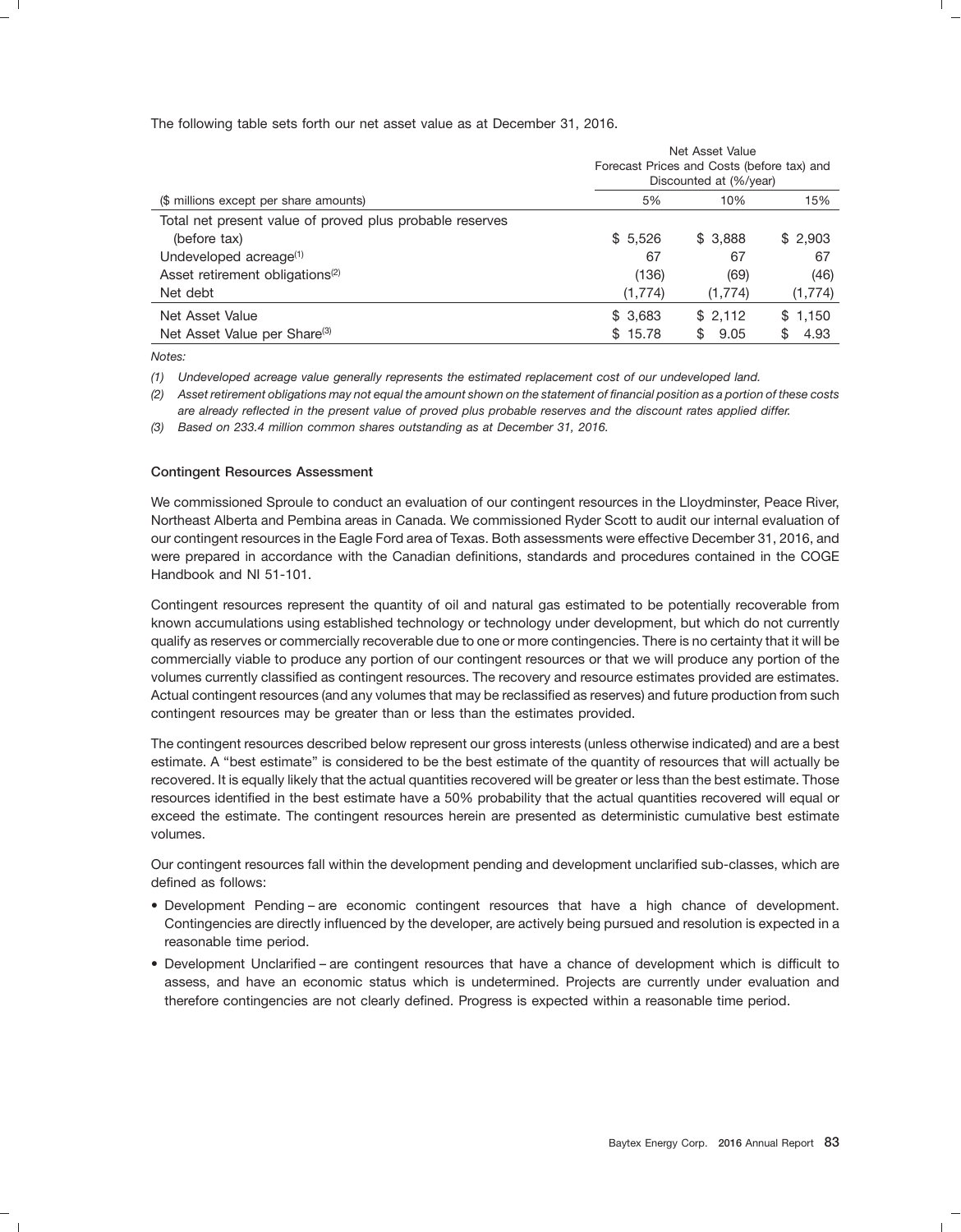#### Development Pending

The following table summarizes the status of our development pending contingent resources.

|                   | Development Pending - Project Status   |                             |                              |                 |                                       |
|-------------------|----------------------------------------|-----------------------------|------------------------------|-----------------|---------------------------------------|
|                   |                                        |                             | Future                       |                 |                                       |
|                   |                                        |                             | Development                  | Timing of First |                                       |
|                   |                                        |                             | Costs                        | Commercial      |                                       |
| Area              | Product Type                           | <b>Project Status</b>       | $$$ millions) <sup>(1)</sup> | Production      | Recovery Technology                   |
| Peace River       |                                        | Bitumen Development Study   | \$129                        | 2019-2021       | Cyclic steam stimulation ("CSS")      |
| Peace River.      |                                        | Heavy Oil Development Study | \$94                         | 2017-2023       | Horizontal, vertical and multilateral |
| Lloydminster and  |                                        |                             |                              |                 | well development                      |
| Northeast Alberta |                                        |                             |                              |                 |                                       |
| Pembina           | Light & Medium Oil, Development Study  |                             | \$13                         | 2022            | Horizontal well development with      |
|                   | Natural Gas                            |                             |                              |                 | multi-stage fracturing completion     |
| Eagle Ford        | Tight Oil, Shale Gas Development Study |                             | \$152                        | 2017-2028       | Horizontal well development with      |
|                   | and NGL                                |                             |                              |                 | multi-stage fracturing completion     |

*Note:*

# *(1) Undiscounted and unrisked.*

The following table presents a summary of the quantitative risk of the chance of development we have applied to our development pending contingent resources.

|                               | Development Pending – Chance of Development Risk <sup>(1)</sup> |          |                     |         |                           |
|-------------------------------|-----------------------------------------------------------------|----------|---------------------|---------|---------------------------|
|                               |                                                                 |          |                     |         | Risked NPV <sup>(2)</sup> |
|                               |                                                                 |          |                     |         | Discounted at 10%         |
|                               | Product                                                         | Unrisked | Chance of           | Risked  | (before tax)              |
| Area                          | <b>Type</b>                                                     |          | (MMboe) Development | (MMboe) | (\$ millions)             |
| Peace River                   | Bitumen                                                         | 19       | 81%                 | 16      | 70                        |
| Peace River, Lloydminster and | Heavy Oil                                                       | 6        | 86%                 | 5       | 23                        |
| Northeast Alberta             |                                                                 |          |                     |         |                           |
| Pembina                       | Light & Medium Oil, Natural Gas                                 | 2        | 90%                 | 2       | 10                        |
| Eagle Ford                    | Tight Oil, Shale Gas and NGL                                    | 14       | 80%                 | 11      | 107                       |
| Total                         |                                                                 | 41       |                     | 34      | 210                       |

#### *Notes:*

*(1) Numbers may not add due to rounding.*

*(2) An estimate of risked net present value of future net revenue of contingent resources is preliminary in nature and is provided to assist the reader in reaching an opinion on the merit and likelihood of the company proceeding with the required investment. It includes contingent resources that are considered too uncertain with respect to the chance of development to be classified as reserves. There is no certainty that the estimate of risked net present value of future net revenue will be realized.*

The principal risks that would influence the development of the Lloydminster, Northeast Alberta, Peace River and Pembina development pending contingent resources are: the timing of regulatory approvals to expand the project areas; the results of delineation drilling and seismic activity necessary for project development; the ability of these projects to compete for capital against our other projects; our corporate commitment to the timing of development; and the commodity price levels affecting the economic viability bitumen and heavy oil production in Alberta. The principal risks specific to the development of the Eagle Ford development pending contingent resources are: our reliance on the operator's capital commitment and development timing; the ability of these projects to compete for capital against our other projects; and the possibility of inter-well communication from infill drilling.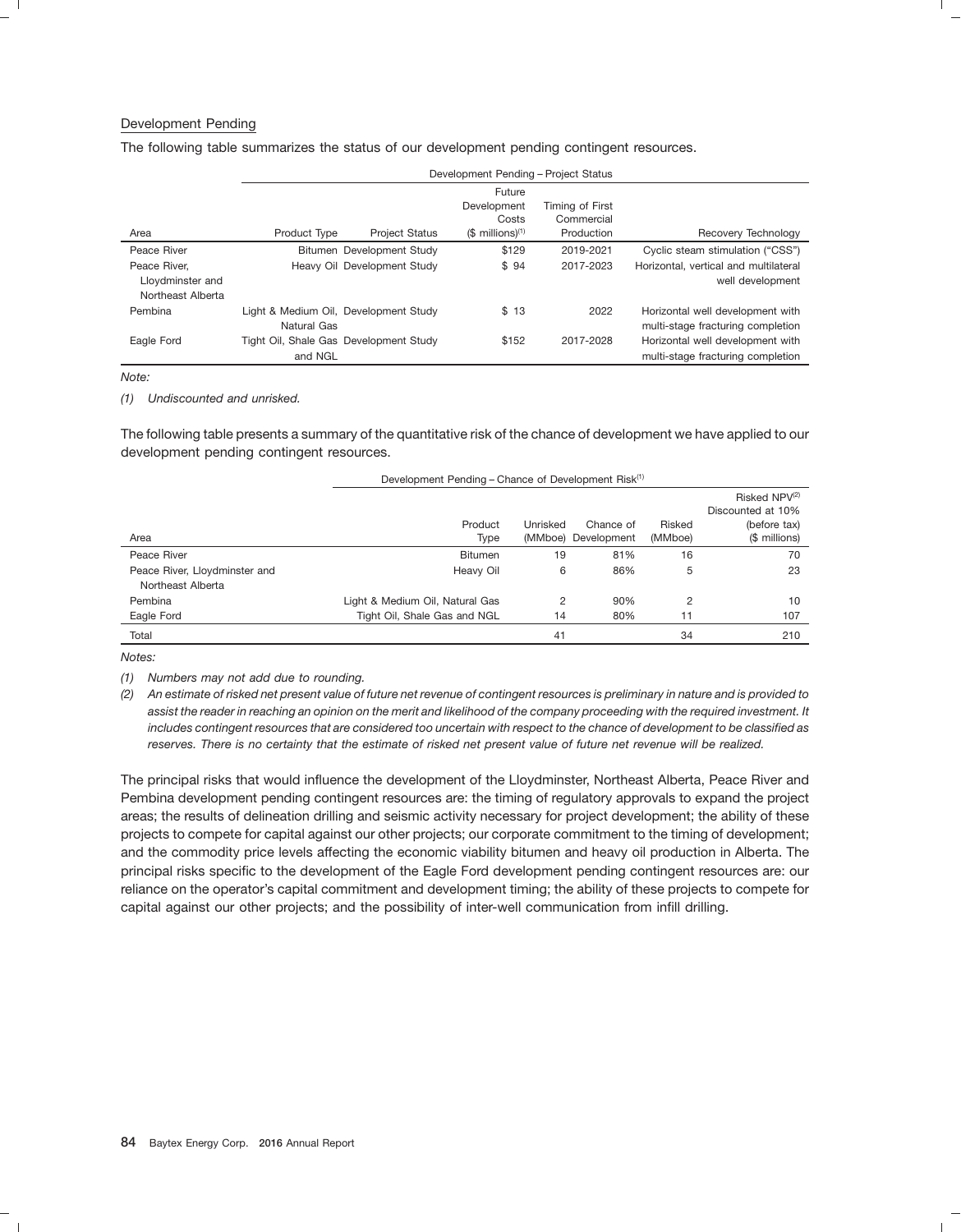#### Development Unclarified

Our development unclarified contingent resources are conceptual project scenarios with no specific company defined development plan in the near-term. The following table presents a summary of the quantitative risk of the chance of development we have applied to our development unclarified contingent resources.

|                                                 | Development Unclarified - Chance of Development Risk <sup>(1)</sup> |          |             |         |
|-------------------------------------------------|---------------------------------------------------------------------|----------|-------------|---------|
|                                                 | Product                                                             | Unrisked | Chance of   | Risked  |
| Area                                            | Type                                                                | (MMboe)  | Development | (MMboe) |
| Peace River and Northeast Alberta               | <b>Bitumen</b>                                                      | 943      | 58%         | 551     |
| Peace River, Lloydminster and Northeast Alberta | Heavy Oil                                                           | 29       | 56%         | 16      |
| Pembina                                         | Light & Medium Oil, Natural Gas                                     | 12       | 55%         |         |
| Eagle Ford                                      | Tight Oil, Shale Gas and NGL                                        | 120      | 50%         | 60      |
| Total                                           |                                                                     | 1.103    |             | 634     |

*Note:*

*(1) Numbers may not add due to rounding.*

In addition to the risks identified for the development pending sub-class, the projects in the Lloydminster, Northeast Alberta, Peace River and Pembina areas development unclarified sub-class are also subject to risks pertaining to commercial productivity of the reservoirs. The geological complexity and variability in these reservoirs may require the implementation of pilot projects to test the viability of CSS and SAGD thermal recovery technologies. The risks outlined for the contingent resources in the Eagle Ford development pending sub-class also apply to the development unclarified sub-class but are greater in magnitude.

Additional disclosures related to our contingent resources are included in Appendix A to our Annual Information Form for the year ended December 31, 2016, which was filed on March 7, 2017.

### **Advisory Regarding Oil and Gas Information**

The reserves information contained in this report have been prepared in accordance with National Instrument 51-101 ''Standards of Disclosure for Oil and Gas Activities'' of the Canadian Securities Administrators (''NI 51-101''). Complete NI 51-101 reserves disclosure are included in our Annual Information Form for the year ended December 31, 2016, which was filed on March 7, 2017. Listed below are cautionary statements that are specifically required by NI 51-101:

- Where applicable, oil equivalent amounts have been calculated using a conversion rate of six thousand cubic feet of natural gas to one barrel of oil. BOEs may be misleading, particularly if used in isolation. A boe conversion ratio of six thousand cubic feet of natural gas to one barrel of oil is based on an energy equivalency conversion method primarily applicable at the burner tip and does not represent a value equivalency at the wellhead.
- With respect to finding and development costs, the aggregate of the exploration and development costs incurred in the most recent financial year and the change during that year in estimated future development costs generally will not reflect total finding and development costs related to reserves additions for that year.
- This reoprt contains estimates of the net present value of our future net revenue from our reserves. Such amounts do not represent the fair market value of our reserves.

This report contains estimates as of December 31, 2016 of the volumes of ''contingent resources'' attributable to our properties. These estimates were prepared by independent qualified reserves evaluators.

''Contingent resources'' are not, and should not be confused with, petroleum and natural gas reserves. ''Contingent resources'' are defined in the Canadian Oil and Gas Evaluation Handbook as: ''those quantities of petroleum estimated, as of a given date, to be potentially recoverable from known accumulations using established technology or technology under development, but which are not currently considered to be commercially recoverable due to one or more contingencies. Contingencies may include factors such as economic, legal, environmental, political and regulatory matters or a lack of markets. It is also appropriate to classify as contingent resources the estimated discovered recoverable quantities associated with a project in the early evaluation stage.''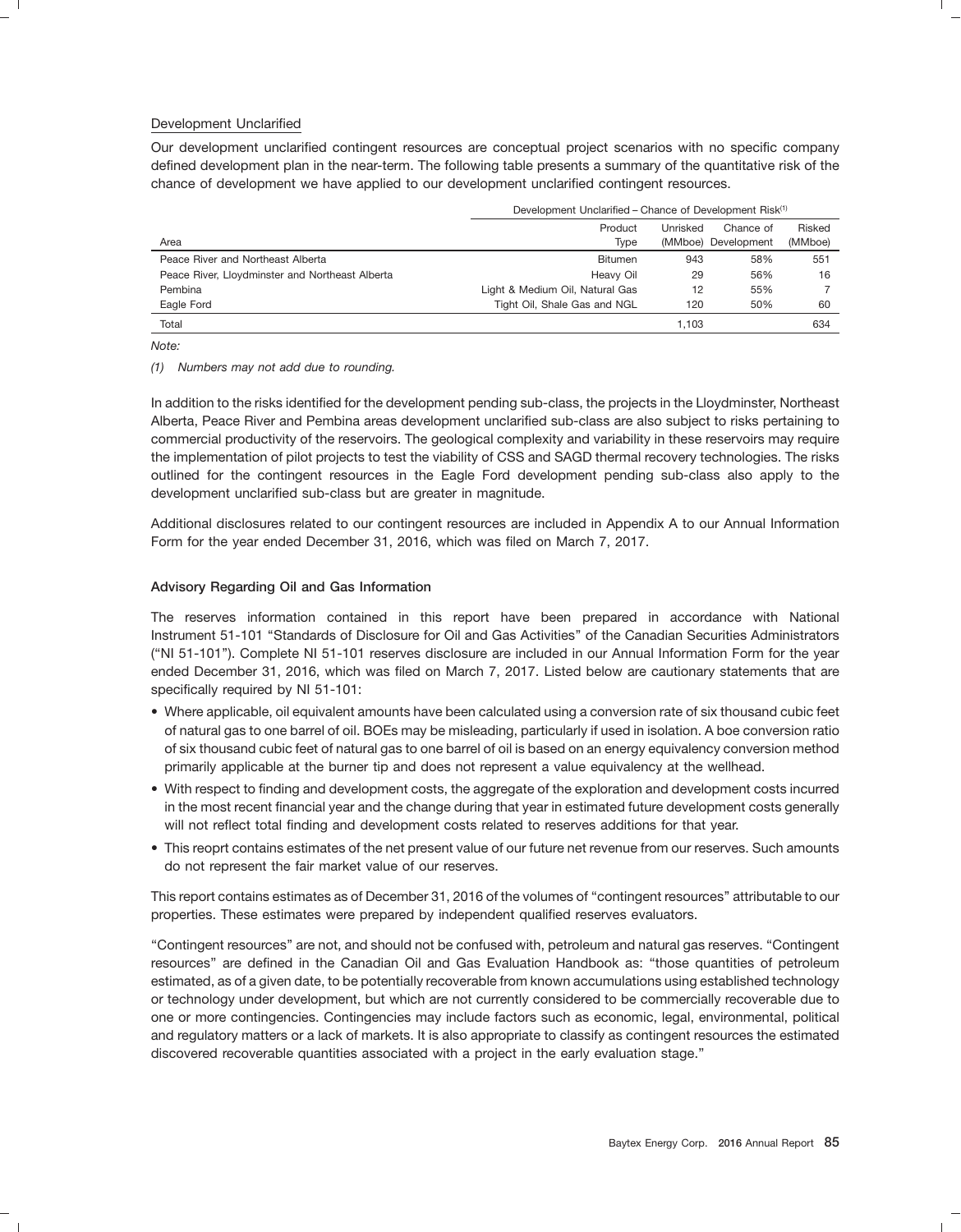There is no certainty that it will be commercially viable to produce any portion of the contingent resources or that we will produce any portion of the volumes currently classified as contingent resources. The estimates of contingent resources involve implied assessment, based on certain estimates and assumptions, that the resources described exists in the quantities predicted or estimated and that the resources can be profitably produced in the future.

The recovery and resource estimates provided herein are estimates only. Actual contingent resources (and any volumes that may be reclassified as reserves) and future production from such contingent resources may be greater than or less than the estimates provided herein.

References herein to average 30-day initial production rates and other short-term production rates are useful in confirming the presence of hydrocarbons, however, such rates are not determinative of the rates at which such wells will commence production and decline thereafter and are not indicative of long term performance or of ultimate recovery. While encouraging, readers are cautioned not to place reliance on such rates in calculating aggregate production for us or the assets for which such rates are provided. A pressure transient analysis or well-test interpretation has not been carried out in respect of all wells. Accordingly, we caution that the test results should be considered to be preliminary.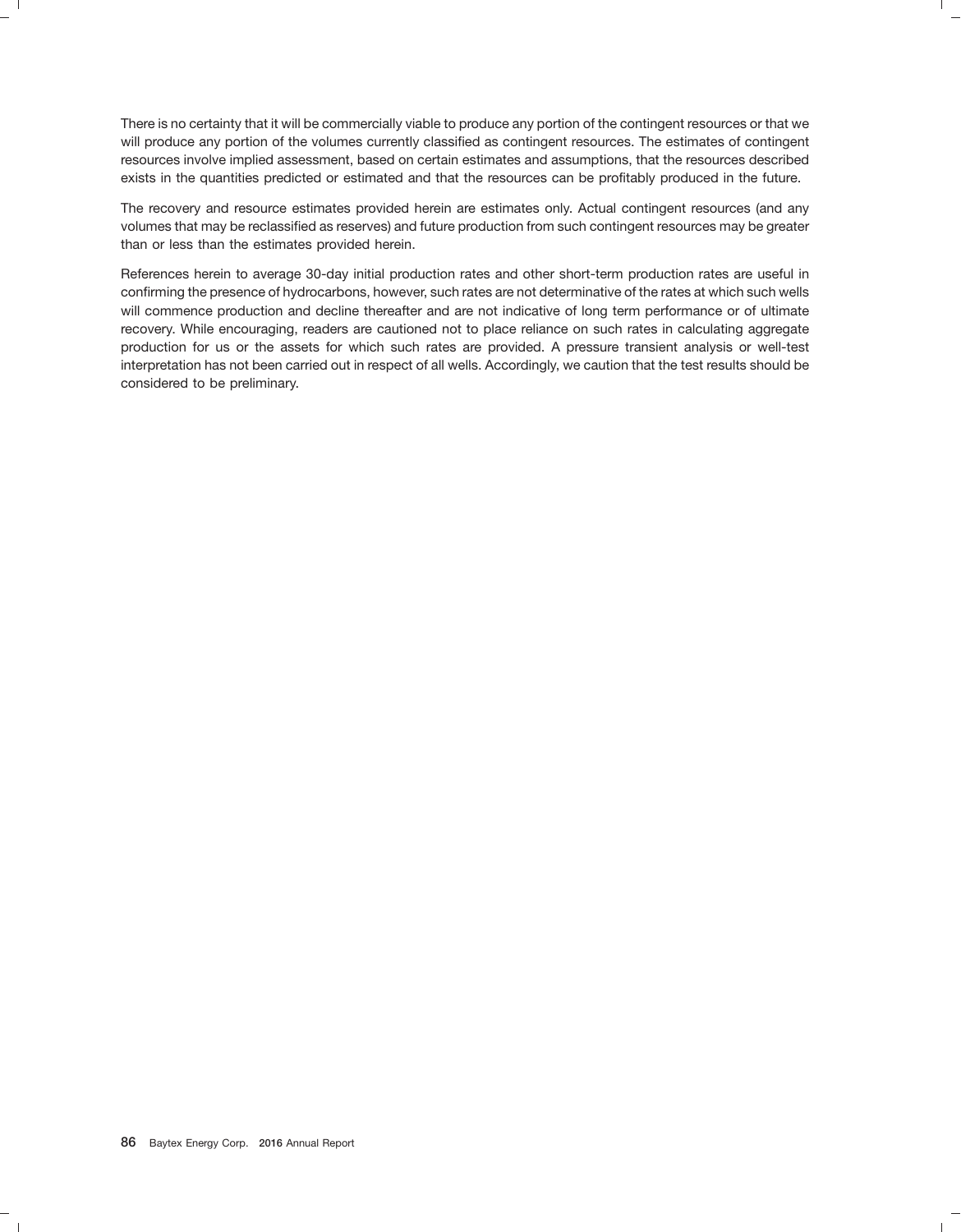# *ABBREVIATIONS*

| AECO        | the natural gas storage facility located<br>at Suffield, Alberta | <b>IFRS</b>  | International Financial Reporting<br><b>Standards</b> |
|-------------|------------------------------------------------------------------|--------------|-------------------------------------------------------|
| bbl         | barrel                                                           | LLS.         | Louisiana Light Sweet                                 |
| bbl/d       | barrel per day                                                   | mbbl         | thousand barrels                                      |
| boe*        | barrels of oil equivalent                                        | $m$ boe $*$  | thousand barrels of oil equivalent                    |
| boe/d       | barrels of oil equivalent per day                                | mcf          | thousand cubic feet                                   |
| COSO        | Committee of Sponsoring                                          | mcf/d        | thousand cubic feet per day                           |
|             | Organizations of the Treadway                                    | mmBtu        | million British Thermal Units                         |
|             | Commission                                                       | mmBtu/d      | million British Thermal Units per day                 |
| DRIP        | Dividend Reinvestment Plan                                       | mmcf         | million cubic feet                                    |
| GAAP        | generally accepted accounting                                    | mmcf/d       | million cubic feet per day                            |
|             | principles                                                       | NGL          | natural gas liquids                                   |
| GJ          | gigajoule                                                        | <b>NYMEX</b> | New York Mercantile Exchange                          |
| GJ/d        | gigajoule per day                                                | <b>NYSE</b>  | New York Stock Exchange                               |
| IAS         | International Accounting Standard                                | TSX          | Toronto Stock Exchange                                |
| <b>IASB</b> | International Accounting Standards                               | <b>WCS</b>   | Western Canadian Select                               |
|             | Board                                                            | WTI          | West Texas Intermediate                               |

*\* Oil equivalent amounts may be misleading, particularly if used in isolation. In accordance with NI 51-101, a boe conversion ratio for natural gas of 6 Mcf: 1 bbl has been used, which is based on an energy equivalency conversion method primarily applicable at the burner tip and does not represent a value equivalency at the wellhead.*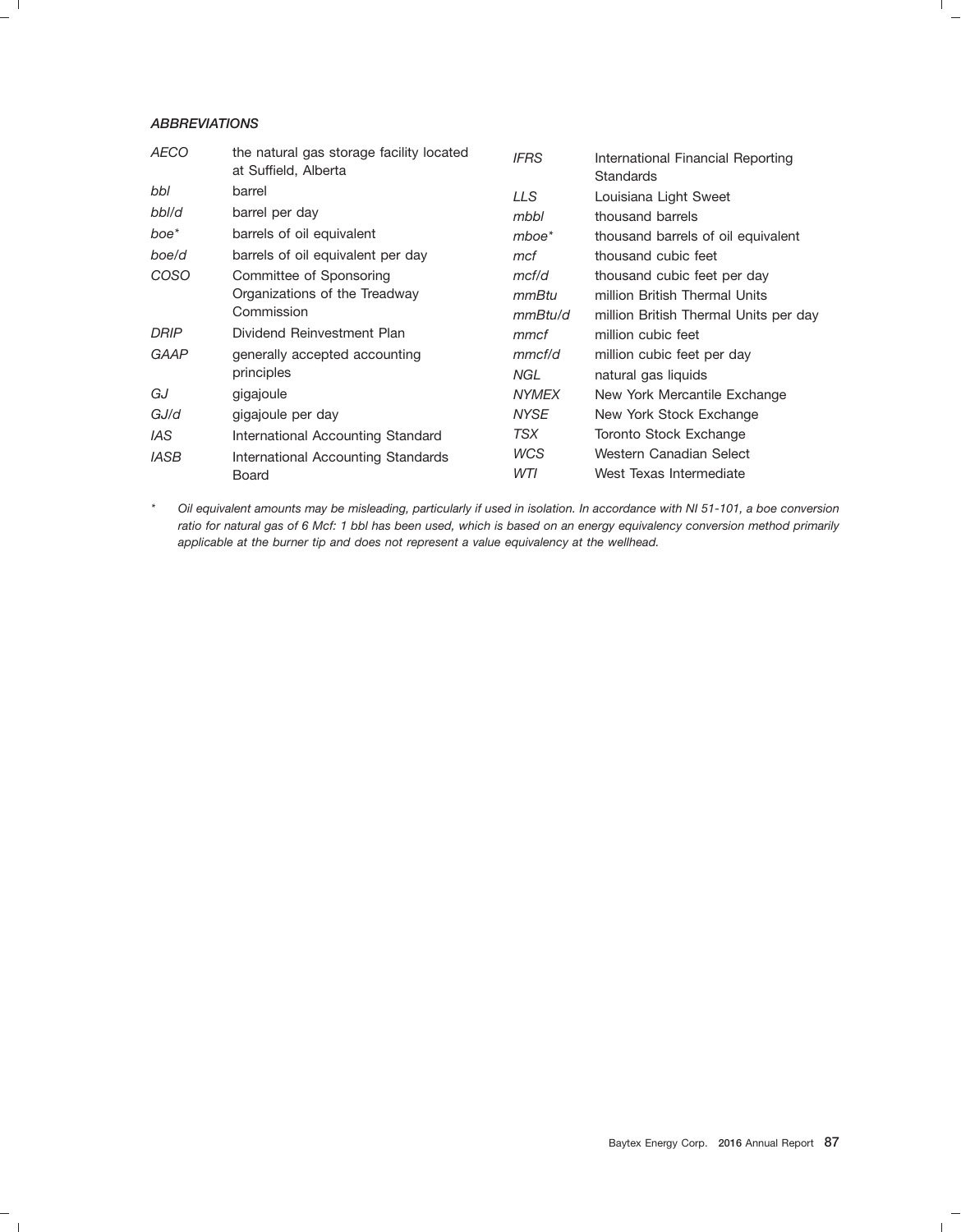# **CORPORATE INFORMATION**

### **BOARD OF DIRECTORS OFFICERS AUDITOR**

**Raymond T. Chan James L. Bowzer** KPMG LLP Chairman of the Board<br>
Baytex Energy Corp.<br>
Chief Executive Officer<br>
Chief Executive Officer

Chief Executive Officer

Chief Financial Officer Bank of America **John A. Brussa3,4** Chairman **Bank of Montreal**<br> **Richard P. Ramsay** Burnet, Duckworth & Palmer LLP<br> **References** Chief Operating Officer Burnet, Duckworth & Palmer LLP<br> **Edward Chwyl<sup>2,3</sup>** Chief Operating Officer<br> **Geoffrey J. Darcy** Chief Charles Bank plc

Independent Businessman

**Trudy M. Curran1,4** Senior Vice President, Capital National Bank of Canada Independent Businesswoman Markets and Public Affairs Markets and Public Affairs

Senior Vice President **Murray J. Desrosiers Murray I. Despiters** Union Bank<br> **Raymond James Ltd.** The Muse President, Communication of the Museum Communication Communication Communication Raymond James Ltd.

**Gregory K. Melchin<sup>1,4</sup>** 

**Dale 0. Shwed<sup>3</sup> <b>Ryan M. Johnson Ryan M. Johnson** Sproule Unconventional Limited President Accordinational Limited President. President & Chief Executive Officer Vice President, Crew Energy Inc.<br>
Crew Energy Inc.

1 Member of the Audit Committee<br>2 Member of the Audit Committee **Audit Committee Compensation Committee Compensation Committee Compensation Comm**<br>3 Member of the Reserves Committee **Audit Committee State Committee Audit Co** 

Toll-free: 1.800.524.5521 T: 587.952.3000 F: 587.952.3001 www.baytexenergy.com

Baytex Energy Corp. **BANKERS Edward D. LaFehr James L. Bowzer President** Bank of Nova Scotia **Bank of Nova Scotia** President **Bank of Nova Scotia** 

**Rodney D. Gray Rodney D. Gray Alberta Treasury Branches**<br>
Baytex Energy Corp. **Rodney D. Gray Chief Einancial Officer Alberta Treasury Branches Bank of America** 

**Edward Chwyl<sup>2,3</sup> Canadian Imperial Bank Chronic Canadian Imperial Bank Lead Independent Director Senior Vice President, Marketing <b>Canadian Imperial Bank** Lead Independent Director Senior Vice President, Marketing **of Co** 

**Brian G. Ector** Caisse Centrale Desjardins<br>
Senior Vice President, Capital<br>
Mathematic Change of Canada

Royal Bank of Canada **Naveen Dargan1,2 Kendall D. Arthur** Independent Businessman Vice President, Lloydminster and Conventional Business Units

General Counsel and<br>
Corporate Secretary<br>
Corporate Secretary

**Cameron A. Hercus**<br>
Vice President, **Burnet, Duckworth & Palmer LLP**<br>
Independent Businesswoman **Corporate Development Corporate Development RESERVES ENGINEERS** 

Peace River Business Unit.

**Baytex Energy Corp.** Symbol: **BTE Gregory M. Zimmerman** Centennial Place, East Tower Vice President, 2800, 520 – 3rd Avenue SW U.S. Business Unit Calgary, Alberta T2P 0R3<br>2800, 520 – 3rd Avenue SW Vice President, 2006,

**R.E.T. (Rusty) Goepel<sup>4</sup> The Toronto-Dominion Bank** and Conventional Business Onlis The Toronto-Dominion Bank

Independent Businessman **Cameron A. Hercus**<br> **Cameron A. Hercus** 

**RESERVES ENGINEERS** 

**4 Member of the Nominating and Governance Committee EXCHANGE LISTINGS Gregory A. Sawchenko** Toronto Stock Exchange **HEAD OFFICE** Vice President, Land New York Stock Exchange